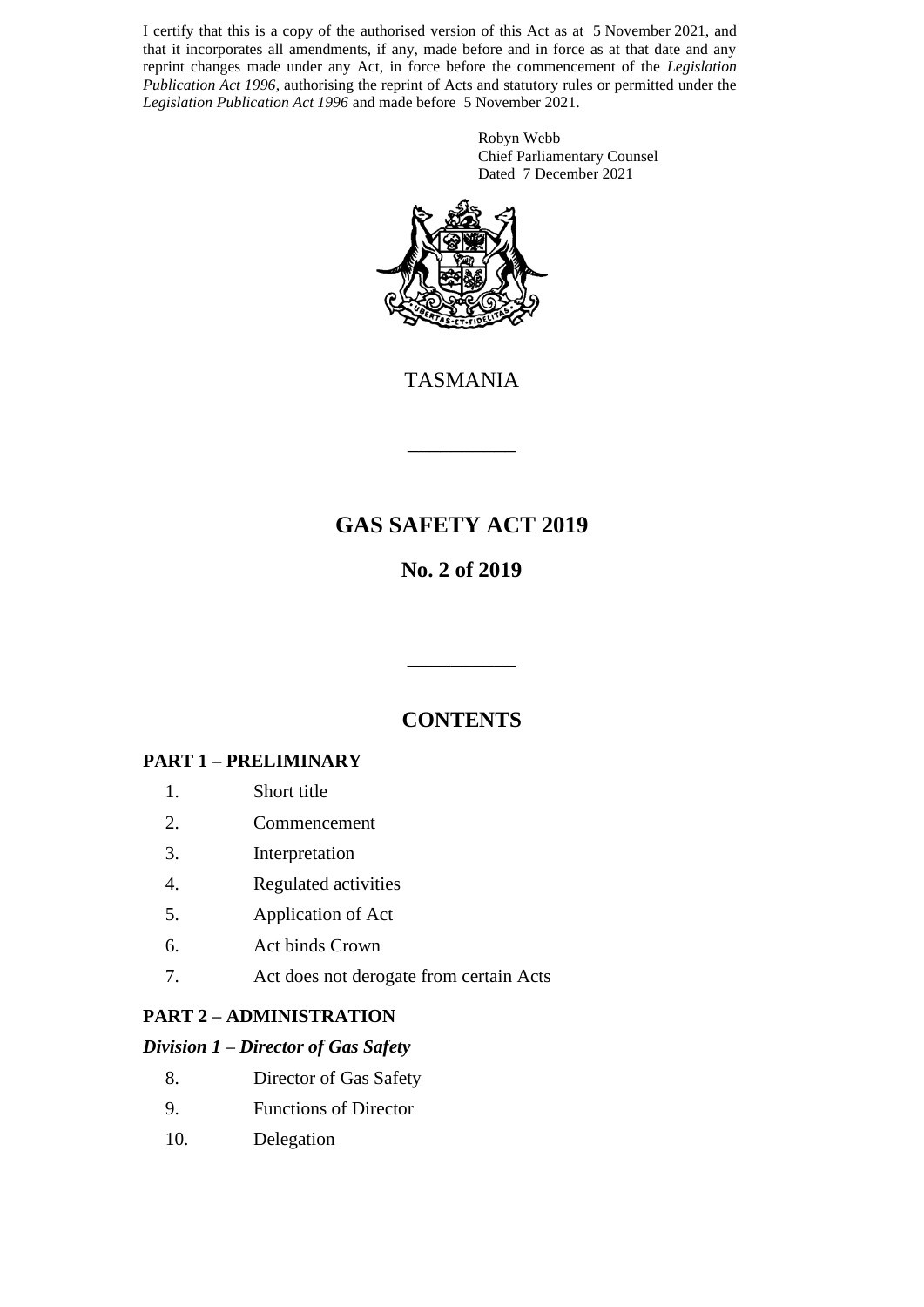- 11. Director may require information to be provided
- 12. Obligation to preserve confidentiality
- 13. Report by Director
- 14. Advisory committees
- 15. Mediation of disputes

#### *Division 2 – Annual fee*

16. Annual fee

### **PART 3 – SAFETY OF INFRASTRUCTURE, INSTALLATIONS AND APPLIANCES**

### *Division 1 – General requirements for safe operation*

- 17. General requirements for safe operation
- 18. Regulated activities to be carried out with due care
- 19. Gas quality
- 20. Offence to supply or sell gas to unsafe gas installation
- 21. Mandatory reporting of gas incidents
- 22. Director to provide gas infrastructure certificate to Regulator

### *Division 2 – Licensee safety case*

| 23. | Safety case |
|-----|-------------|
|     |             |

- 24. Additional safety plan
- 25. Auditing of safety case
- 26. Additional information
- 27. Certification of safety case for pipeline facility
- 28. Acceptance of safety case
- 29. Provisional acceptance of safety case
- 30. Non-acceptance of safety case
- 31. Director may determine safety case
- 32. Compliance with safety case
- 33. Revision of safety case
- 34. Director may require submission of revised safety case
- 35. Offence to fail to submit revised safety case when required
- 36. Application of provisions to revised safety case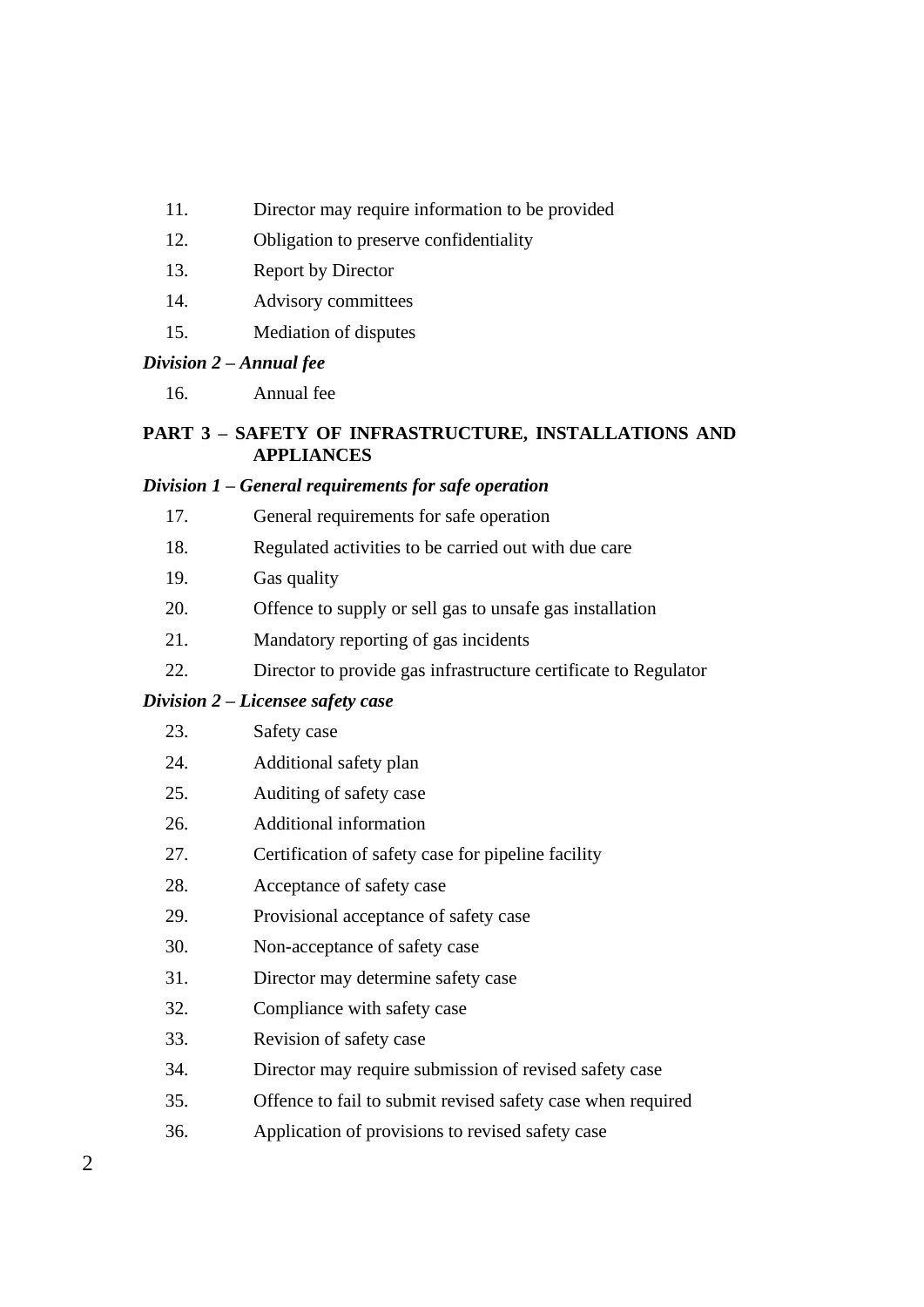### *Division 3 – Gas infrastructure, gas installation, automotive gas fuel system, gas storage systems and gas-fitting work*

- 37. Carrying out of certain gas-fitting work
- 38. Power to require rectification, &c., in respect of certain works

#### *Division 4 – Gas appliances and components*

- 39. Interpretation of Division
- 40. Gas appliances and components to which this Division applies
- 41. Relevant standard
- 42. Approval of gas appliances and components
- 43. Labelling of gas appliances and components
- 44. Application for approval of gas appliances by the Director
- 45. Approval of appliances by Director
- 46. Offence to install Type A appliance or component unless approved
- 47. Sale of gas appliances and components
- 48. Offence to use Type B appliances
- 49. Offence to alter approved or accepted gas appliance and component
- 50. Prohibition of supply of appliances or components
- 51. Offence to disobey prohibition
- 52. Recall of appliances or components
- 53. Failure to comply with recall notice

#### *Division 5 – Acceptance of gas installations*

- 54. Acceptance of gas installations
- 55. Completion of accepted gas installations

### *Division 6 – Determinations*

- 56. Issue of determinations
- 57. Determinations to be published and made available
- 58. Review, amendment and replacement of determinations
- 59. Certification of prescribed work

#### *Division 7 – Other*

60. Alteration, extension or re-routing of gas infrastructure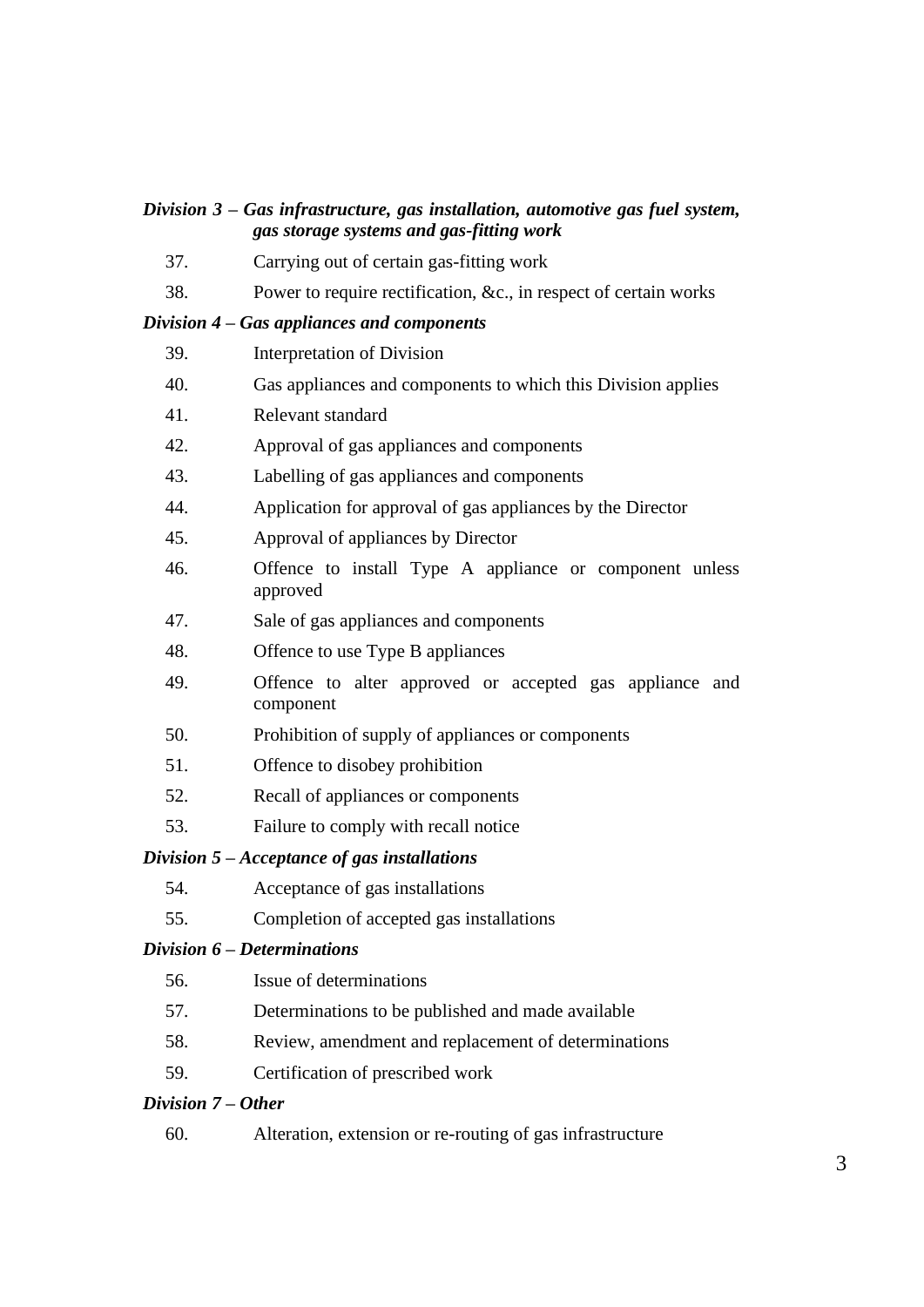- 61. Records to be kept by licensee
- 62. Information to be provided by licensee

#### **PART 4 – GAS ENTITIES' POWERS AND DUTIES**

#### *Division 1 – Gas safety officers*

- 63. Interpretation of Part
- 64. Appointment of gas safety officers
- 65. Gas safety officers' identity cards
- 66. Gas safety officers may enter land for certain purposes related to gas infrastructure
- 67. Obstruction, &c., of authorised entry

#### *Division 2 – Powers relating to gas installations*

- 68. Entry to inspect gas installations
- 69. Entry to disconnect supply

#### *Division 3 – Powers and duties in emergencies*

- 70. Licensee may cut off gas supply to avert danger
- 71. Emergency legislation not affected

### **PART 5 – ENFORCEMENT**

#### *Division 1 – Appointment of authorised officers*

- 72. Appointment of authorised officers
- 73. When person ceases to be authorised officer
- 74. Authorised officer's identity card

### *Division 2 – Powers of authorised officers*

- 75. Authorised investigations
- 76. Powers of entry
- 77. General investigative powers of authorised officers
- 78. Disconnection of gas supply
- 79. Power to make gas infrastructure or gas installation safe
- 80. Power to require information
- 81. Publication of result of investigation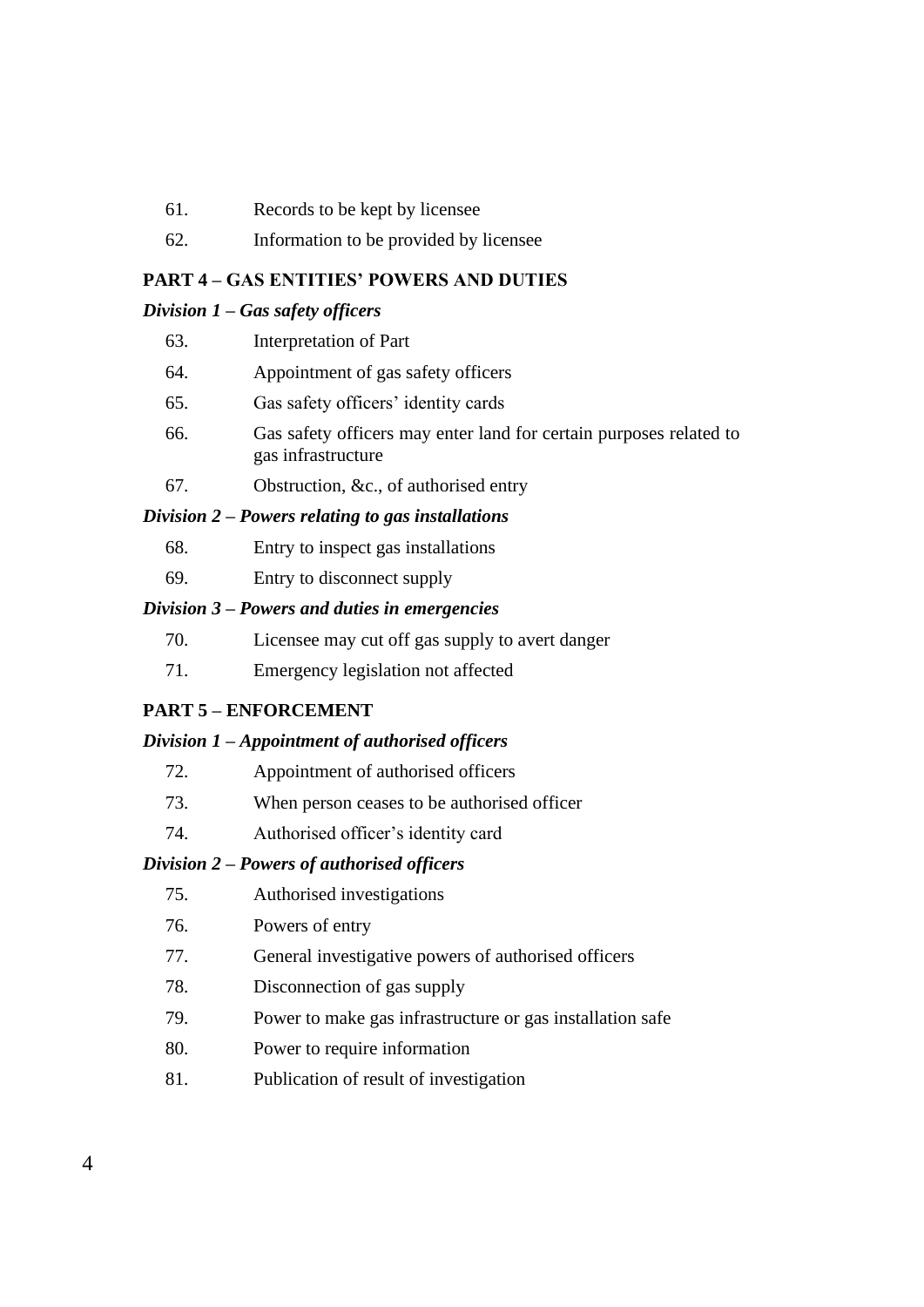### *Division 3 – Infringement notices*

82. Infringement notices

### *Division 4 – Legal proceedings*

83. Limitation period for prosecutions

### **PART 6 – APPEALS AND ADMINISTRATIVE REVIEW OF DECISIONS**

#### *Division 1 – Administrative review of decisions*

- 84. Interpretation of Division
- 85. Application for reasons for decision
- 86. Application for administrative review
- 87. Stay of operation of decision
- 88. Reference of application for mediation
- 89. Decision on application for review of administrative decision
- 90. Reference of application for review for mediation or advice

#### *Division 2 – Appeals*

| 91. |  |  | Appeal against decision made in respect of administrative review |
|-----|--|--|------------------------------------------------------------------|
|-----|--|--|------------------------------------------------------------------|

- 92. Stay of operation of decision
- 93. Powers of Minister on appeal
- 94. Referral of appeal to Tribunal
- [95. *Repealed*]

#### **PART 7 – OFFENCES**

- 96. Unlawful interference with gas infrastructure or gas installation
- 97. Impersonation, obstruction of officials
- 98. Giving of false or misleading information
- 99. Confidentiality
- 100. Verification of information
- 101. Offences by bodies corporate
- 102. Continuing offence
- 103. Statutory declarations
- 104. General defence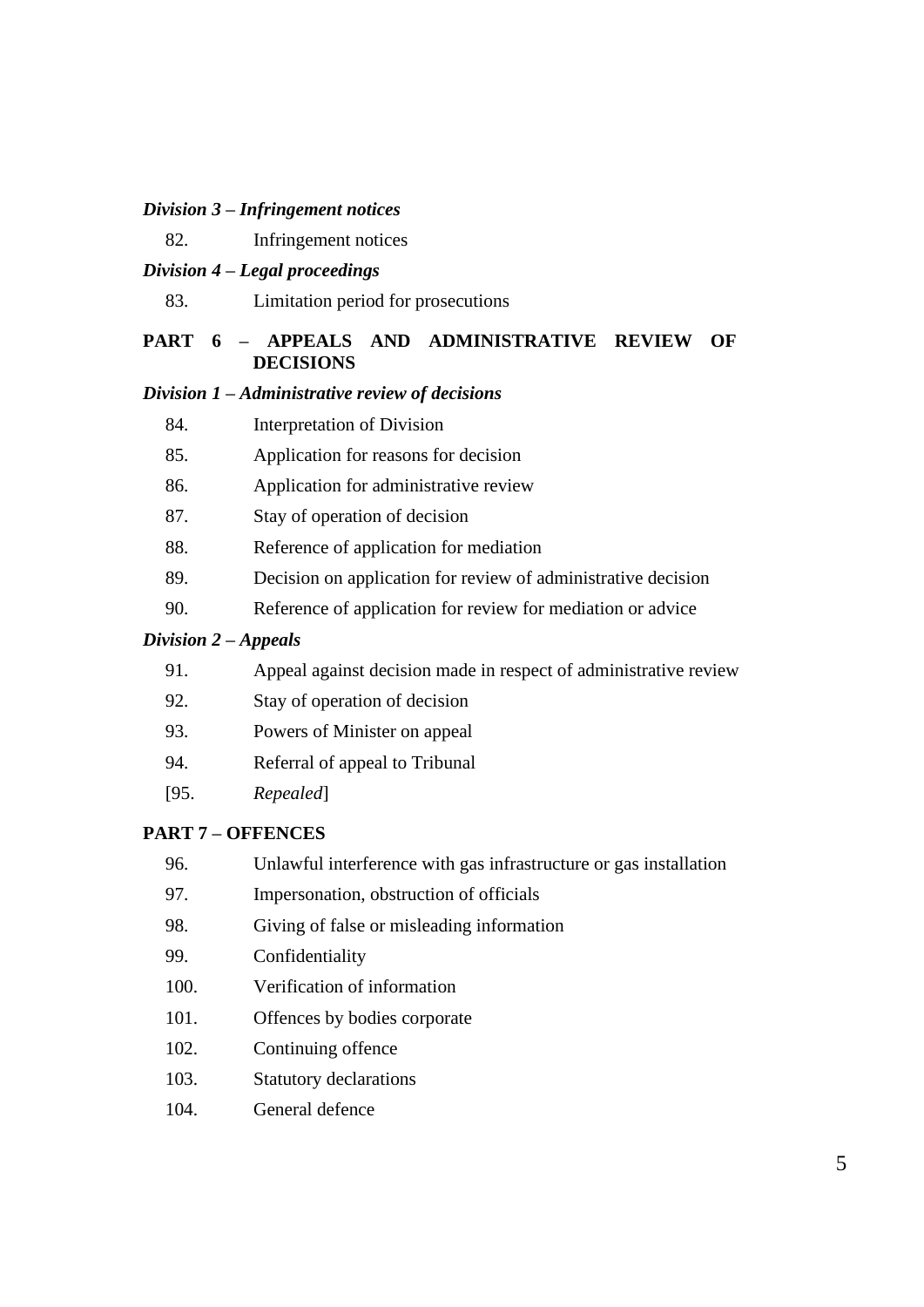## **PART 8 – MISCELLANEOUS**

| 105. | Exemptions                                             |
|------|--------------------------------------------------------|
| 106. | Application and issue of warrants generally            |
| 107. | <b>Urgent situations</b>                               |
| 108. | Extension of time limits                               |
| 109. | Notice of work that may affect gas infrastructure      |
| 110. | Undertaking work near pipelines subject to an easement |
| 111. | Obligation not to interfere with regulated activities  |
| 112. | Immunity from personal liability                       |
| 113. | Evidence                                               |
| 114. | Service of notices                                     |
| 115. | Notices not statutory rules                            |
| 116. | Regulations                                            |
| 117. | Savings and transitional provisions                    |
| 118. | Administration of Act                                  |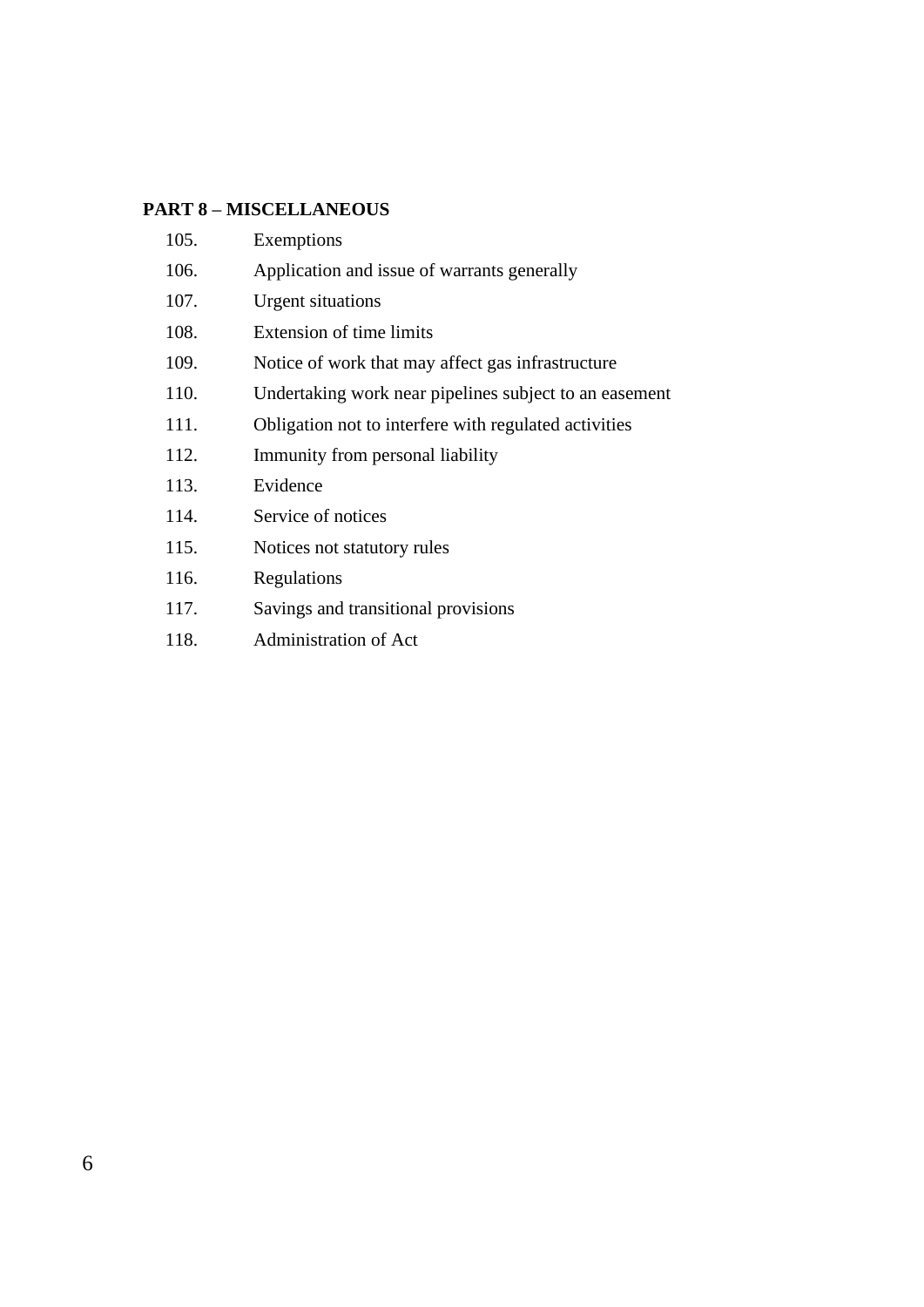

## **GAS SAFETY ACT 2019**

### **No. 2 of 2019**

**An Act to regulate the gas industry, to provide for safety and technical standards that ensure that the gas supply industry, gas facilities, gas installations, gas appliances, gas storage systems and gas conditioning systems are constructed, maintained and operated to a high standard of safety and in a manner that protects persons and property, and for related purposes**

## **[Royal Assent 9 April 2019]**

Be it enacted by Her Excellency the Governor of Tasmania, by and with the advice and consent of the Legislative Council and House of Assembly, in Parliament assembled, as follows:

## **PART 1 – PRELIMINARY**

## **1. Short title**

This Act may be cited as the *Gas Safety Act 2019*.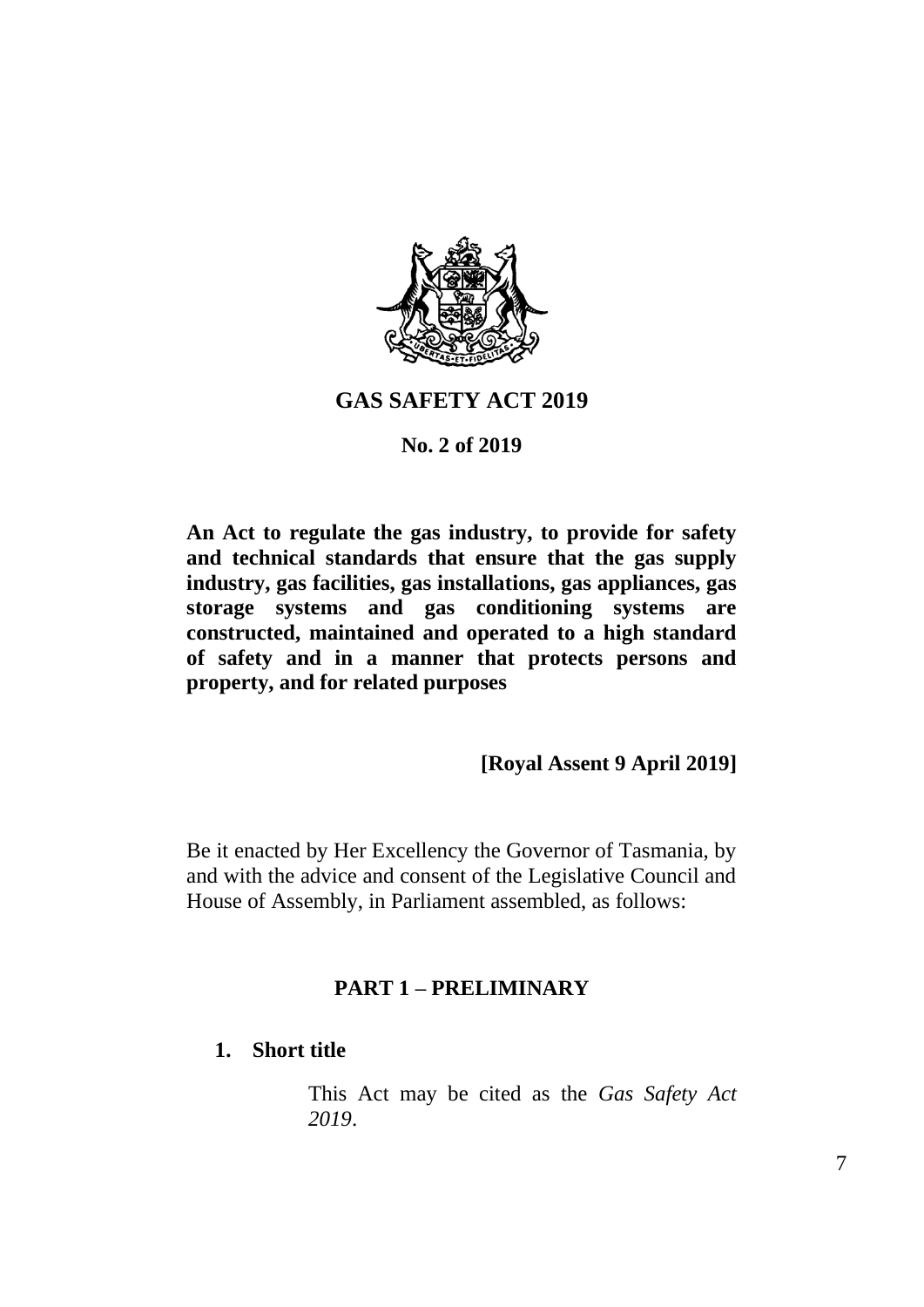#### **2. Commencement**

The provisions of this Act commence on a day or days to be proclaimed.

### **3. Interpretation**

(1) In this Act, unless the contrary intention appears –

*accepted safety case* means –

- (a) a certified safety case that has been accepted or provisionally accepted under Part 3; or
- (b) if a revised safety case has been certified and accepted or provisionally accepted under that Part, that revised safety case;
- *alter*, in respect of gas infrastructure, gas installation or a gas storage system, means –
	- (a) to relocate the infrastructure, installation or system, or a component of it; or
	- (b) replace the infrastructure, installation or system, or a component of it, with a different make or model that changes the design or performance characteristics of the infrastructure, installation or system; or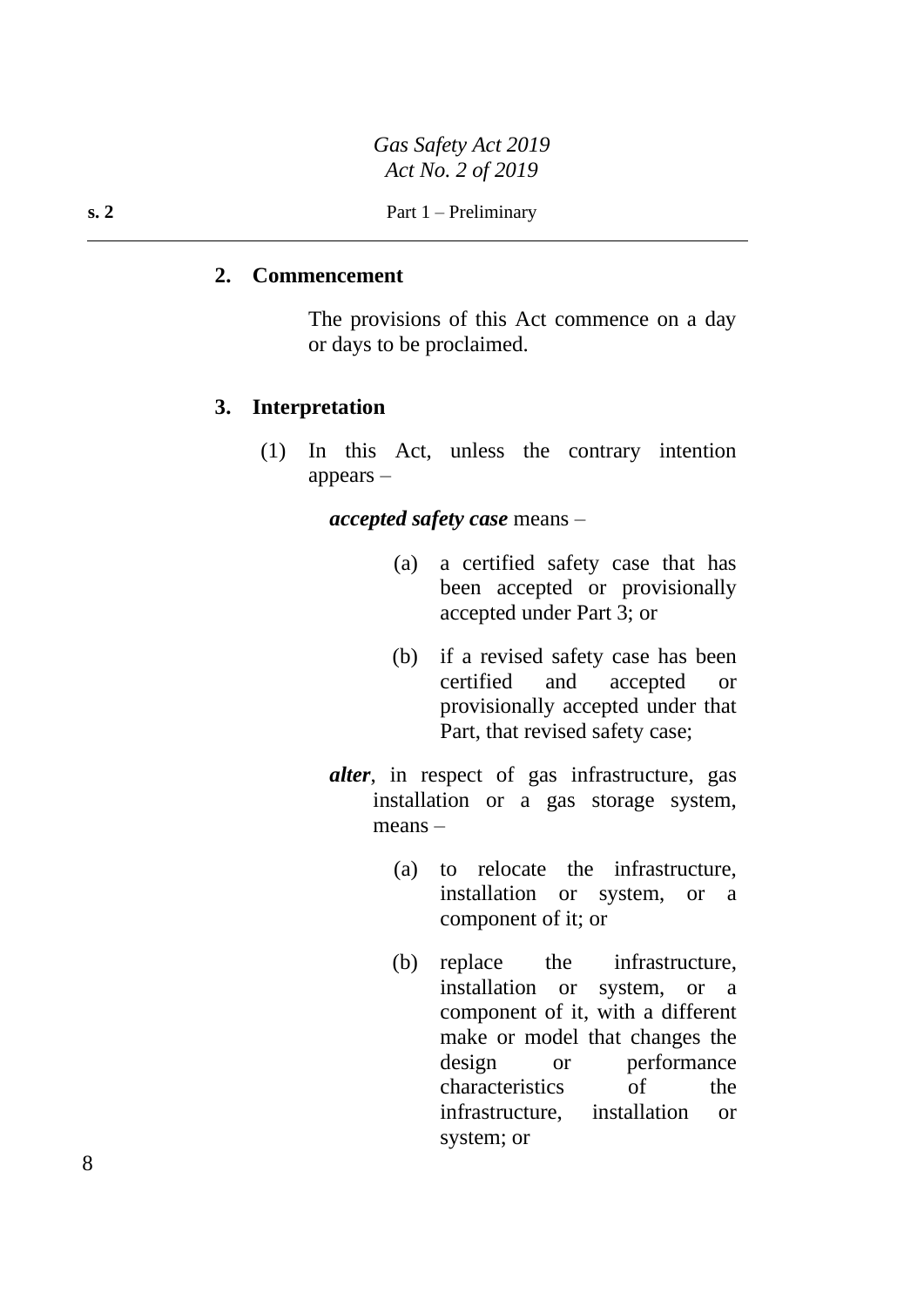### Part 1 – Preliminary **s. 3**

(c) adjust the infrastructure, installation or system, or a component of it, to change the design or performance characteristics of the infrastructure, installation or system;

#### *appliance* means –

- (a) an assembly, other than a vehicle refuelling appliance, part of which uses gas to produce flame, heat, light, power or special atmosphere; or
- (b) an appliance that uses gas as a fuel; or
- (c) equipment or a system declared by the Director to be a gas appliance under section 40 –

but does not include anything declared by the regulations not to be an appliance;

- *authorised investigation* means an authorised investigation within the meaning of section 75;
- *authorised officer* means a person currently appointed as an authorised officer under Part 5:
- *automotive gas fuel system* means a gas system that supplies gas as a fuel to an internal combustion engine for the main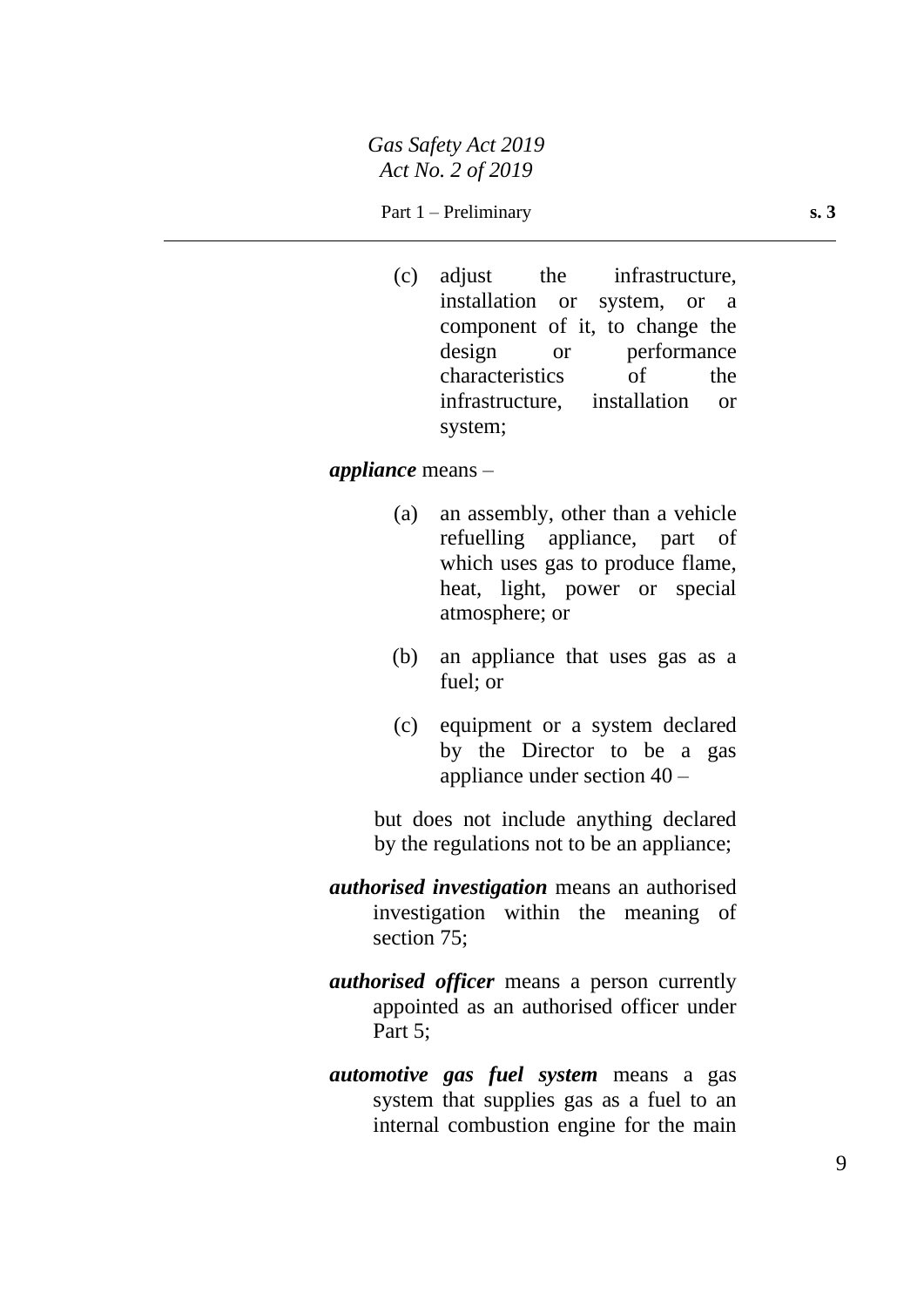**s. 3** Part 1 – Preliminary

purpose of propulsion, regardless of whether or not the gas is supplied concurrently with another fuel;

- *biogas* means a mixture of gases that is produced by decomposition of organic matter and principally comprises methane and carbon monoxide together with lesser amounts of hydrogen sulphide, water vapour and other gases;
- *certificate of compliance* means a certificate referred to in section  $37(1)(c)$  that is in the form required by the regulations;

*CNG* means compressed natural gas;

*complex gas installation* means a gas installation that is not –

- (a) a standard gas installation; or
- (b) an automotive gas fuel system;

*component* means –

- (a) a permanently installed or attached fixture, module, section, element, piece or part of –
	- (i) a gas installation; or
	- (ii) a gas storage system; or
	- (iii) an appliance; or
- (b) any other permanently installed or attached fixture, module,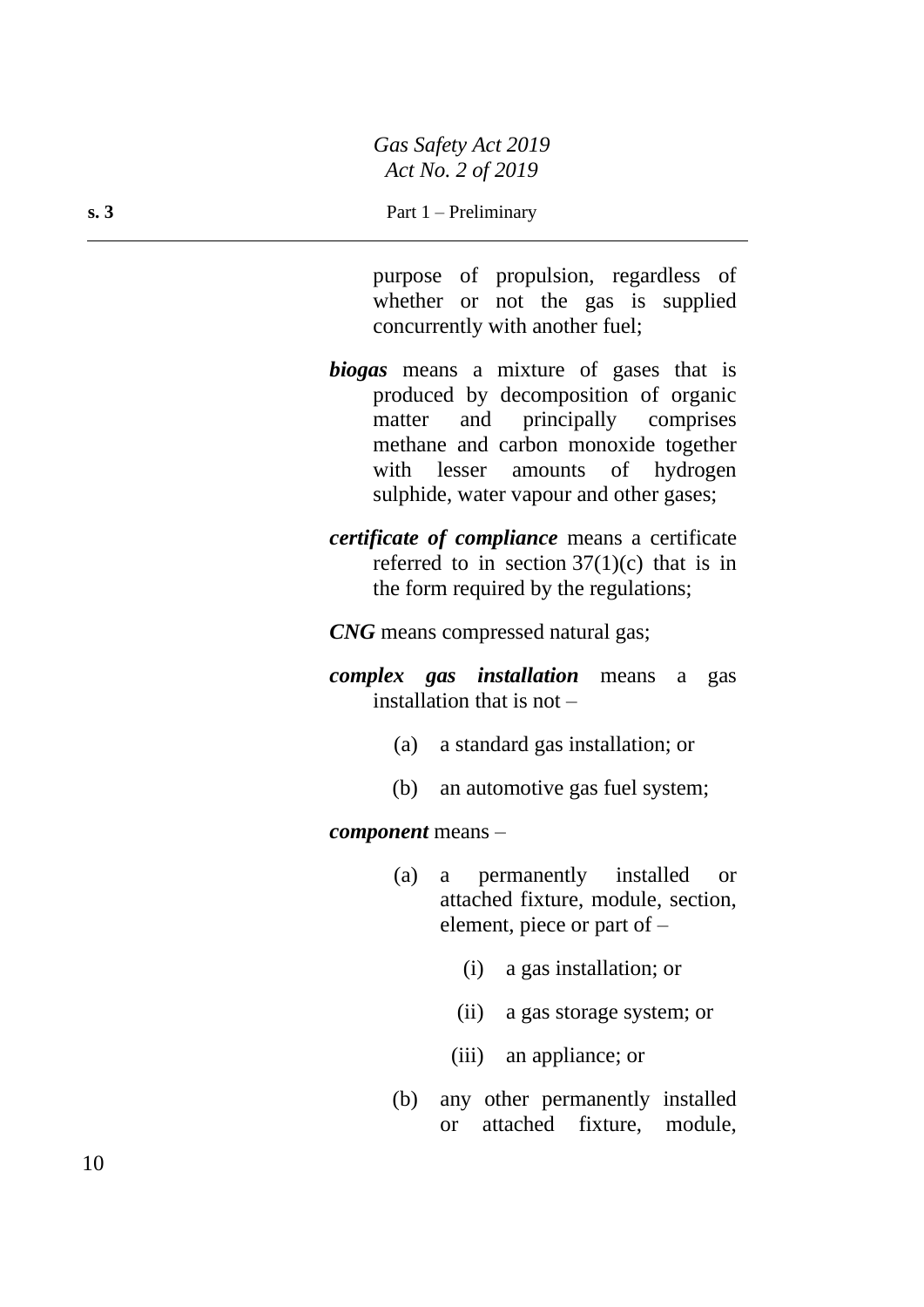section, element, piece or part as is prescribed; or

(c) any permanently installed or attached fixture, module, section, element, piece or part declared by the Director to be a component under section 40 –

but does not include anything declared by the regulations not to be a component;

*compressed natural gas* means natural gas which has been compressed and stored under pressure in a container but does not include natural gas stored in a pipeline;

*condition* includes a limitation or restriction;

- *contravene* includes fail to comply with;
- *convey*, in respect of gas, means to transmit, distribute or otherwise convey by pipeline;
- *council* means a council within the meaning of the *Local Government Act 1993*;
- *customer* means a person to whom gas is available for supply for consumption in a place, and includes –
	- (a) the occupier for the time being of a place to which gas is supplied for consumption in the place; and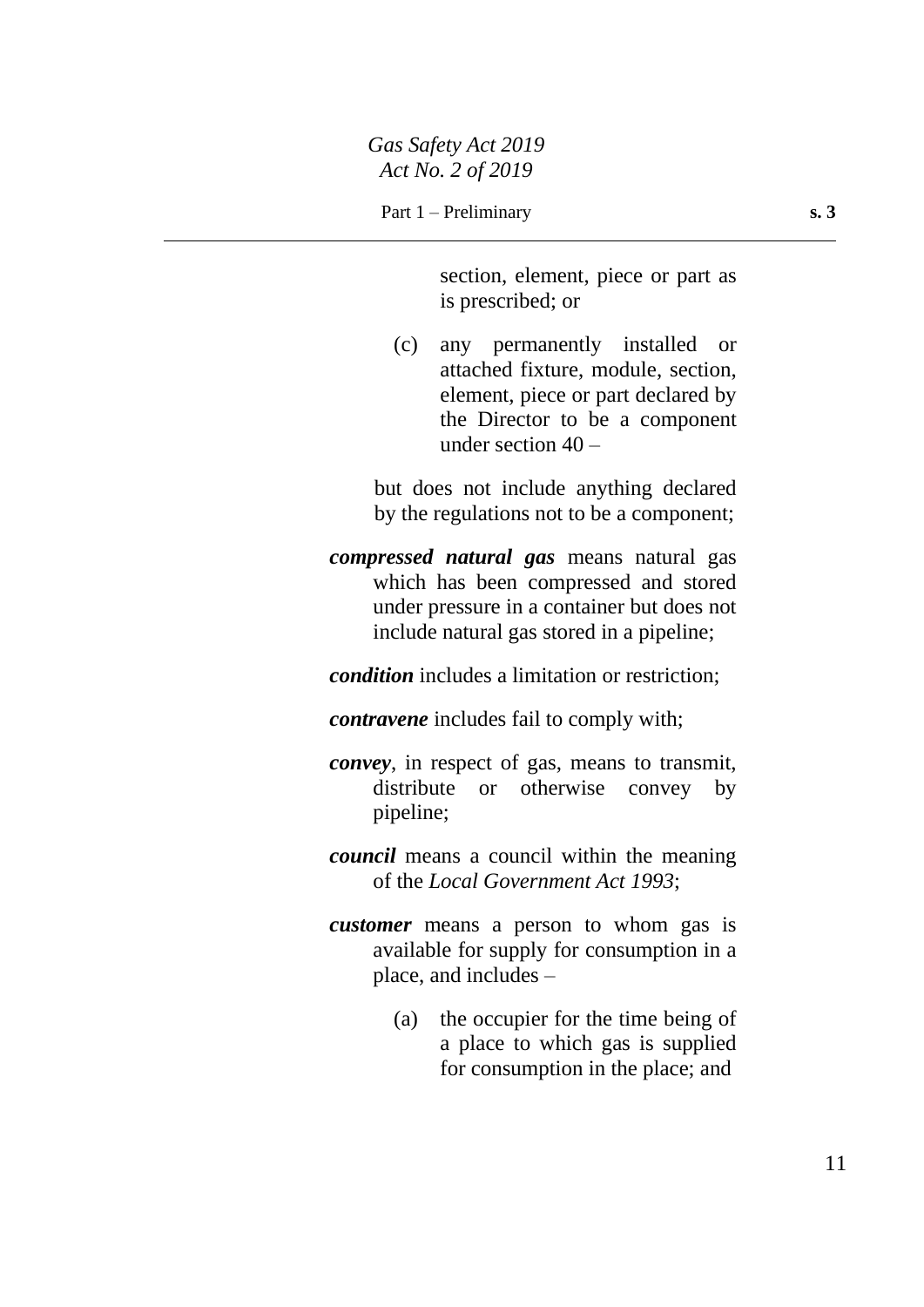- (b) a person to whom gas is available for such supply and who seeks such supply; and
- (c) a person whose supply of gas has been disconnected;
- *determination* means a determination issued under section 56;
- *Director* means the Director of Gas Safety appointed under section 8;
- *disconnect*, in relation to a gas supply, includes interrupt or discontinue the gas supply;
- *distribution* means the provision of gas through a distribution system;
- *distribution system* means the whole or part of a pipe or a system of pipes and equipment with an operating pressure not exceeding 1050 kPa for use in, or in connection with, the distribution and delivery of gas to persons for consumption, but does not include the following:
	- (a) a transmission pipeline;
	- (b) a system of pipes and equipment –
		- (i) installed in a place for the conveyance and use of gas from a pressurised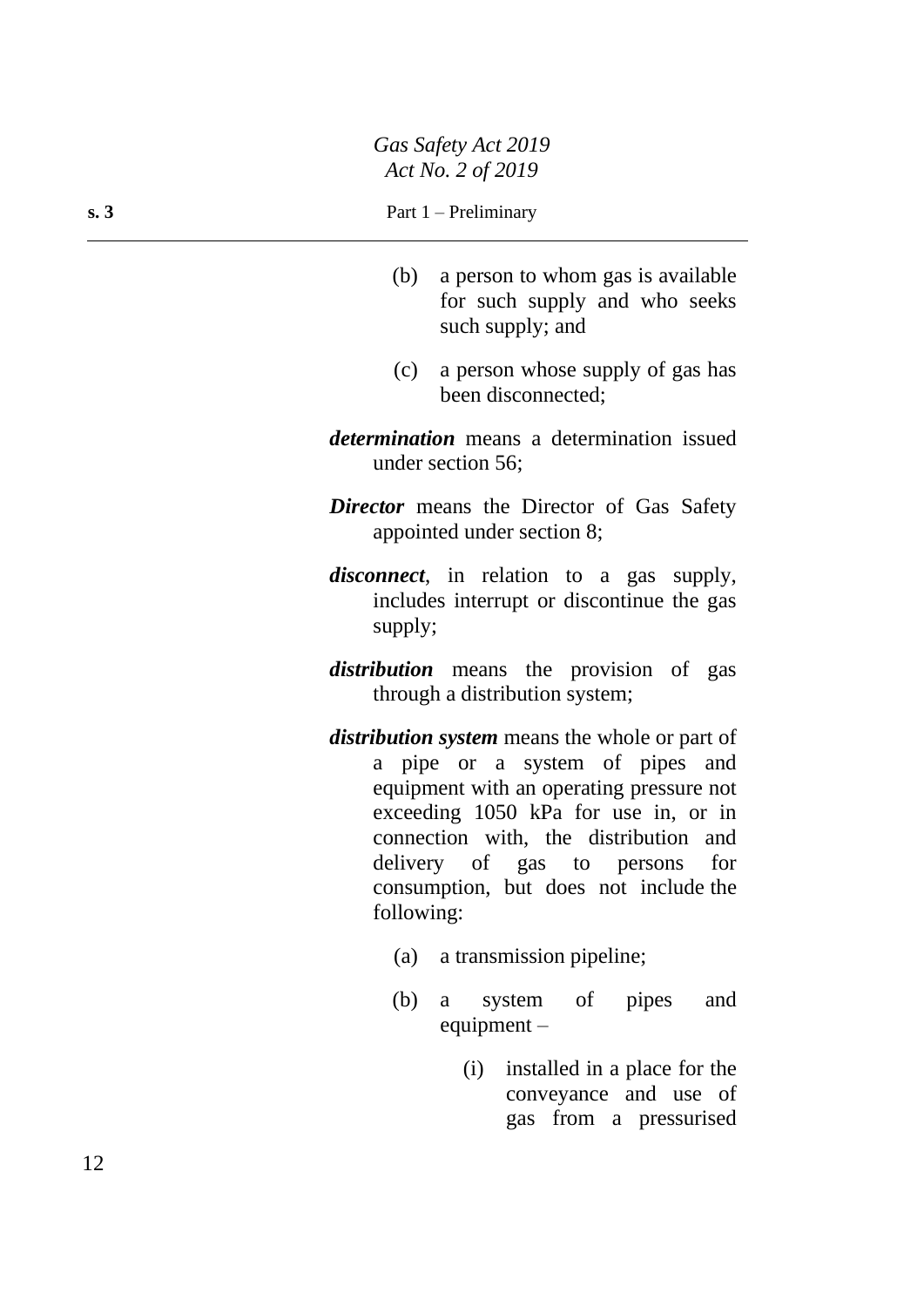vessel situated in that place; and

- (ii) not extending to, or connected to, pipes in some other place in separate occupation;
- (c) pipes or equipment declared by the regulations not to be, or not to form part of, a distribution system;

*function* includes duty;

*gas* means any or all of the following:

- (a) natural gas;
- (b) liquefied petroleum gas;
- (c) compressed natural gas;
- (d) liquefied natural gas;
- (e) simulated natural gas;
- (f) tempered liquefied petroleum gas;
- (g) biogas;
- (h) petrochemical feed stock;
- (i) any other permanent or liquefied gas that is not declared by the regulations to be excluded from the operation of this Act;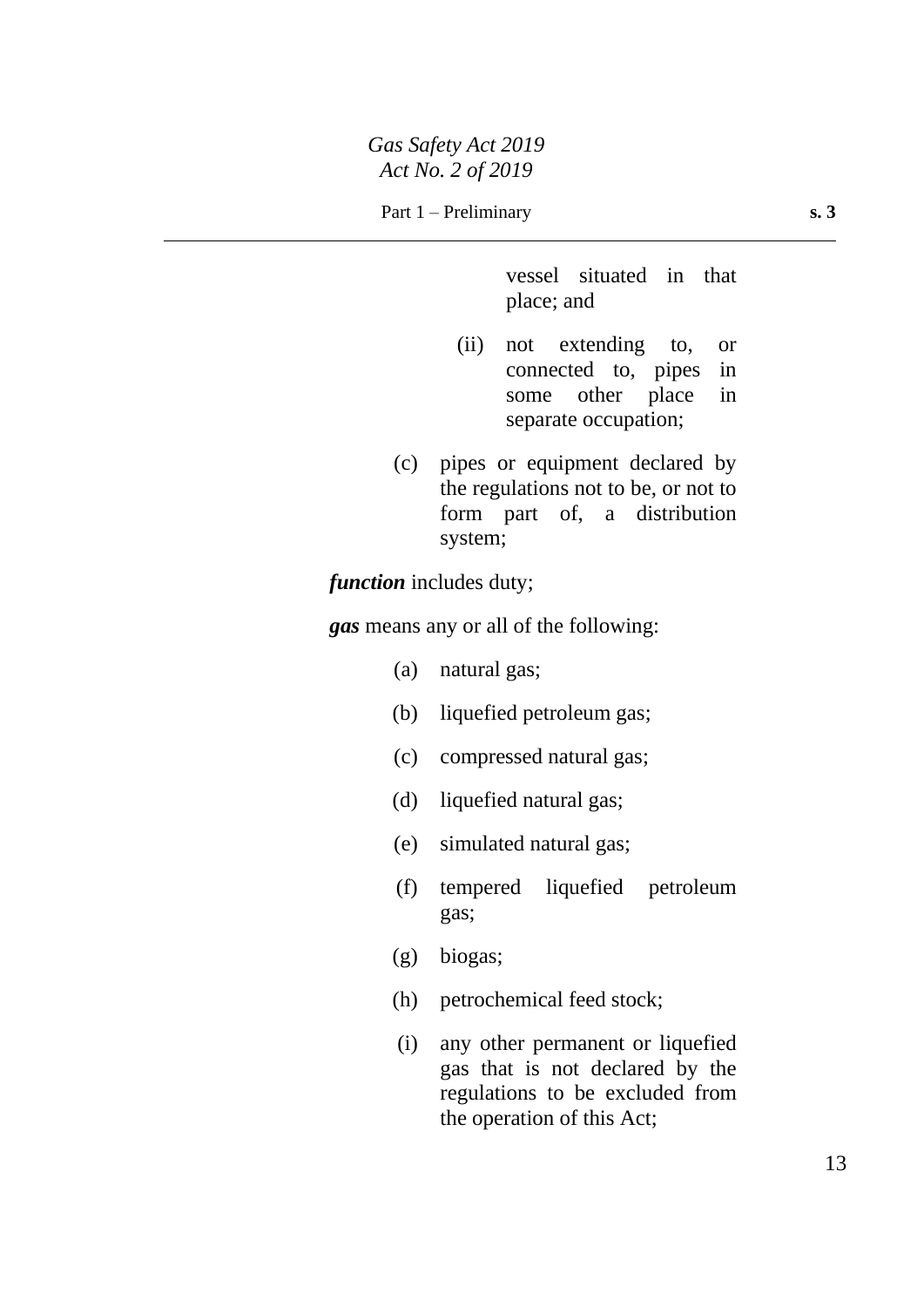#### **s. 3** Part 1 – Preliminary

- *gas infrastructure* means any part of a distribution system, transmission pipeline, or gas pipeline facility, owned or operated by a licensee;
- *gas installation* means, in respect of the use or intended use of gas –
	- (a) any pipe or system of pipes for, or incidental to, the conveyance of gas and components or fittings associated with the pipe or system of pipes which are downstream from the gas supply point; or
	- (b) any one or more of the following:
		- (i) any appliance and associated components or fittings;
		- (ii) any meter which is downstream from the gas supply point;
		- (iii) any means of ventilation or system for the removal of combustion products which is downstream from the gas supply point;
		- (iv) any gas storage system as prescribed;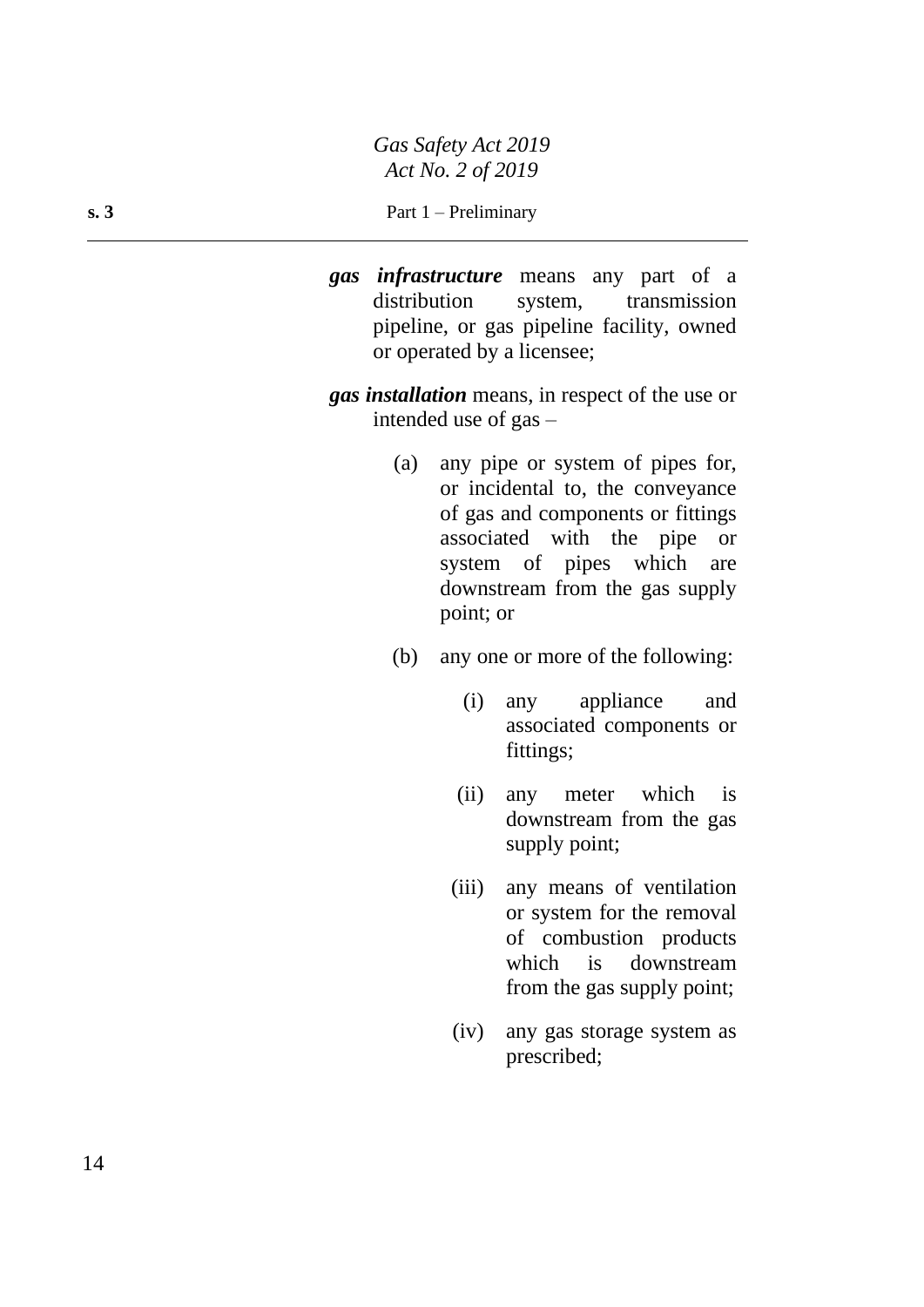- *gas retailer* means a licensee licensed under the *Gas Industry Act 2019* to sell gas by retail;
- *gas safety officer* means a person appointed under Part 4 as a gas safety officer;
- *gas storage system* means a container, tank or cylinder for storing or holding gas and includes all associated pipe work, components, equipment and fittings, but does not include gas infrastructure;

### *gas supplier* means –

- (a) a person who  $-$ 
	- (i) receives a gas for supply or resale to a consumer in the course of trade or commerce; or
	- (ii) supplies gas to a gas storage system that has a container with an individual capacity in excess of 25 litres; or
- (b) a licensee under the *Gas Industry Act 2019*;
- *gas supply industry* means any of the following:
	- (a) the operation of a distribution system;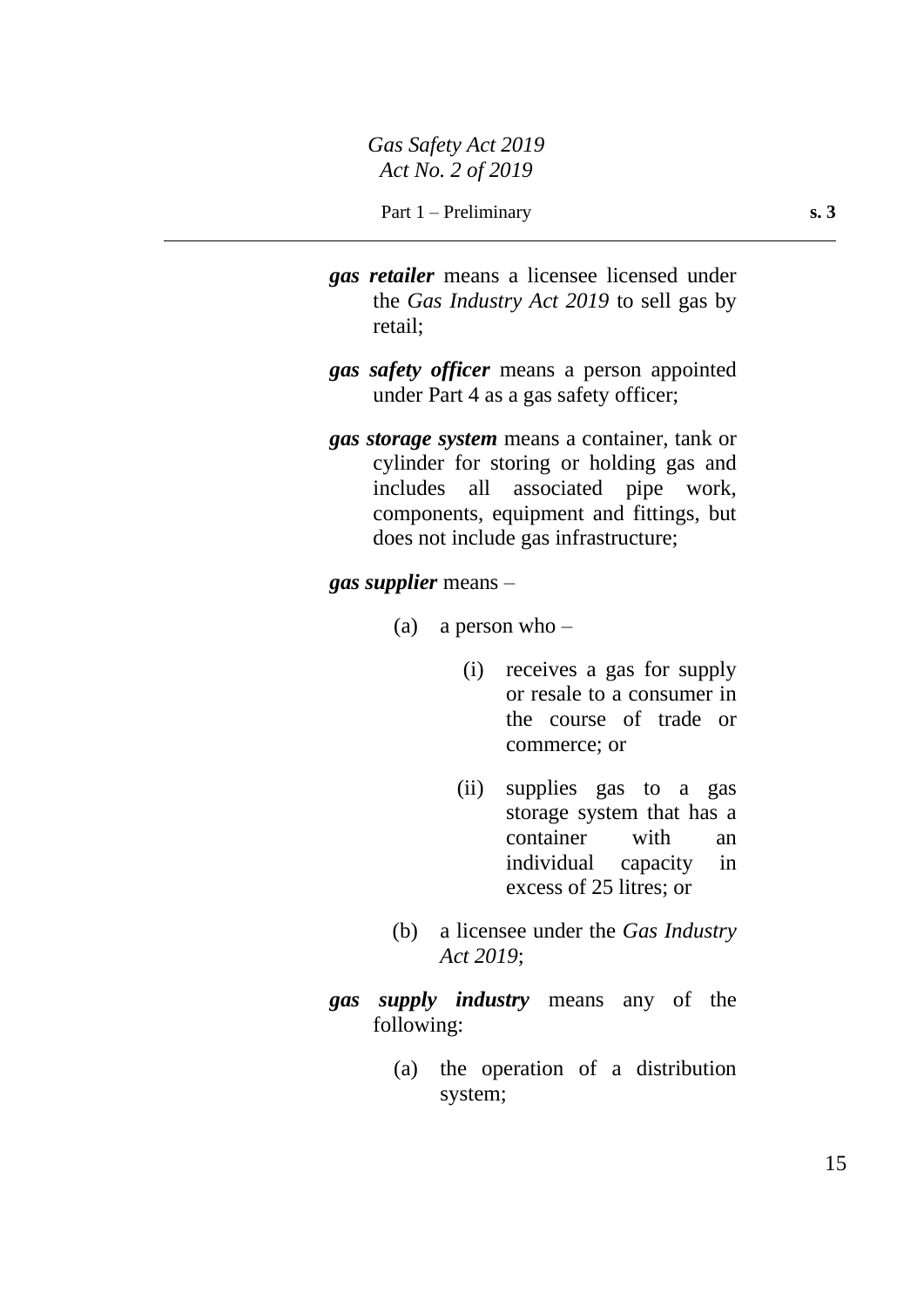#### **s. 3** Part 1 – Preliminary

- (b) the operation of a transmission pipeline;
- (c) the retailing of gas;
- (d) the supply of gas by a gas supplier;
- (e) any operation for which a licence is required by the *Gas Industry Act 2019*;

*gas supply point* means –

- (a) the outlet of a licensee's meter assembly used to measure a customer's gas use; or
- (b) if paragraph (a) does not apply, the point of delivery of gas between the gas supplier and the customer; or
- (c) if paragraphs (a) and (b) do not apply, the point designated by the system designer where there is a specification break between a gas storage system, or gas infrastructure, and the gas installation; or
- (d) if paragraphs (a), (b) and (c) do not apply, the point determined by the Director;

*incident* means any incident or event relating to the conveyance, supply or use of gas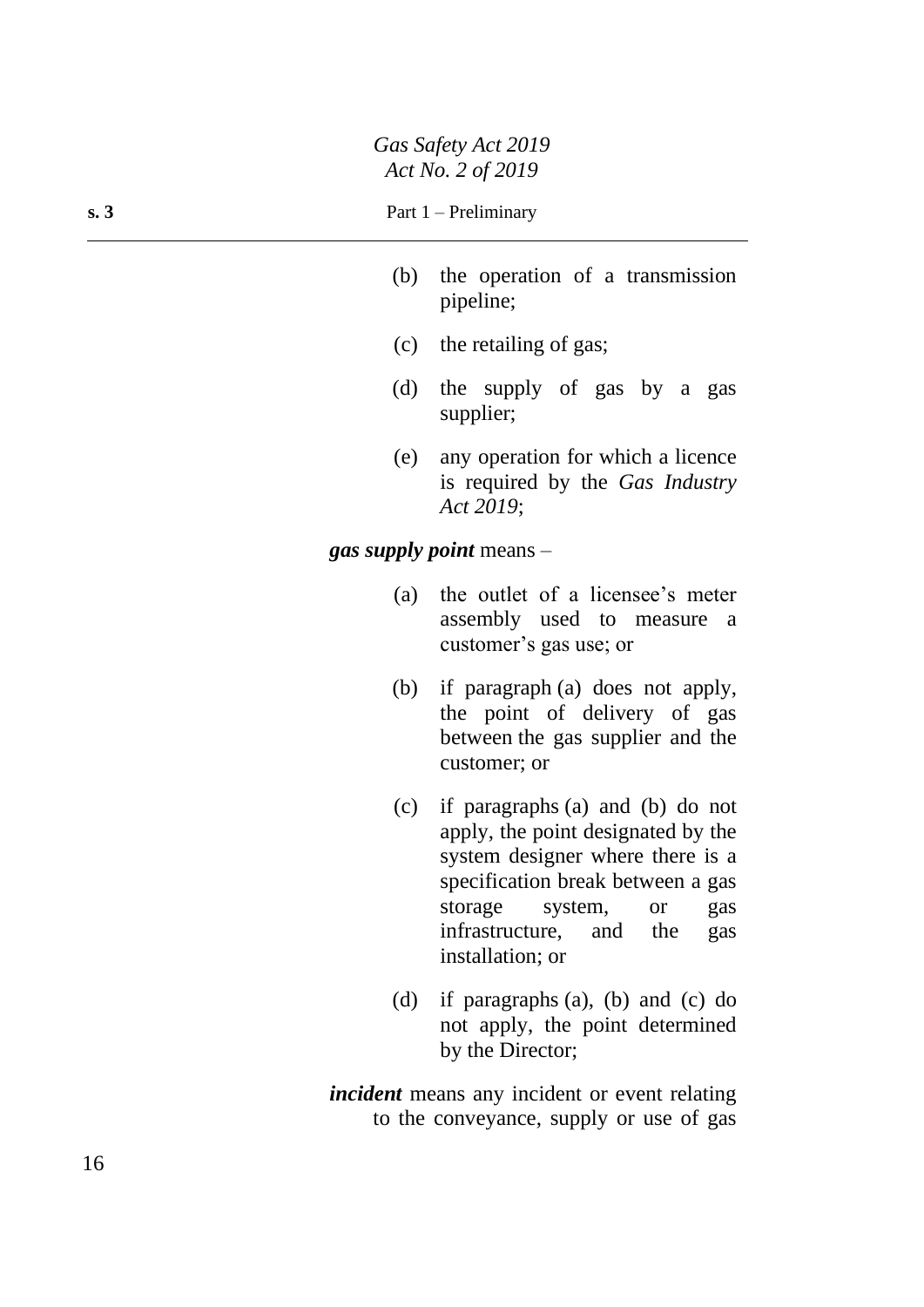or another regulated substance which causes or has the potential to cause –

- (a) death or injury to a person; or
- (b) significant damage to property; or
- (c) an uncontrolled explosion, fire or discharge of gas or another regulated substance; or
- (d) an impact on the security of supply;

*label* includes a stamp and mark;

*land* includes –

- (a) an estate or interest in land (including an easement); and
- (b) a right or power over, or in respect of, land;

*licence* means a licence granted and in force under the *Gas Industry Act 2019*;

*licensee* means –

- (a) the holder of a licence under the *Gas Industry Act 2019* authorising the carrying out of a regulated activity; or
- (b) a person who holds or has held a licence, authorising the carrying out of such an activity, that has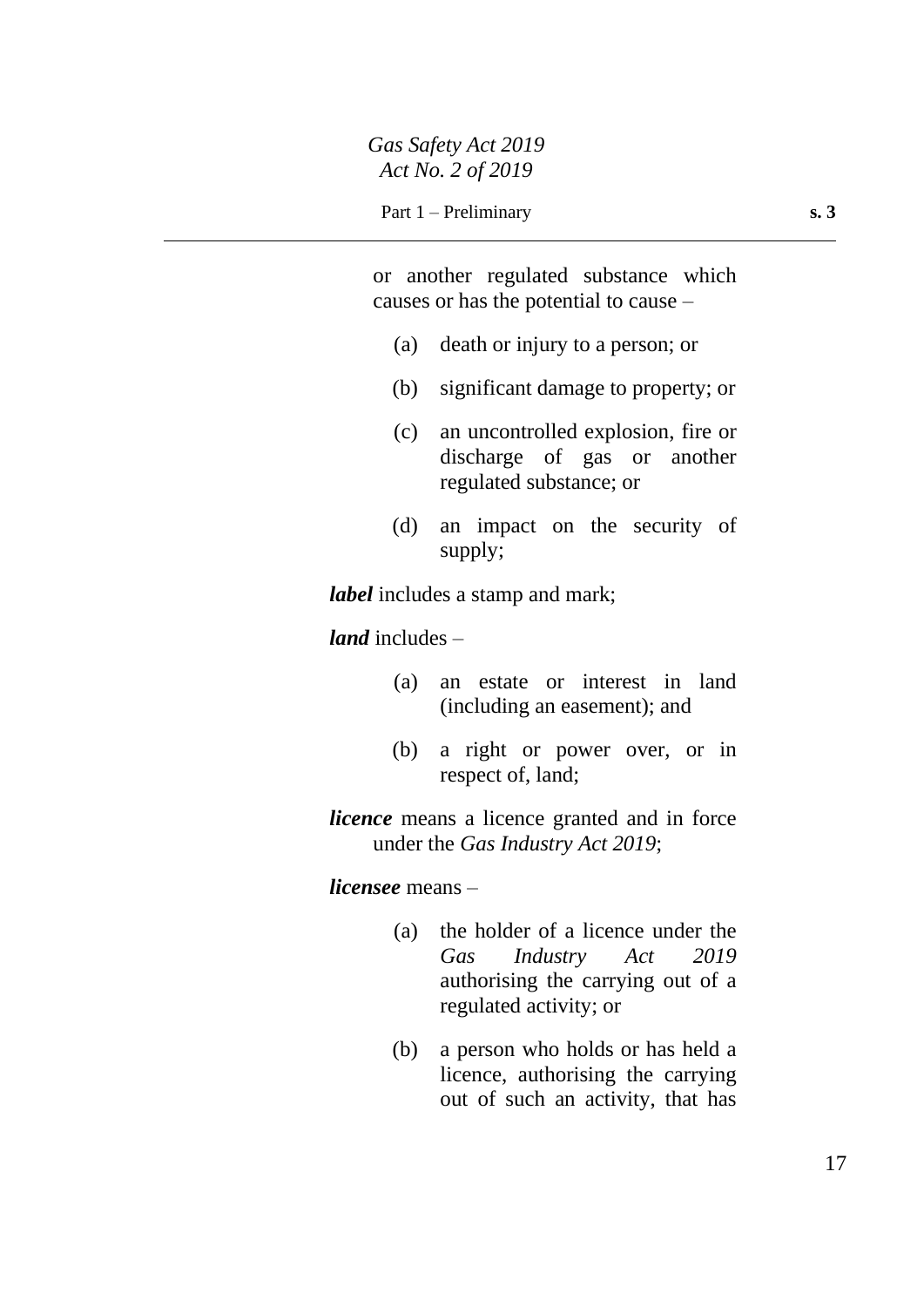been suspended or cancelled or has expired; or

- (c) the owner of a pipeline facility;
- *liquefied natural gas* means a hydrocarbon fluid composed predominantly of methane (CH4) refrigerated to the liquid phase;
- *liquefied petroleum gas* means a hydrocarbon composed predominantly of one or more of the following hydrocarbons:
	- (a) propane (C3H8);
	- (b) propene (propylene)(C3H6);
	- (c) butane (C4H10);
	- (d) butane (butylene)(C4H8);
- *maintenance* means performing operations to maintain the serviceability of the gas infrastructure, gas installation or gas storage system such as –
	- (a) replacing service-type components such as filters or other consumable components required to maintain gas installation or gas storage system operation; or
	- (b) performing basic appliance tuning adjustments;

*modify* means –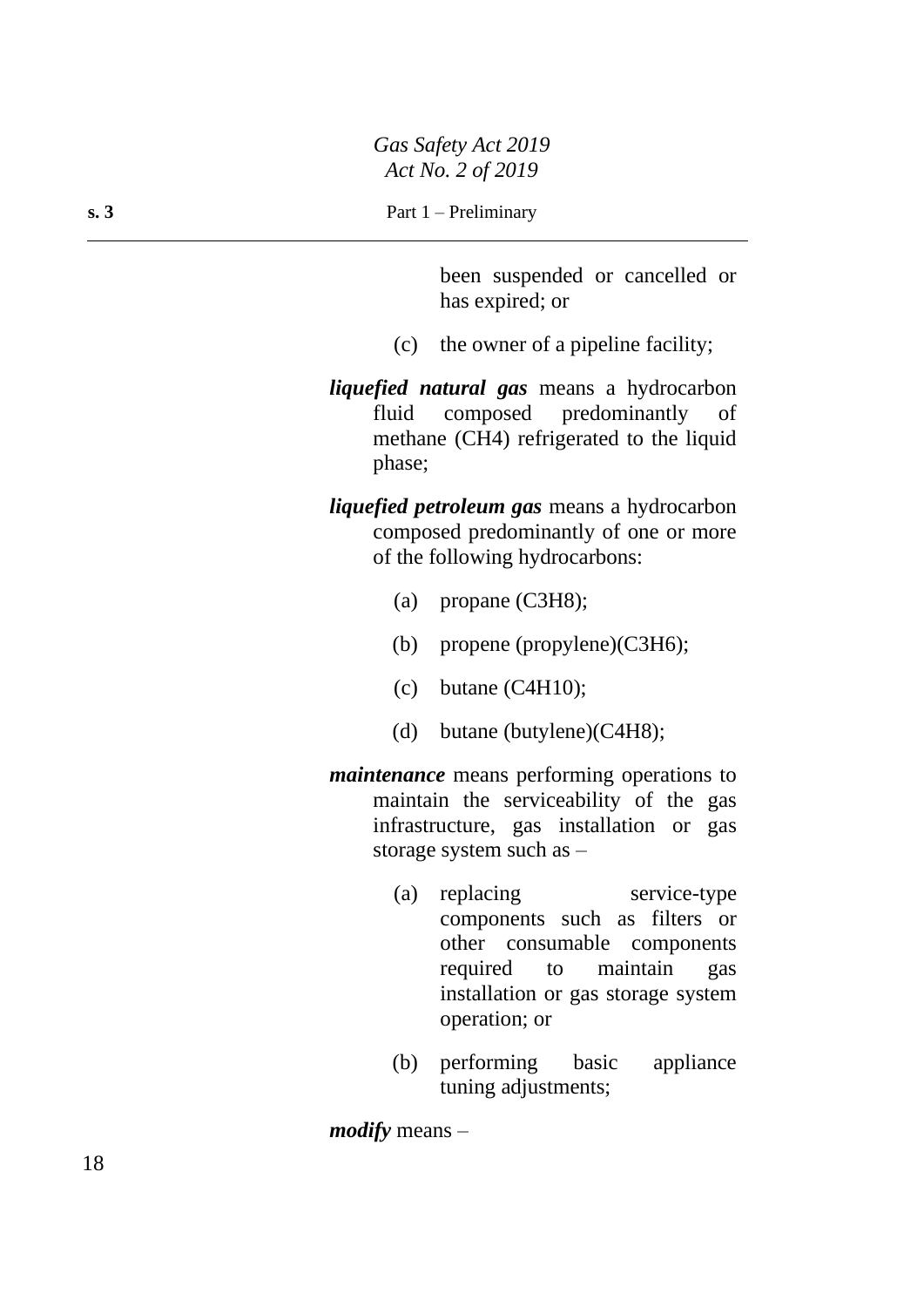### Part 1 – Preliminary **s. 3**

- (a) the modification of an appliance, with a fixture or component which is different from that which was originally part of the manufactured, certified, registered or approved appliance; or
- (b) the modification of a Type B appliance accepted by the Director under section 54; or
- (c) the modification of any other thing as prescribed;

*natural gas* means a substance which –

- (a) is in a gaseous state at standard temperature and pressure; and
- (b) consists of naturally occurring hydrocarbons, or a naturally occurring mixture of hydrocarbons and nonhydrocarbons, the principal constituent of which is methane –

and includes processed natural gas, but does not include anything declared by the regulations not to be natural gas;

*occupier*, of land or a place, means a person who has, or is entitled to, possession or control of the land or place;

*operations* includes activities;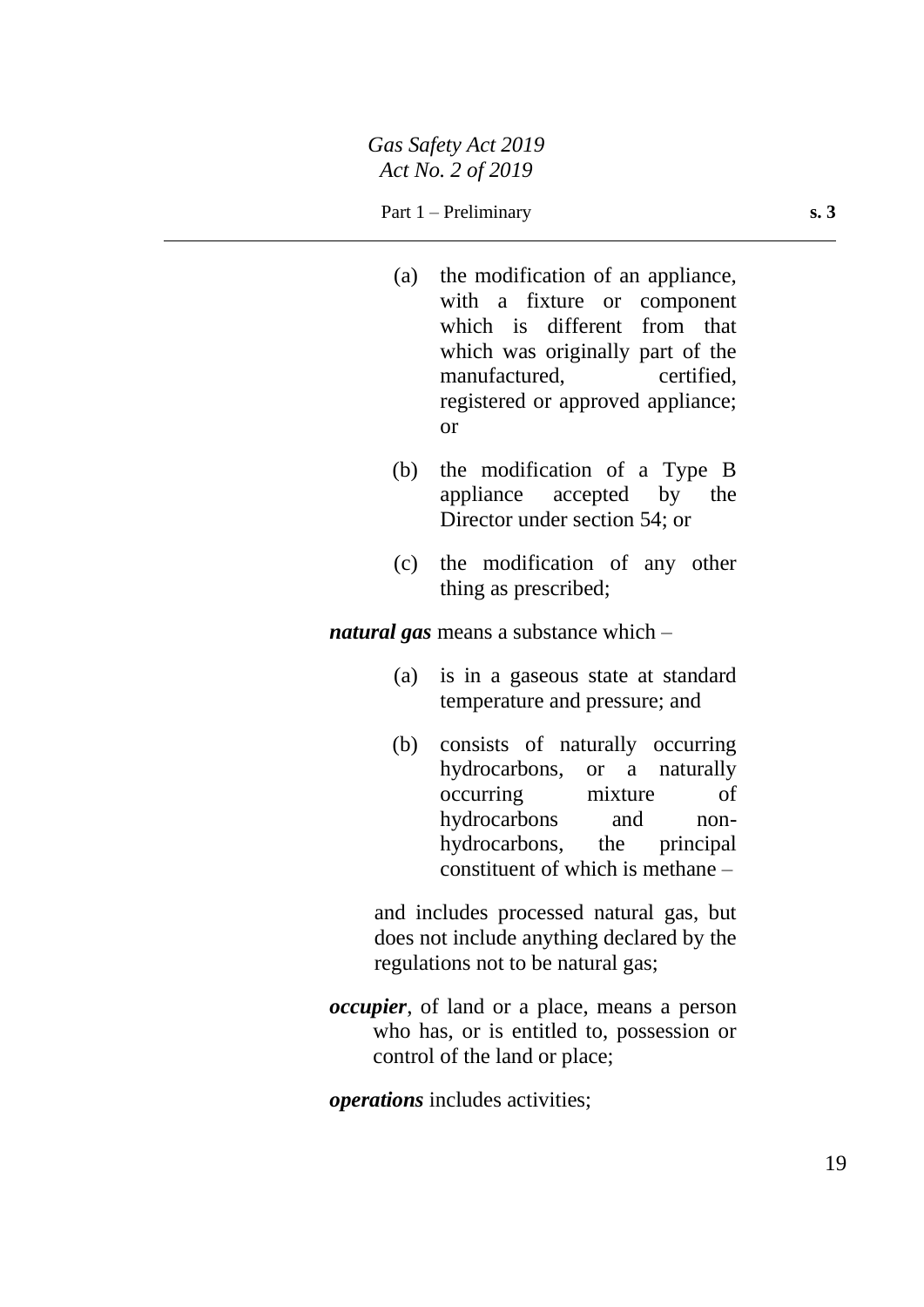#### *owner* of land means –

- (a) if the land has been alienated from the Crown by the grant of an estate in fee simple or another estate or interest conferring a right to possession of the land, the person who holds the relevant estate or interest; or
- (b) in any other case, the Regulator or an authority or other person responsible for the management of the land;

*person* includes –

- (a) any body of persons, corporate or unincorporate; and
- (b) any government department or other government body;

*pipeline* means –

- (a) any part of gas infrastructure; and
- (b) any part of a transmission pipeline; and
- (c) any part of a pipeline extending to, or connected to pipes in, some other place in separate occupation;
- *pipeline facility* means a works used, or intended to be used, to extract, treat or store gas and includes the following: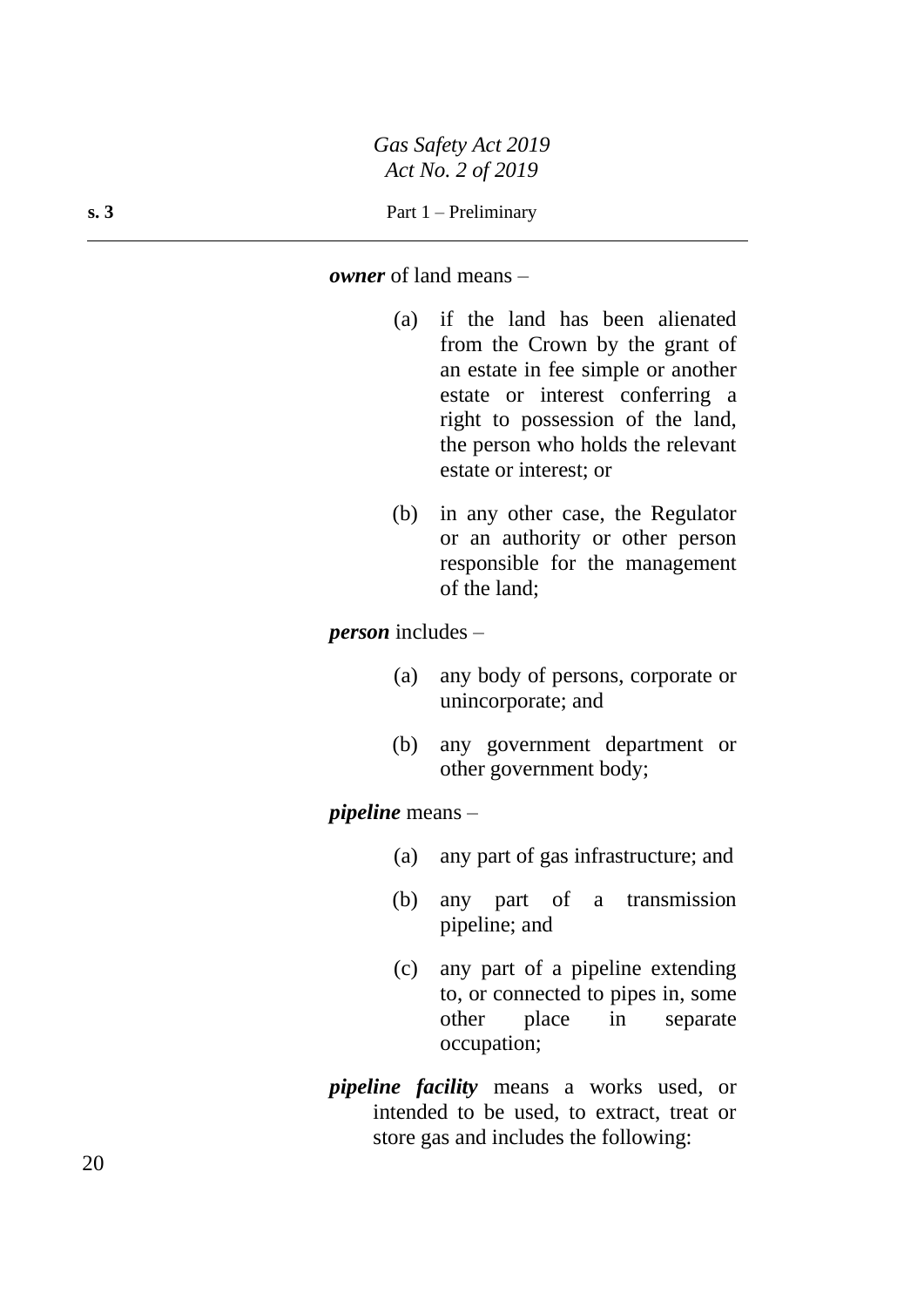- (a) a gas treatment facility;
- (b) a plant for liquid petroleum separation, treatment or storage;
- (c) a plant for liquid petroleum gas extraction or storage;
- (d) a storage tank and a pressurised vessel bunker;
- (e) a refinery –

but does not include a pipeline or gas infrastructure declared by the regulations not to be a pipeline facility;

- *processed natural gas* means a natural gas that has been processed to be suitable for consumption, but does not include anything declared by the regulations not to be processed natural gas;
- *protective work*, in relation to gas infrastructure, means –
	- (a) work that is necessary or expedient for the protection of the infrastructure or public safety; and
	- (b) excavating land in order to carry out work of the kind referred to in paragraph (a);

*public land* means land owned by –

(a) the Crown; or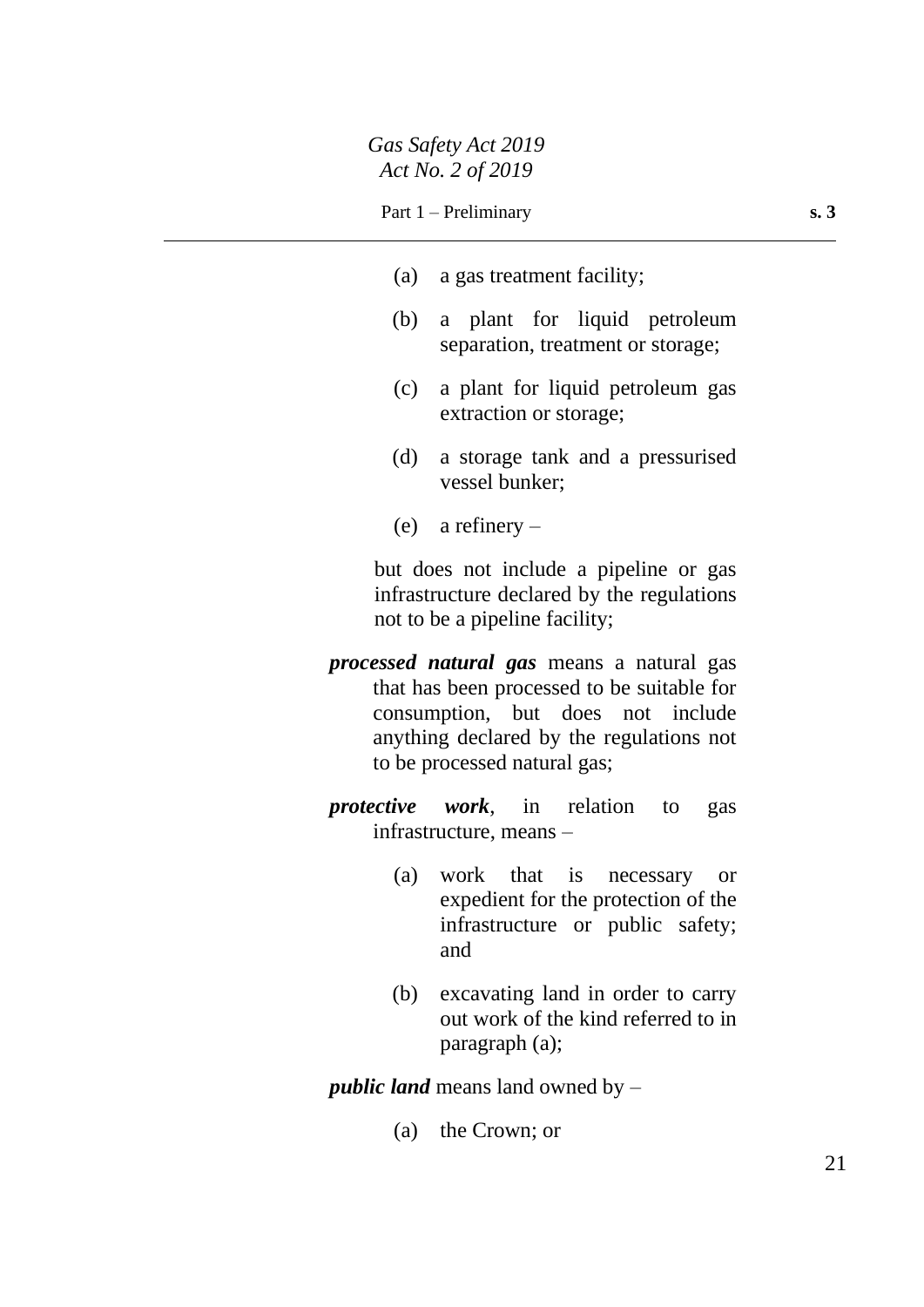- (b) an instrumentality or agent of the Crown; or
- (c) a council or other local government body;

*quality*, in respect of gas, includes odorisation, purity, temperature, pressure and composition;

*record* includes –

- (a) a record in the form of a book or document, or in the form of a map; and
- (b) a record in the form of electronic data;

*regulated activity* means an activity specified in section 4;

*regulated substance* means –

- (a) gas; and
- (b) any other substance declared by the regulations to be a substance to which this Act applies;
- *regulations* means regulations made and in force under this Act;
- *Regulator* means the Tasmanian Economic Regulator appointed under section 9 of the *Economic Regulator Act 2009*;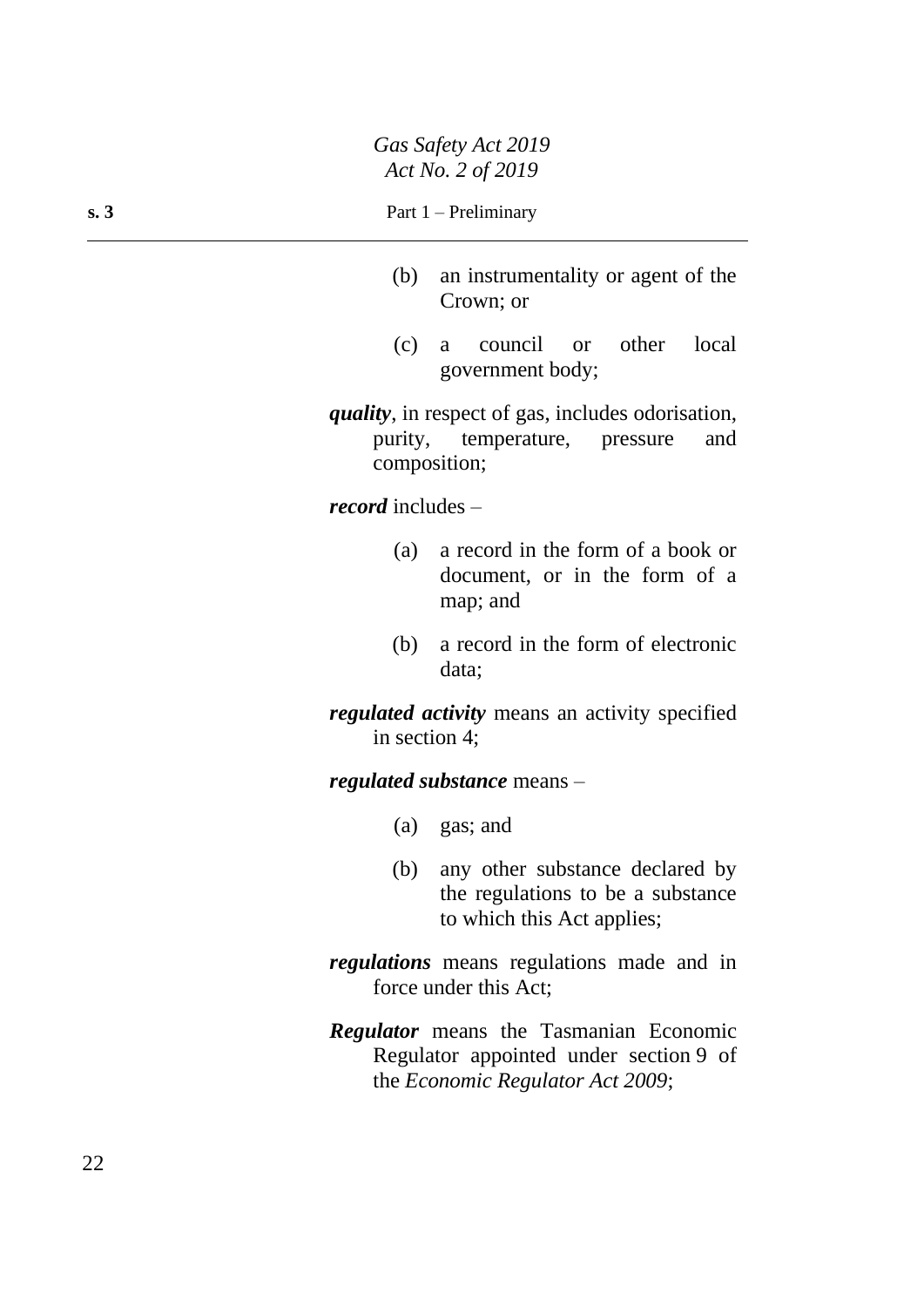- *repair*, in relation to gas installations, automotive gas fuel systems and gas storage systems, means –
	- (a) to rectify faults and restore the installation, fuel system or storage system to an acceptable level of operation by removing and replacing (with like for like) worn, damaged or failed components or assemblies (replacement components may be new, used, overhauled or reconditioned); or
	- (b) to rectify faults in the installation, fuel system or storage system by welding, aligning, tightening, securing or adjusting components; or
	- (c) to work on any electrical component associated with the installation, fuel system or storage system control system –

but does not include any modification or alteration which removes the installation, fuel system or storage system from its certified form or requires acceptance by the Director under section 54;

*reviewable decision* means any direction, decision or determination under this Act other than a direction, decision or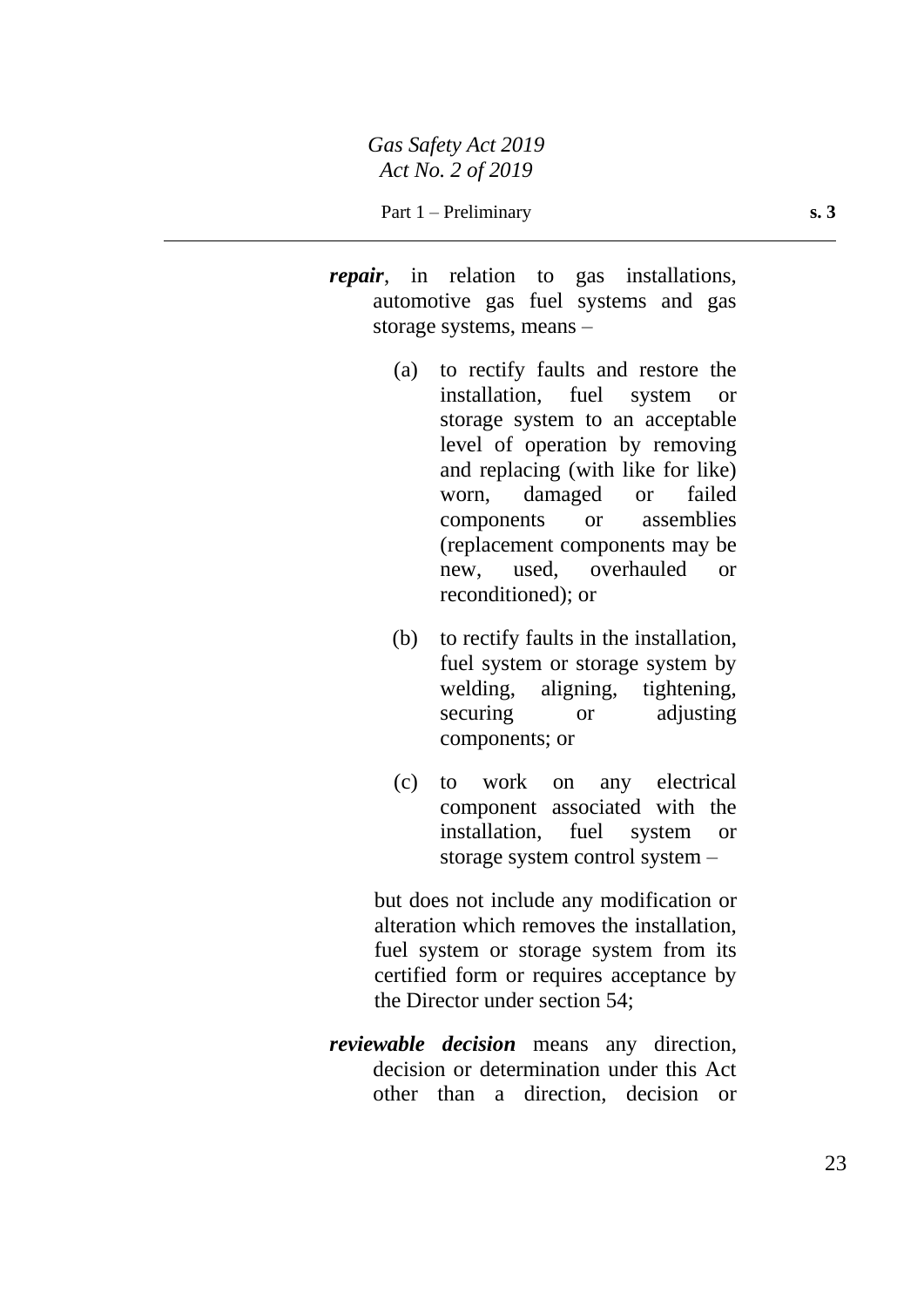determination declared by this Act not to be reviewable;

## *sell* includes –

- (a) to barter or exchange; and
- (b) to let on hire; and
- (c) to advertise for sale or hire; and
- (d) to offer or expose for sale or hire;

## *standard gas installation* means –

- (a) a gas installation
	- (i) which contains only Type A appliances; and
	- (ii) which is located in residential premises of a prescribed class or on land associated with such premises; or
- (b) a gas installation  $-$ 
	- (i) which contains only Type A appliances; and
	- (ii) which is located in commercial premises of a prescribed class or on land associated with such premises; and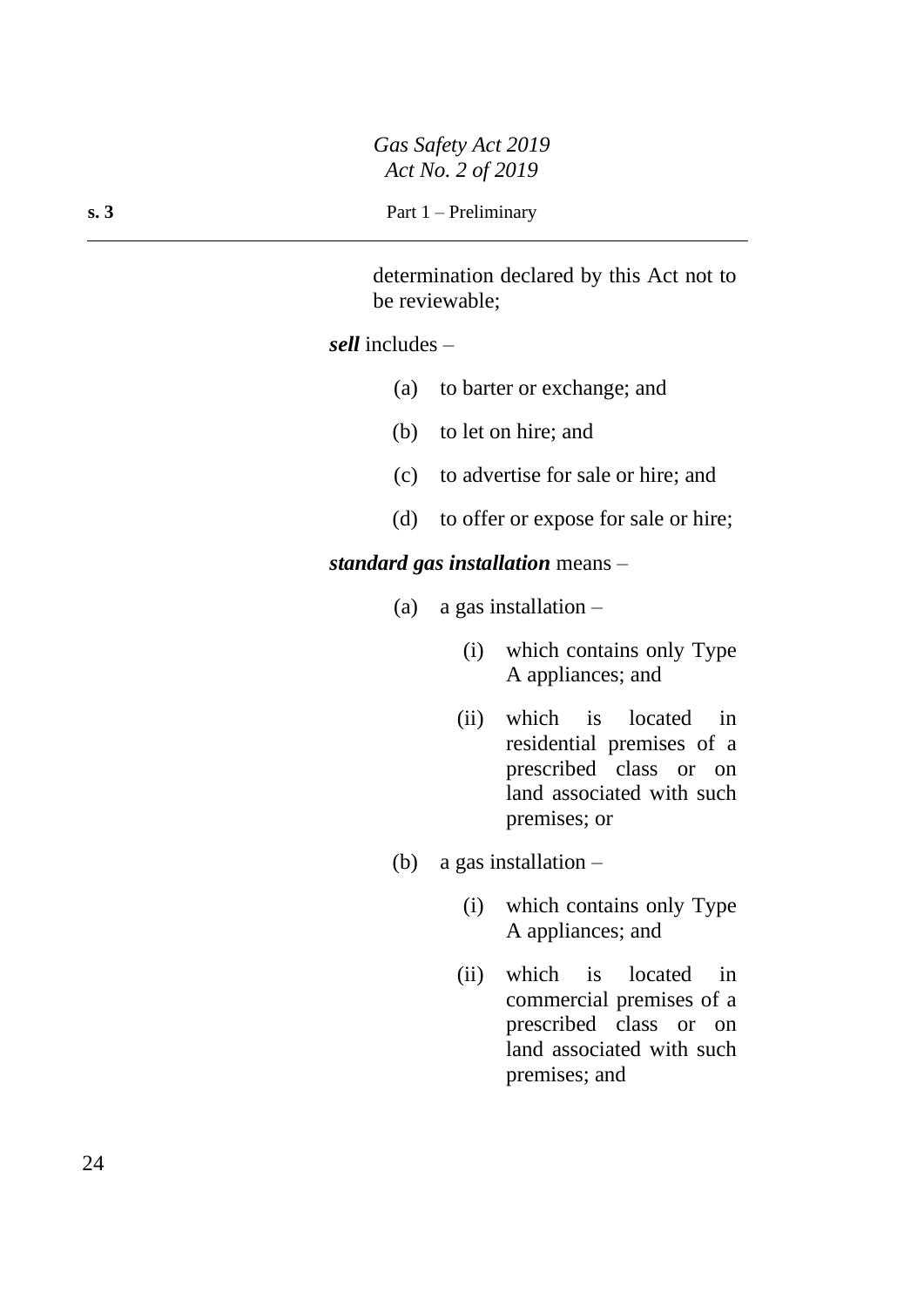- (iii) in which the total gas consumption of the appliances does not exceed the relevant prescribed amount per hour; and
- (iv) in which the length of pipe from the gas supply point to the furthest appliance does not exceed the relevant prescribed length; or
- (c) a gas installation in or on a boat, caravan or any other thing as prescribed by the Director;
- *statement of compliance* means a statement referred to in section 37(1)(c) or section  $54(4)(c)$  that is in the form required by the regulations;
- *stationary engine* means a gas-fuelled internal combustion engine forming part of a gas installation to which Division 5 of Part 3 applies;
- *supply* means the delivery of gas, by means of a distribution system, transmission pipeline, gas storage system or other infrastructure, to a gas supply point;

### *transmission pipeline* means –

(a) the whole or any part of a pipeline with an operating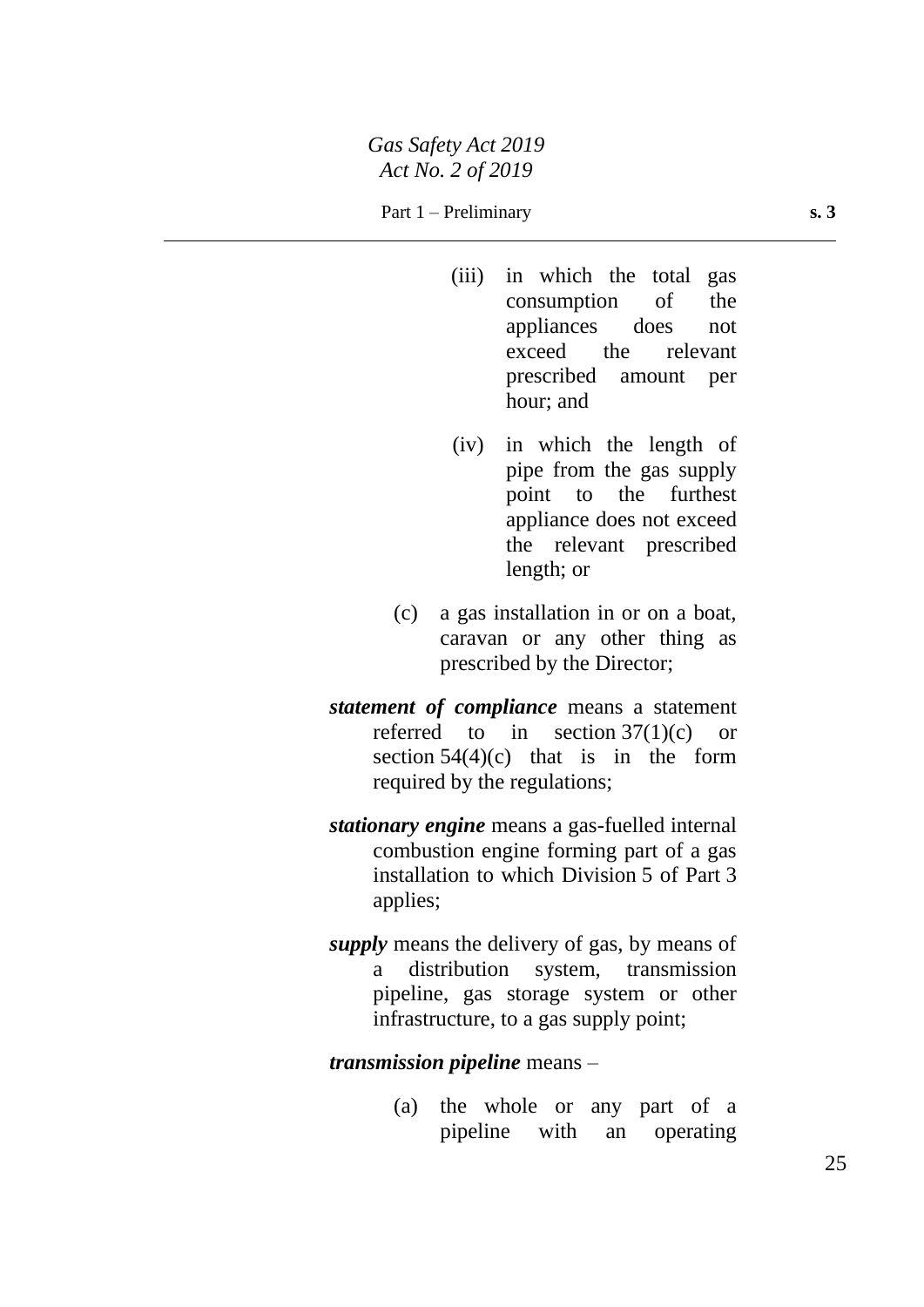pressure in excess of 1050kPa for the purpose of conveying a regulated substance from a point at or near the place of its production to any other place; and

- (b) the whole or any part of a pipeline that forms part of a system of pipelines for that purpose; and
- (c) tanks, machinery and equipment necessary for, or associated with, the operation of such a pipeline or system of pipelines –

but does not include the following:

- (d) a pipeline located wholly within the site of an industrial plant;
- (e) a pipeline that forms part of a gas distribution system;
- (f) a system of pipes and equipment –
	- (i) installed in a place for the conveyance and use of gas from a pressurised vessel situated in that place; and
	- (ii) not extending to, or connected to, pipes in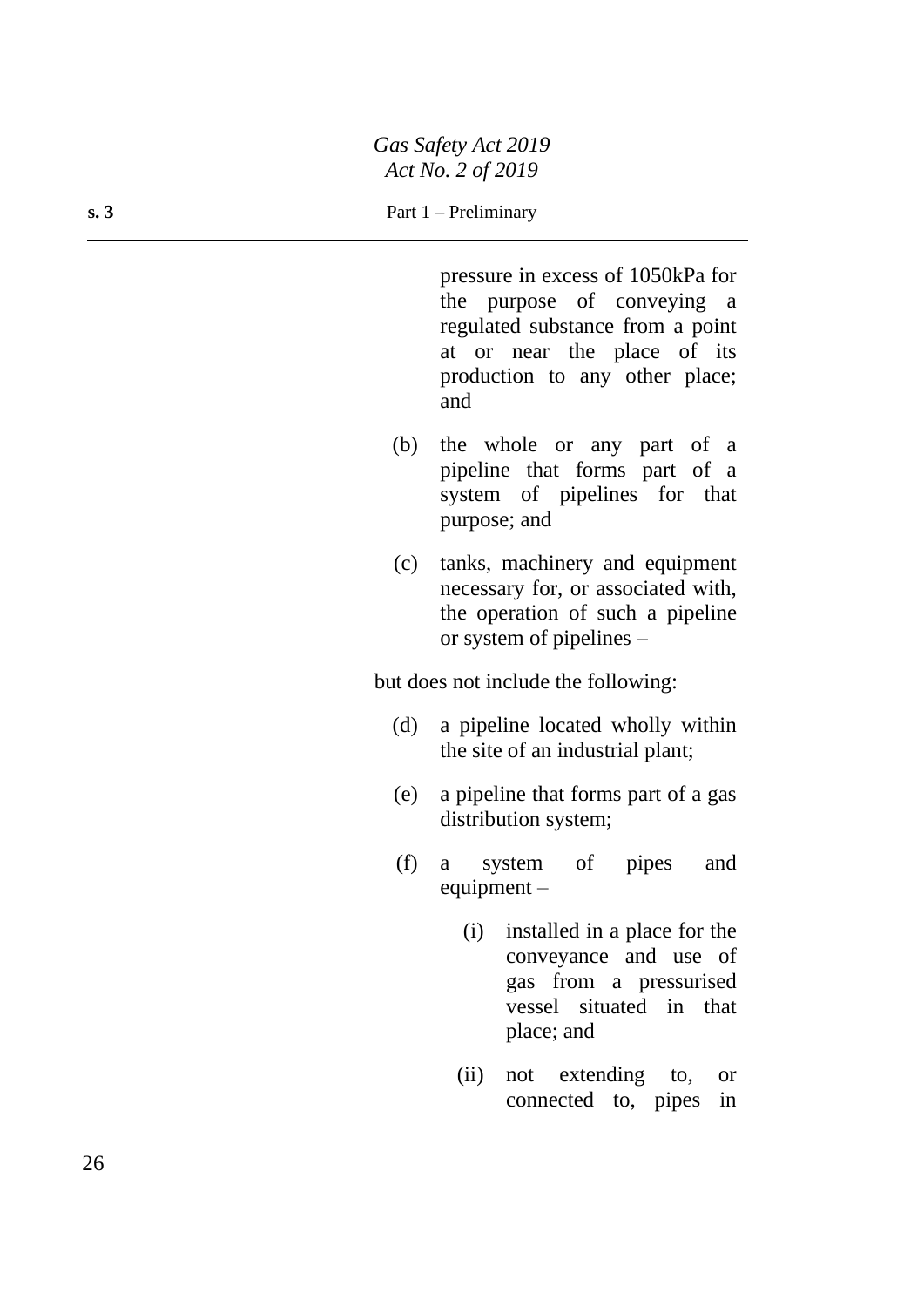Part 1 – Preliminary **s. 3** 

some other place in separate occupation;

- (g) pipes or equipment declared by the regulations not to be, or not to form part of, a transmission pipeline;
- (h) any part of a pipeline referred to in paragraph (d) or (e) for which a licence is required under the *Petroleum (Submerged Lands) Act 1982* of Tasmania or the *Petroleum (Submerged Lands) Act 1967* of the Commonwealth;
- *Tribunal* means the Tasmanian Civil and Administrative Tribunal;
- *Type A appliance* means an appliance (including a reconditioned, second-hand or used appliance) that has been approved by the Director in accordance with Division 4 of Part 3:
- *Type B appliance* means an appliance (including a reconditioned, second-hand or used appliance) that –
	- (a) is not a Type A appliance, provided the Type A appliance is used in an application for which it was intended; and
	- (b) has a gas consumption rating in excess of 10 megajoules per  $hour -$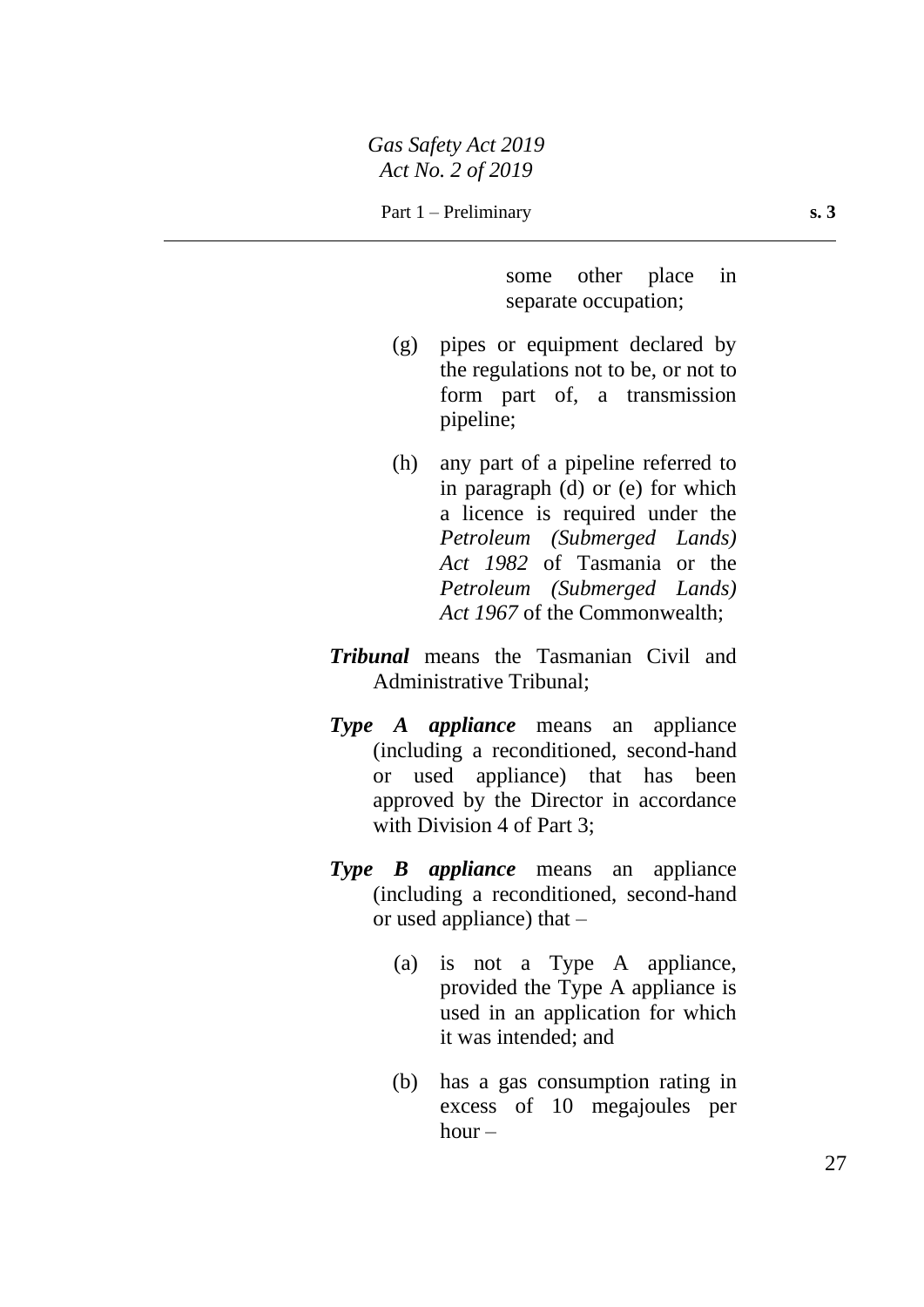### **s. 4** Part 1 – Preliminary

and includes any components and fittings of an appliance complying with paragraphs (a) and (b) that are downstream from, and including, the appliance's manual shut-off valve;

- *upgrading*, in relation to gas infrastructure, includes the insertion of a new pipe inside any existing pipe that forms part of the infrastructure.
- (2) A reference in this Act to gas or another regulated substance extends to a mixture of substances of which gas or another regulated substance is a constituent part.
- (3) In this Act, a reference to retailing or to retail
	- (a) is a reference to the sale of gas by a licensee to a person for consumption, if the gas is to be conveyed (whether or not by the seller) to the person by a pipeline; but
	- (b) does not include an activity declared by the regulations not to be retailing of gas.

## **4. Regulated activities**

- (1) For the purposes of this Act, the following are regulated activities:
	- (a) locating, inspecting, testing, operating, maintaining, repairing, altering, adding to, upgrading, replacing,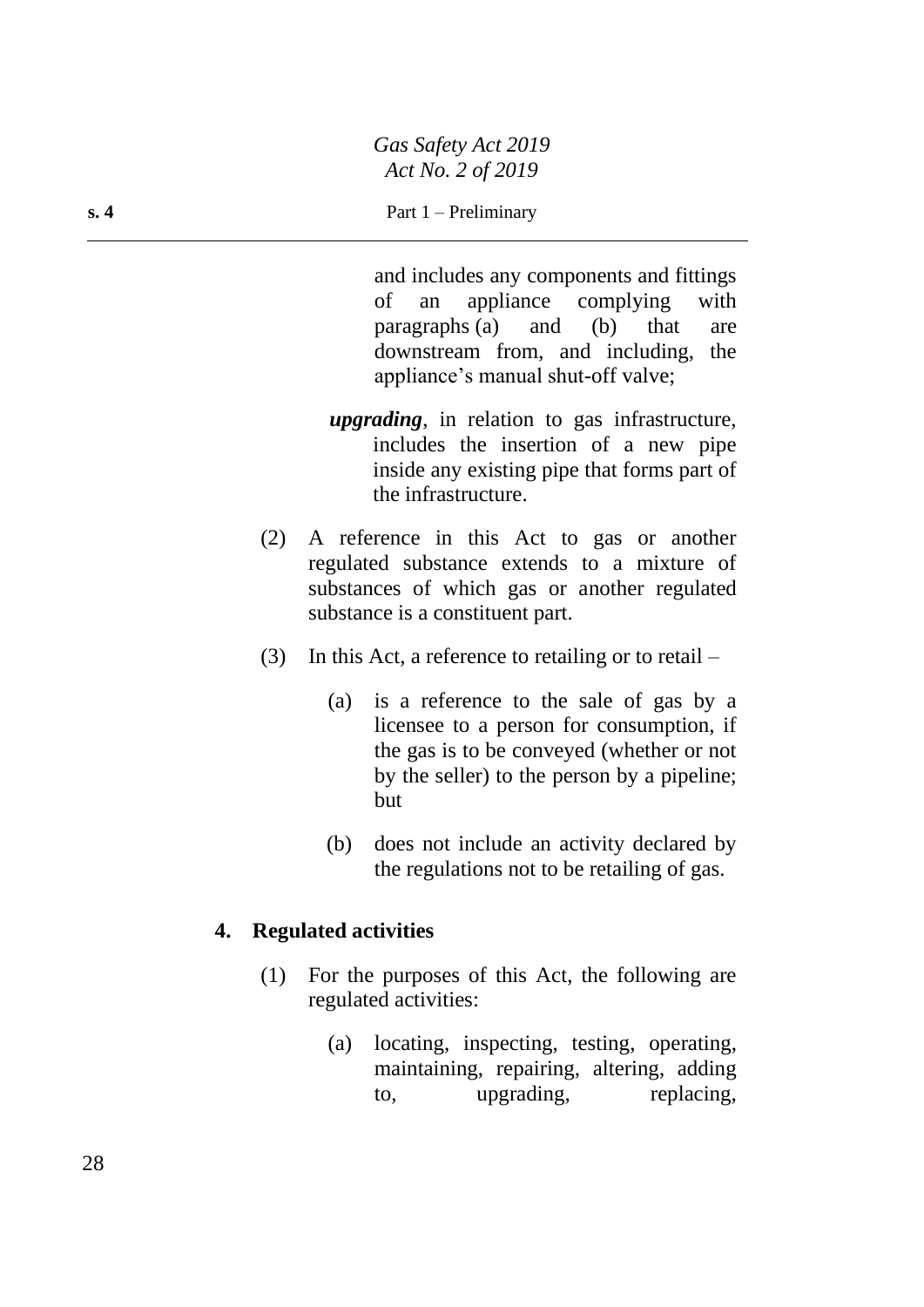decommissioning or removing gas infrastructure;

- (b) excavating land in order to carry out work of a kind referred to in paragraph (a);
- (c) construction of, or alteration to, a pipeline for carrying natural gas or another regulated substance;
- (d) operating and maintaining a pipeline for carrying natural gas or another regulated substance;
- (e) construction of, or alteration to, a pipeline facility for processing gas or another regulated substance;
- (f) operating and maintaining a pipeline facility used for processing gas or another regulated substance;
- (g) any other activities for which a licence is required under the *Gas Industry Act 2019*.
- (2) In this Act, a reference to a regulated activity includes all operations and activities reasonably necessary for, or incidental to, that activity.

## **5. Application of Act**

(1) Subject to subsection (2), this Act does not apply to a gas installation, or class of gas installations, used or installed before 17 December 2001.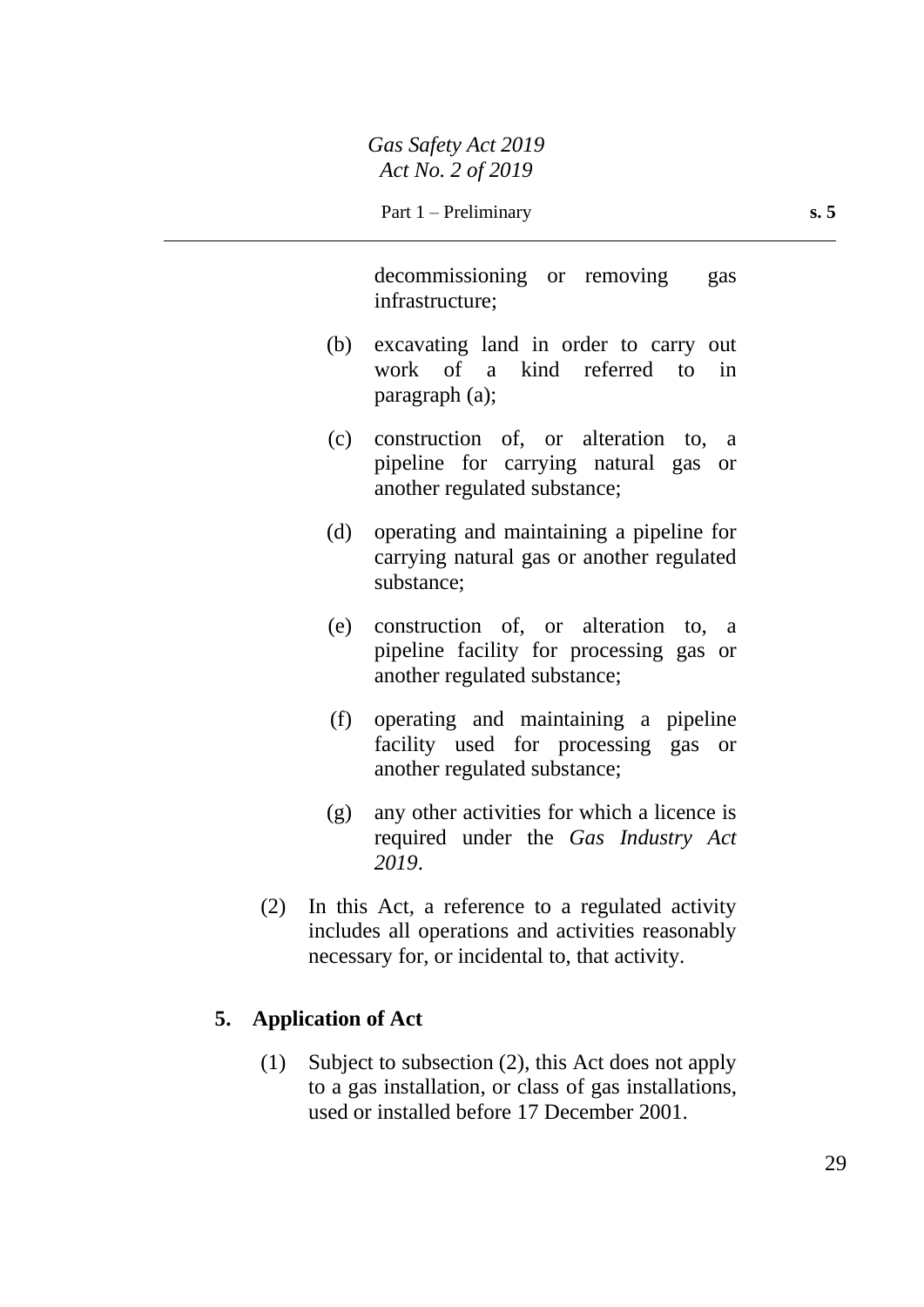(2) The regulations may provide that a provision of this Act applies to a gas installation, or class of gas installations, used or installed before 17 December 2001 if the gas installation, or class of gas installations, is modified after that day.

## **6. Act binds Crown**

This Act binds the Crown in right of Tasmania and, so far as the legislative power of Parliament permits, in all its other capacities.

## **7. Act does not derogate from certain Acts**

This Act is in addition to, and does not derogate from, the *Gas Industry Act 2019*, the *Work Health and Safety Act 2012* and the *Dangerous Goods (Road and Rail Transport) Act 2010*.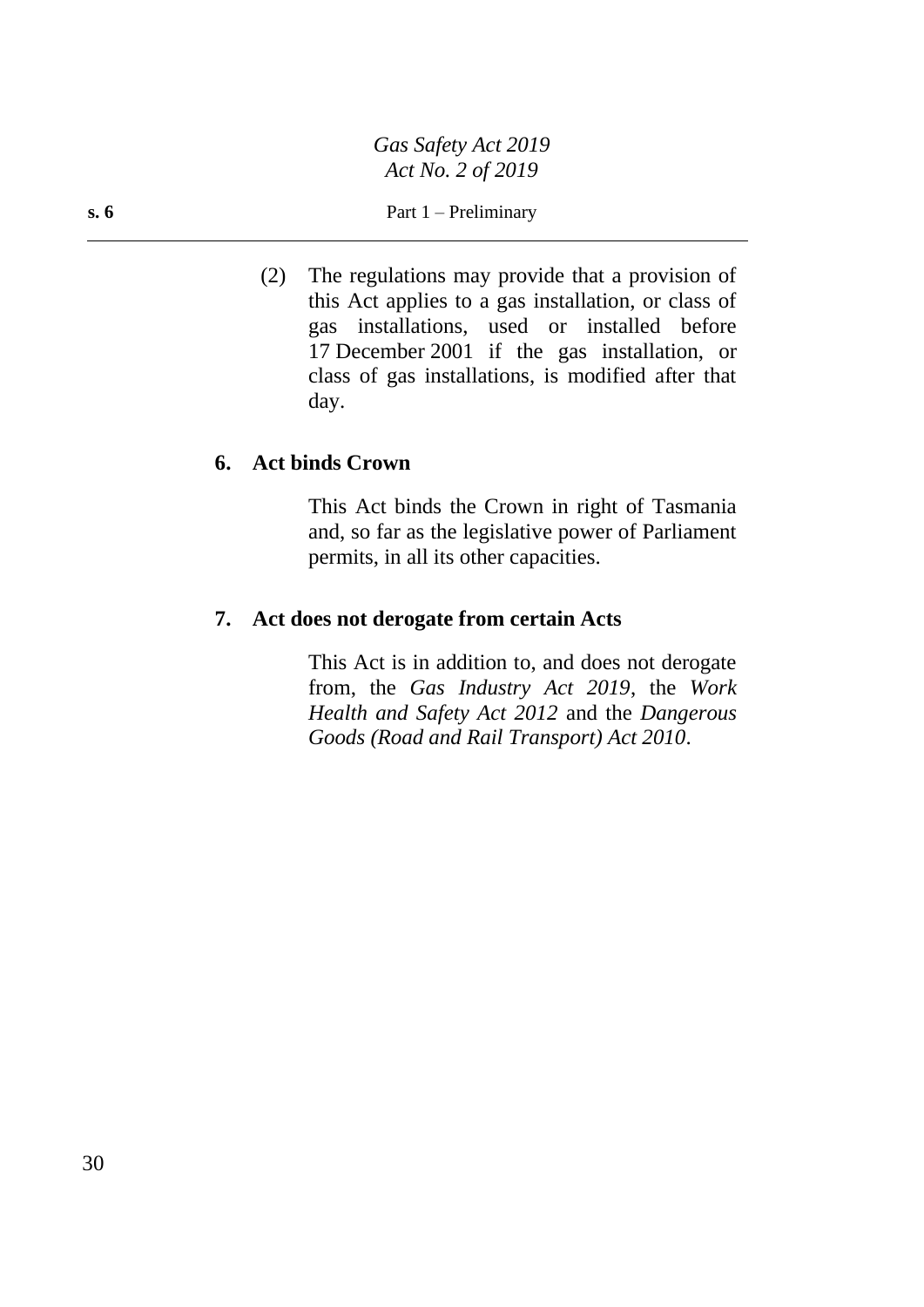## **PART 2 – ADMINISTRATION**

### *Division 1 – Director of Gas Safety*

### **8. Director of Gas Safety**

- (1) The Minister is to appoint a State Service officer or State Service employee to be Director of Gas Safety and that officer or employee holds that office in conjunction with State Service employment.
- (2) The Director is to perform the functions imposed, and may exercise the powers conferred, on the Director under this Act.

## **9. Functions of Director**

The Director has the following functions:

- (a) to monitor and regulate safety and technical standards in respect of gas infrastructure, regulated activities and associated works;
- (b) to monitor and regulate safety and technical standards in respect of gas storage systems, gas installations, gas appliances, automotive gas fuel systems and associated works.

### **10. Delegation**

(1) The Director may, by instrument in writing, delegate to any person who, in the Director's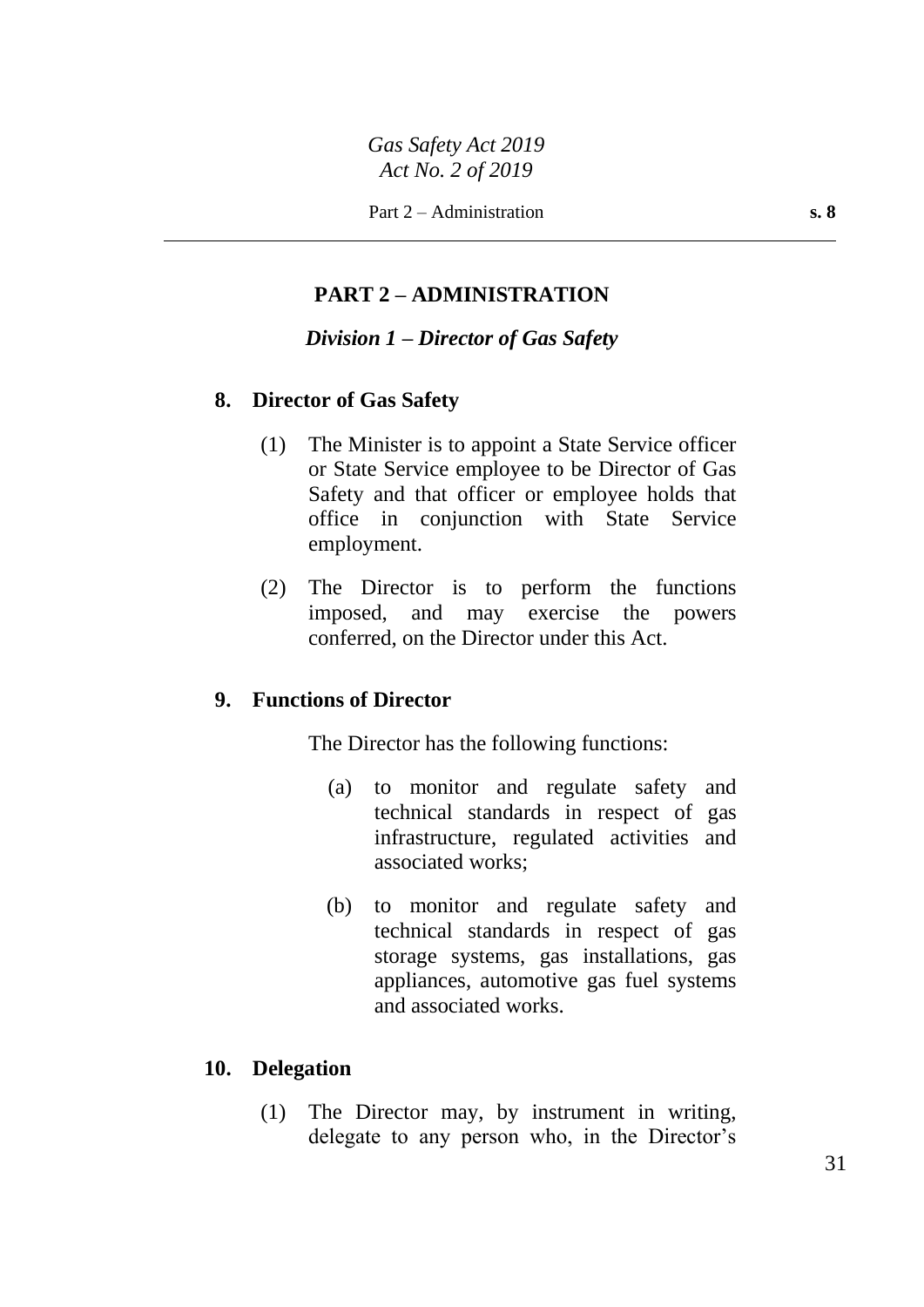### **s. 11** Part 2 – Administration

opinion, is competent and suitable, the exercise of the powers of the Director under this Act (other than this power of delegation) that are specified in the instrument of delegation.

(2) Notwithstanding any delegation under this section, the Director may continue to exercise all or any of the powers delegated.

## **11. Director may require information to be provided**

- (1) The Director may, by written notice, require a person to give the Director, within a reasonable time stated in the notice, information in the person's possession that the Director reasonably requires for the administration of this Act.
- (2) A person required to give information under this section must provide the information within the time stated in the notice.

Penalty: Fine not exceeding 100 penalty units.

- (3) A person may not be compelled to give information under this section if the information might tend to incriminate the person of an offence.
- (4) A requirement under this section is not a relevant decision under Part 6.

## **12. Obligation to preserve confidentiality**

(1) The Director must preserve the confidentiality of information gained in the course of administering this Act (including information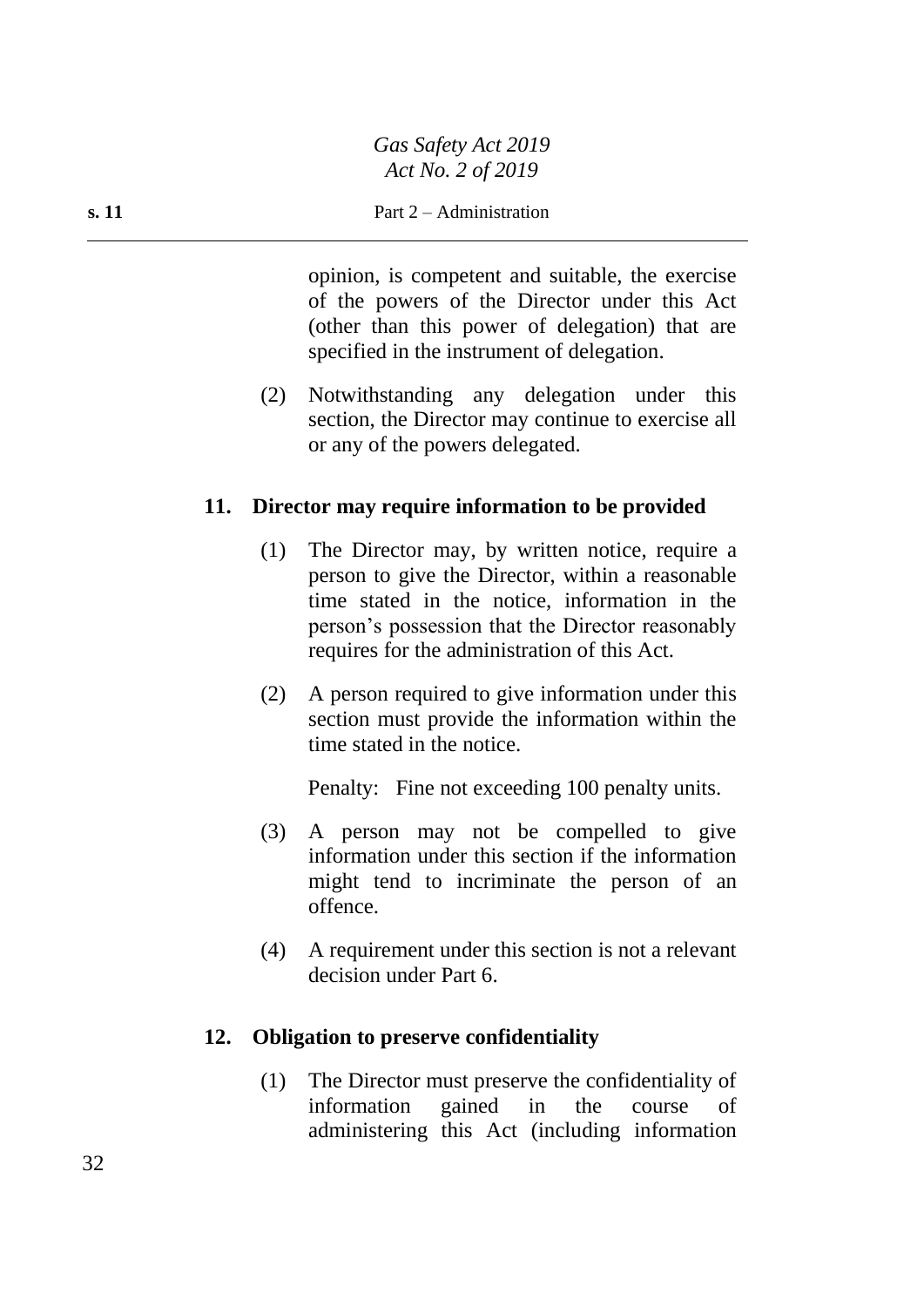gained by an authorised officer under Part 5)  $that -$ 

- (a) could affect the competitive position of a gas supplier or other person; or
- (b) is commercially sensitive for some other reason.
- (2) Subsection (1) does not apply to the disclosure of information between persons engaged in the administration of this Act.
- (3) Information classified by the Director as confidential is not liable to disclosure under the *Right to Information Act 2009*.

## **13. Report by Director**

- (1) The Director must, within 4 months after the end of each 3-year period, starting on the day on which this Act commences, deliver to the Minister a report on the Director's operations during that period.
- (2) A report must include any information required by the Minister.
- (3) The Minister must cause a copy of each report to be laid before both Houses of Parliament as soon as practicable after receiving it.

## **14. Advisory committees**

(1) The Minister or the Director may establish an advisory committee to advise the Minister or the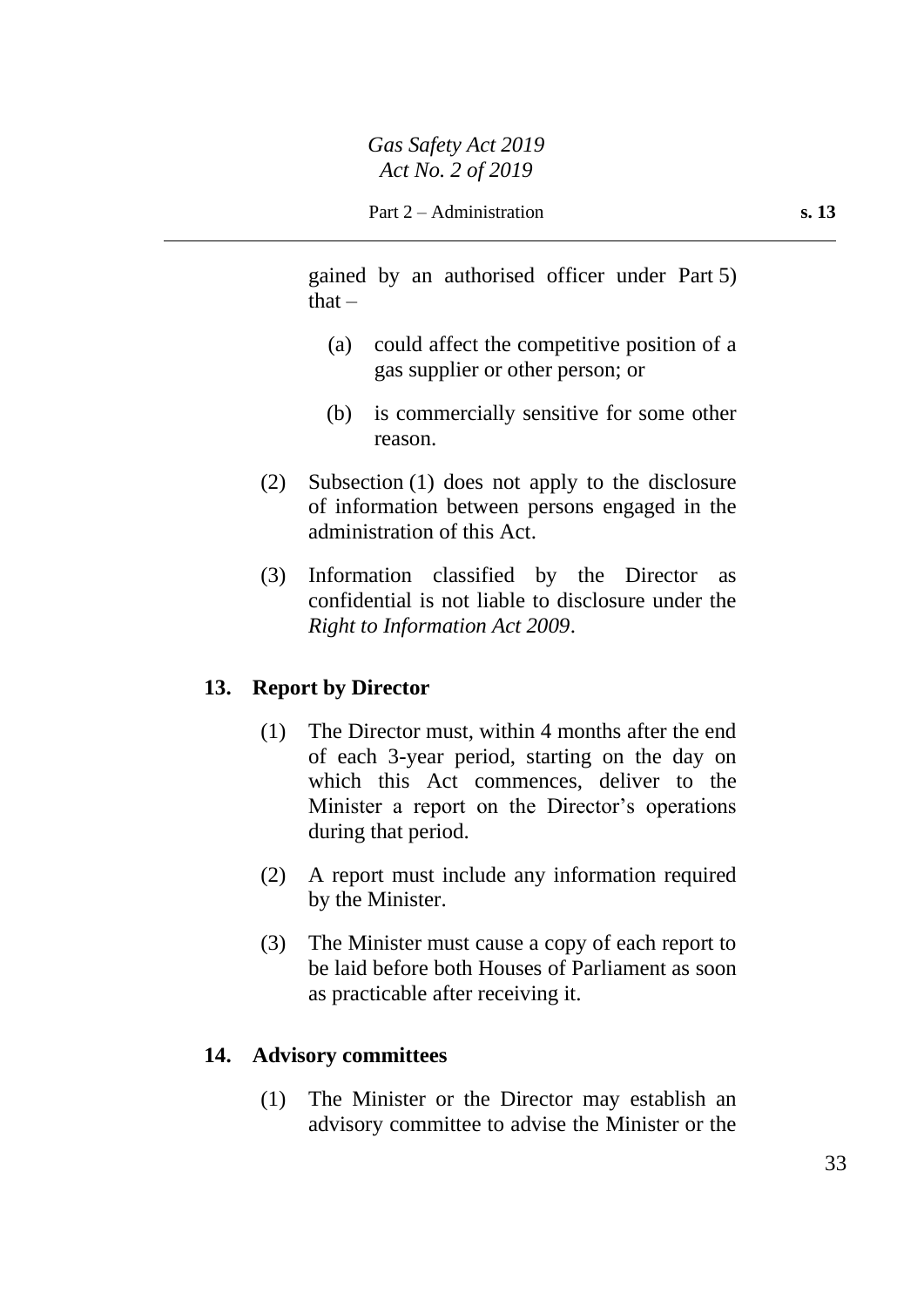Director, respectively, on specified aspects of the administration of this Act.

(2) The members of an advisory committee are appointed and hold office on terms and conditions determined by the Minister.

## **15. Mediation of disputes**

- (1) If a dispute arises as to the activities of a licensee, a party to the dispute may request the Director to mediate in the dispute.
- (2) If requested under subsection (1) to mediate in a dispute, the Director  $-$ 
	- (a) may mediate, or decline to mediate, in the dispute; and
	- (b) may give, to the parties to the dispute, directions to assist in the resolution of the matters to which the dispute relates; and
	- (c) must assist the parties to agree to a settlement that is negotiated between the parties.
- (3) If the parties to a dispute in which the Director has mediated agree to a settlement, the parties and the Director must sign a document setting out the terms of the settlement.
- (4) The terms of a settlement of a dispute signed under subsection (3) are binding on the parties.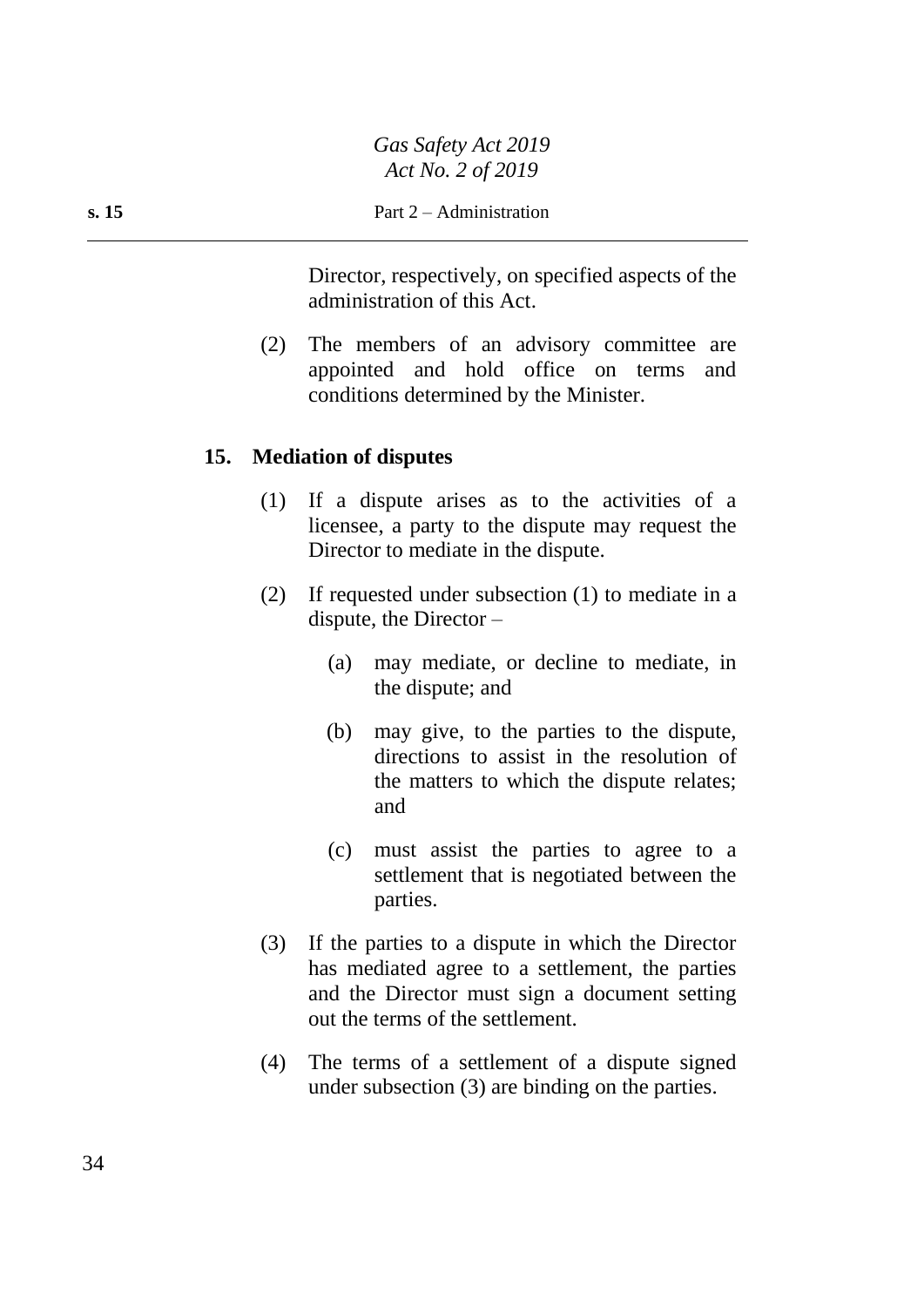### *Division 2 – Annual fee*

### **16. Annual fee**

- (1) A gas supplier must pay to the Director annually and in advance a fee determined by the Director that represents a reasonable contribution towards the costs of the administration of this Act having regard to the nature and scale of the operations of that gas supplier.
- (2) If a gas supplier fails to pay a fee in accordance with subsection  $(1)$  –
	- (a) the amount in arrears, unless the Director determines otherwise, is to be increased by penalty interest at the prescribed rate; and
	- (b) the Director may impose on the gas supplier a fine of an amount fixed by the Director up to a limit of 10 penalty units or 10% of the outstanding fee, whichever is the greater.
- (3) The Director may, for any reason he or she considers appropriate, remit, either wholly or in part, any penalty interest or fine imposed under subsection  $(2)$ .
- (4) A fee and any penalty interest or fine imposed by the Director under this section may be recovered from the gas supplier by the Director as a debt due to the Crown in any court of competent jurisdiction.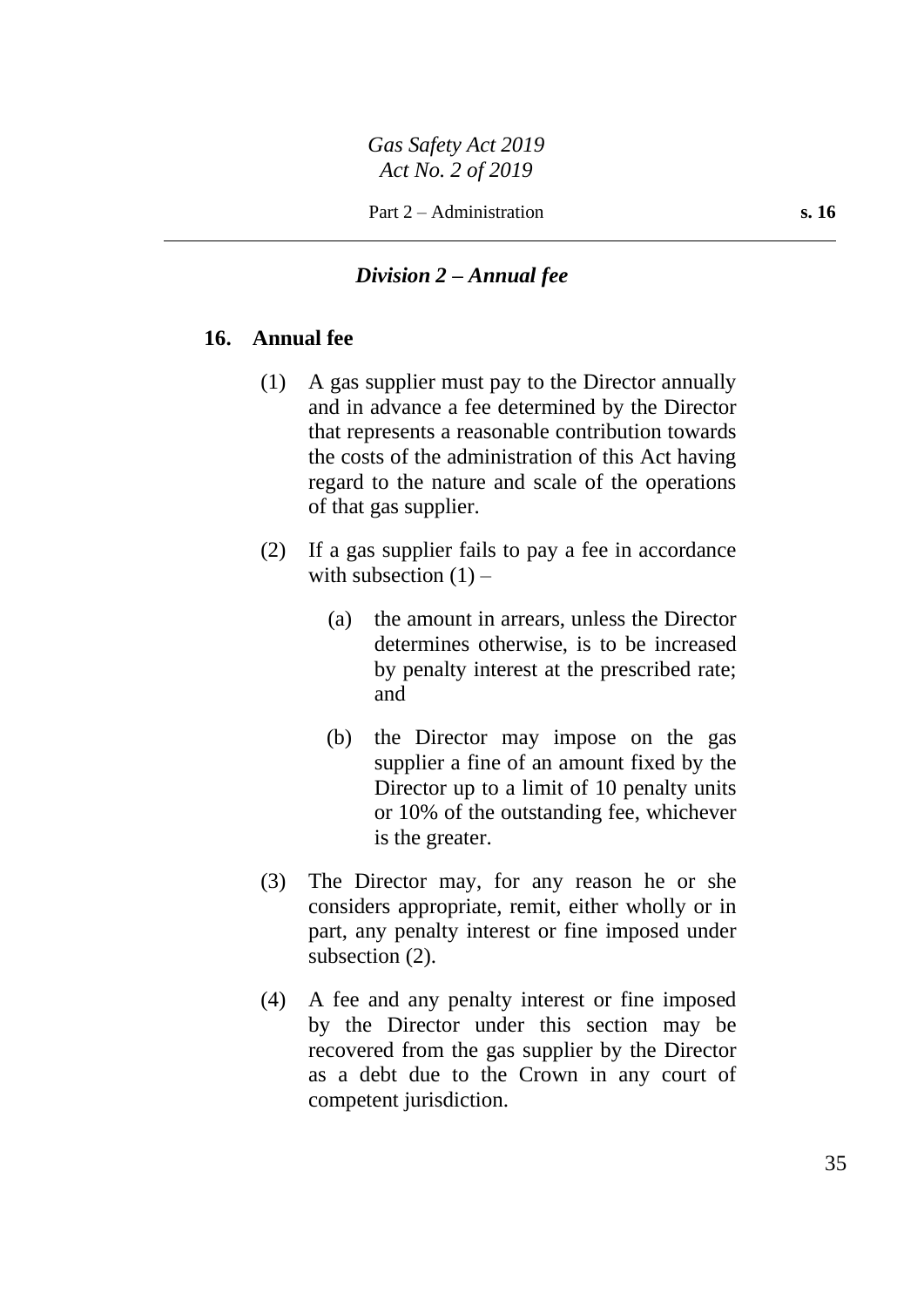**s. 17** Part 3 – Safety of Infrastructure, Installations and Appliances

## **PART 3 – SAFETY OF INFRASTRUCTURE, INSTALLATIONS AND APPLIANCES**

### *Division 1 – General requirements for safe operation*

### **17. General requirements for safe operation**

A person who owns or operates gas infrastructure, a gas installation, automotive gas fuel system or gas storage system must take reasonable steps to ensure that –

- (a) the infrastructure, gas installation, automotive gas fuel system or gas storage system complies with, and is operated in accordance with, any technical and safety requirements imposed under the regulations; and
- (b) the infrastructure, gas installation, automotive gas fuel system or gas storage system is safe and safely operated; and
- (c) the infrastructure, gas installation, automotive gas fuel system or gas storage system is maintained in a safe condition in accordance with prescribed standards and determinations; and
- (d) the installation or gas storage system is maintained and operated in accordance with  $-$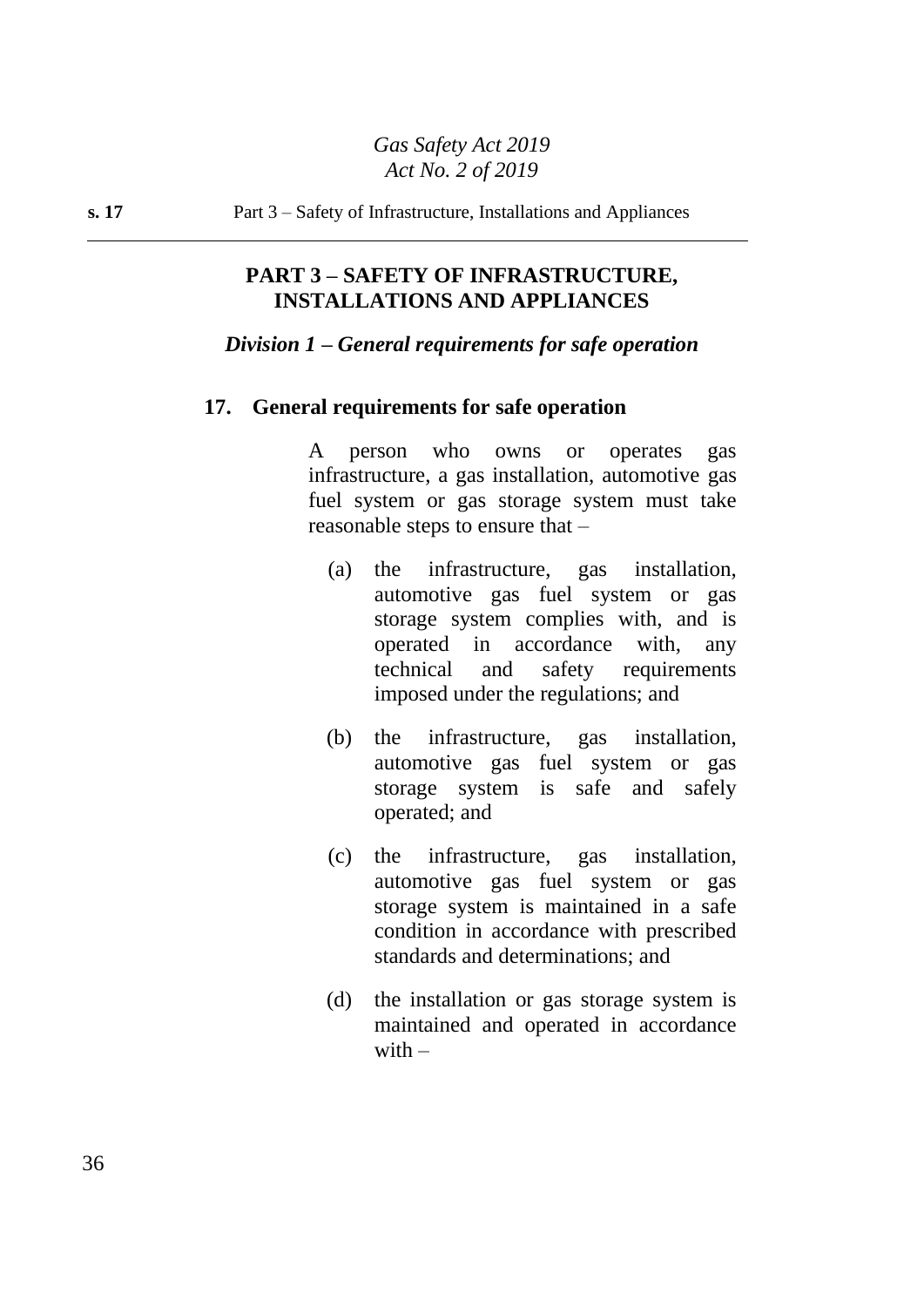#### Part 3 – Safety of Infrastructure, Installations and Appliances **s. 18**

- (i) any safety management system or risk analysis provided to the Director under section 54; and
- (ii) the regulations.
- Penalty: Fine not exceeding 1 000 penalty units.

### **18. Regulated activities to be carried out with due care**

A licensee must carry out regulated activities with due care having particular regard to  $-$ 

- (a) the health and safety of any person who may be affected by those activities; and
- (b) the need to ensure that pipelines or pipeline facilities for transporting and processing gas are designed, constructed, managed and operated prudently so as to provide a reliable and adequate supply of gas; and
- (c) compliance with prescribed standards and determinations; and
- (d) good industry practice.
- Penalty: Fine not exceeding 1 000 penalty units.

### **19. Gas quality**

(1) A licensee must ensure that, as far as practicable, the gas which it conveys –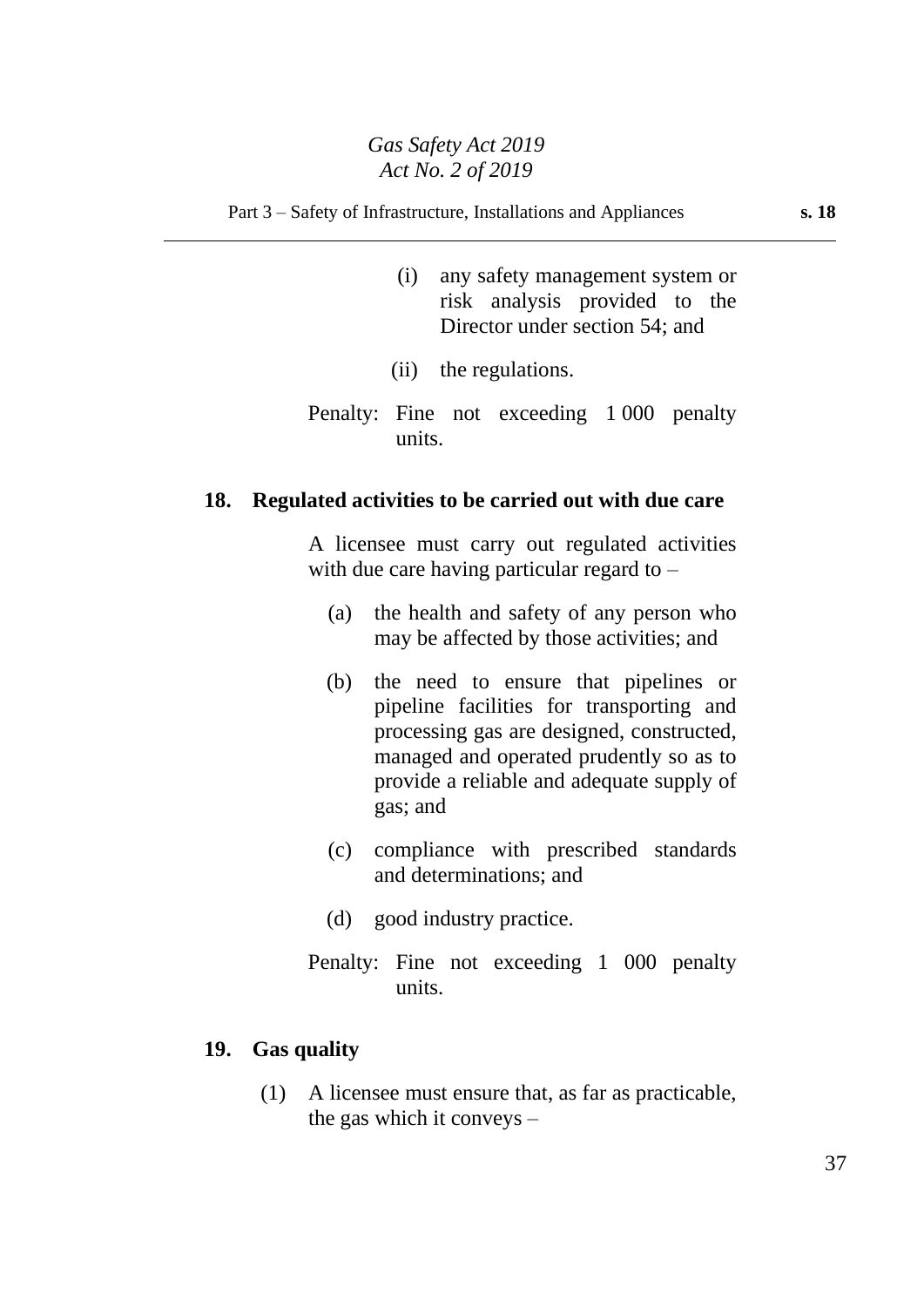| s. 20 | Part 3 – Safety of Infrastructure, Installations and Appliances                                                                                                                |
|-------|--------------------------------------------------------------------------------------------------------------------------------------------------------------------------------|
|       | meets the prescribed standards of quality;<br>(a)<br>and                                                                                                                       |
|       | (b)<br>complies with any other prescribed<br>requirements.                                                                                                                     |
|       | Penalty: Fine not exceeding 1500 penalty<br>units.                                                                                                                             |
|       | (2)<br>A licensee that supplies or sells gas to a<br>customer for use in a gas installation must ensure<br>that, as far as practicable, the gas supplied or<br>$\text{gold}$ – |
|       | meets the prescribed standards of quality;<br>(a)<br>and                                                                                                                       |
|       | complies with any other prescribed<br>(b)<br>requirements.                                                                                                                     |
|       | Penalty: Fine not exceeding 1500 penalty<br>units.                                                                                                                             |
|       | 20.<br>Offence to supply or sell gas to unsafe gas<br>installation                                                                                                             |
|       | A person must not knowingly supply or sell gas<br>(1)<br>for use in an unsafe gas installation.                                                                                |
|       | Penalty: Fine not exceeding 1500 penalty<br>units.                                                                                                                             |
|       | A licensee or gas supplier must not knowingly<br>(2)<br>supply or sell gas for use in a gas installation<br>which does not comply with this Act, otherwise                     |

than with the approval of the Director.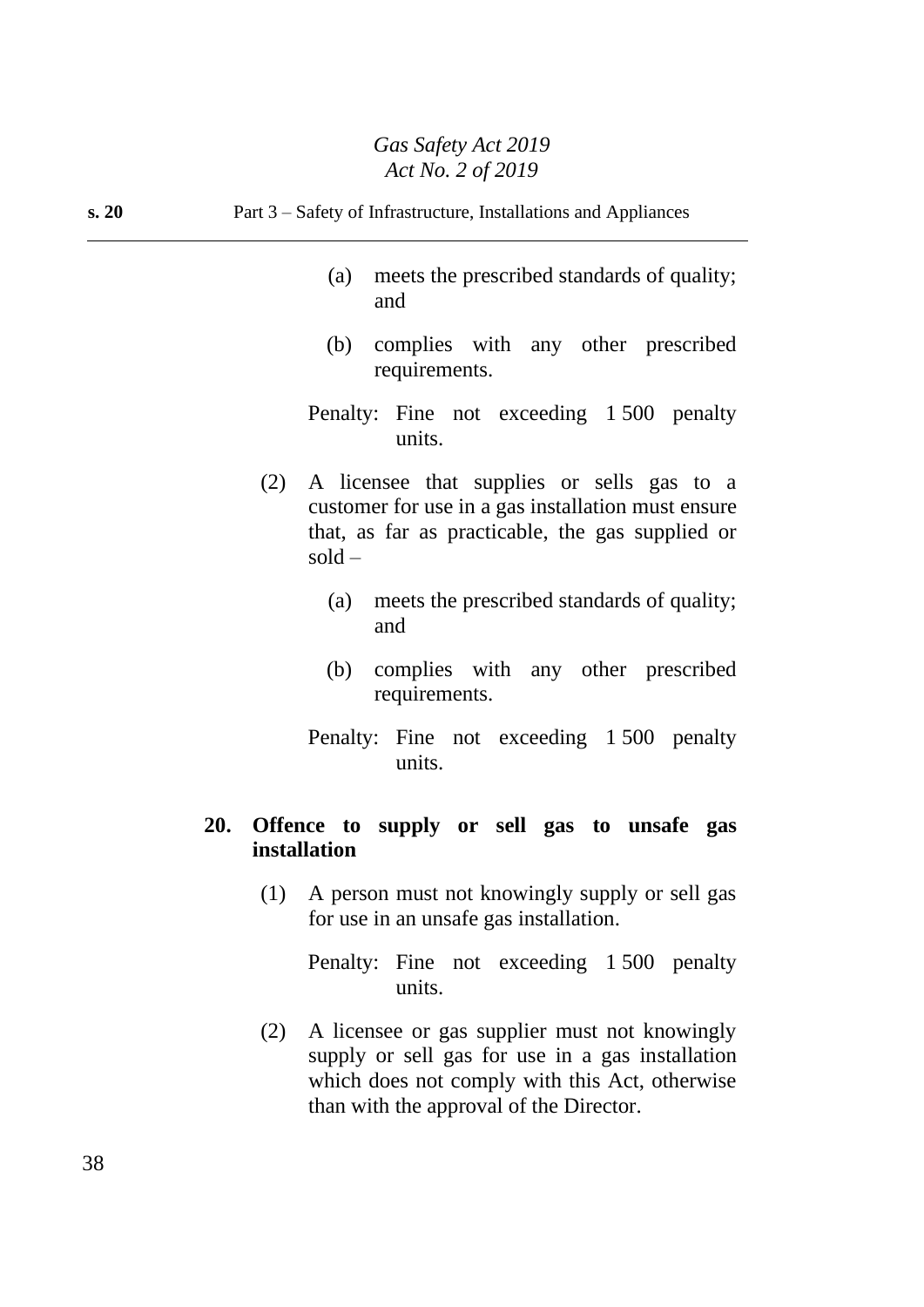Part 3 – Safety of Infrastructure, Installations and Appliances **s. 21**

Penalty: Fine not exceeding 1 500 penalty units.

- (3) For the purpose of ensuring under this section that a gas installation complies with the technical and safety requirements of the Act, a person may rely on –
	- (a) a certificate of compliance; and
	- (b) a statement of compliance –

in respect of the installation.

### **21. Mandatory reporting of gas incidents**

(1) A licensee or gas supplier must report to the Director in accordance with the regulations any incident which occurs in respect of gas infrastructure, a gas storage system, or a gas installation, of that licensee or gas supplier.

Penalty: Fine not exceeding 500 penalty units.

(2) A licensee or gas supplier must report to the Director, as soon as practicable, any incident of which it is aware and which occurs in respect of a gas installation to which it supplies or sells gas.

Penalty: Fine not exceeding 500 penalty units.

(3) A owner and operator of a gas installation, gas appliance, automotive gas fuel system or gas storage system must report to the Director, as soon as practicable, any incident which occurs in respect of the gas installation, gas appliance,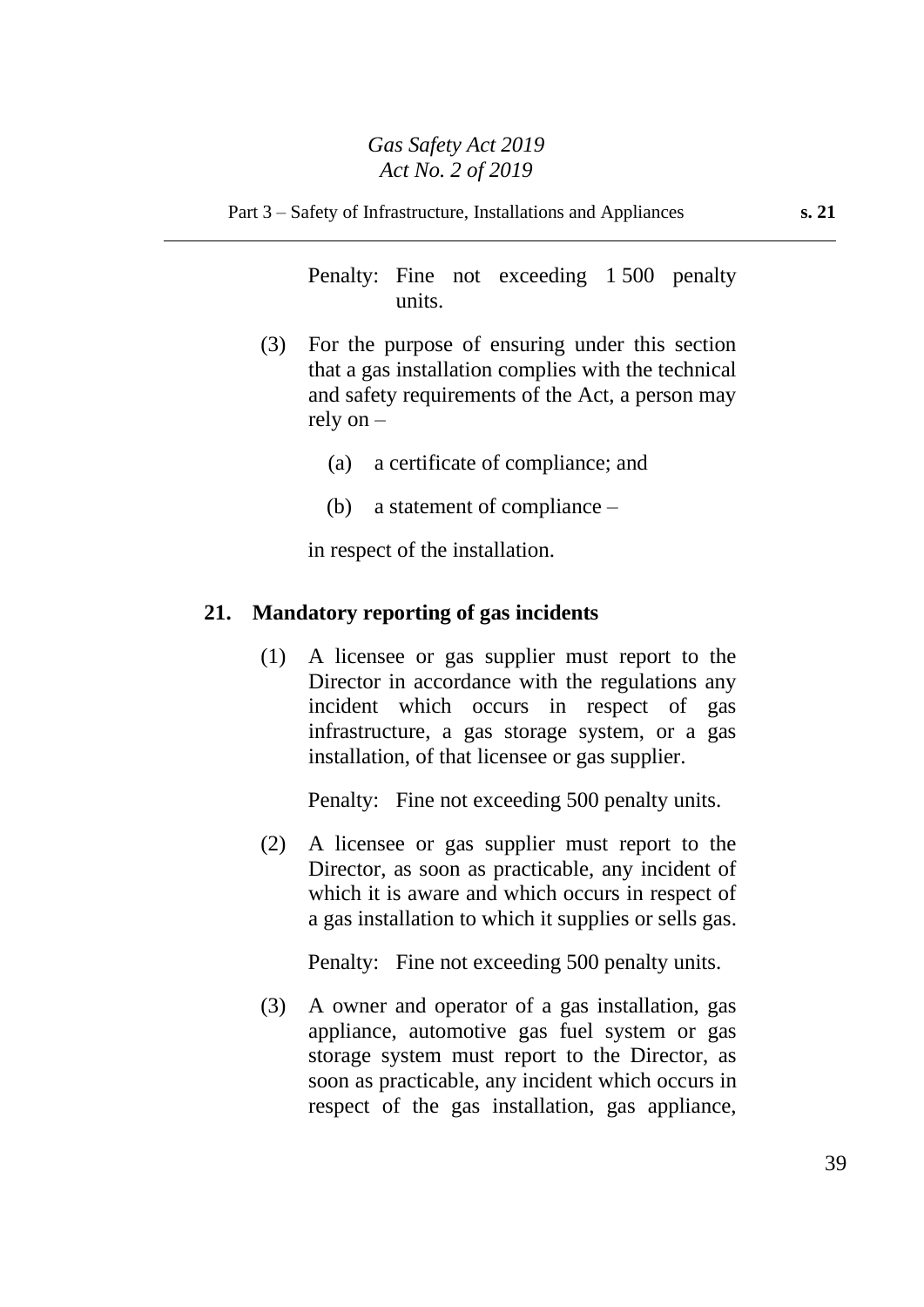# **s. 22** Part 3 – Safety of Infrastructure, Installations and Appliances

automotive gas fuel system or gas storage system.

Penalty: Fine not exceeding 500 penalty units.

- (4) The Chief Officer of the Tasmania Fire Service must report to the Director any fire or explosion in which he or she suspects gas was a cause or contributing factor.
- (5) A person must not unnecessarily interfere with or alter any gas infrastructure, gas installation, automotive gas fuel system or gas storage system so as to prevent a proper investigation of any incident caused by the operation or condition of that infrastructure, installation, fuel system or storage system.

Penalty: Fine not exceeding 1 000 penalty units.

# **22. Director to provide gas infrastructure certificate to Regulator**

- (1) A proponent or licensee applying for a licence, or alteration to a licence, under the *Gas Industry Act 2019* must provide the Director with a design basis or revised safety case under Division 2 of Part 3, that demonstrates compliance with any relevant determination and the standards and codes prescribed by the regulations.
- (2) Before submitting a design basis or revised safety case to the Director, the licensee must –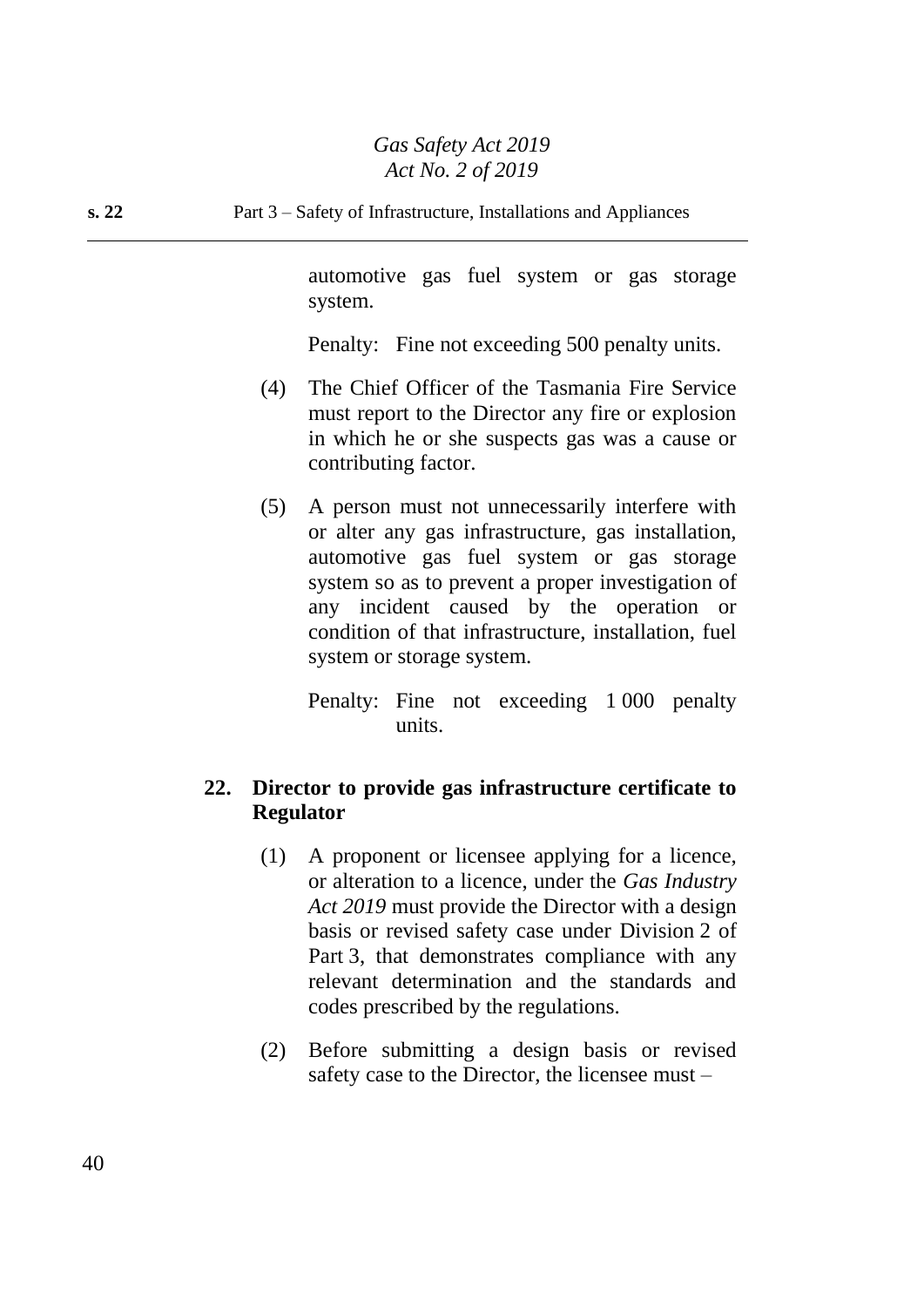#### Part 3 – Safety of Infrastructure, Installations and Appliances **s. 22**

- (a) undertake a safety management study or formal safety assessment as required by the prescribed standards; and
- (b) ensure that the design basis, safety management study and formal safety assessment are independently certified by a person approved by the Director as conforming to any prescribed standard.
- (3) If the Director is not satisfied that a design basis, safety management study or formal safety assessment provides for the safe design, construction or operation of a pipeline, the Director may require the licensee to provide additional information.
- (4) A design basis or safety case may be submitted in stages.
- (5) A design basis or safety case may apply to more than a single piece of infrastructure.
- (6) The Director and the licensee applying for a licence, or amendment to a licence, must both comply with relevant gas infrastructure construction, commissioning and operation requirements prescribed in the regulations.
- (7) The Director must, if satisfied that the design basis or safety case has been prepared in accordance with this Act, the regulations for the safe construction or operation of gas infrastructure and the Director's directions, provide the Regulator with a certificate stating that in the opinion of the Director the pipeline or pipeline facility has, or will have, the necessary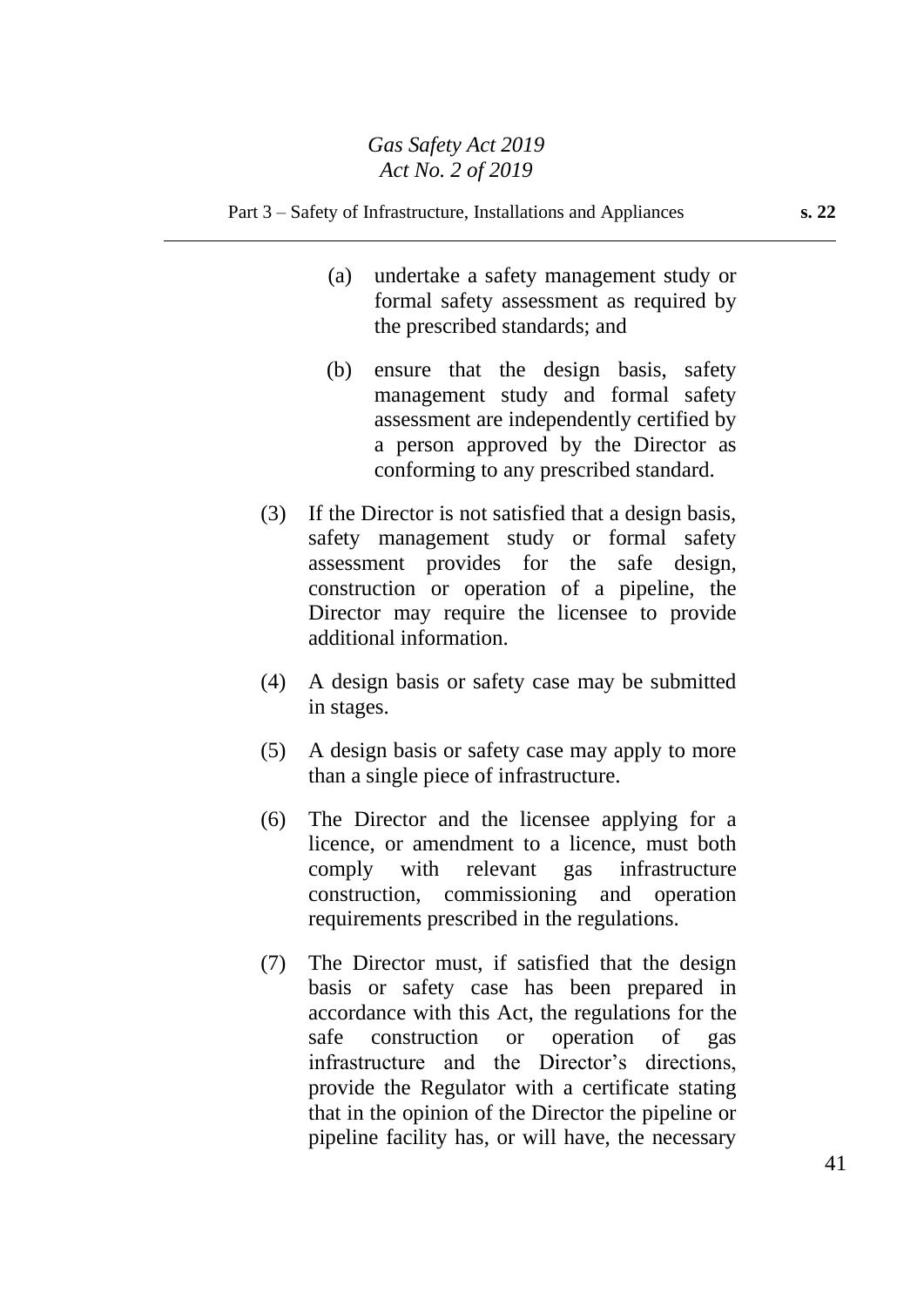**s. 23** Part 3 – Safety of Infrastructure, Installations and Appliances

ability to safely convey, or safely process, the regulated substance intended to be processed or conveyed under the licence.

# *Division 2 – Licensee safety case*

## **23. Safety case**

- (1) A licensee must submit to the Director a safety case that demonstrates compliance with a determination and the standards and codes prescribed by the regulations.
- (2) Before submitting a safety case, the licensee must ensure that the safety case, or a part of it, is independently certified in a manner, and by a person, approved by the Director, as conforming to any relevant standard or determination.
- (3) A safety case for gas infrastructure must
	- (a) be in writing; and
	- (b) specify the safety management system being followed, or to be followed, and state the risk management activities undertaken, or to be undertaken, by the licensee –
		- (i) to comply with the licensee's duties under Division 1; and
		- (ii) in respect of any other matters, relating to the safe conveyance, supply, sale, measurement or control of gas or another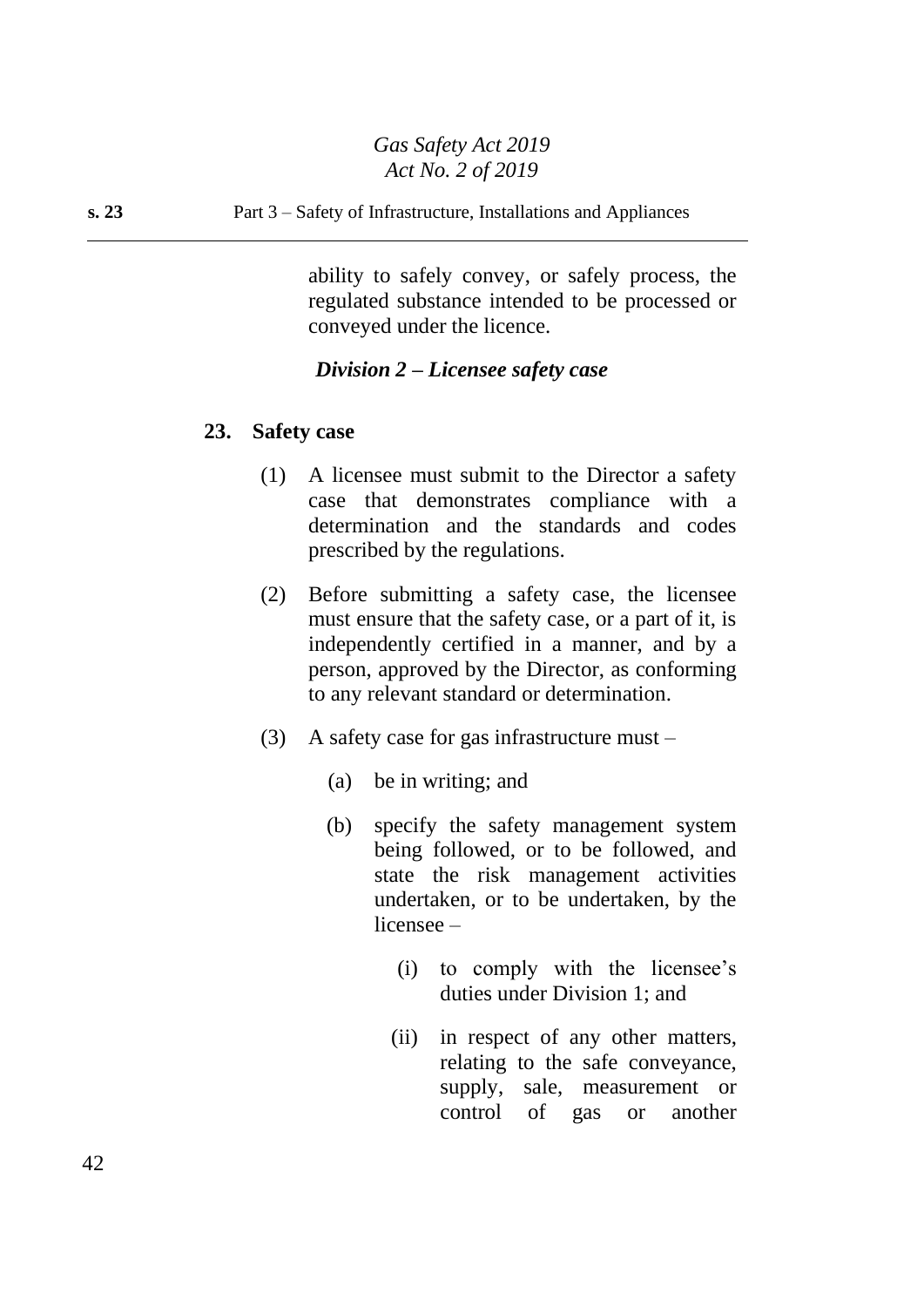regulated substance, that are prescribed.

(4) A licensee must not commission or commence to operate a gas infrastructure unless a certified safety case for that infrastructure has been accepted or provisionally accepted by the Director.

> Penalty: Fine not exceeding 1 500 penalty units.

- (5) A safety case may be submitted in stages.
- (6) A safety case may apply to more than a single piece of gas infrastructure.
- (7) A licensee must thoroughly review and revise its safety case and submit it to the Director for approval –
	- (a) in accordance with the review schedule contained in the plan; or
	- (b) every  $5$  years –

whichever is more frequent.

Penalty: Fine not exceeding 500 penalty units.

## **24. Additional safety plan**

If a safety case does not, in the opinion of the Director, provide for the safe construction of gas infrastructure, the Director may require the licensee to provide an additional safety plan for the construction.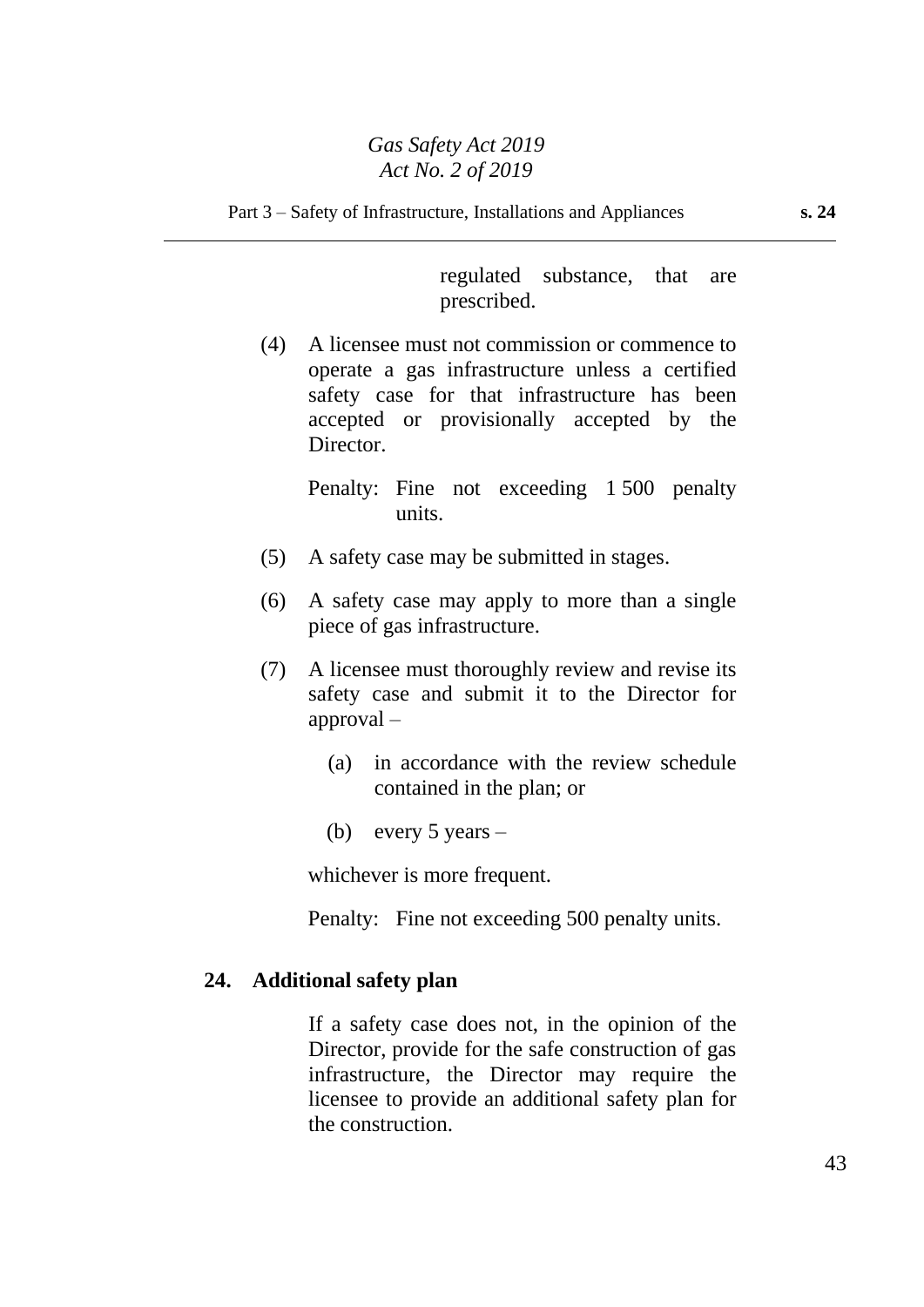# **s. 25** Part 3 – Safety of Infrastructure, Installations and Appliances

## **25. Auditing of safety case**

(1) A licensee must have the implementation of its safety case audited as required by the Director.

Penalty: Fine not exceeding 500 penalty units.

(2) Within 14 days of receiving an audit report under subsection (1), the licensee must submit a copy of it to the Director.

Penalty: Fine not exceeding 500 penalty units.

# **26. Additional information**

- (1) The Director may require a licensee to provide any additional information that the Director thinks fit in respect of a safety case submitted by the licensee under this Division.
- (2) The Director is not required to proceed with the consideration of a safety case until the additional information is provided.

# **27. Certification of safety case for pipeline facility**

- (1) A licensee for a pipeline facility must obtain an independent certification of a safety case before submitting that safety case to the Director.
- (2) The certification of a safety case must assess the design, construction, commissioning or operation of a pipeline facility to which the safety case relates and any other matters relating to the fitness of the pipeline facility.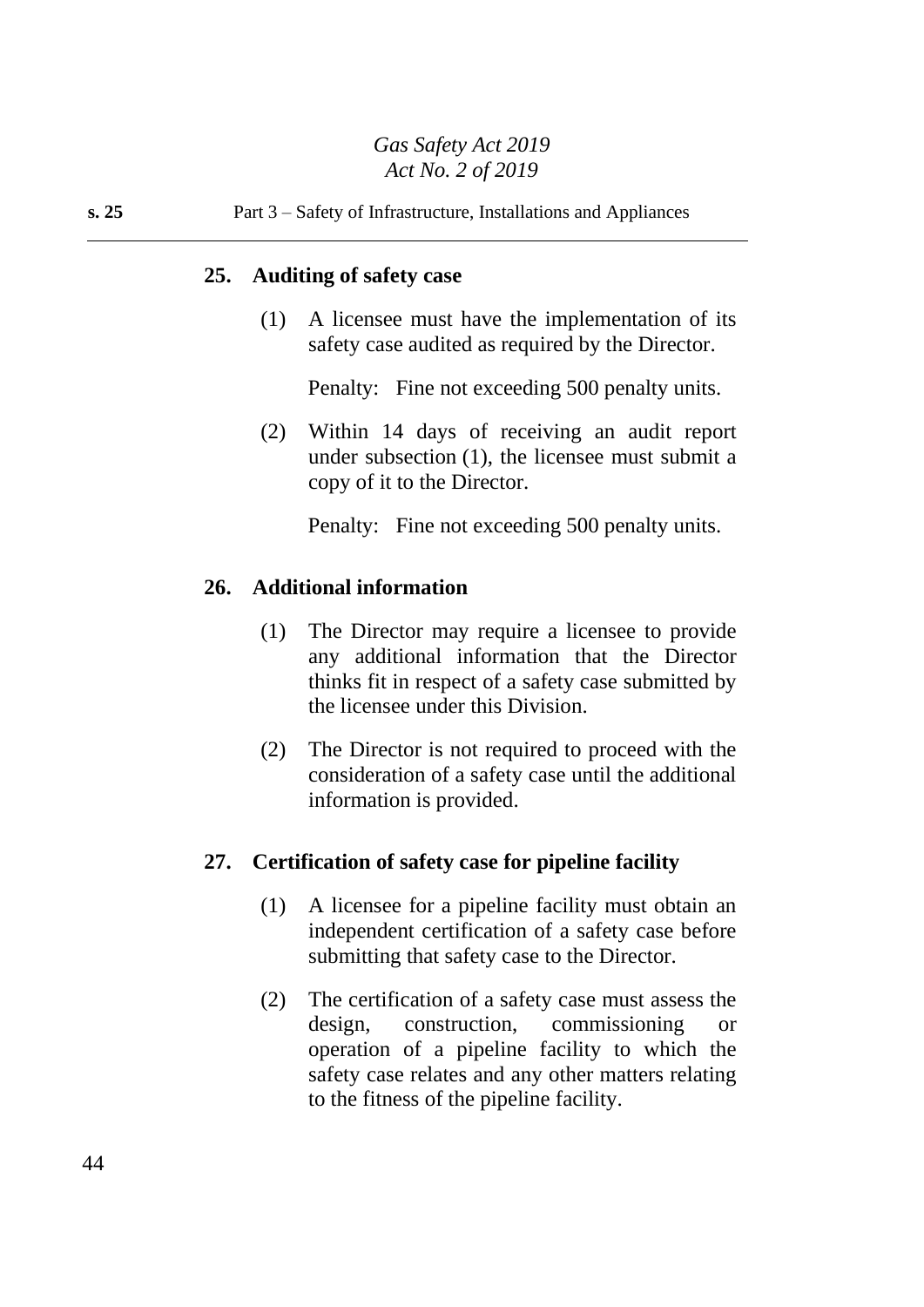#### Part 3 – Safety of Infrastructure, Installations and Appliances **s. 28**

- (3) The licensee must establish to the satisfaction of the Director that each person undertaking the certification of a safety case or part of a safety case has the necessary competence and ability, and access to information, to form an independent opinion on the validity of a safety case or part of a safety case.
- (4) The Director is not required to consider a safety case until the independent certification is provided.

### **28. Acceptance of safety case**

The Director must accept a certified safety case submitted under this Division if satisfied that it has been prepared in accordance with this Act for the safe construction and operation of gas infrastructure, and the Director's directions.

### **29. Provisional acceptance of safety case**

- (1) The Director may provisionally accept a certified safety case that has not been prepared in accordance with this Act or the Director's directions if –
	- (a) the Director is satisfied that any deviation from the Director's directions is minor; and
	- (b) despite that deviation, the safety case provides for the safe operation of the gas infrastructure.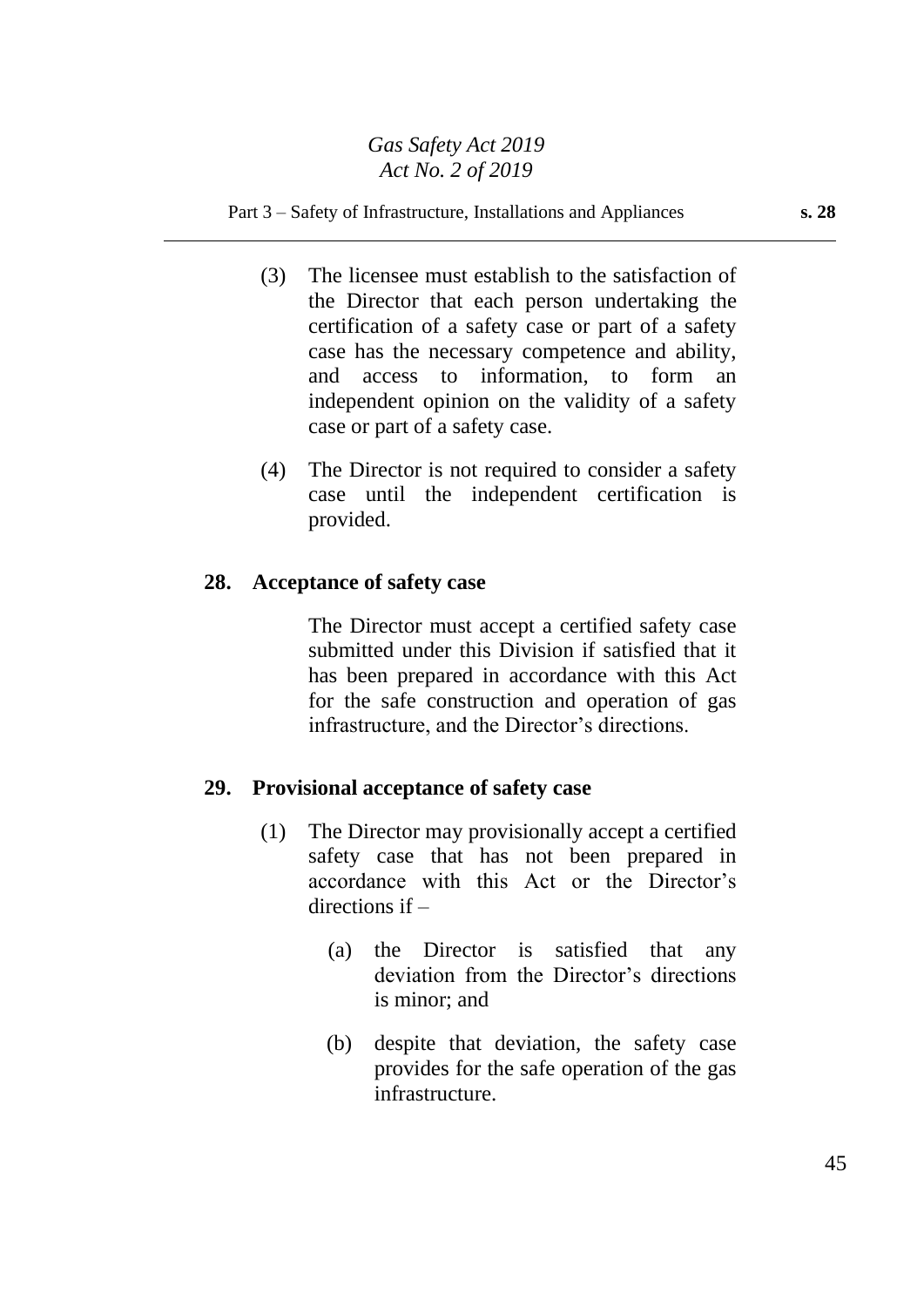# **s. 30** Part 3 – Safety of Infrastructure, Installations and Appliances

- (2) If the Director provisionally accepts a safety case, he or she must notify the licensee in writing of the provisional acceptance.
- (3) The notice of provisional acceptance must state –
	- (a) the period during which the provisional acceptance will be in force; and
	- (b) the extent to which the safety case has been accepted; and
	- (c) any limitations or conditions that will apply in respect of the use or operation of the gas infrastructure or regulated activities while the provisional acceptance is in force.

### **30. Non-acceptance of safety case**

- (1) If the Director does not accept or provisionally accept a safety case, the Director must –
	- (a) notify the licensee in writing of the nonacceptance; and
	- (b) give the licensee an opportunity to modify and resubmit the safety case.
- (2) A modified safety case must be submitted to the Director within 28 days after the notice is given under subsection (1).
- (3) If, after considering a modified safety case submitted under this section, the Director decides not to accept it, the Director must give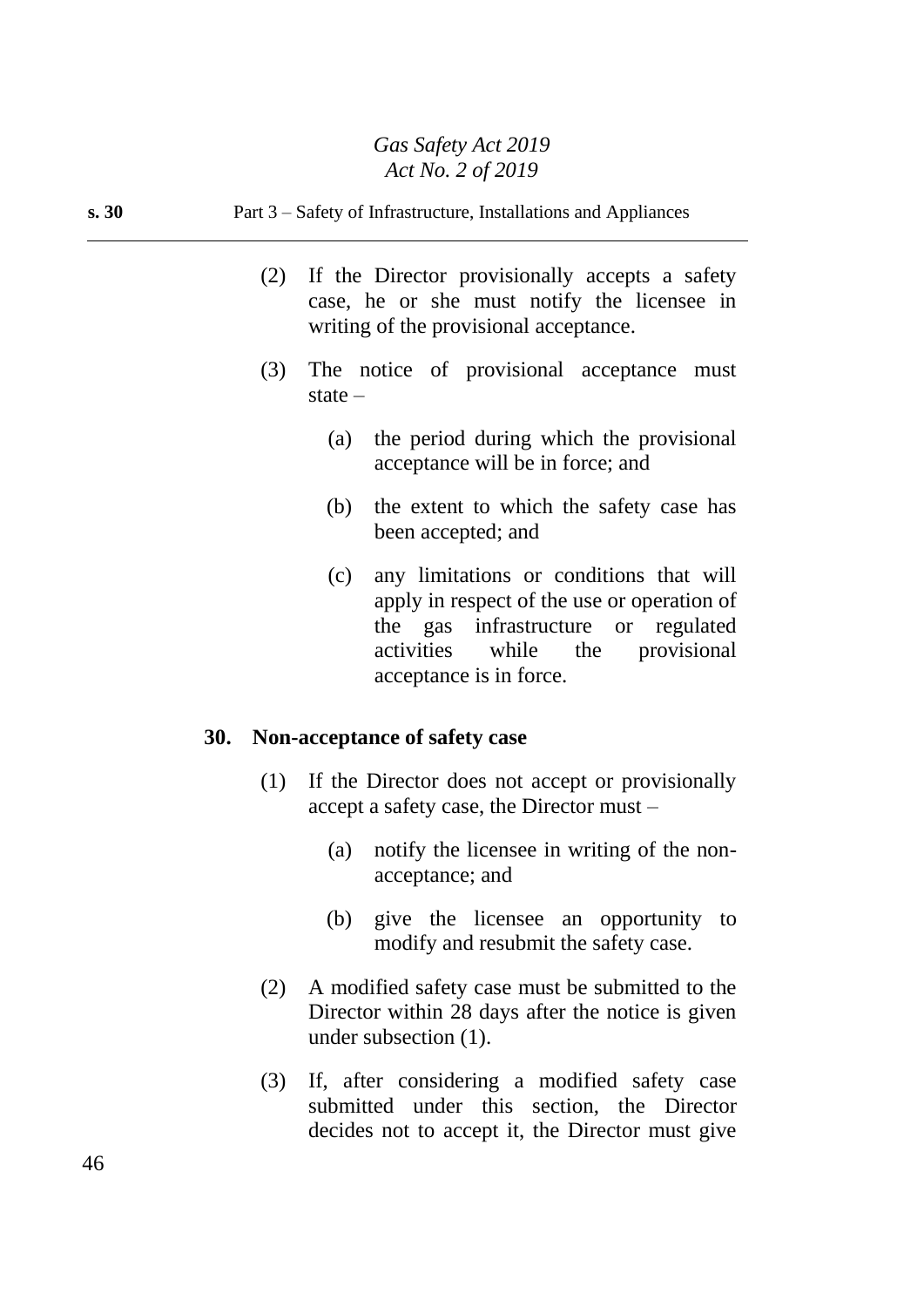notice in writing of that decision to the licensee, including the reasons for that decision.

### **31. Director may determine safety case**

- (1) The Director may determine the safety case which is to apply in respect of gas infrastructure which is in operation at the time of the determination if –
	- (a) the licensee fails to submit a safety case for the gas infrastructure in accordance with this Act; or
	- (b) the Director has decided not to accept a safety case for the gas infrastructure.
- (2) If the Director determines the safety case to apply to gas infrastructure under this section –
	- (a) the Director must give notice in writing to the licensee of that determination; and
	- (b) the licensee must pay the costs associated with determining the safety case.
- (3) On notice being given to the licensee under subsection (2), the safety case determined by the Director is taken for the purposes of this Act to be the accepted safety case for the gas infrastructure to which it applies.
- (4) Nothing in subsection (3) prevents a licensee from submitting a safety case or a revised safety case for gas infrastructure to the Director for acceptance under this Division.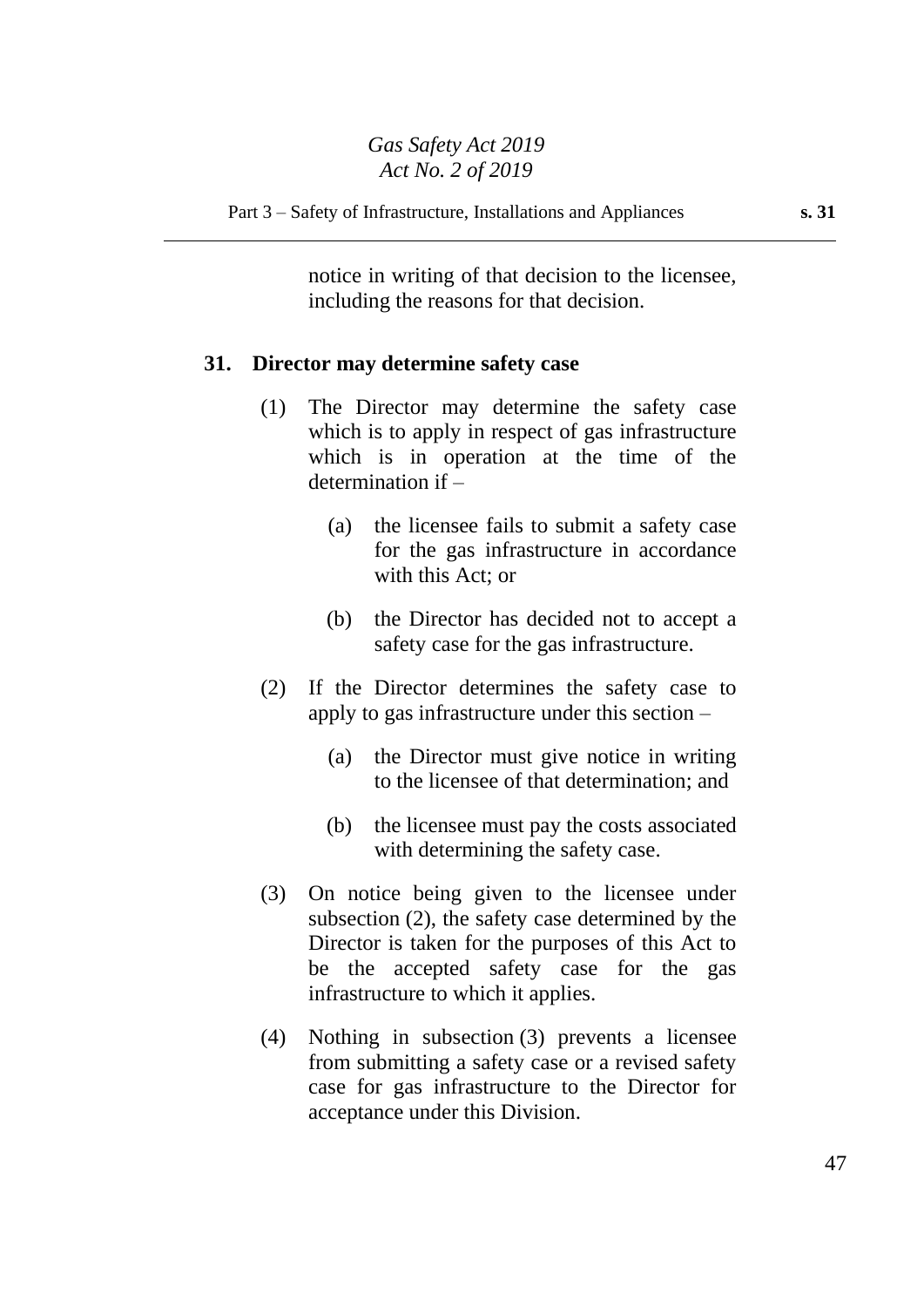### **s. 32** Part 3 – Safety of Infrastructure, Installations and Appliances

### **32. Compliance with safety case**

(1) A licensee must comply with the accepted safety case for gas infrastructure in respect of the design, construction, commissioning, management and operation of the gas infrastructure.

> Penalty: Fine not exceeding 1 500 penalty units.

(2) A licensee must comply with the accepted safety case for gas infrastructure in respect of the removal, dismantling or decommissioning of the gas infrastructure.

Penalty: Fine not exceeding 500 penalty units.

- (3) A licensee must not
	- (a) undertake or permit a modification of gas infrastructure that has the potential to significantly increase the overall levels of risk in respect of the gas infrastructure; or
	- (b) undertake or permit a modification of gas infrastructure that has the potential to significantly influence the level of a particular risk or the ranking of risk contributing factors; or
	- (c) make or permit a significant change to the safety management system in respect of gas infrastructure –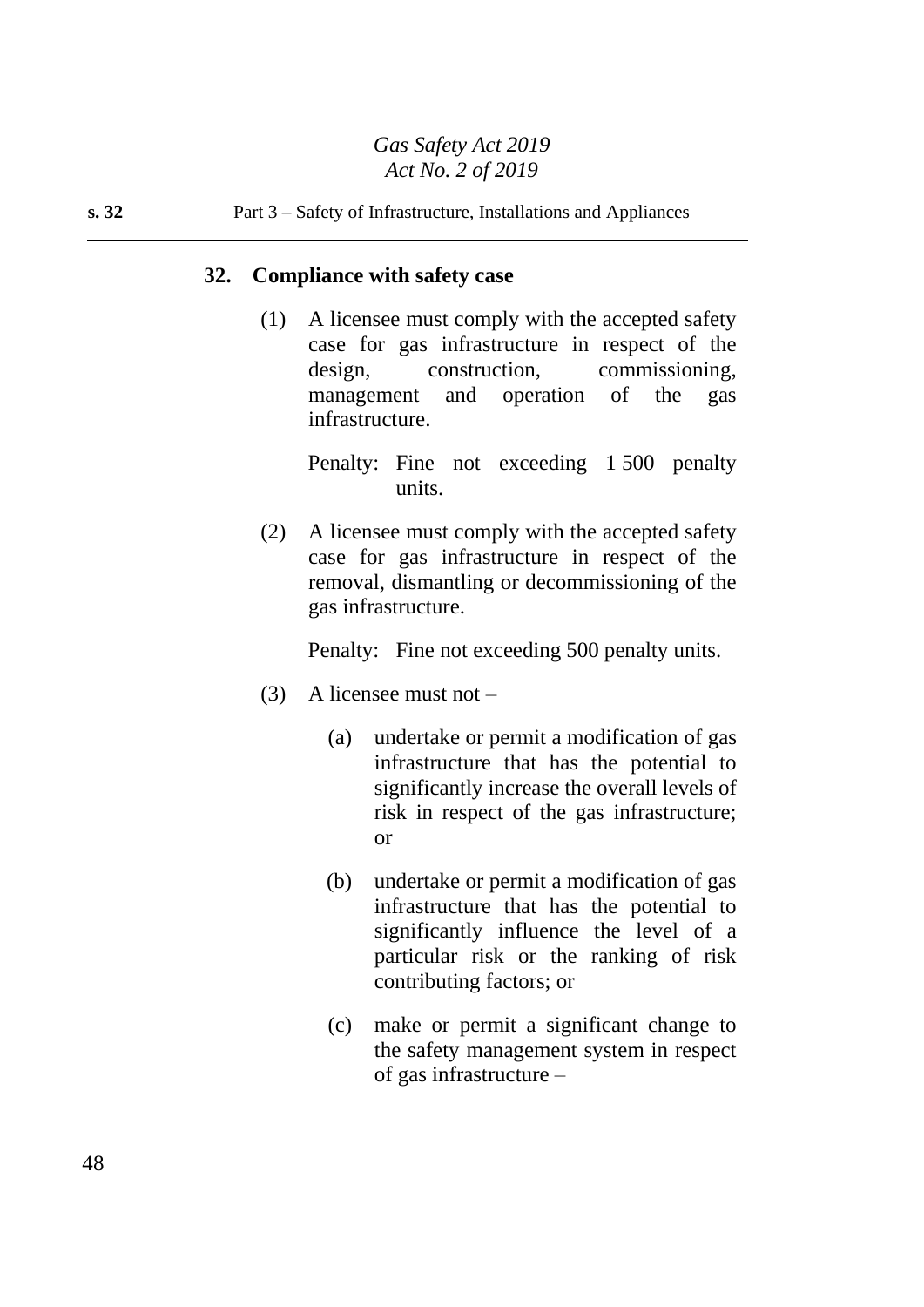unless the Director has accepted a certified revision of the design basis or safety case in respect of that matter for that infrastructure under section 28.

Penalty: Fine not exceeding 1 500 penalty units.

### **33. Revision of safety case**

A licensee must submit a revised safety case for gas infrastructure to the Director if –

- (a) developments in technical knowledge or the assessment of hazards relevant to the gas infrastructure make it appropriate to revise the safety case; or
- (b) proposed significant modifications of the gas infrastructure could increase the overall levels of risk, or danger to persons or property; or
- (c) a proposed modification of the gas infrastructure may significantly influence the level of a particular risk or the ranking of risk contributing factors; or
- (d) the licensee proposes to make a significant change to the safety management system for the operation and management of the gas infrastructure; or
- (e) the licensee or gas infrastructure changes ownership; or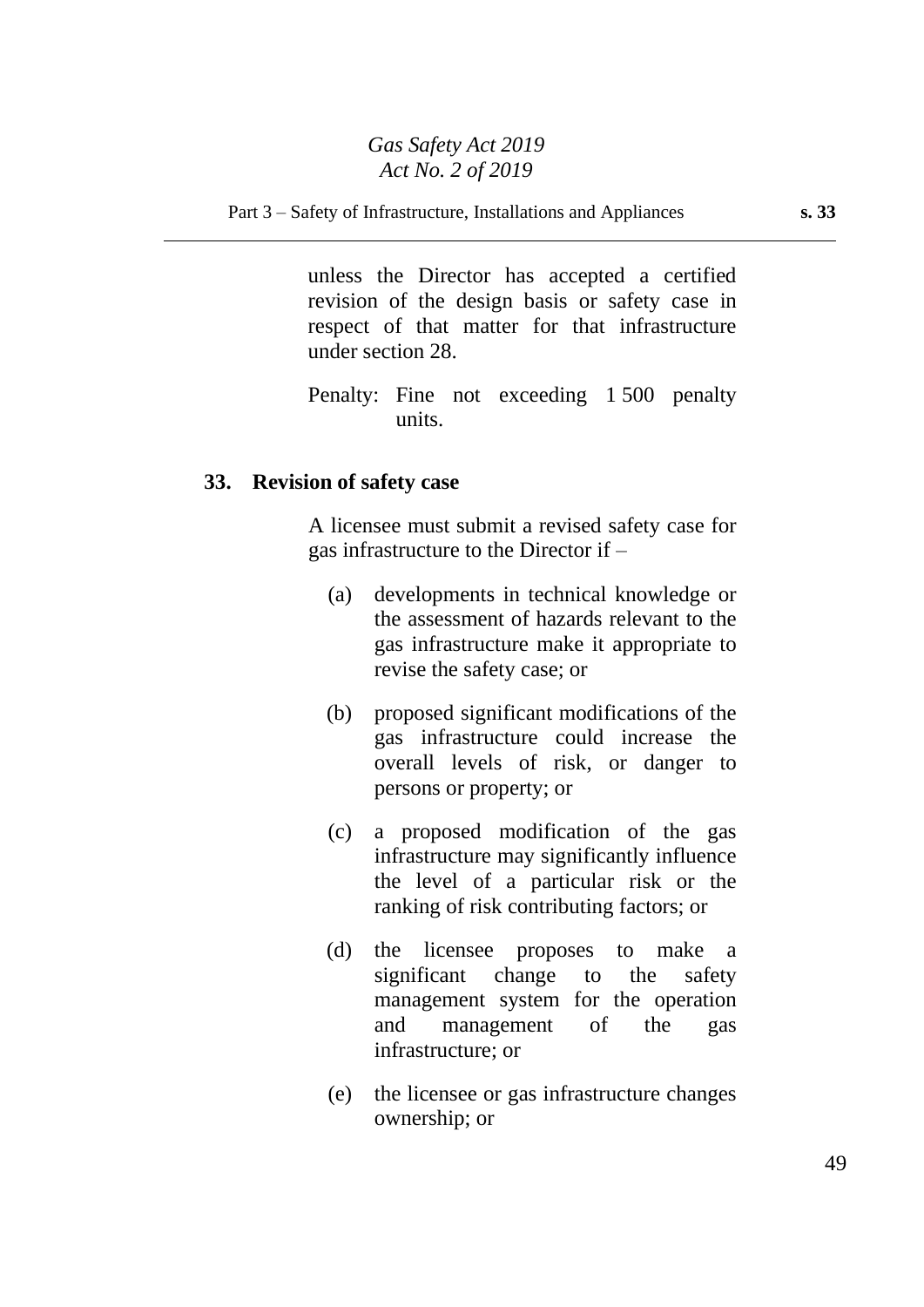#### **s. 34** Part 3 – Safety of Infrastructure, Installations and Appliances

- (f) the licensee proposes to make a significant change in respect of the operations or maintenance contractor for the operation and management of the gas infrastructure; or
- (g) the licensee proposes to dismantle, decommission or remove any part of the gas infrastructure in a manner different from the procedures set out in the safety case.

# **34. Director may require submission of revised safety case**

- (1) The Director may at any time require a licensee to submit a revised safety case for gas infrastructure of the licensee.
- (2) The requirement must  $-$ 
	- (a) be in writing; and
	- $(b)$  set out
		- (i) the matters to be dealt with by the required revision; and
		- (ii) the proposed date of effect of the revision; and
		- (iii) the grounds for the requirement.
- (3) The licensee of which the requirement is made may make a submission to the Director on all or any of the following grounds: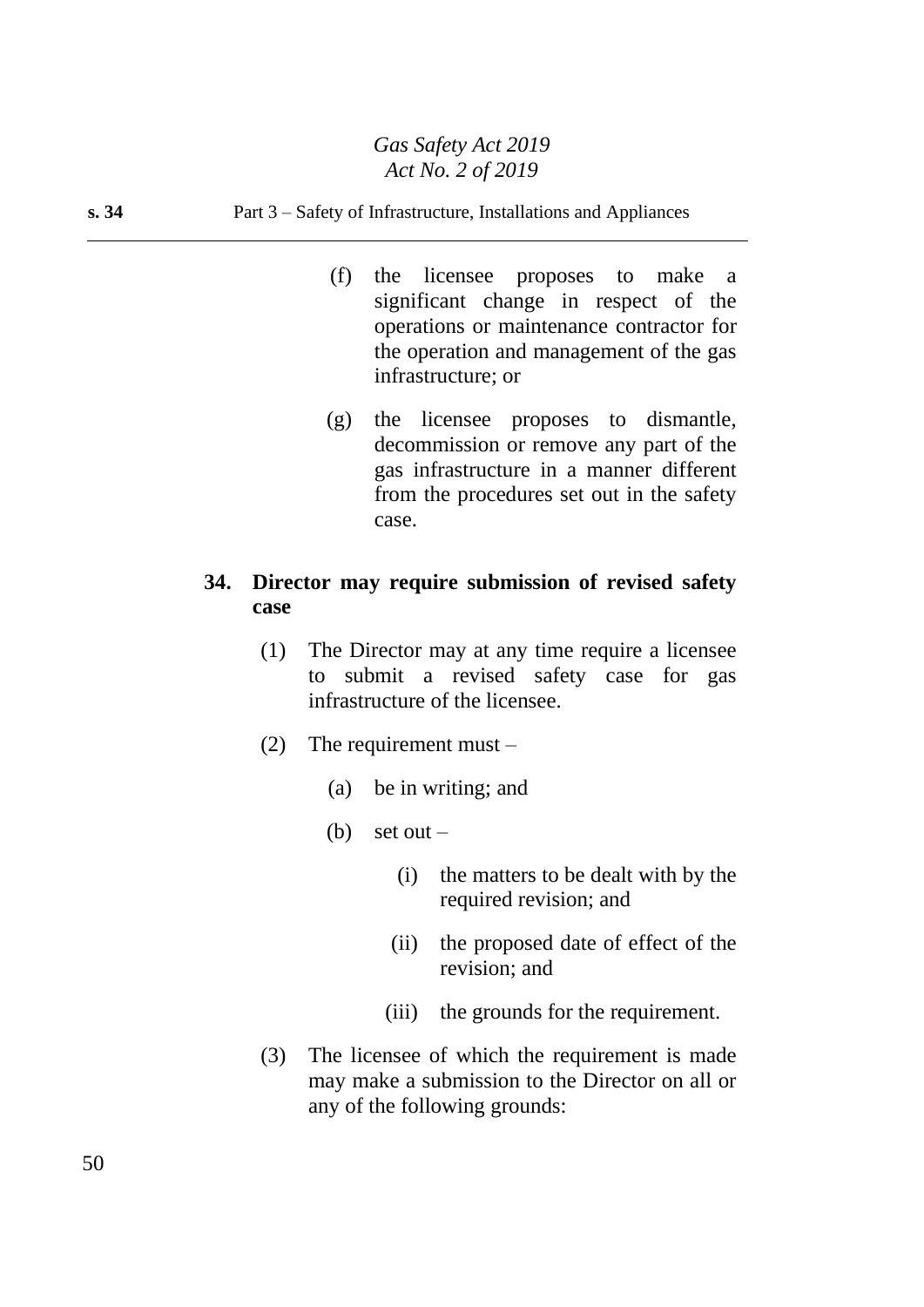- (a) that the revision should not occur;
- (b) that the revision should be in different terms from the proposed terms;
- (c) that the revision should take effect on a later date than the proposed date of effect.
- (4) The submission must
	- (a) be in writing;
	- (b) state the licensee's reasons for the submission; and
	- (c) be made within 28 days, or such later period as the Director allows in writing, after notice of the requirement is received.
- (5) If a licensee makes a submission under this section, the Director must –
	- (a) accept the submission or part of the submission and vary or withdraw the requirement accordingly; or
	- (b) reject the submission.
- (6) The Director must give the licensee notice in writing of his or her acceptance or rejection of the submission and the reasons for it.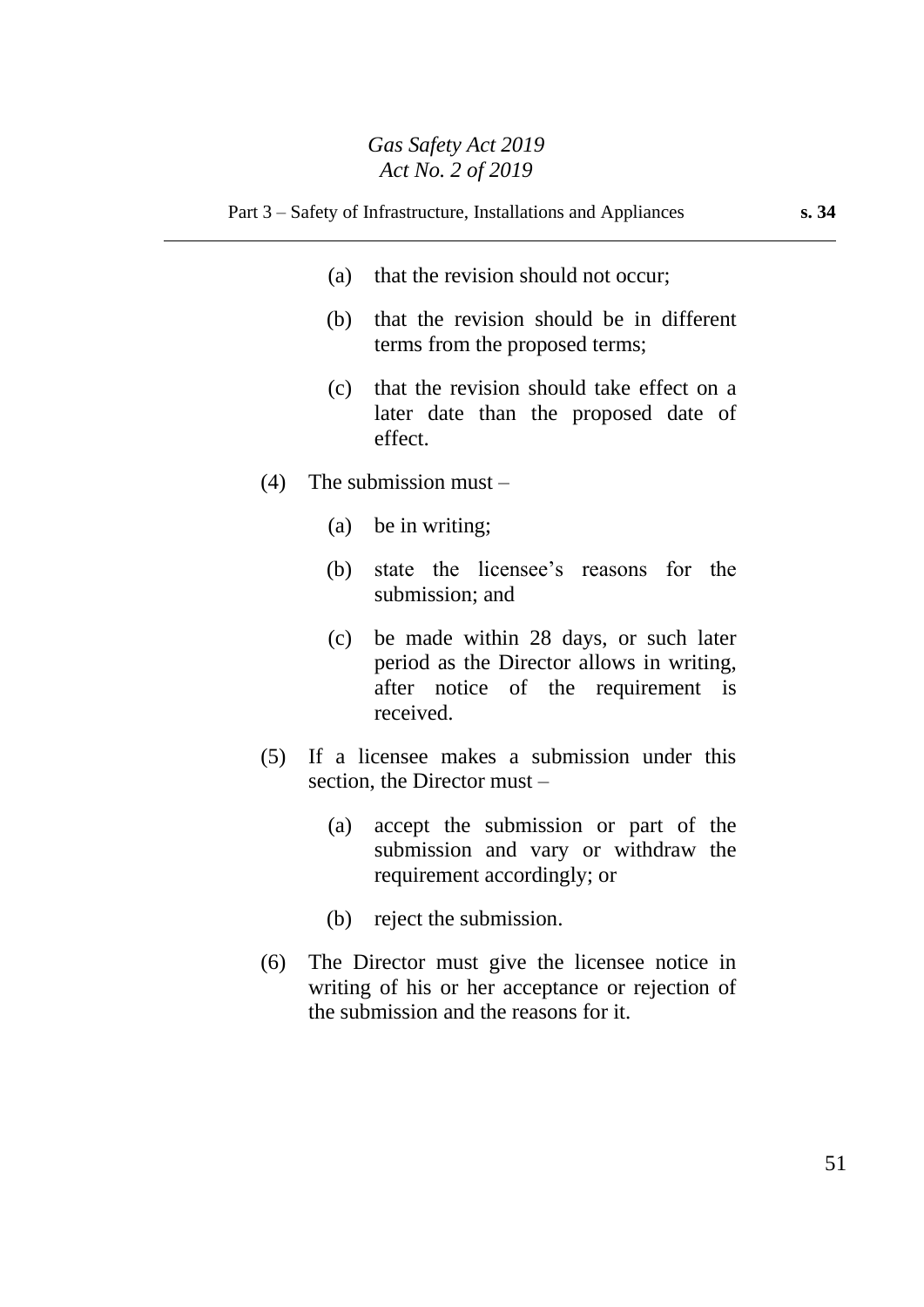**s. 35** Part 3 – Safety of Infrastructure, Installations and Appliances

# **35. Offence to fail to submit revised safety case when required**

If the Director requires the revision of a safety case under section 34, the licensee must submit a revised safety case for the gas infrastructure to the Director –

- (a) within a time that is not less than 60 days specified by the Director in the requirement, if the licensee does not make a submission under that section; or
- (b) if the licensee has made a submission under that section and the Director has not withdrawn the requirement, within a time that is not less than 60 days specified by the Director in his or her decision on the submission.

Penalty: Fine not exceeding 400 penalty units.

# **36. Application of provisions to revised safety case**

Sections 25 to 32, inclusive, apply to the revision of a safety case in the same manner as they apply to a safety case.

# *Division 3 – Gas infrastructure, gas installation, automotive gas fuel system, gas storage systems and gas-fitting work*

# **37. Carrying out of certain gas-fitting work**

(1) A person who carries out gas-fitting work on a gas installation, automotive gas fuel system or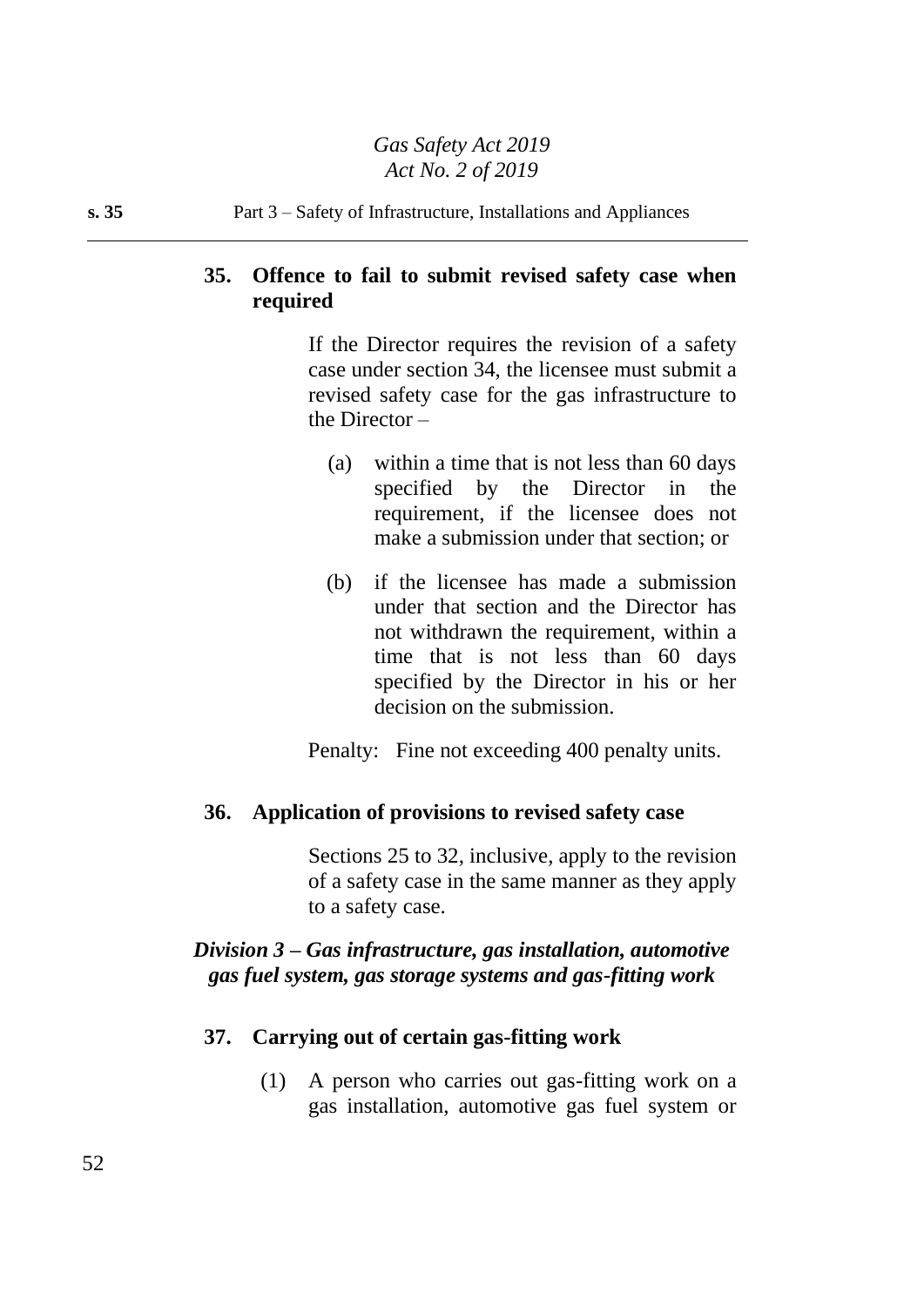proposed gas installation or automotive gas fuel system must ensure that –

- (a) the work is carried out as required under the regulations; and
- (b) examinations and tests are carried out as required under the regulations; and
- (c) the requirements of the regulations as to notification and certificates of compliance and statements of compliance are complied with.

Penalty: Fine not exceeding 100 penalty units.

- (2) A person may apply to the Director in accordance with the regulations for an exemption from all or any of the standards or requirements referred to in this section.
- (3) The Director may grant an exemption if satisfied  $that -$ 
	- (a) compliance with the standard or requirement does not warrant the cost of compliance; and
	- (b) the degree of safety attained by other means is acceptable.
- (4) An exemption may be granted on such conditions as are specified in the exemption.
- (5) A person to whom an exemption applies must comply with any conditions specified in the exemption.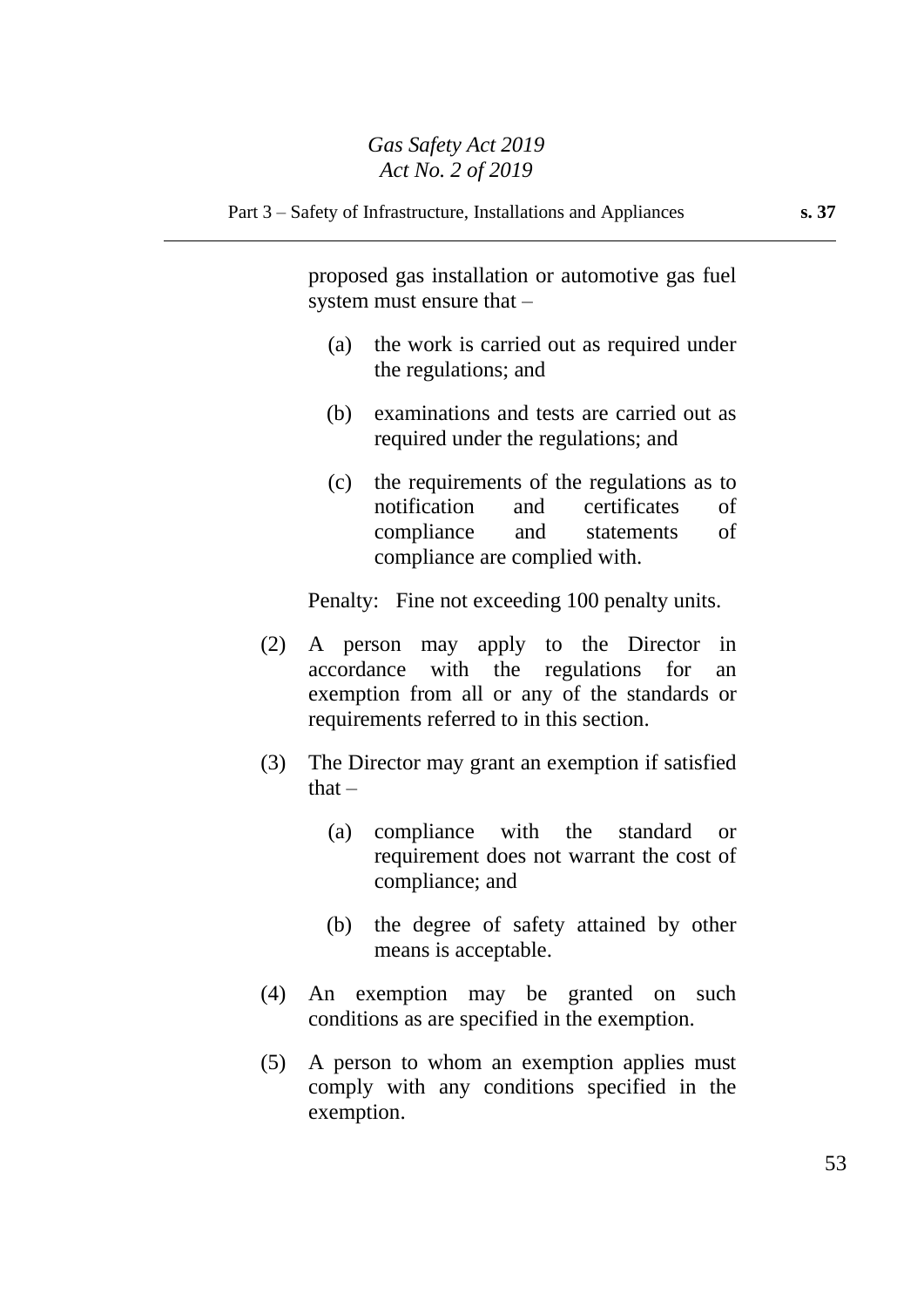Penalty: Fine not exceeding 100 penalty units.

# **38. Power to require rectification, &c., in respect of certain works**

- (1) If gas infrastructure, a gas storage system, automotive gas fuel system or gas installation is unsafe, or does not comply with this Act, the Director may give a direction requiring, within a specified period, any or all of the following:
	- (a) rectification of the gas infrastructure, gas storage system, automotive gas fuel system or gas installation to the satisfaction of the Director;
	- (b) the carrying out of specified obligations under this Act;
	- (c) the cessation of specified activities that constitute, or are likely to constitute, a contravention of this Act;
	- (d) if appropriate, the temporary disconnection of the gas supply while the rectification work is carried out;
	- (e) the disconnection and removal of the gas infrastructure, gas storage system, automotive gas fuel system or gas installation.
- (2) Subject to this section, a direction under this section must be given –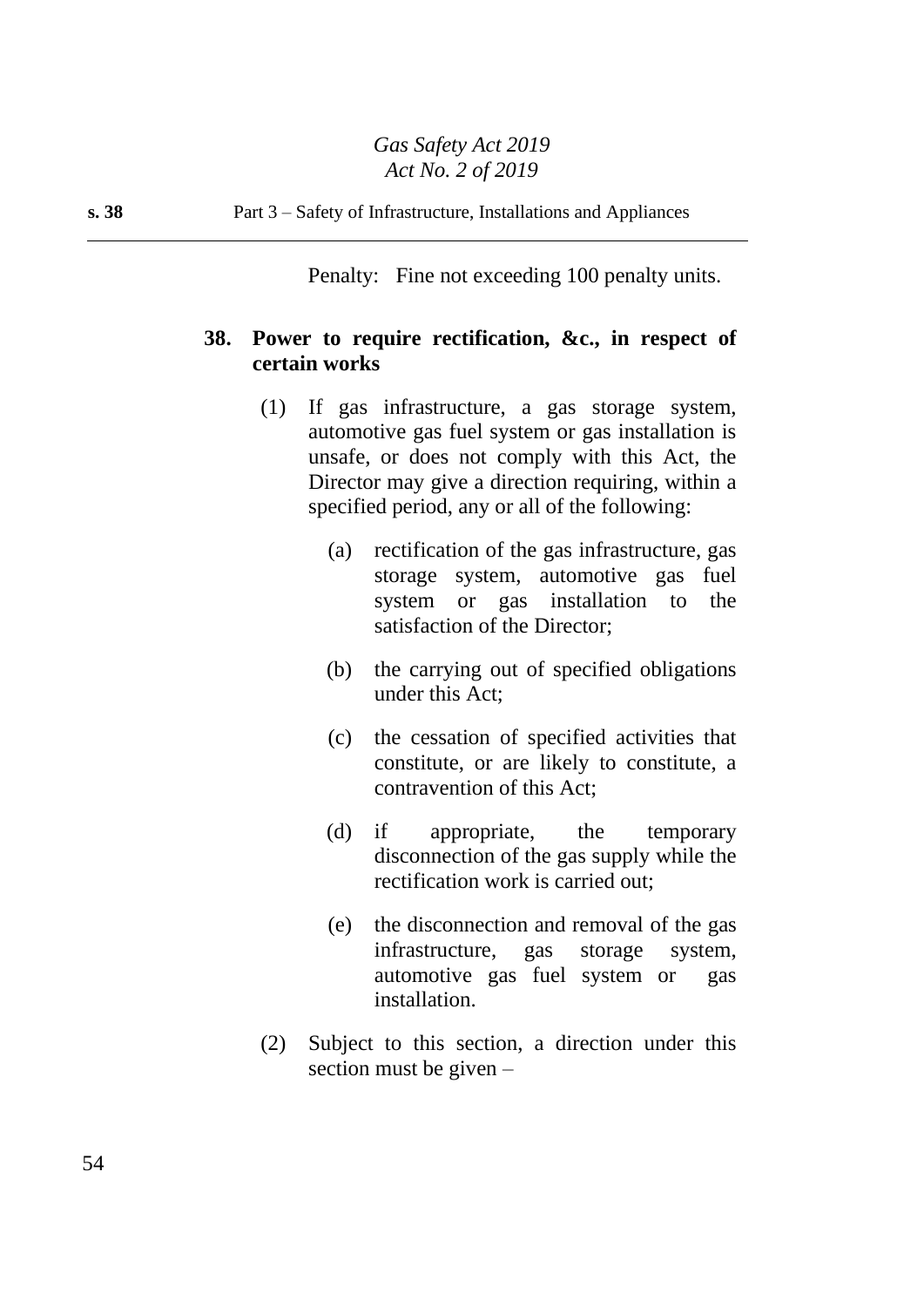- (a) in respect of gas infrastructure, to the licensee in charge of the infrastructure; or
- (b) in respect of a gas installation or automotive gas fuel system, to the person in charge of the installation or fuel system, or the occupier of the place in which the installation or fuel system is situated; or
- (c) in respect of a gas storage system, to the gas supplier in charge of the storage system or the occupier of the place in which the storage system is situated.
- (3) A direction must be given by written notice or, if the Director is of the opinion that immediate action is required, it may be given orally.
- (4) If a direction is given orally, it must be confirmed in writing as soon as practicable after being given.
- (5) A person to whom a direction is given under this section must not contravene the direction.

Penalty: Fine not exceeding 100 penalty units.

- (6) If a person fails to comply with a direction under subsection  $(1)$ , the Director may –
	- (a) take the action required to be taken for the direction to be complied with or arrange for the action required for the direction to be complied with to be taken; and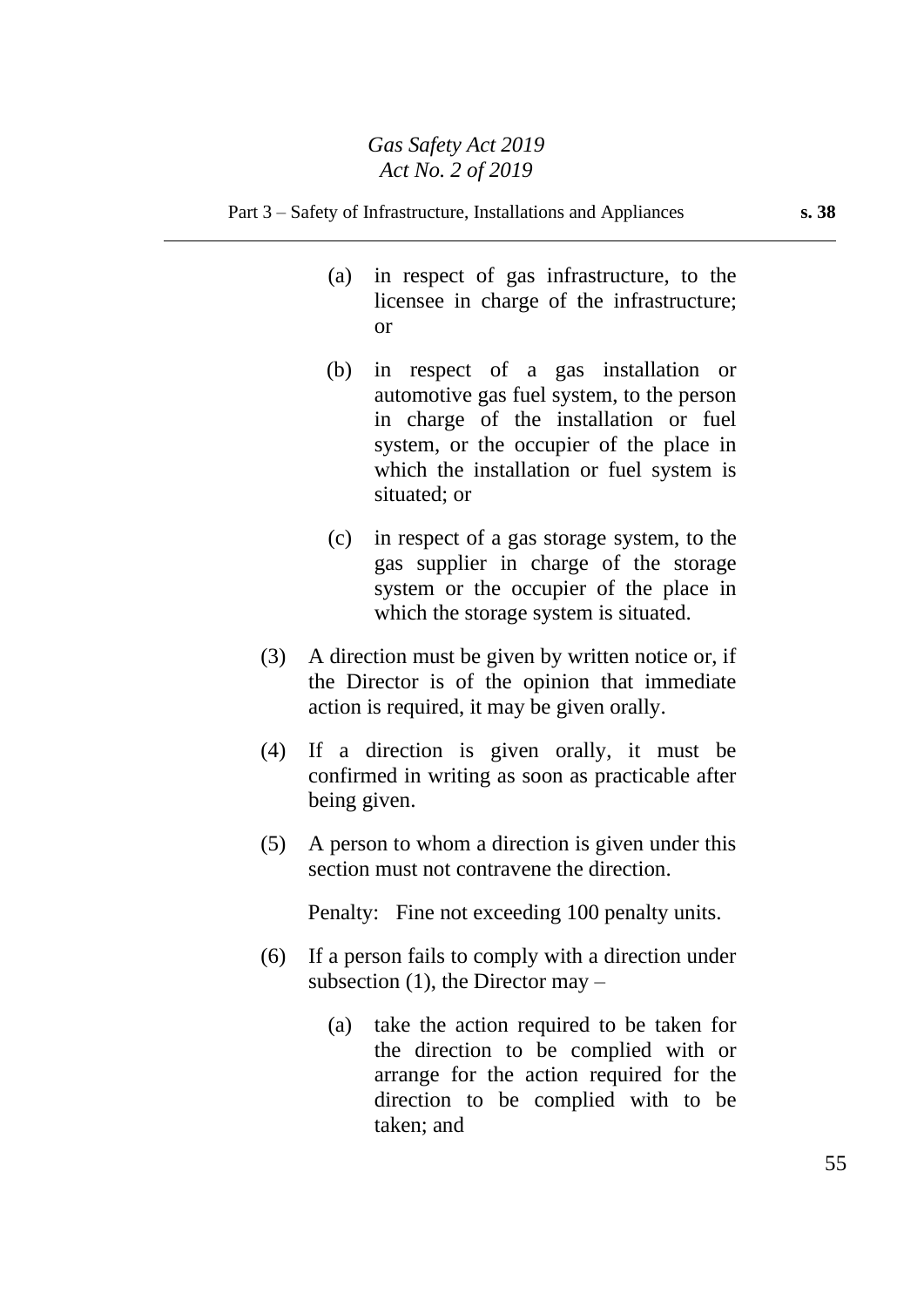#### **s. 39** Part 3 – Safety of Infrastructure, Installations and Appliances

- (b) if a person contravenes a direction, the Director, or a person authorised in writing by the Director  $-$ 
	- (i) may take any action that is reasonable and necessary to give effect to the direction; and
	- (ii) recover from the licensee, gas supplier, person in charge of the gas installation or automotive gas fuel system, or the occupier of the place in which the installation is situated, in any court of competent jurisdiction, as a debt due to the Crown, the cost of taking the action.

### *Division 4 – Gas appliances and components*

#### **39. Interpretation of Division**

In this Division –

*external authority* means an authority or person approved by the Director as an external authority for the purposes of this Division.

## **40. Gas appliances and components to which this Division applies**

- (1) This Division applies to  $-$ 
	- (a) gas appliances and components of a class specified in the relevant standard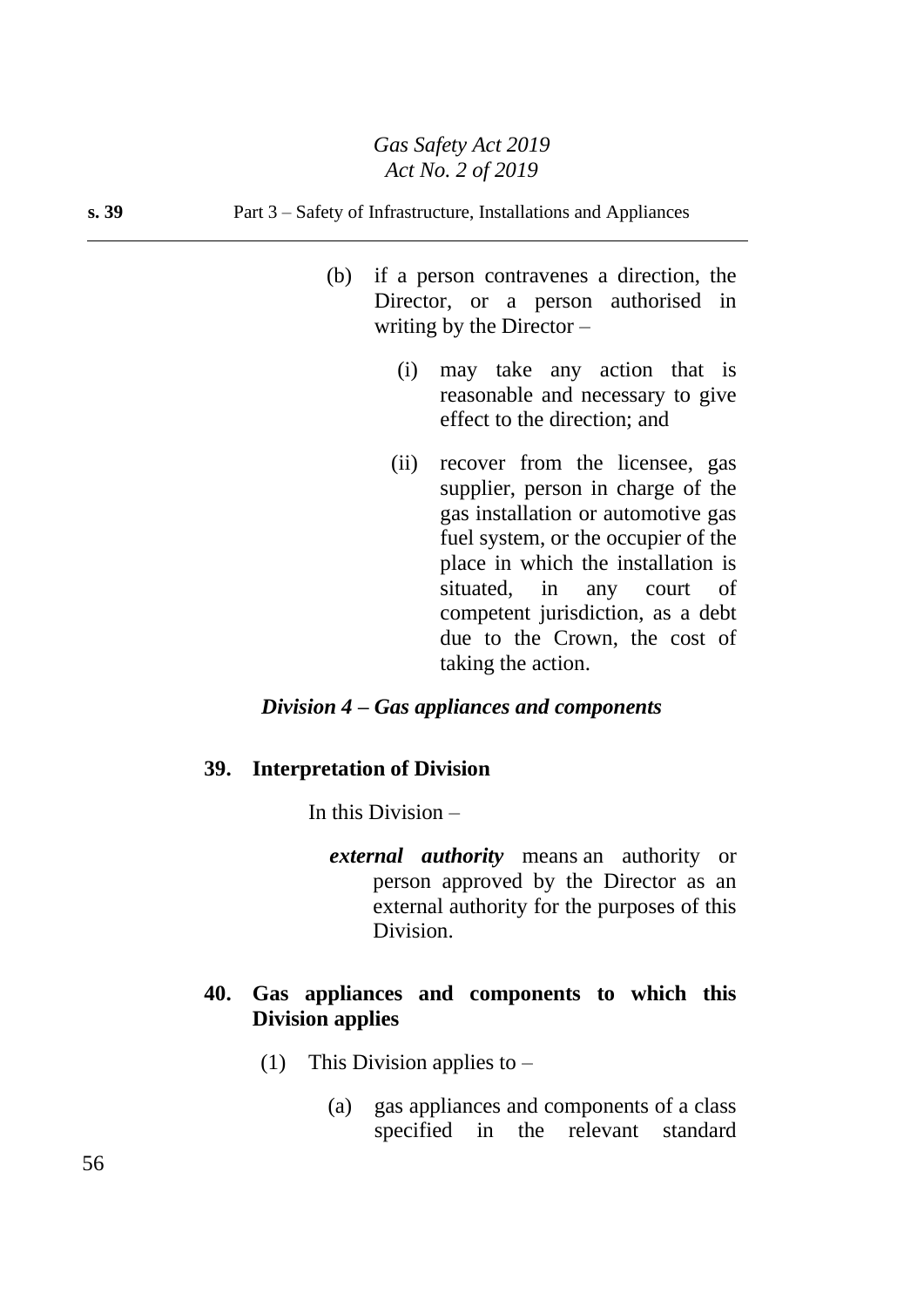prescribed in the regulations, or in a relevant appendix to that standard; and

- (b) gas appliances and components of a class declared by the Director, by notice in the *Gazette*, to be gas appliances or components to which this Division applies.
- (2) The Director may, by notice in the *Gazette*
	- (a) declare gas appliances or components of a specified class to be gas appliances or components to which this Division applies; or
	- (b) vary or revoke a previous declaration under this section.

## **41. Relevant standard**

- (1) A standard is a relevant standard for a gas appliance or component to which this Division applies, if  $-$ 
	- (a) it is stated in the relevant Australian Standard to be –
		- (i) a standard applicable to the gas appliance or component, or the relevant class of gas appliances or components; or
		- (ii) a standard accepted by the Director instead of such a standard; or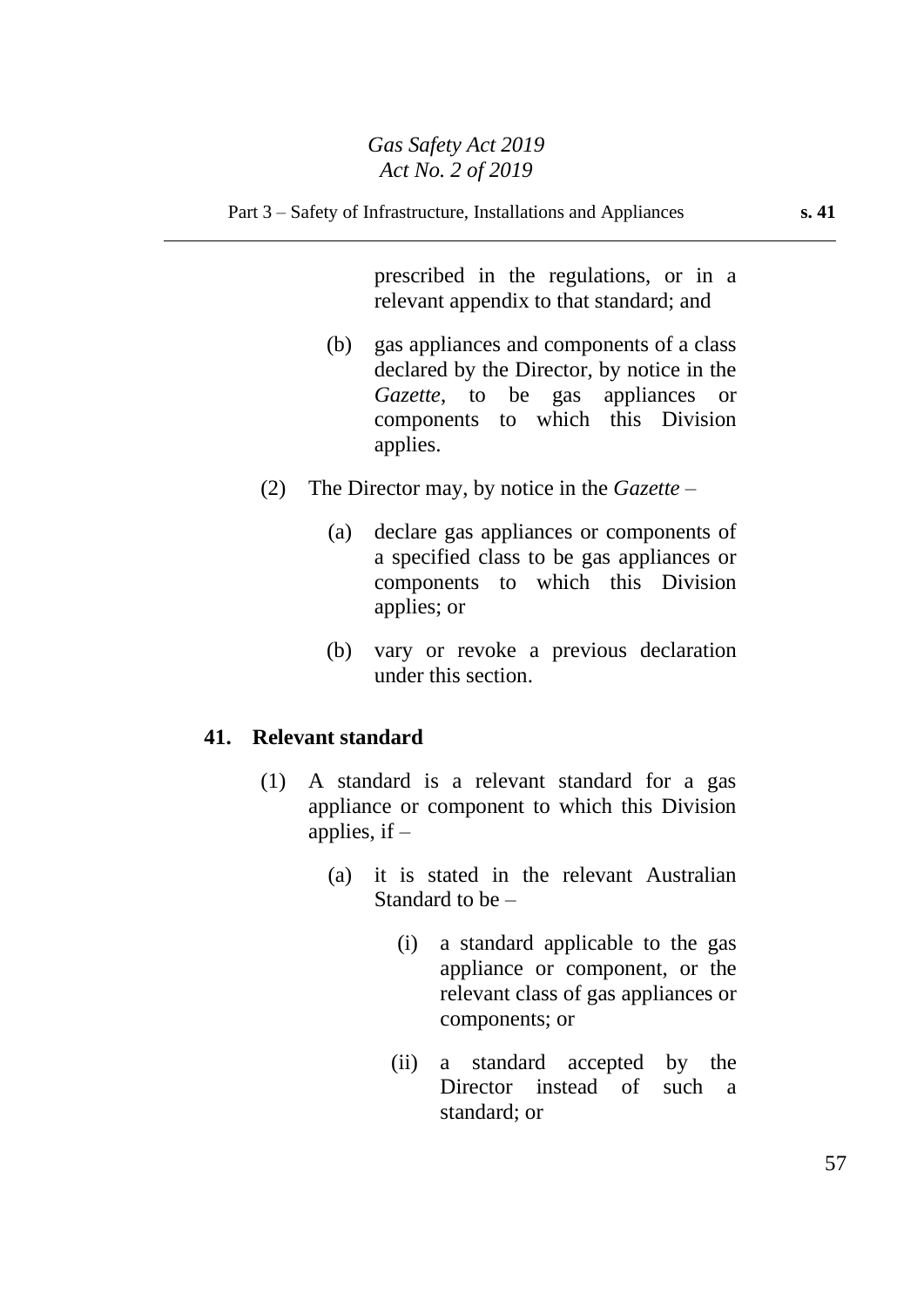# **s. 42** Part 3 – Safety of Infrastructure, Installations and Appliances

- (b) it is prescribed by the regulations to be a relevant standard for this Division; or
- (c) where there is no standard applicable under paragraph (a) or (b), the Director declares it to be a relevant standard for the gas appliance or component of the relevant class.
- (2) The Director may, by notice in the *Gazette*
	- (a) declare that a particular standard is the relevant standard for gas appliances or components of a specified type; or
	- (b) vary or revoke a previous declaration under this section.

## **42. Approval of gas appliances and components**

- (1) A gas appliance or component to which this Division applies is taken to be approved if –
	- (a) it is approved by the Director under this Division; or
	- (b) it is approved, registered or certified by an external authority.
- (2) The Director may, by notice in the *Gazette*
	- (a) approve, subject to any conditions that the Director thinks fit, an authority or any other person as an external authority for the purposes of this section; and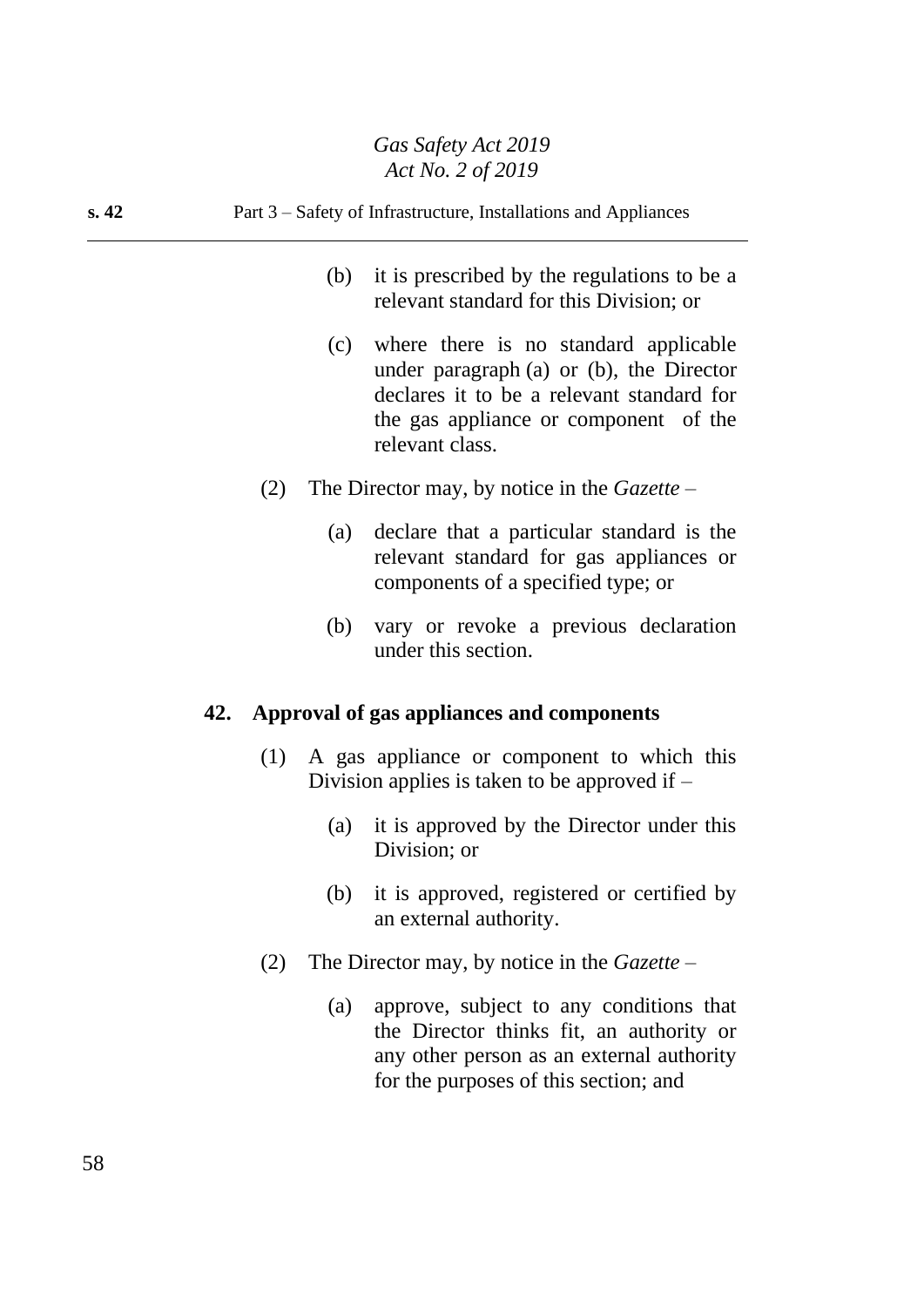#### Part 3 – Safety of Infrastructure, Installations and Appliances **s. 43**

- (b) vary or revoke a previous approval issued under this section; and
- (c) direct an external authority to operate its gas appliance approval or certification scheme in accordance with rules or instructions prescribed by the Director in the notice.
- (3) A notice under this section is not a statutory rule within the meaning of the *Rules Publication Act 1953*.

#### **43. Labelling of gas appliances and components**

- (1) A gas appliance or component to which this Division applies is labelled as required under this Division if –
	- (a) in the case of an appliance or component approved by the Director under this Division, it is labelled as required under the conditions of its approval; or
	- (b) in the case of an appliance or component approved by an external authority –
		- (i) it displays a regulatory compliance label in accordance with the relevant Australian Standard for gas appliances; or
		- (ii) it is labelled as required by the law in force in the jurisdiction of the external authority; or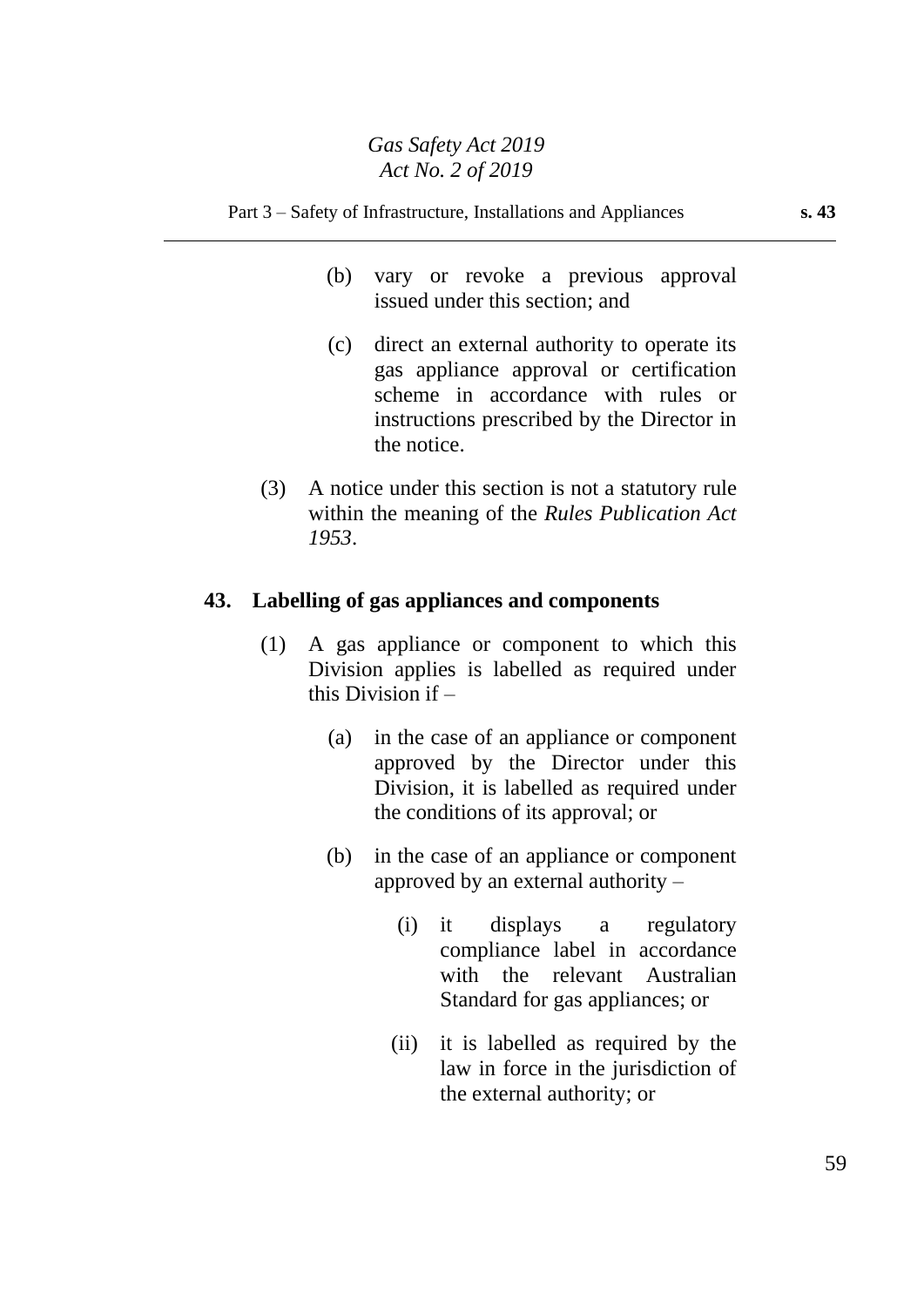- (iii) it is labelled as required by any instructions prescribed by the Director under section  $42(2)(c)$ .
- (2) A person must not  $-$ 
	- (a) label a gas appliance or component in a way that suggests it is approved by the Director or an external authority if it is not in fact so approved; or
	- (b) make any form of representation to the effect that a gas appliance or component is approved by the Director or an external authority, or from which it might reasonably be inferred that a gas appliance or component is approved by the Director or an external authority, if it is not in fact so approved; or
	- (c) misuse a label for indicating approval of a gas appliance or component.

Penalty: Fine not exceeding 100 penalty units.

# **44. Application for approval of gas appliances by the Director**

An application for approval of gas appliances and components of a certain class by the Director –

- (a) must be made to the Director in an approved form; and
- (b) must be accompanied by –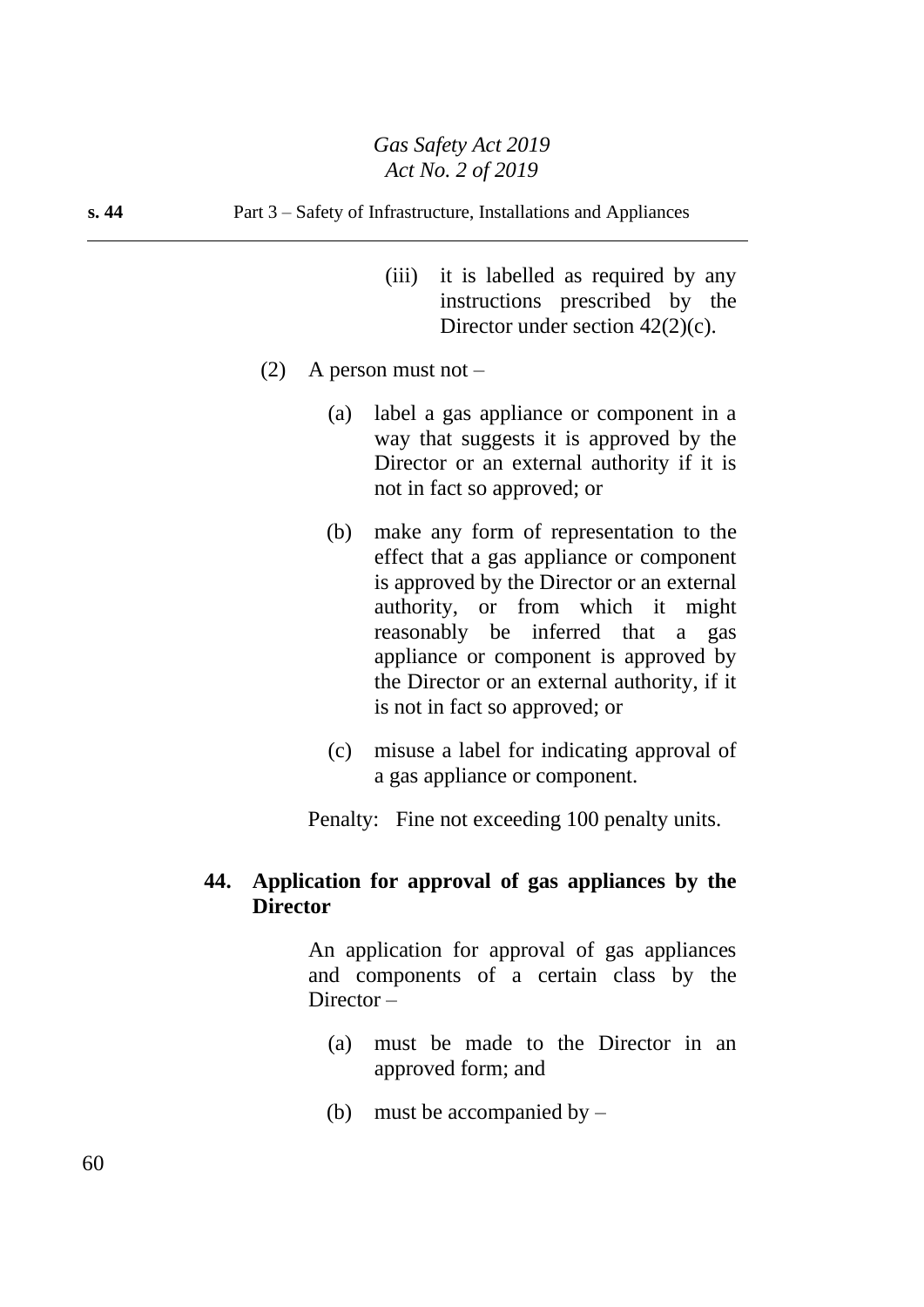#### Part 3 – Safety of Infrastructure, Installations and Appliances **s. 45**

- (i) a declaration by the applicant that a representative sample of the appliances or components has been tested and examined by a specified testing laboratory approved by the Director; and
- (ii) a report from a suitably qualified person from the relevant laboratory stating that the appliance or component has been tested and examined by reference to the relevant standard and stating the results of the tests and examination; and
- (iii) if the Director so requires, a sample of the appliance or component; and
- (iv) any other relevant information that the Director requires about the construction, operation or safety of the appliance or component.

Penalty: Fine not exceeding 100 penalty units.

## **45. Approval of appliances by Director**

(1) The Director may approve gas appliances and components of a particular class if satisfied that they comply with the requirements of the relevant standard.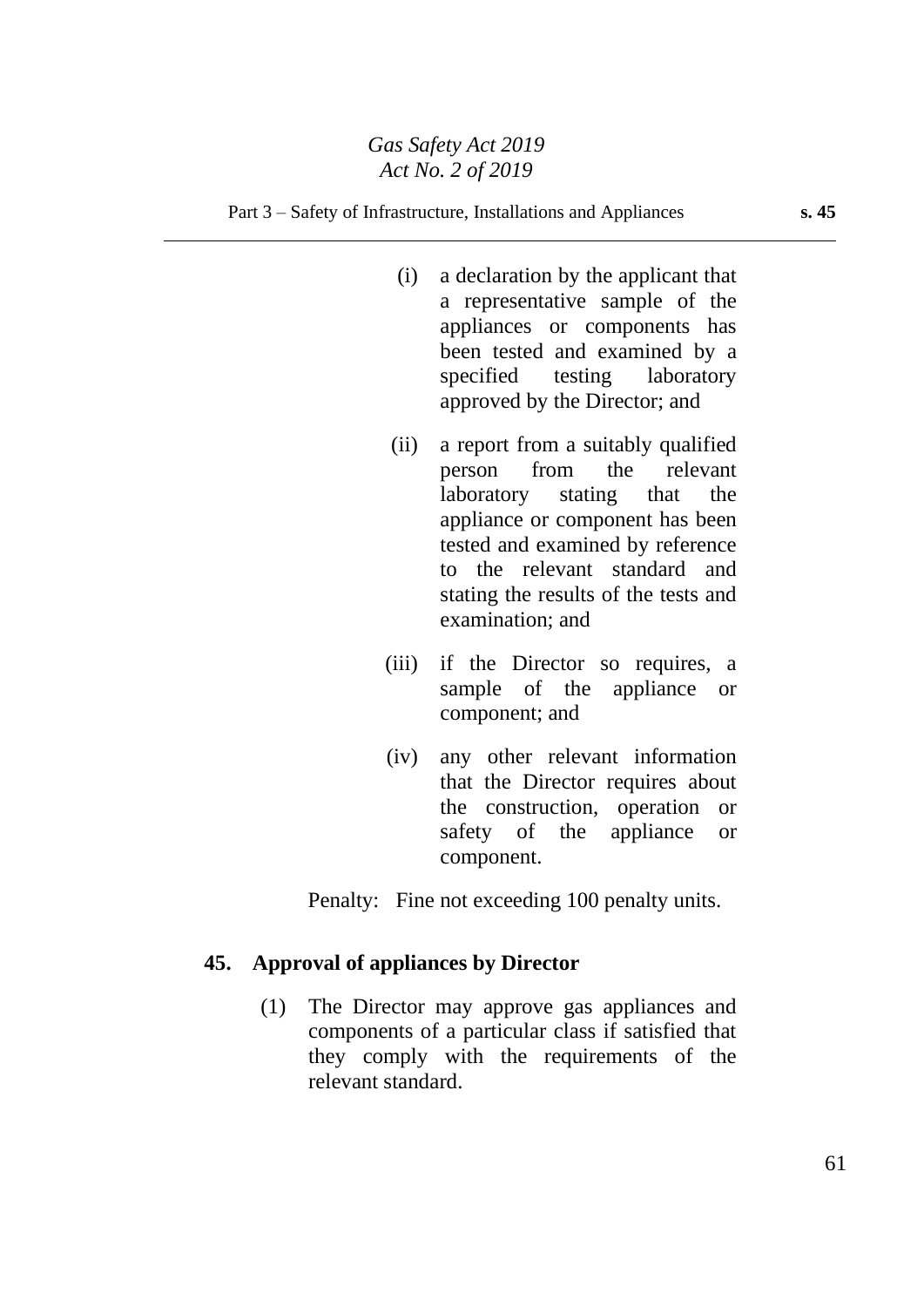### **s. 46** Part 3 – Safety of Infrastructure, Installations and Appliances

- (2) When the Director approves gas appliances and components of a certain class, he or she must –
	- (a) assign an identification number indicating approval of appliances or components of the relevant class; and
	- (b) issue a certificate of approval in respect of appliances or components of the relevant class to the applicant.
- (3) If the Director decides not to approve gas appliances or components of a certain class, he or she must give the applicant written notice of the decision not to approve the appliances or components –
	- (a) setting out the reasons for the decision; and
	- (b) stating the applicant's right of appeal under Part 6.

# **46. Offence to install Type A appliance or component unless approved**

A person must not knowingly install a Type A appliance or a component unless the appliance or component has been approved as required under this Division by the Director or an external authority.

Penalty: In the case of –

(a) a body corporate, a fine not exceeding 200 penalty units; or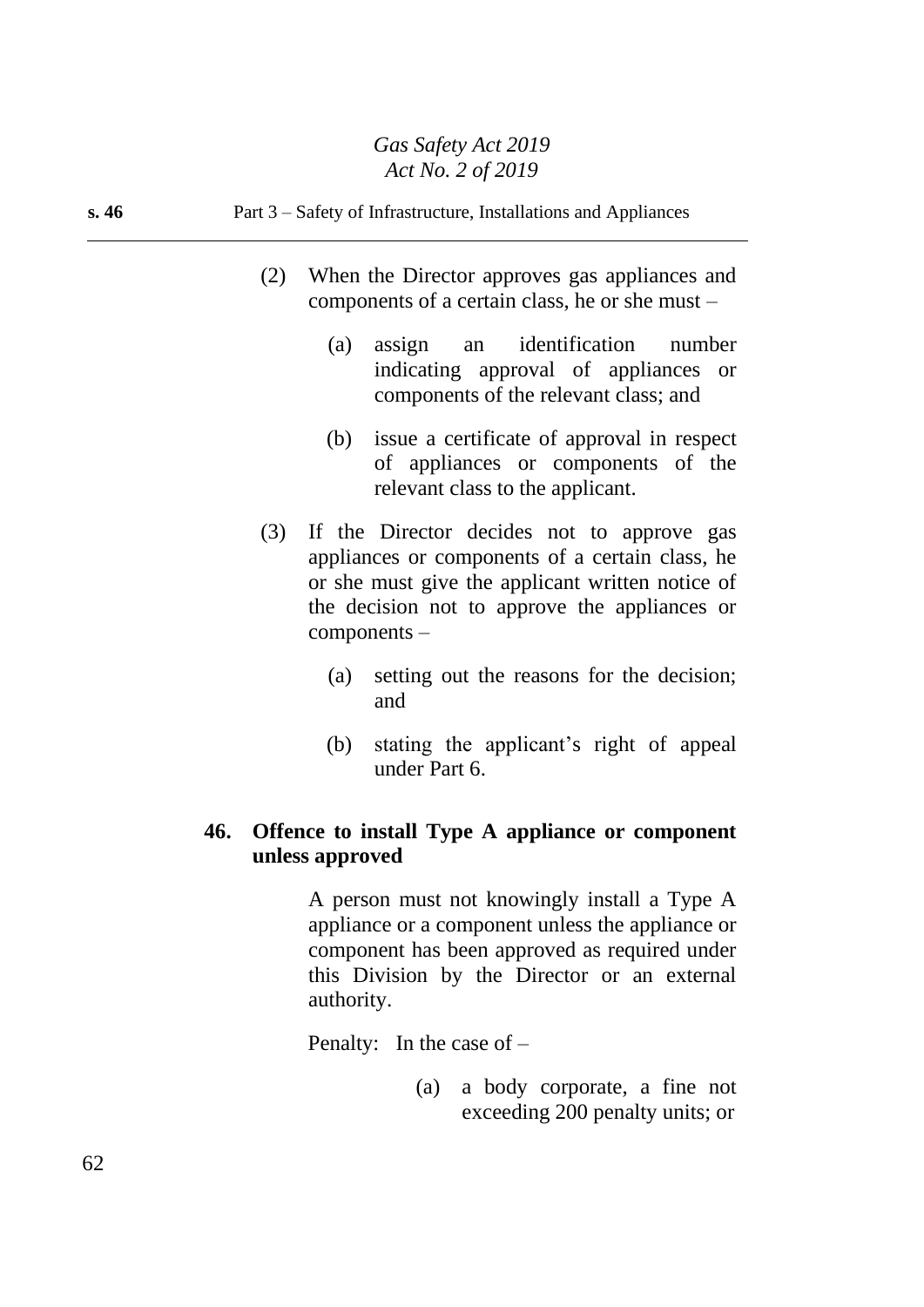(b) a natural person, a fine not exceeding 50 penalty units.

### **47. Sale of gas appliances and components**

- (1) A person must not sell a Type A appliance, or a component of a prescribed class, unless the appliance or component –
	- (a) is approved as required under this Division; and
	- (b) is labelled as required under this Division; and
	- (c) complies with the relevant standard for the appliance or component.

Penalty: In the case of –

- (a) a body corporate, a fine not exceeding 200 penalty units; or
- (b) a natural person, a fine not exceeding 50 penalty units.
- (2) This section does not affect
	- (a) a sale of a gas appliance or component, requiring approval under this Division, that takes place within 6 months after the approval of the relevant class of appliances or components has expired; or
	- (b) the sale of second-hand goods; or
	- (c) the sale of a Type B appliance.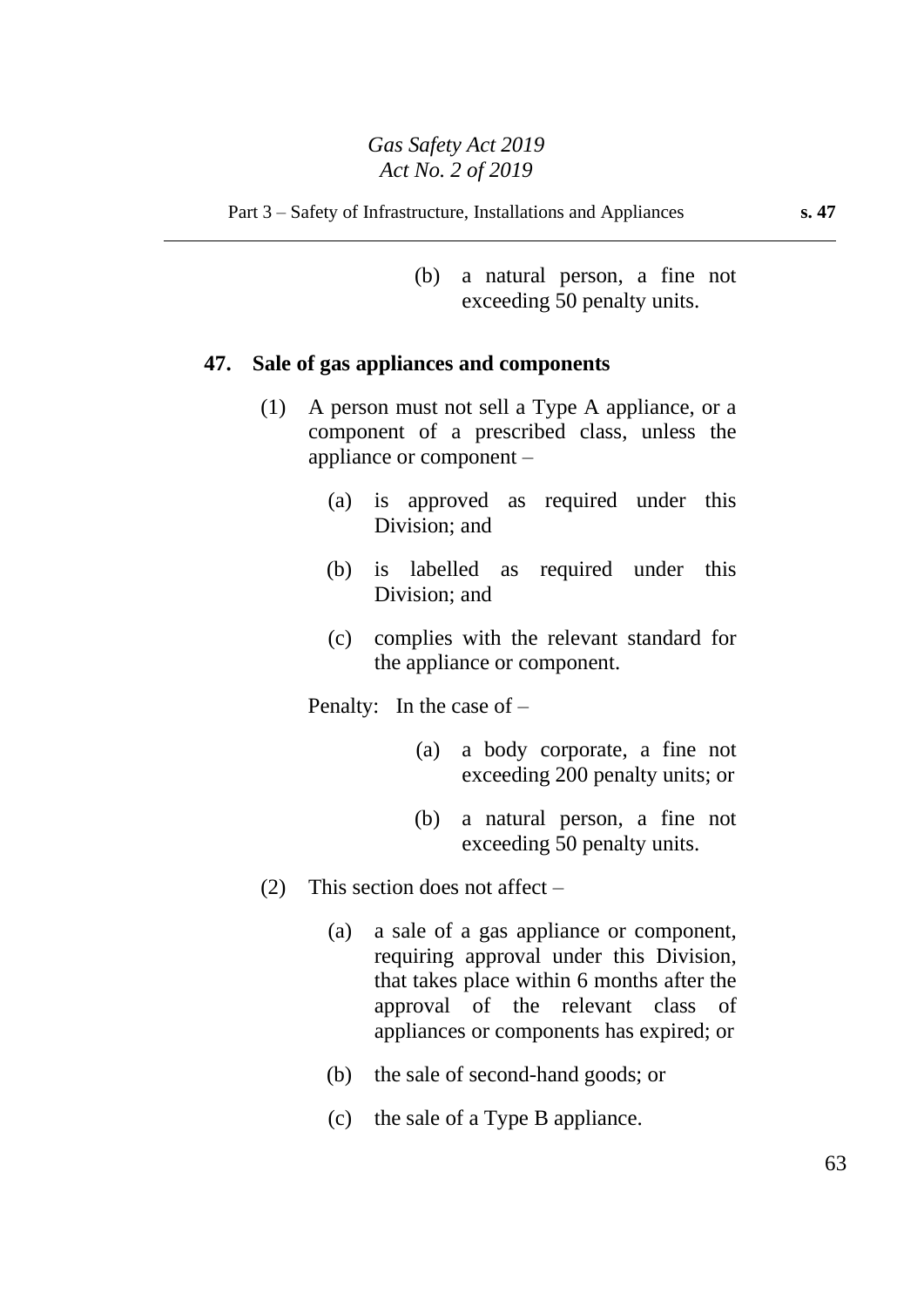### **s. 48** Part 3 – Safety of Infrastructure, Installations and Appliances

- (3) The exclusion specified in subsection (2) does not apply to a gas appliance or component –
	- (a) whose approval issued under this Division has been suspended or cancelled by the Director or an external authority for safety reasons; or
	- (b) that does not comply with the relevant standard for the appliance or component; or
	- (c) that is subject to prohibition under section 50.

### **48. Offence to use Type B appliances**

A person must not use a Type B appliance or a class of Type B appliances –

- (a) unless the gas installation of which the appliance forms a part has been accepted by the Director in accordance with section 54; or
- (b) otherwise than in prescribed circumstances.

Penalty: In the case of –

- (a) a body corporate, a fine not exceeding 200 penalty units; or
- (b) a natural person, a fine not exceeding 50 penalty units.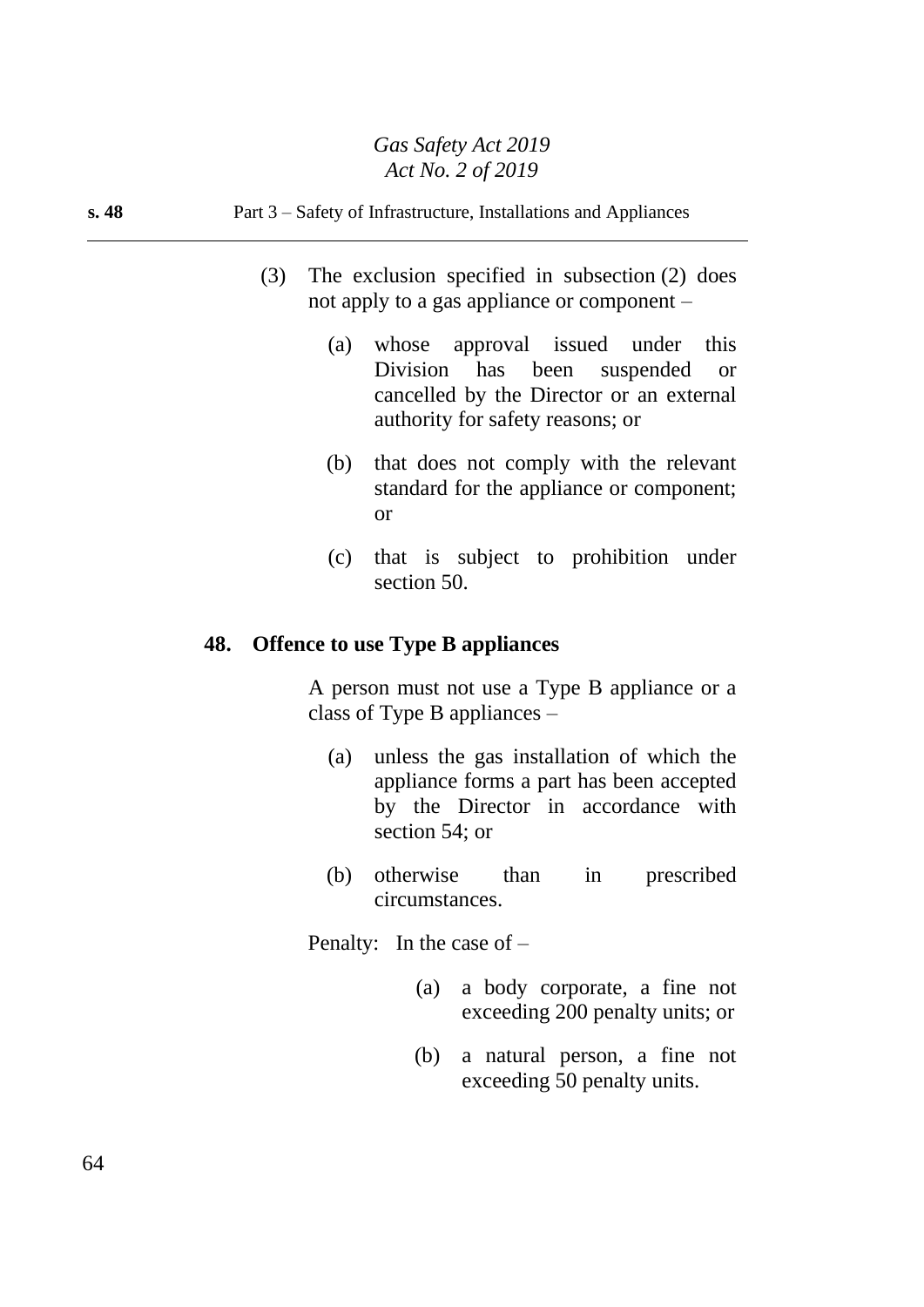# **49. Offence to alter approved or accepted gas appliance and component**

A person must not modify an approved or accepted gas appliance or component, unless the Director has given written approval for the modification.

Penalty: In the case of –

- (a) a body corporate, a fine not exceeding 200 penalty units; or
- (b) a natural person, a fine not exceeding 50 penalty units.

## **50. Prohibition of supply of appliances or components**

- (1) The Director, by notice published in the *Gazette* and in a newspaper circulating generally in the State, may prohibit the supply, sale or use of –
	- (a) an appliance or component; and
	- (b) appliances or components of a specified class.
- (2) A prohibition under subsection (1) takes effect from the date of publication of the notice or from such later date as is specified in that notice.
- (3) The Director, by notice in writing given to a person, may prohibit that person from supplying, selling or using –
	- (a) an appliance or component; and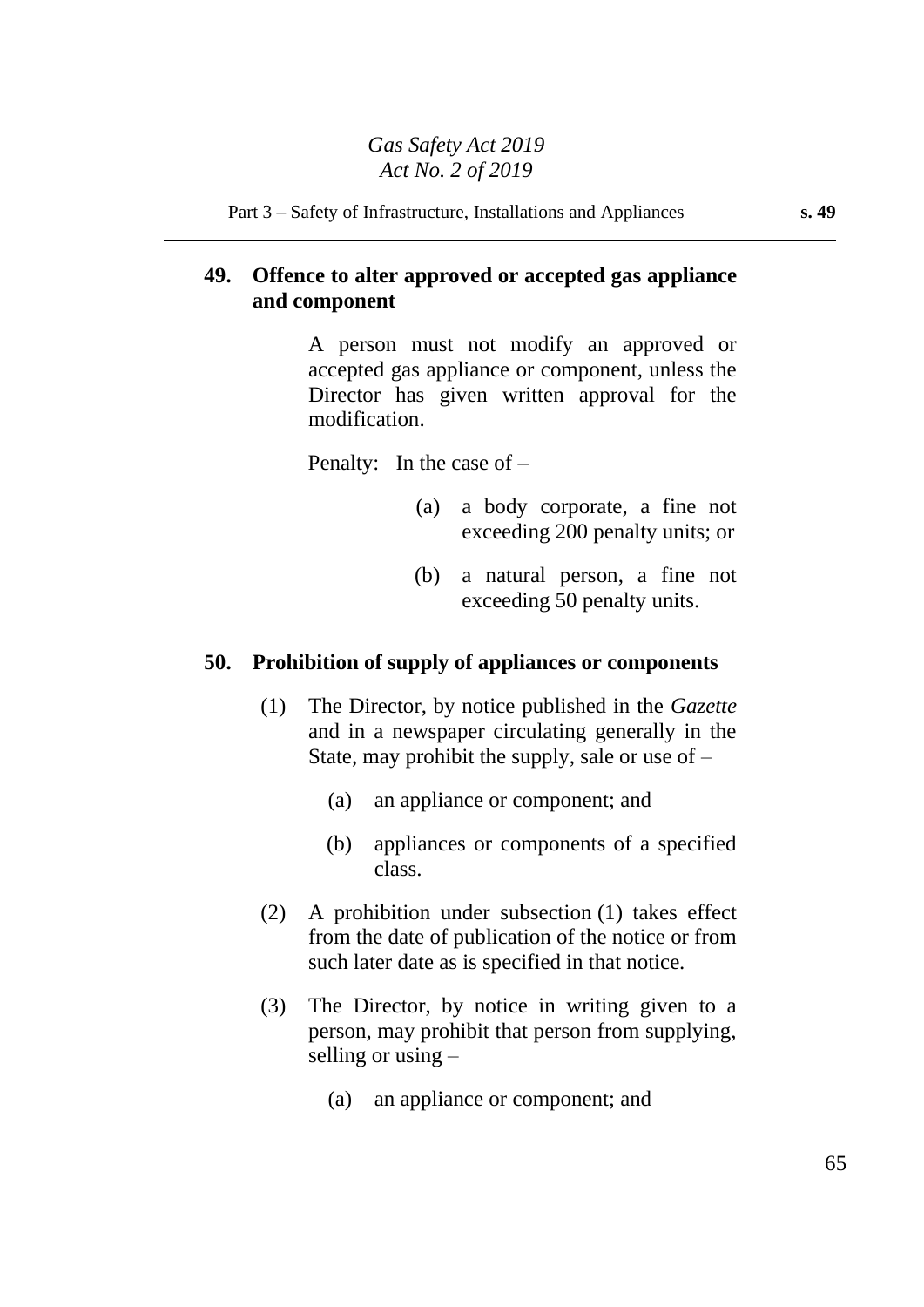| s.50 | Part 3 – Safety of Infrastructure, Installations and Appliances                                                                              |
|------|----------------------------------------------------------------------------------------------------------------------------------------------|
|      | appliances or components of a specified<br>(b)<br>class.                                                                                     |
|      | A notice under subsection (3) takes effect from<br>(4)<br>the date of the notice or such later date as is<br>specified in the notice.        |
|      | The Director may exercise a power of<br>(5)<br>prohibition under this section only if it appears<br>to the Director that $-$                 |
|      | (a) the appliance or component, or the<br>appliances or components of<br>the<br>specified class, are not approved under<br>this Division; or |
|      | the appliance or component, or the<br>(b)                                                                                                    |

- appliances or components of the specified class, do not comply with the relevant standard for a gas appliance to which this Division applies; or
- (c) the appliance or component, or an appliance or component of the specified class is, or is likely to become, by reason of its design or construction, unsafe to use; or
- (d) prohibition of the supply, sale or use of the appliance or component, or of all appliances or components of the specified class, is warranted by reason of the risk of death or injury to any person or damage to any property arising out of the use of that appliance or component, or of appliances or components of that class.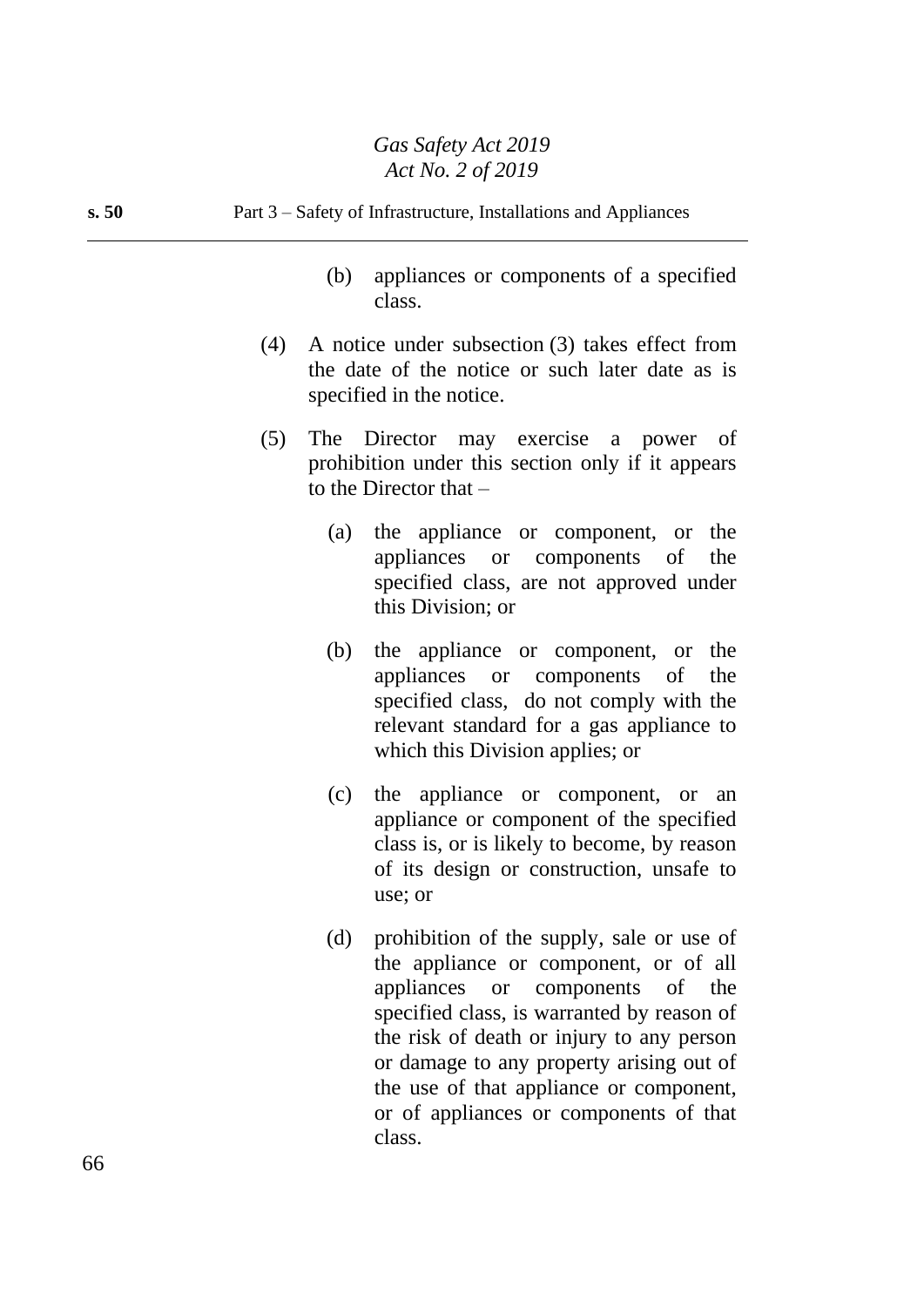#### Part 3 – Safety of Infrastructure, Installations and Appliances **s. 51**

- (6) The Director may withdraw a prohibition made under subsection (1) by notice published in the *Gazette* and in a newspaper circulating generally in the State.
- (7) The Director may withdraw a prohibition made under subsection (3) by notice given to the person to whom the notice of prohibition was given.

### **51. Offence to disobey prohibition**

A person must not, while a prohibition under section 50 remains in force, contravene that prohibition.

Penalty: In the case of –

- (a) a body corporate, a fine not exceeding 200 penalty units; or
- (b) a natural person, a fine not exceeding 50 penalty units.

### **52. Recall of appliances or components**

- (1) The Director, by notice in writing served on a person –
	- (a) whose business is, or includes, the supply or sale of appliances or components; or
	- (b) who has supplied or sold an appliance or component, or an appliance or component of a specified class –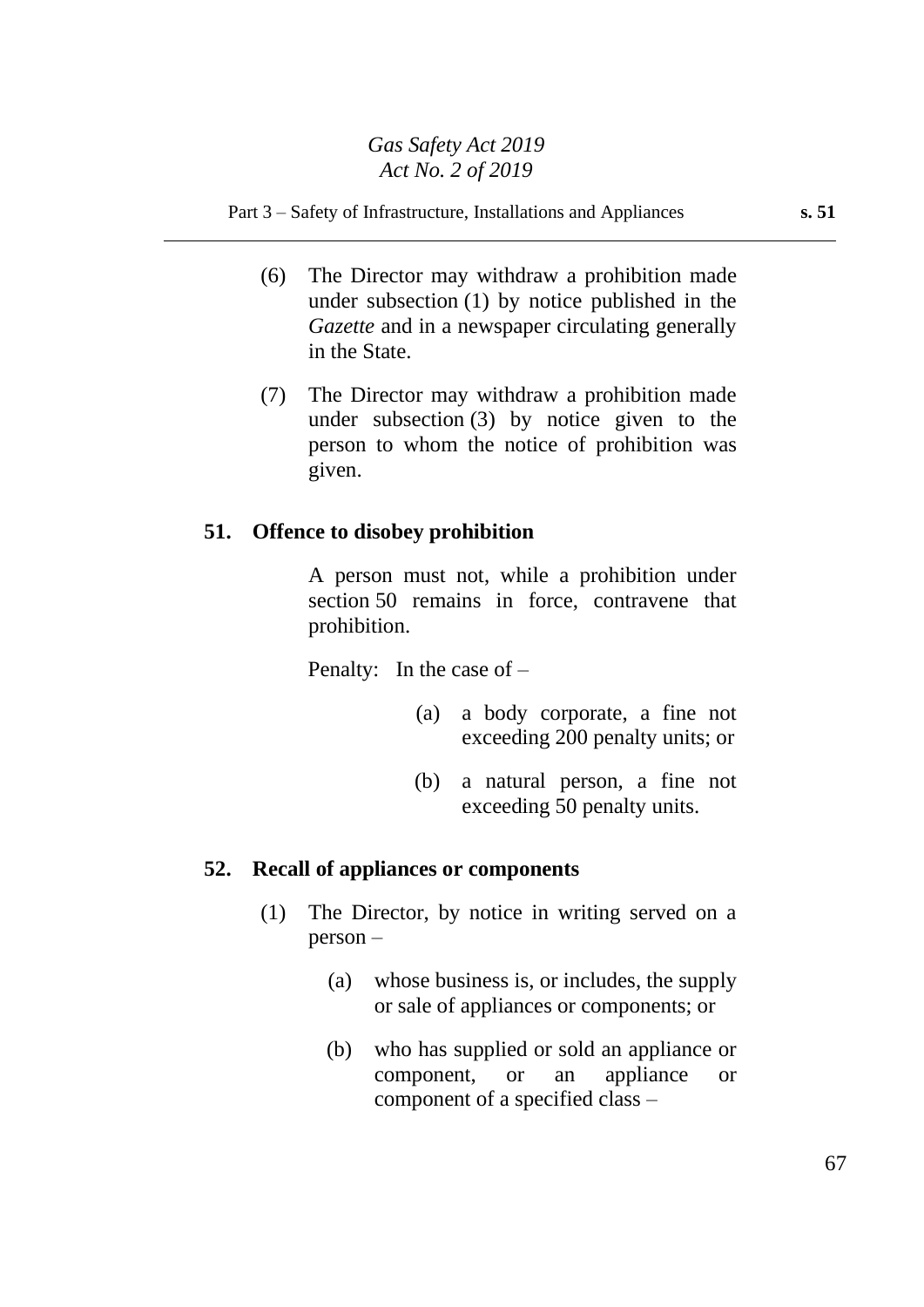**s. 52** Part 3 – Safety of Infrastructure, Installations and Appliances

may require the person to take, within a period specified in the notice, any action specified in the notice.

- (2) The Director may make a requirement under this section only if it appears to the Director that –
	- (a) a specified appliance or component, or an appliance or component of a specified class, is, or is likely to become, by reason of its design or construction, unsafe to use; or
	- (b) specific action is necessary
		- (i) to make a specified appliance or component, or appliance or component of a specified class, safe to use; or
		- (ii) to render safe the use of a specified appliance or component, or appliance or component of a specified class.
- (3) The action specified in the notice may consist of or include –
	- (a) sending a written request to the person, to whom the specified appliance or component, or appliance or component of the specified class, was supplied or sold, to return the appliance or component to the place at which it was supplied or sold; and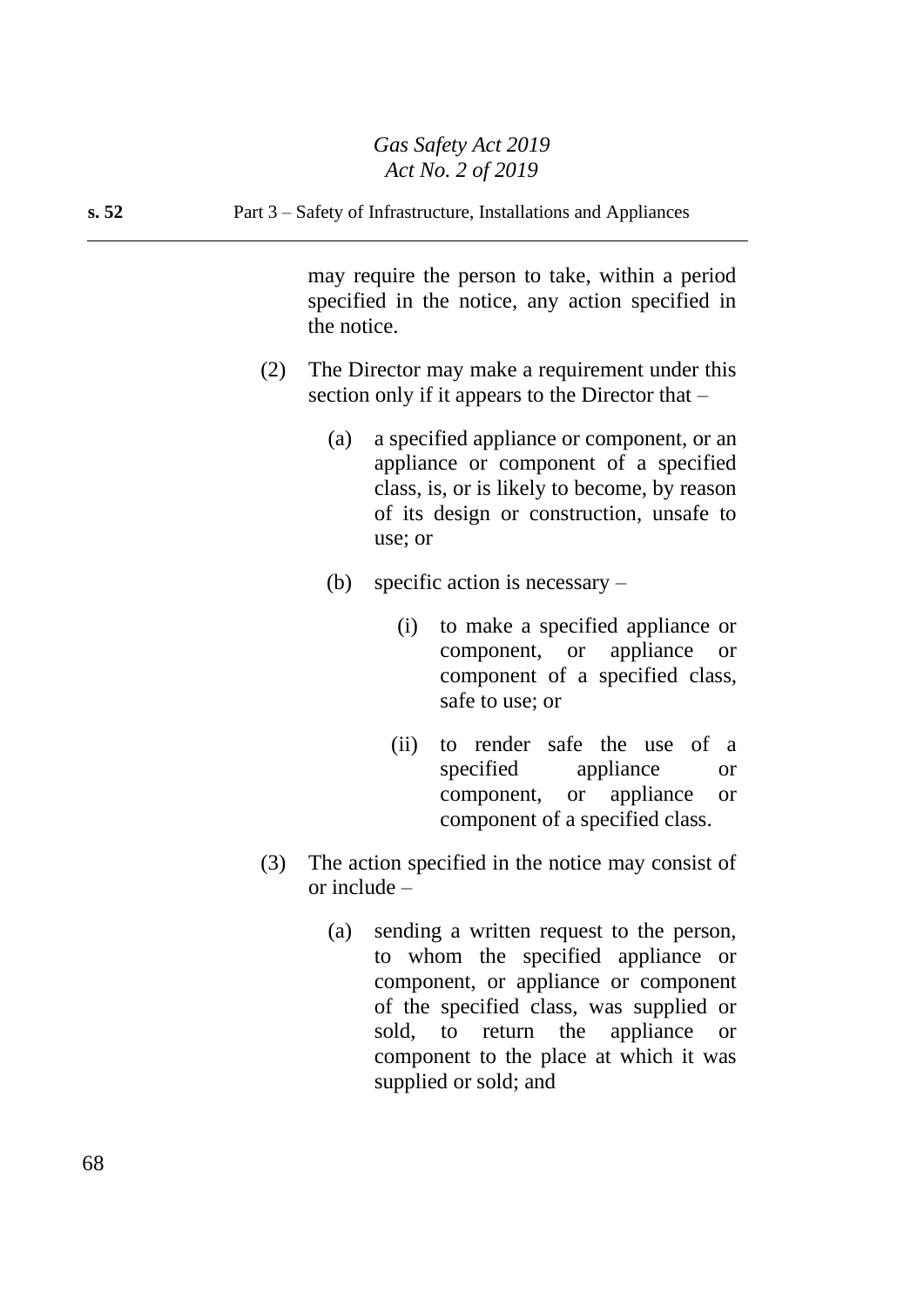#### Part 3 – Safety of Infrastructure, Installations and Appliances **s. 53**

- (b) placing an advertisement in a form approved by the Director in a newspaper or newspapers specified by the Director, for a period or periods specified by the Director, requesting all persons, to whom the specified appliance or component, or appliance or component of the specified class was supplied or sold, to return the appliance or component to the place at which it was supplied or sold; and
- (c) making the specified appliance or component, or appliance or component of the specified class, safe to use or rendering safe the use of that specified appliance or component, or appliance or component of a specified class, in the manner specified in the notice; and
- (d) refunding the purchase price on return of the appliance or component, if it is not practicable to render the appliance or component safe or if the supplier elects not to do so.
- (4) The Director may alter or revoke a requirement under this section by notice given to the person of whom the requirement was made.

## **53. Failure to comply with recall notice**

A person must not contravene or fail to comply with a notice served in accordance with section  $52(1)$ .

Penalty: In the case of –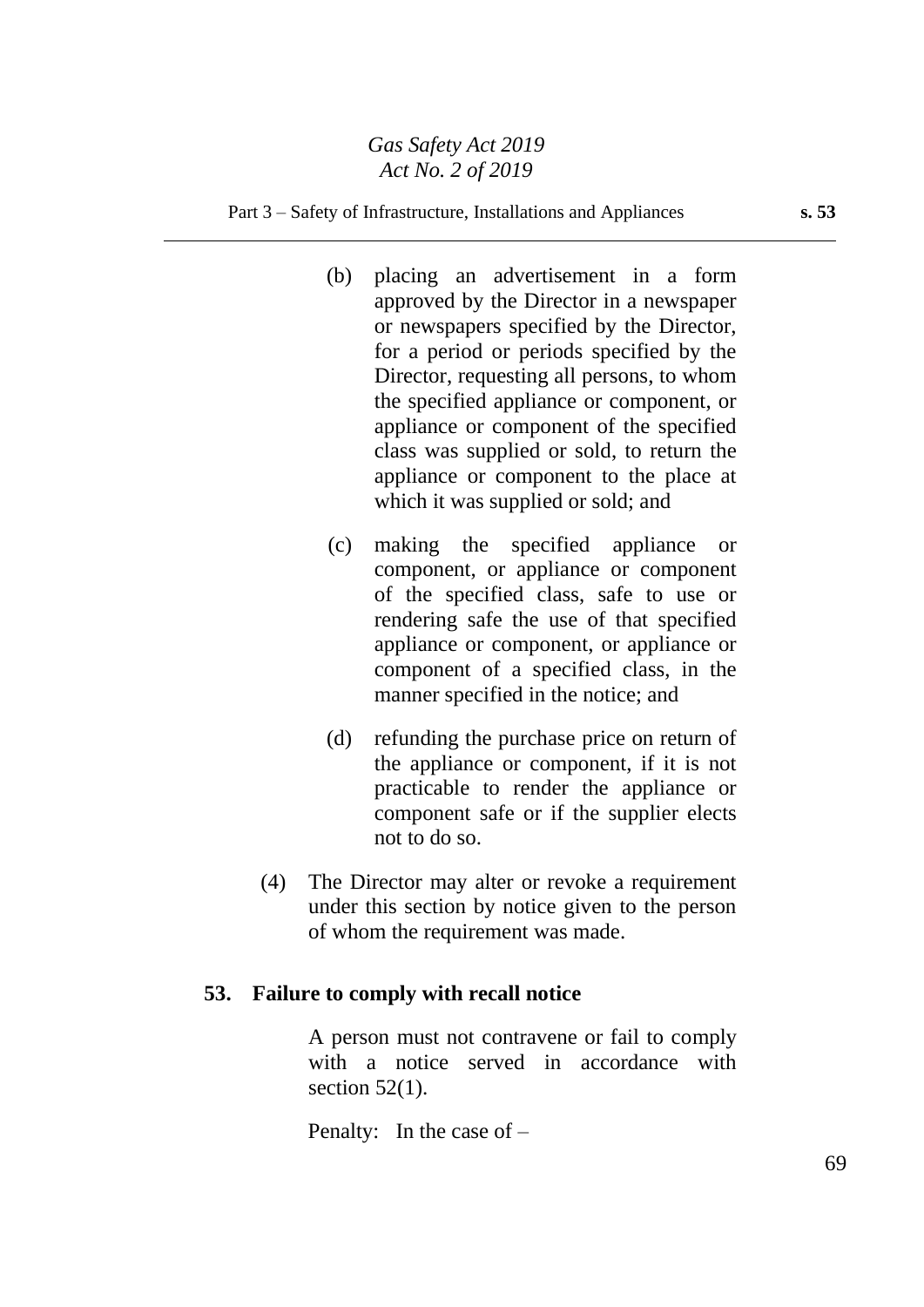- (a) a body corporate, a fine not exceeding 200 penalty units; or
- (b) a natural person, a fine not exceeding 50 penalty units.

### *Division 5 – Acceptance of gas installations*

#### **54. Acceptance of gas installations**

- (1) This section does not apply to any repair or maintenance work on a gas installation.
- (2) The manufacturers of a stationary engine, determined as high risk by the Director, must apply to the Director for acceptance of the design, installation, testing, commissioning and operation of the gas installation of which the engine forms part before work commences on the installation.

Penalty: In the case of –

- (a) a body corporate, a fine not exceeding 200 penalty units; or
- (b) a natural person, a fine not exceeding 50 penalty units.
- (3) A person who carries out work on a complex gas installation, a standard gas installation of a prescribed class or a gas storage system exceeding 8 kilolitres must apply to the Director for acceptance of the gas installation or gas storage system before the gas installation or gas storage system is commissioned.

70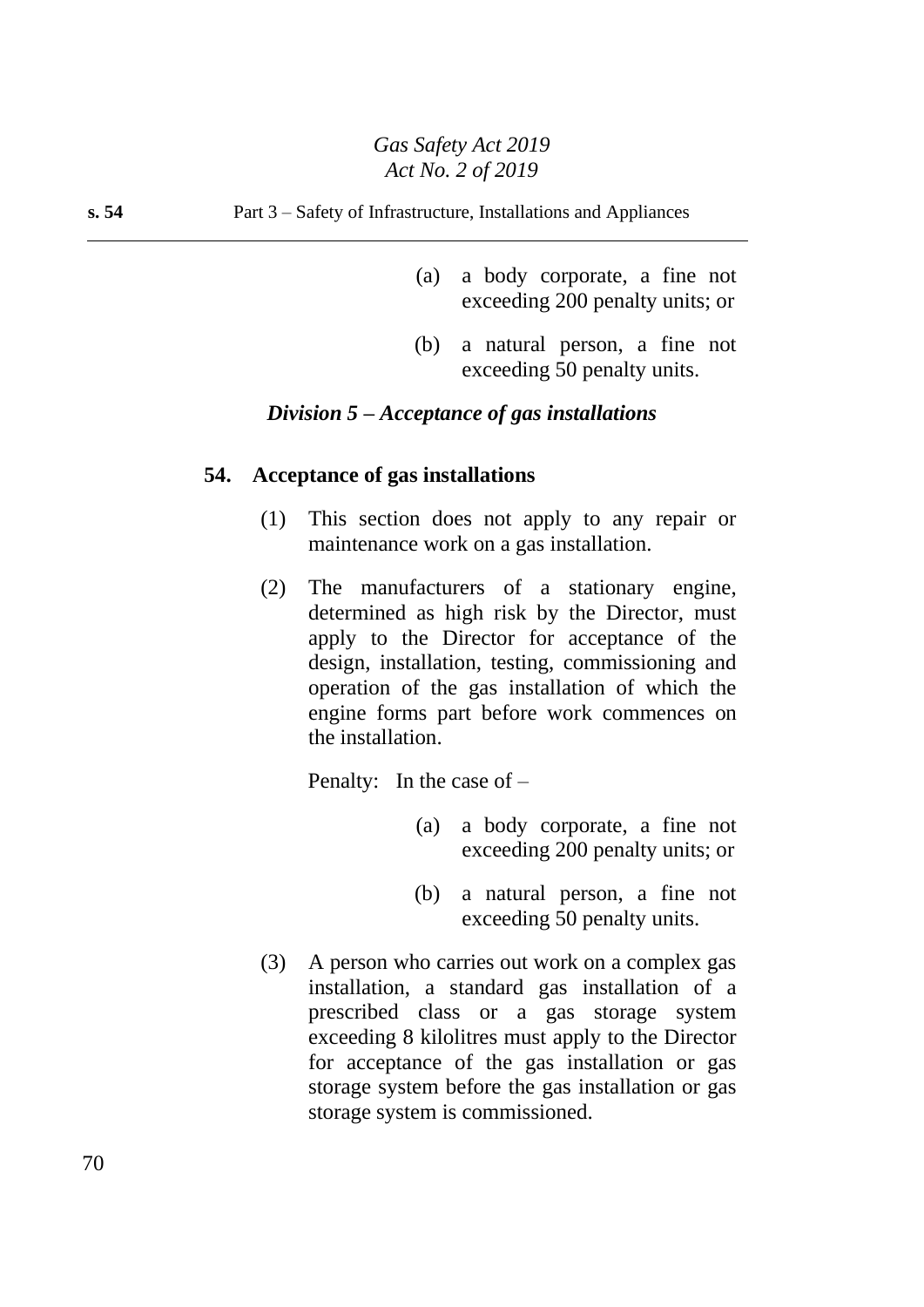Penalty: In the case of –

- (a) a body corporate, a fine not exceeding 200 penalty units; or
- (b) a natural person, a fine not exceeding 50 penalty units.
- (4) An application for acceptance is to  $-$ 
	- (a) be in writing; and
	- (b) include the prescribed information; and
	- (c) include a statement of compliance in the prescribed form; and
	- (d) be made in accordance with the regulations; and
	- (e) be accompanied by the prescribed fee.
- (5) The Director must accept a gas installation or gas storage system, or a class of gas installations or gas storage systems, if he or she is satisfied that the relevant standards and determinations have been met and the statement of compliance is satisfactory.
- (6) The Director must notify the applicant and may notify the person in control of the gas installation or gas storage system in writing of his or her decision –
	- (a) to accept a gas installation or gas storage system; or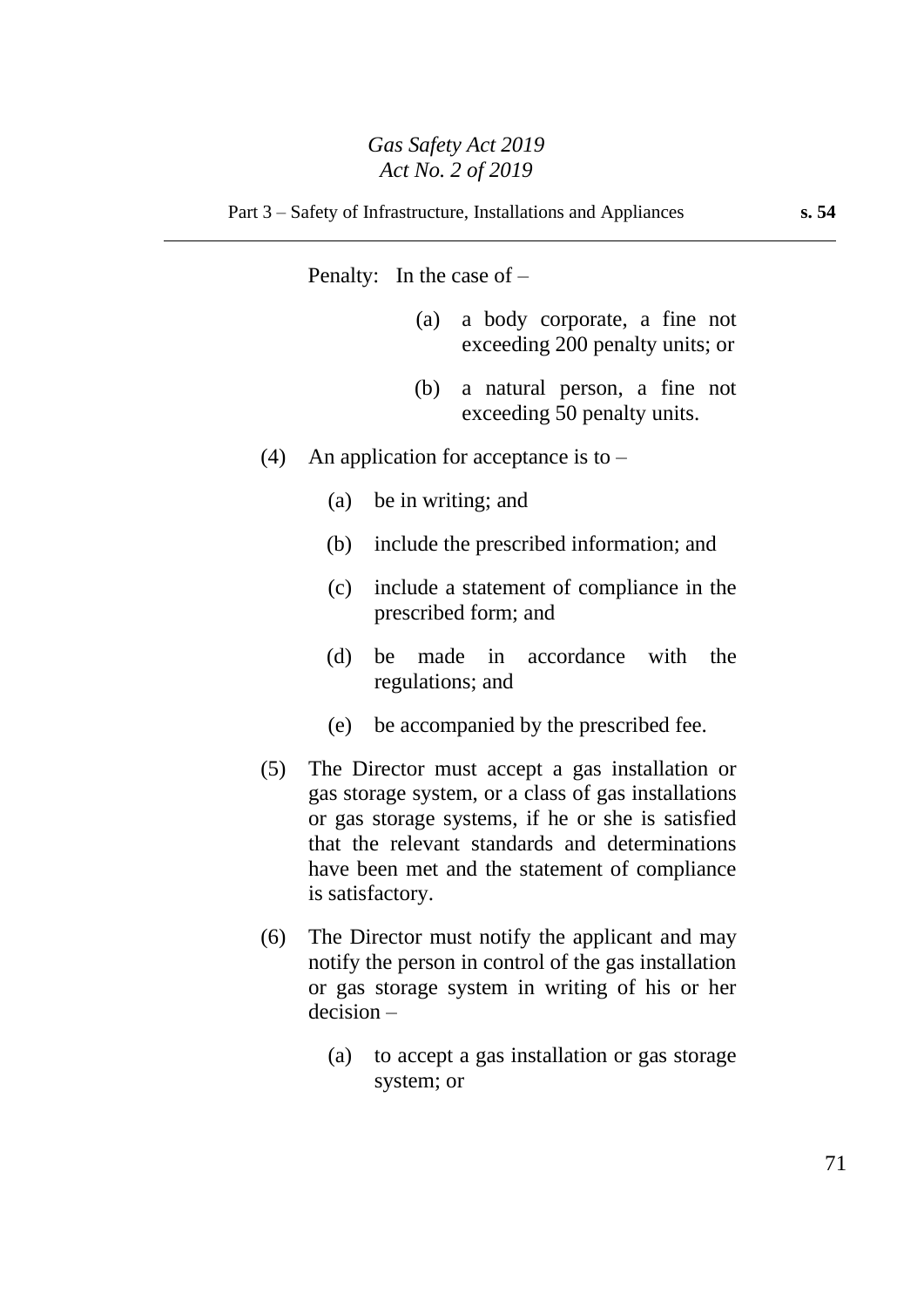#### **s. 54** Part 3 – Safety of Infrastructure, Installations and Appliances

- (b) to accept a gas installation or gas storage system subject to conditions specified by the Director; or
- (c) not to accept a gas installation or gas storage system.
- (7) If the Director decides to accept a class of gas installations or gas storage systems under this section, he or she must issue an acceptance and provide the applicant with a unique design approval number for that class.
- (8) The conditions specified by the Director may include the following:
	- (a) requirements for the testing of the gas installation or gas storage system, in accordance with the regulations, by a person or body approved by the Director;
	- (b) requirements for modifications to be made to the gas installation or gas storage system;
	- (c) requirements for the affixing of compliance plates, to the gas installation or gas storage system or to any appliance forming part of the installation or system, in accordance with the regulations;
	- (d) requirements for the safe operation and maintenance of the gas installation or gas storage system;
	- (e) requirements for the assessment of gas installation design and installation risks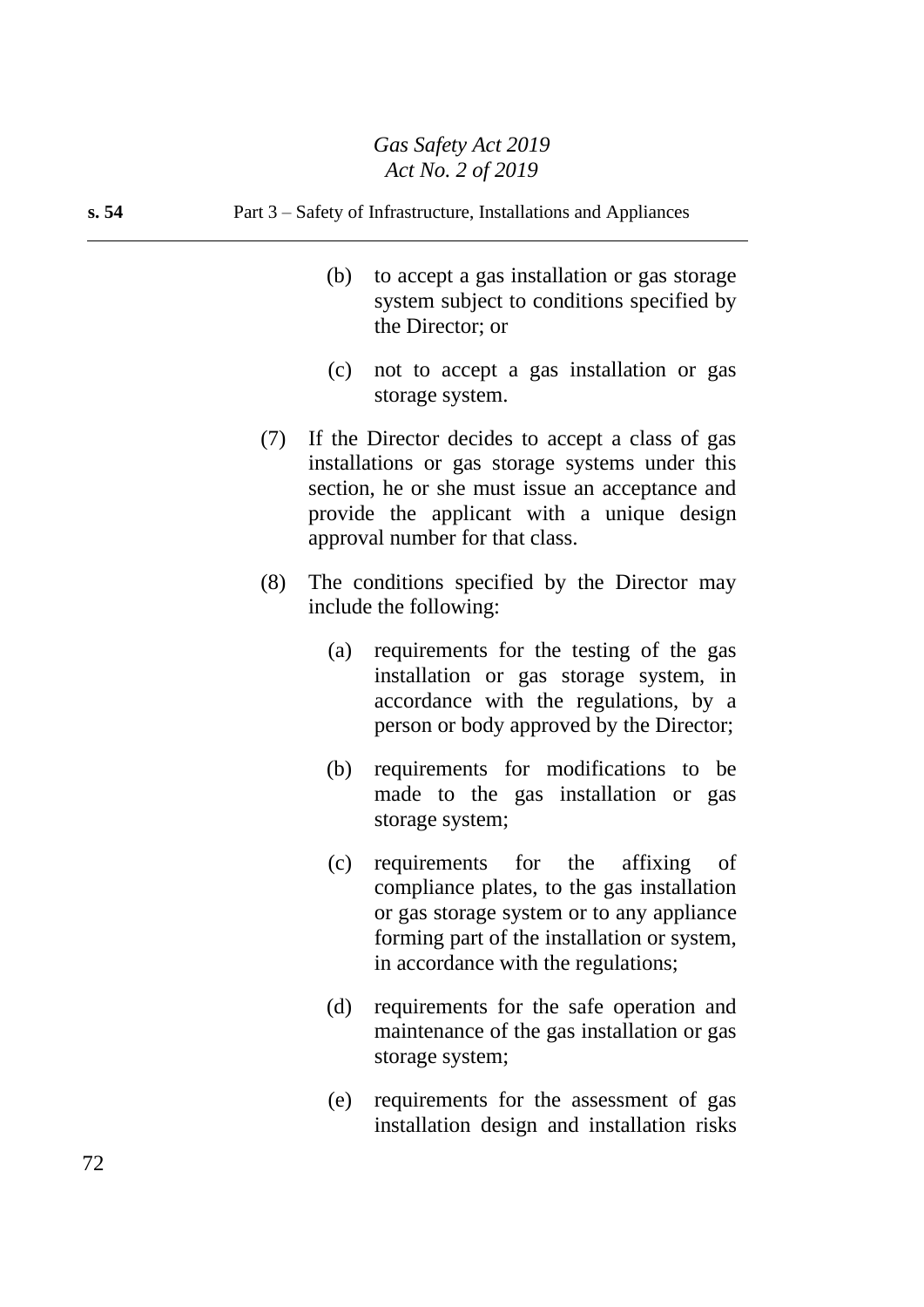Part 3 – Safety of Infrastructure, Installations and Appliances **s. 55**

associated with the gas installation or gas storage system.

- (9) If the Director decides not to accept a gas installation or gas storage system under this section, he or she must notify the applicant of the reasons for that decision.
- (10) If the Director accepts a gas installation or gas storage system subject to certain conditions, the acceptance takes effect when the conditions are met.
- (11) If the Director accepts a gas installation or gas storage system conditionally on the receipt of a risk analysis or safety management system in accordance with the regulations, the acceptance takes affect when the Director is satisfied that the implemented risk analysis or safety management system allows for the safe operation and maintenance of the gas installation or gas storage system.

#### **55. Completion of accepted gas installations**

- (1) An accepted gas installation is to be completed within the period specified in subsection (2).
- (2) A gas installation acceptance issued under section 54 is valid until the earlier of the following occurs:
	- (a) a statement of compliance is presented for the commissioned gas installation or gas storage system;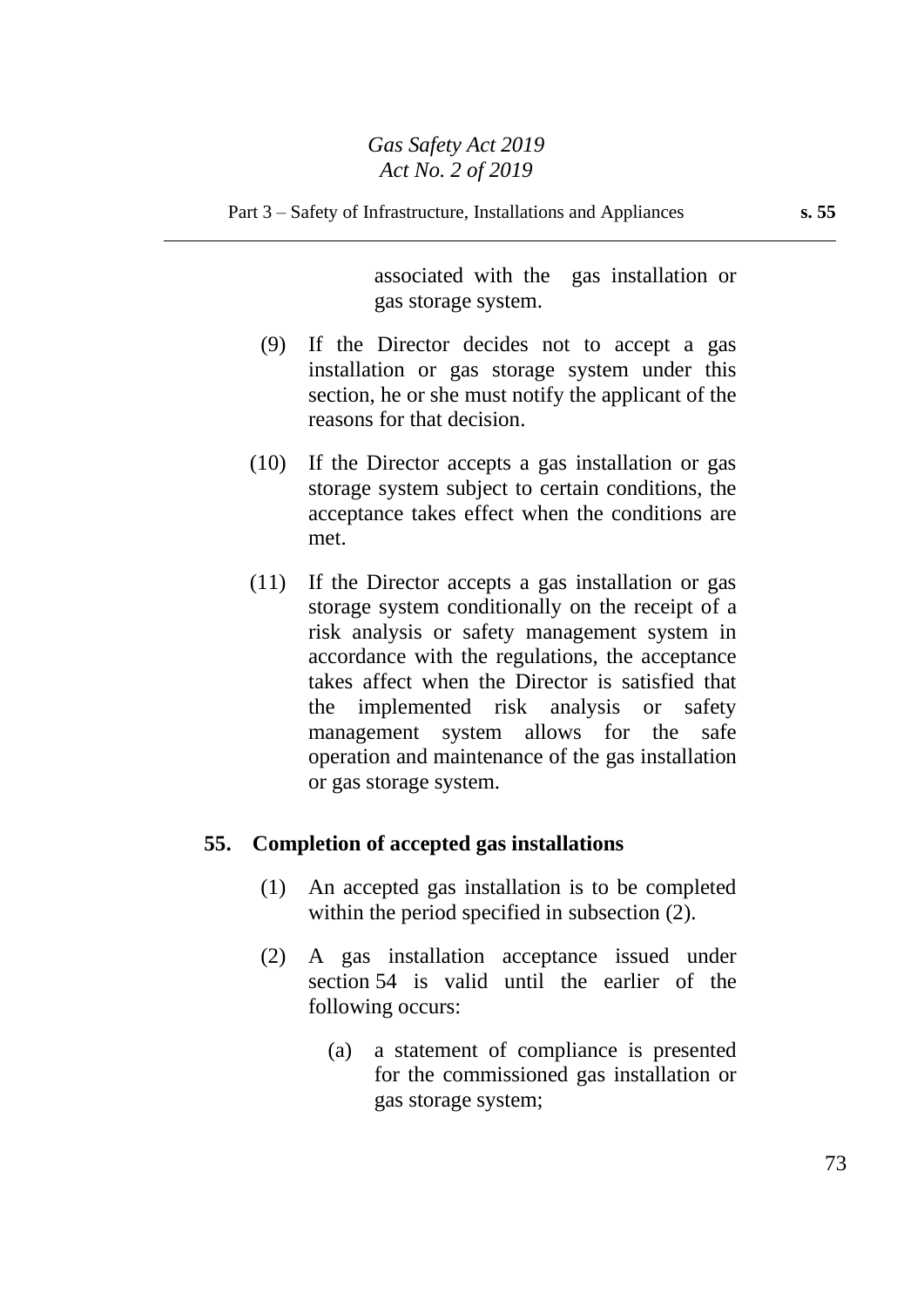## **s. 56** Part 3 – Safety of Infrastructure, Installations and Appliances (b) the expiration of the period of 2 years commencing from the date on which the acceptance is issued. (3) The Director may extend the period referred to in subsection (2) on application by the original applicant or his or her agent before the expiration of the gas installation acceptance. (4) Before making a decision to extend a period under subsection  $(3)$  – (a) the Director is to request the relevant applicant to provide, within a specified period, advice regarding the current status of the gas-fitting work; and

- (b) the applicant is to provide the advice to the Director within the specified period.
- (5) The Director is to provide the applicant with a copy of any conditions imposed under subsection  $(4)$ .
- (6) A gas installation or gas storage system that is not completed before the expiration of the gas installation acceptance must not be commissioned unless and until re-accepted by the Director in accordance with section 54.

## *Division 6 – Determinations*

## **56. Issue of determinations**

(1) Either of the following persons may issue a determination: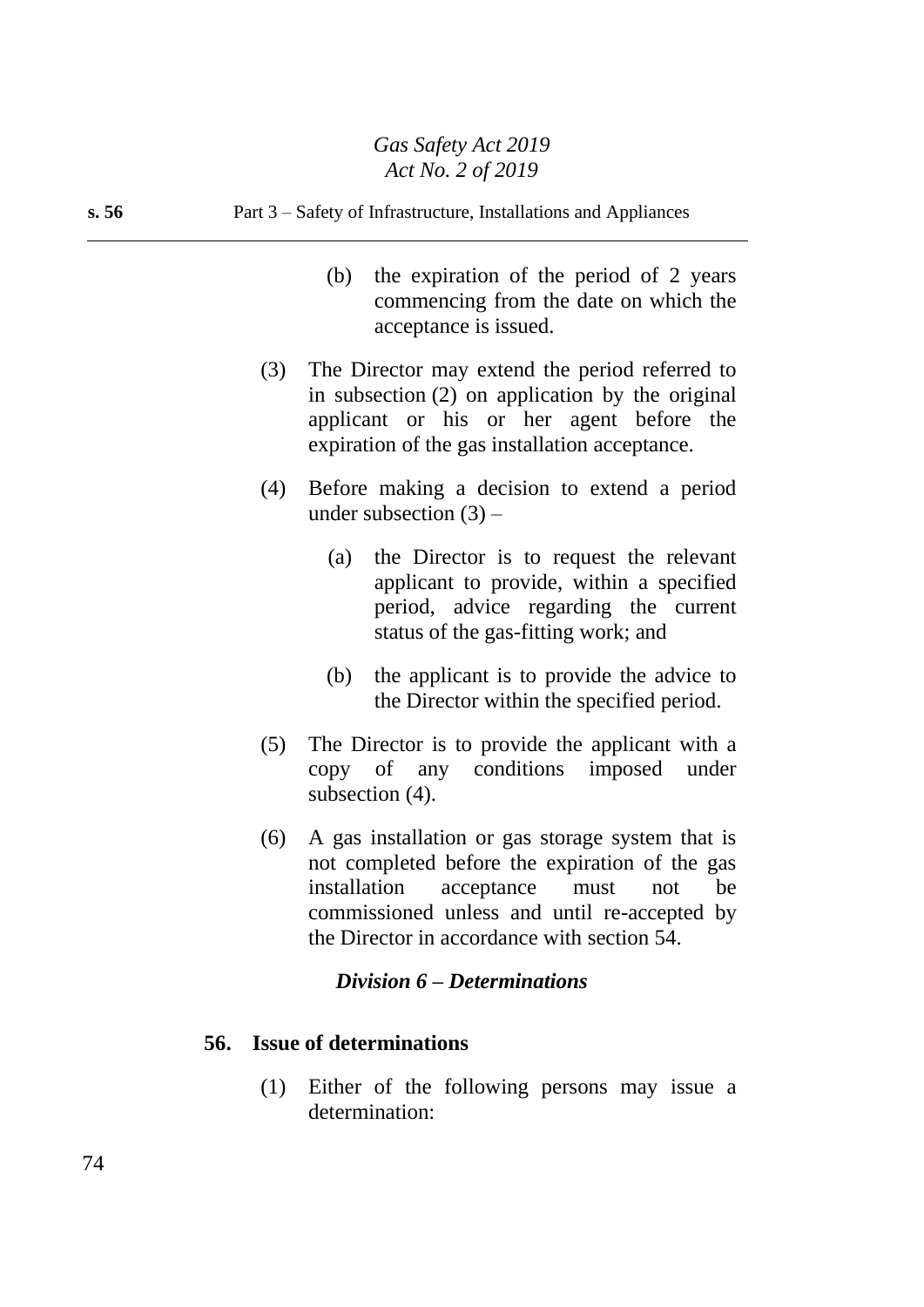- (a) the Minister;
- (b) the Director.
- (2) A determination may provide for any matter relating or incidental to the safety of gas infrastructure, regulated activity, a gas installation, gas appliance, automotive gas fuel system or gas storage system.
- (3) A determination must be consistent with this Act.
- (4) A determination must be in the public interest
- (5) If there is an inconsistency between a determination and this Act, the determination is invalid to the extent of the inconsistency.
- (6) A determination may be made so as to apply differently according to matters, limitations or restrictions, whether as to time, circumstance or otherwise, specified in the determination.
- (7) A determination may authorise any matter to be from time to time determined, applied or regulated by  $-$ 
	- (a) the Director; or
	- (b) the Tribunal; or
	- (c) a tribunal established under the determination.
- (8) If the Minister issues a determination, the Minister must notify the Director and provide a copy of the determination to the Director.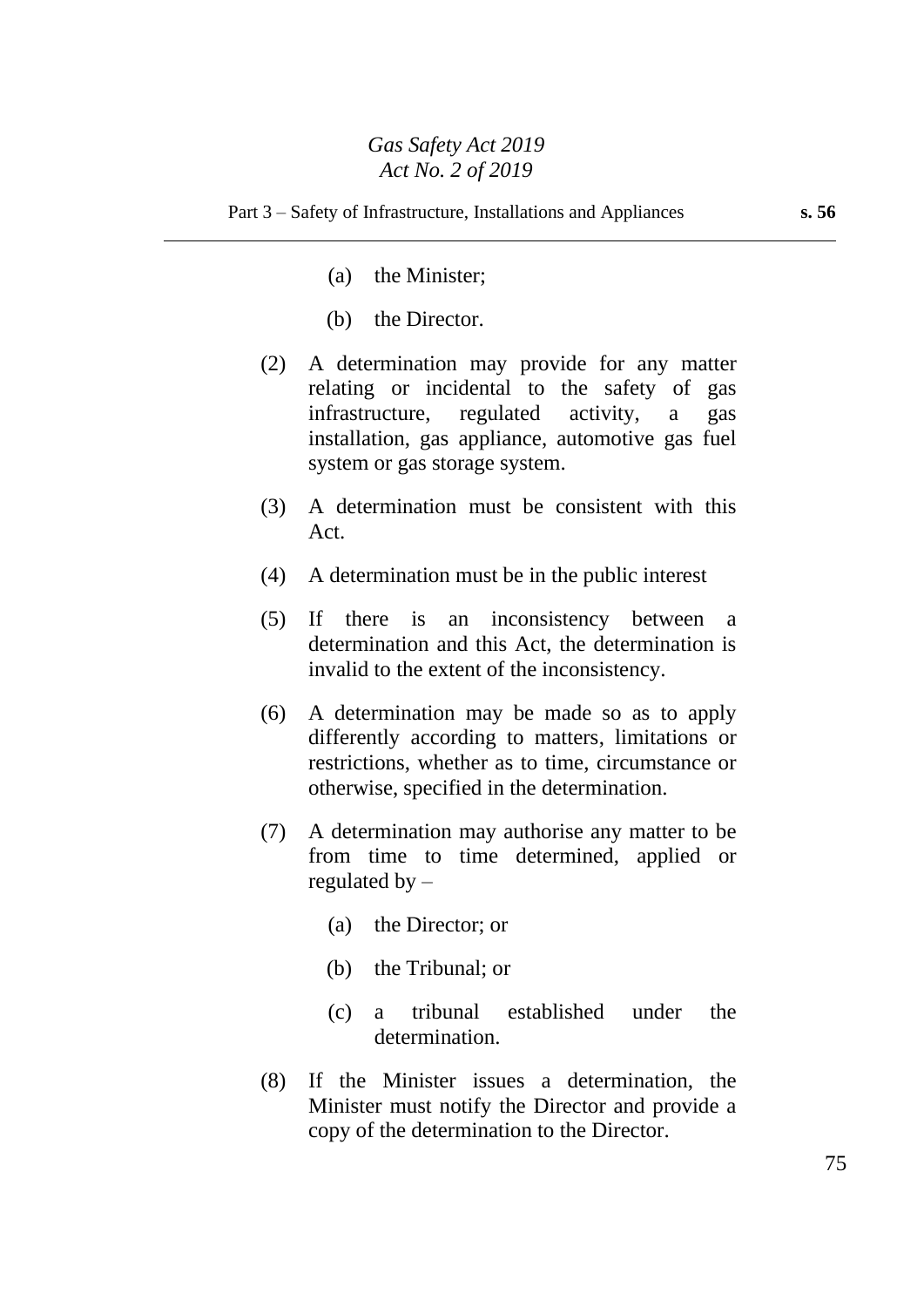#### **s. 57** Part 3 – Safety of Infrastructure, Installations and Appliances

(9) If the Director issues a determination, the Director must notify the Minister and provide a copy of the determination to the Minister.

## **57. Determinations to be published and made available**

- (1) As soon as practicable after the Minister or the Director issues a determination, the Director is to cause the determination to be published in the *Gazette*.
- (2) The Director must provide a person with a copy of a determination or part of a determination if the person –
	- (a) requests it; and
	- (b) pays to the Director a reasonable fee determined by the Director.
- (3) The Director must allow a person to peruse a determination, free of charge, at the office of the Director at any time within the hours during which that office is normally open.

#### **58. Review, amendment and replacement of determinations**

- $(1)$  In this section
	- *issuing authority* means the Minister or the Director:
	- *protected provision* means a determination provision that is identified, in the determination, as a provision that is not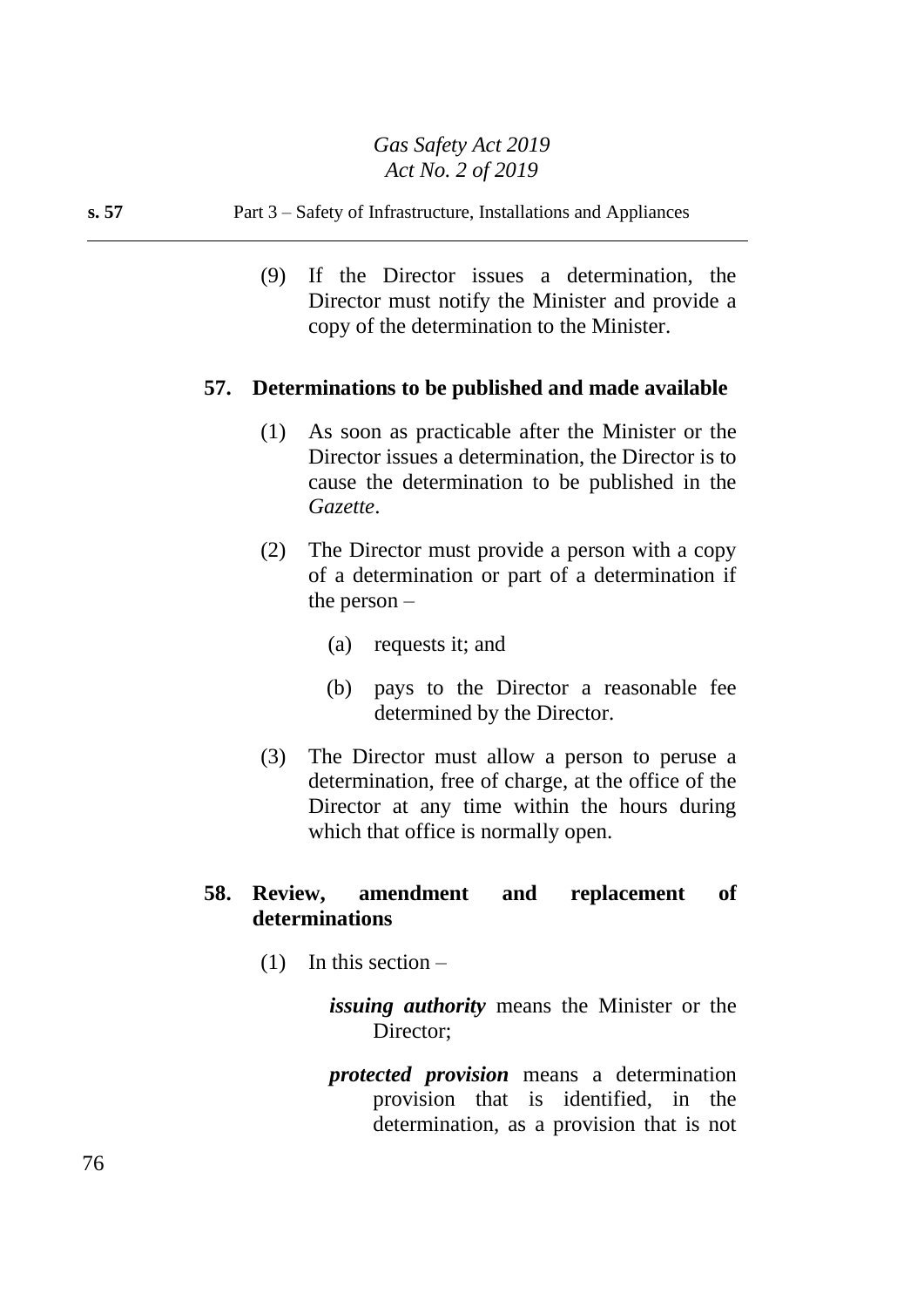to be omitted from the determination, or amended, without the Minister's written approval.

- (2) An issuing authority may, on its own initiative or at the request of any person, review a determination issued by that authority.
- (3) The Director is to review a determination issued by the Director when required to do so by the Minister.
- (4) An issuing authority may amend, rescind or substitute a determination issued by that authority as specified in, and in accordance with, the determination.
- (5) Despite subsection (4), the Director must not do any of the following without first obtaining the written approval of the Minister:
	- (a) amend a protected provision of a determination;
	- (b) amend a determination by omitting a protected provision;
	- (c) rescind or substitute a determination containing a protected provision.

#### **59. Certification of prescribed work**

(1) The Director may, in accordance with this Division, require that any prescribed work on gas infrastructure, an automotive gas fuel system, gas storage system, gas appliance or gas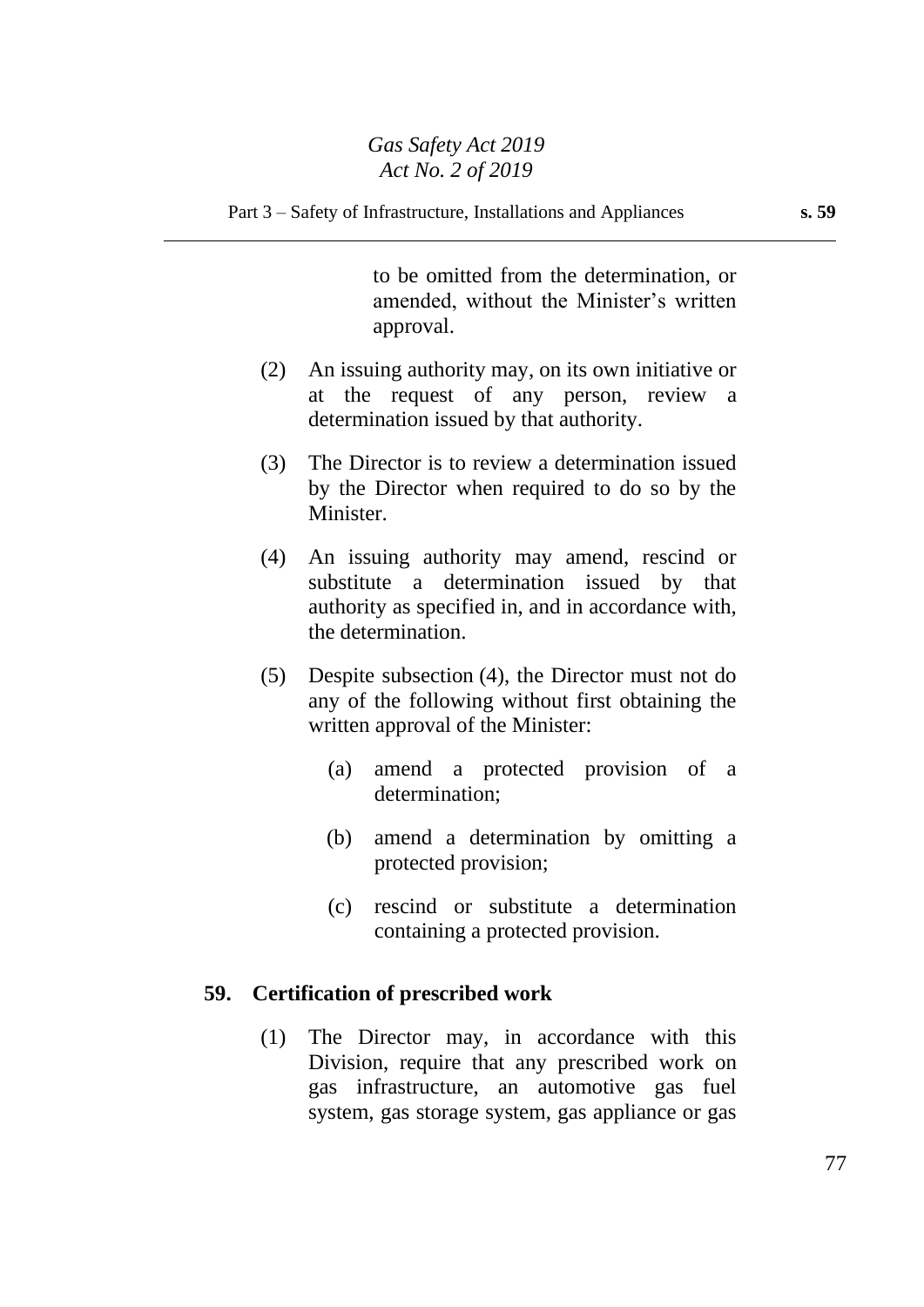**s. 60** Part 3 – Safety of Infrastructure, Installations and Appliances

installation complies with the relevant determination.

(2) A licensee, gas supplier or person undertaking prescribed work to which a determination under subsection (1) applies, must comply with a requirement under that subsection.

Penalty: In the case of –

- (a) a body corporate, a fine not exceeding 200 penalty units; or
- (b) a natural person, a fine not exceeding 50 penalty units.

## *Division 7 – Other*

## **60. Alteration, extension or re-routing of gas infrastructure**

- (1) A licensee must not alter in a material particular, or permit the alteration of, the gas infrastructure except as follows:
	- (a) as may be necessary for the repair or maintenance of the pipeline;
	- (b) as may be necessary for the preservation of life or property in an emergency;
	- (c) as may be authorised by the Director.
	- Penalty: Fine not exceeding 1 200 penalty units.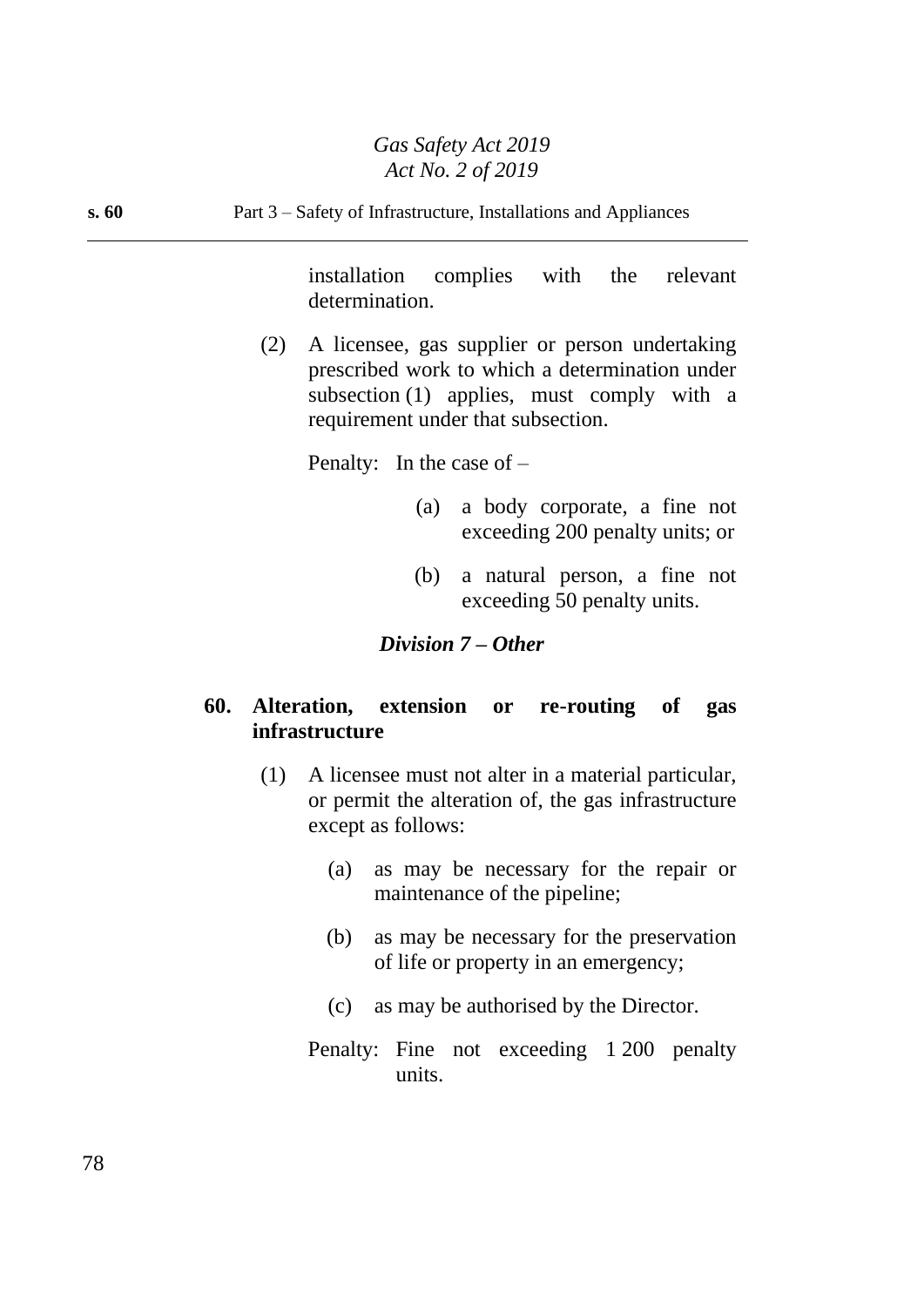Part 3 – Safety of Infrastructure, Installations and Appliances **s. 61**

(2) A licensee must not extend or re-route a pipeline without the written approval of the Director under section 22.

#### **61. Records to be kept by licensee**

- (1) A licensee must maintain
	- (a) a record of all regulated activities carried out including, where appropriate, maps and plans; and
	- (b) a record of compliance audits by internal or external auditors required under the regulations; and
	- (c) any other records required by the regulations.

Penalty: Fine not exceeding 100 penalty units.

- (2) The licensee must provide the Director with a copy of the records maintained under this section at the times required –
	- (a) by the Director by written notice given to the licensee; or
	- (b) by the regulations.

Penalty: Fine not exceeding 100 penalty units.

#### **62. Information to be provided by licensee**

(1) A licensee must provide the Director with any information required by the regulations.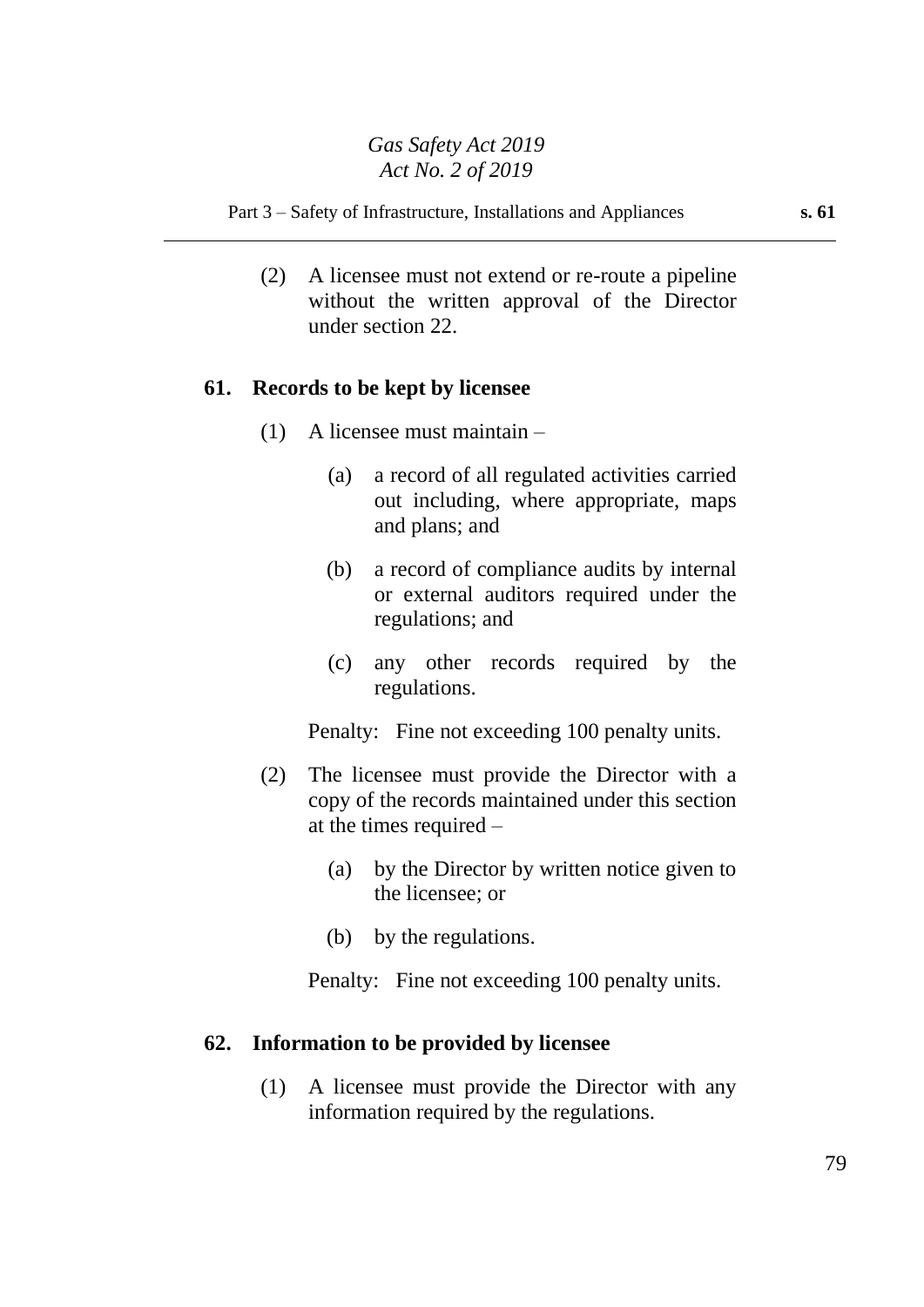**s. 62** Part 3 – Safety of Infrastructure, Installations and Appliances

Penalty: Fine not exceeding 250 penalty units.

(2) A licensee must, within the time specified in a written request by the Director, provide the Director with any other information that the Director may reasonably require relating to the safe construction, operation or maintenance of gas infrastructure specified in the request.

Penalty: Fine not exceeding 250 penalty units.

- (3) If the Director considers the provision of any information requested under subsection (2) to be essential in the public interest, and so states in the request, failure by the licensee to comply with the request is an offence punishable on summary conviction by a fine not exceeding 1 000 penalty units.
- (4) A licensee must, if requested to do so by the Director, provide the Director with an expert report, within the time specified in the request, verifying information provided to the Director by the licensee.

Penalty: Fine not exceeding 100 penalty units.

(5) A request under subsection (4) must either nominate the person by whom the expert report is to be prepared or state the nature of the qualifications and experience that the person who prepares the report must possess.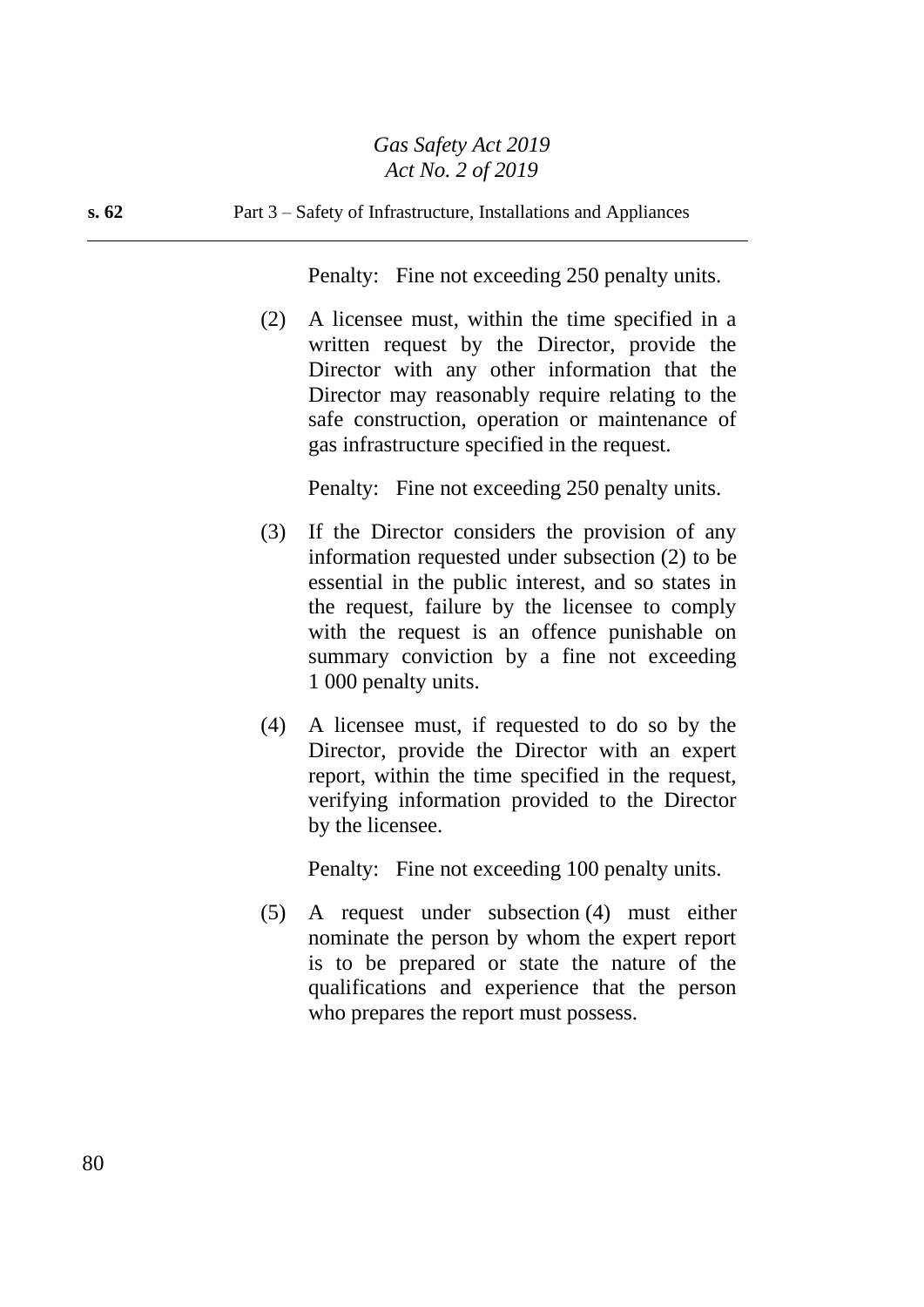Part 4 – Gas Entities' Powers and Duties **s. 63**

**PART 4 – GAS ENTITIES' POWERS AND DUTIES**

*Division 1 – Gas safety officers*

#### **63. Interpretation of Part**

In this Part –

–

*operational work*, on gas infrastructure, means –

- (a) regulated activities, commissioning, locating, inspecting, testing, operating, maintaining, repairing, altering, adding to, upgrading, replacing or removing the gas infrastructure; or
- (b) excavating land in order to carry out work of a kind referred to in paragraph (a);

*protective works*, on gas infrastructure, means

- (a) work that is necessary or expedient for the protection of infrastructure or public safety; or
- (b) excavating land in order to carry out work of the kind referred to in paragraph (a).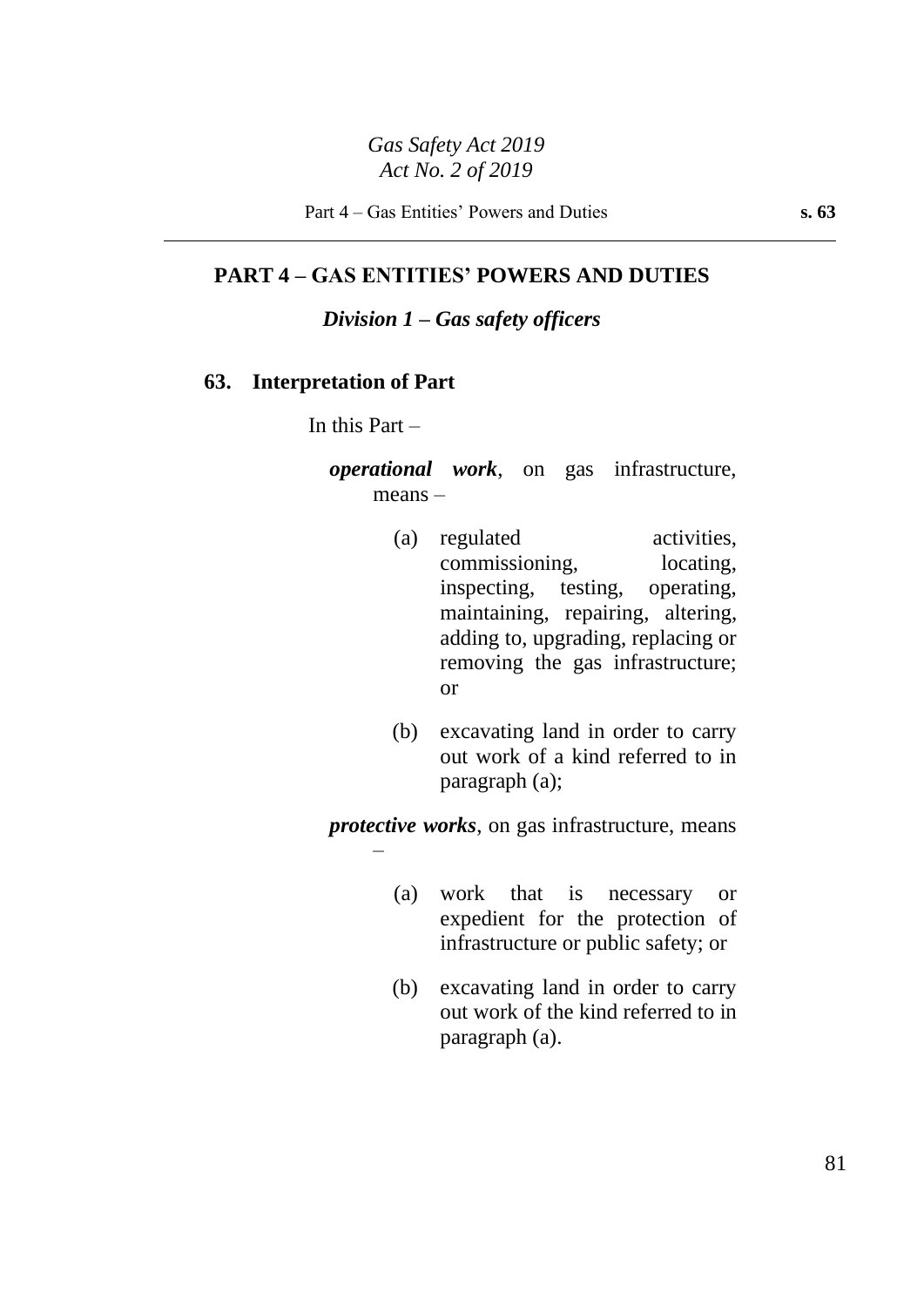#### **64. Appointment of gas safety officers**

- (1) A licensee may, subject to the conditions of the licensee's safety case, appoint a person to be a gas safety officer for the licensee on the conditions, if any, specified in the instrument of appointment.
- (2) A person may be appointed under subsection  $(1)$  –
	- (a) to be a gas safety officer for a period specified in the officer's instrument of appointment; or
	- (b) to be a gas safety officer until the person ceases to hold the office specified in the officer's instrument of appointment.
- (3) A gas safety officer for a licensee may only exercise powers under this Act in accordance with  $-$ 
	- (a) the conditions, if any, specified in the officer's instrument of appointment; and
	- (b) any directions given to the gas safety officer by the licensee.
- (4) A licensee, by instrument in writing, may revoke the appointment of a person to be a gas safety officer for the licensee.

#### **65. Gas safety officers' identity cards**

(1) A licensee must give an identity card to each gas safety officer for the licensee.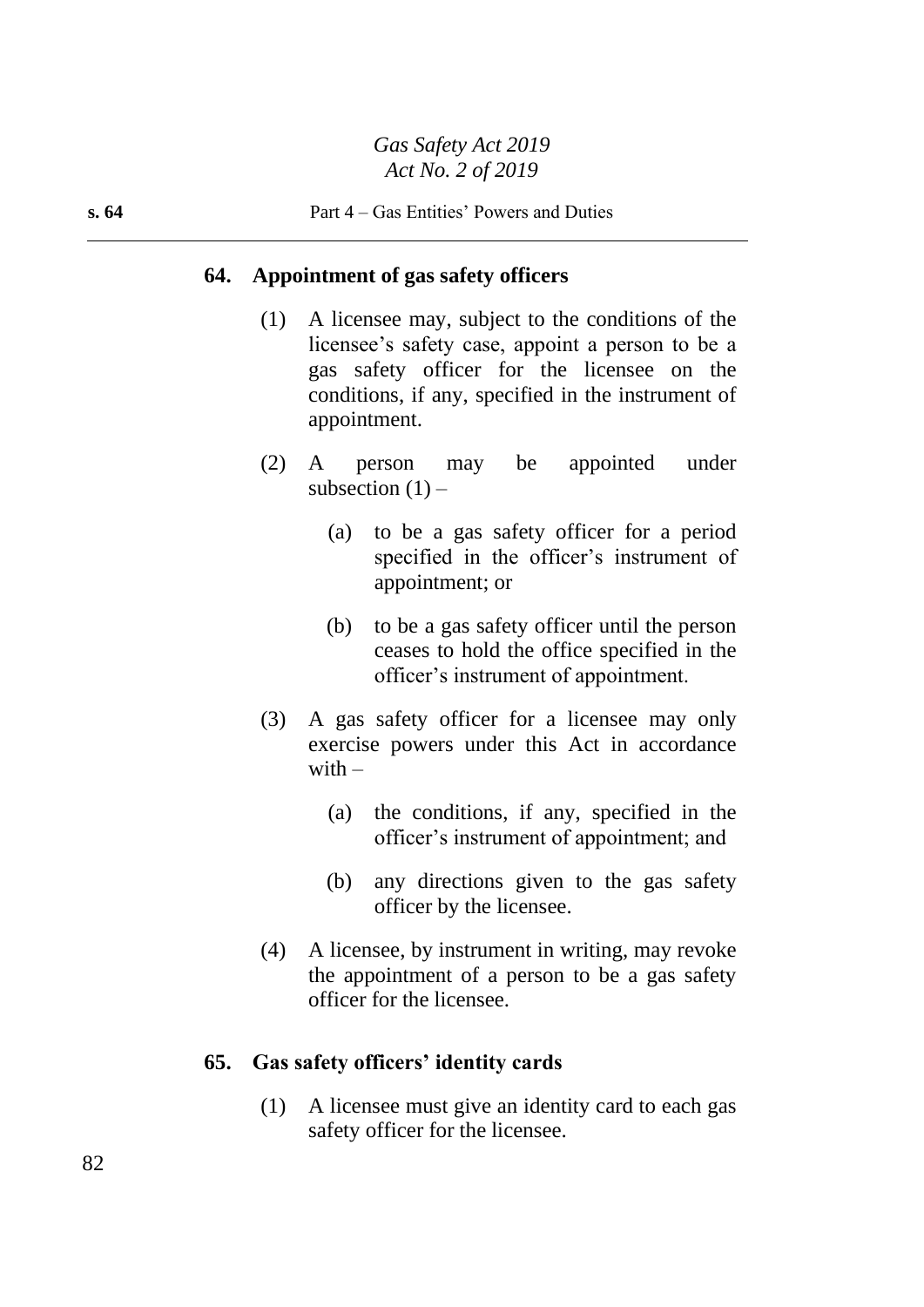- (2) The identity card
	- (a) must contain a photograph of the gas safety officer taken for the purpose; and
	- (b) must be signed by the gas safety officer; and
	- (c) must identify the gas safety officer as a gas safety officer for a licensee specified on the card.
- (3) A gas safety officer must, before exercising a power in respect of another person, produce the officer's identity card for inspection by the other person.

Penalty: Fine not exceeding 2.5 penalty units.

(4) A person must, within 21 days after ceasing to be a gas safety officer for a licensee, return the identity card to the licensee.

Penalty: Fine not exceeding 2.5 penalty units.

(5) In the case of an emergency, a licensee may issue an identity card in the form of a letter signed on behalf of the licensee together with appropriate identification of the gas safety officer.

## **66. Gas safety officers may enter land for certain purposes related to gas infrastructure**

(1) A gas safety officer for a licensee may, at any reasonable time –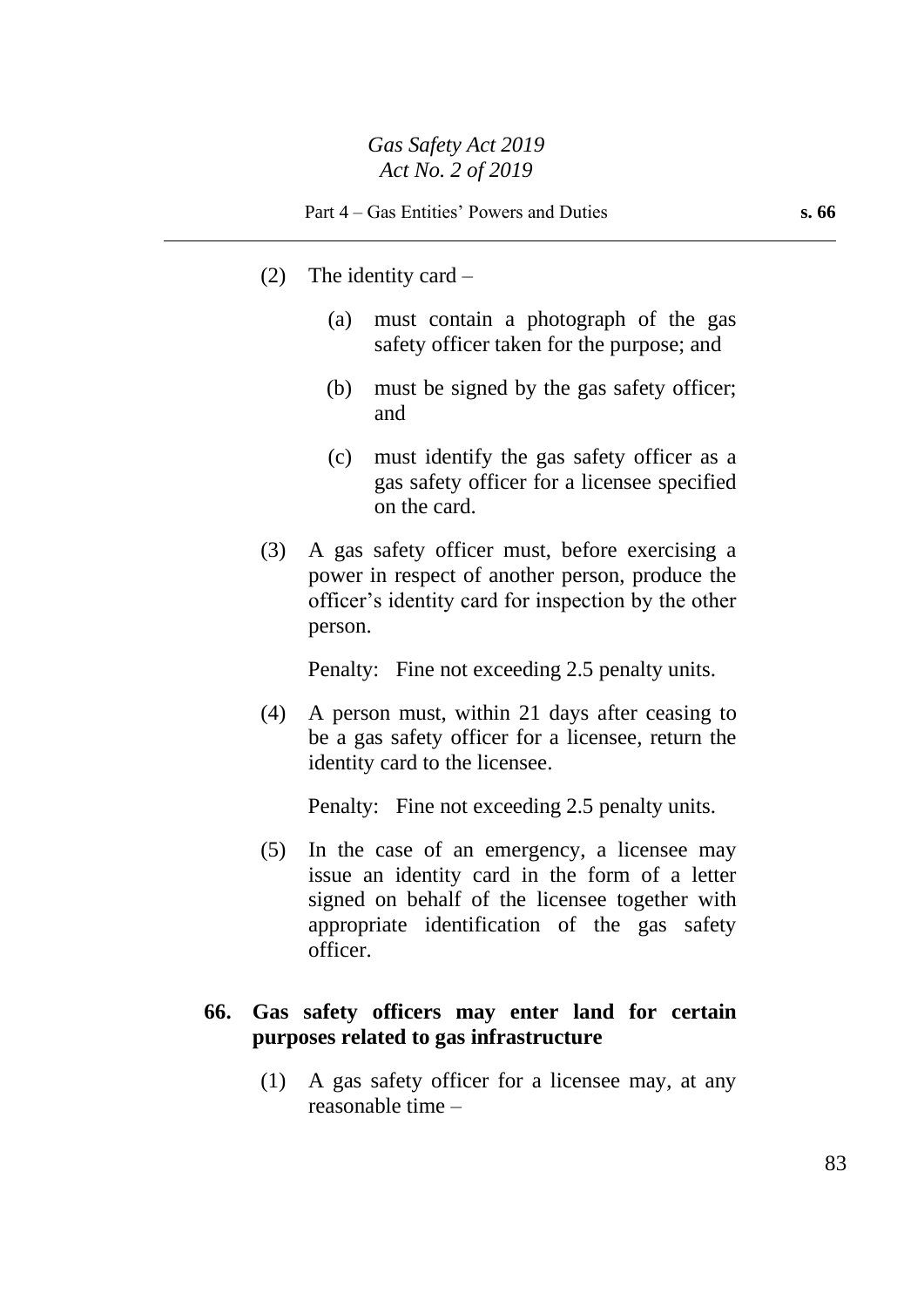#### **s. 66** Part 4 – Gas Entities' Powers and Duties

- (a) enter and remain in a place to carry out preliminary investigations in connection with the installation of gas infrastructure; or
- (b) enter and remain in a place where the gas infrastructure of the licensee is situated to carry out operational work or protective work on the infrastructure.
- (2) If a gas safety officer for a licensee seeks to enter a place under this section and entry is refused or obstructed, the licensee may in instances other than protective work, by written notice to the occupier of the place, ask for consent to entry by a gas safety officer.
- (3) The notice of entry under subsection (2) must state the reason for, and the date and time of, the proposed entry.
- (4) The period of notice of entry under subsection (2) must be reasonable.
- (5) If entry is refused, or obstructed, after a notice is given under subsection (2), the licensee may obtain a warrant under section 106 to enter the place.
- (6) In an emergency or need for protective work, a gas safety officer may exercise a power of entry under this section –
	- (a) at any time and without prior notice if it is not practicable to give such notice; and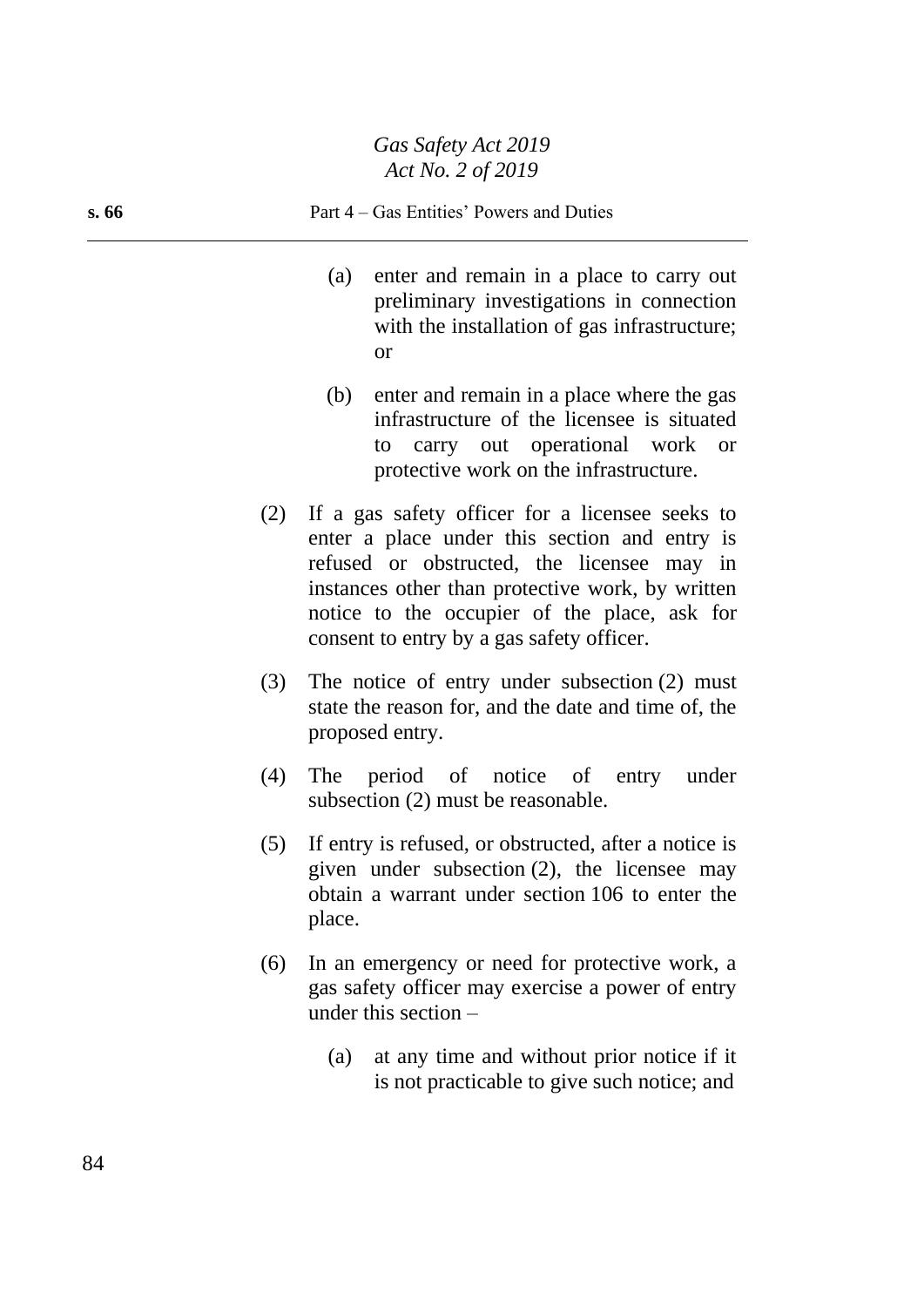- (b) to make safe, if it is possible to do so, or disconnect the gas supply to the place without entering the place; and
- (c) if necessary in the circumstances, by the use of reasonable force.
- (7) When a gas safety officer enters on land under this section, the gas safety officer –
	- (a) may be accompanied by such assistants as the gas safety officer considers necessary or appropriate; and
	- (b) may take any vehicles, machinery, or equipment that the gas safety officer considers necessary or appropriate for the work which the gas safety officer is to carry out in the place; and
	- (c) make surveys, take levels, sink pits, examine soil and do any other thing in relation to the place; and
	- (d) must do as little damage as possible and act so as to minimise the impact of work carried out by the gas safety officer on the activities of other persons on the land.
- (8) A gas safety officer must be accompanied by a police officer –
	- (a) when entering a place with the authority of a warrant; and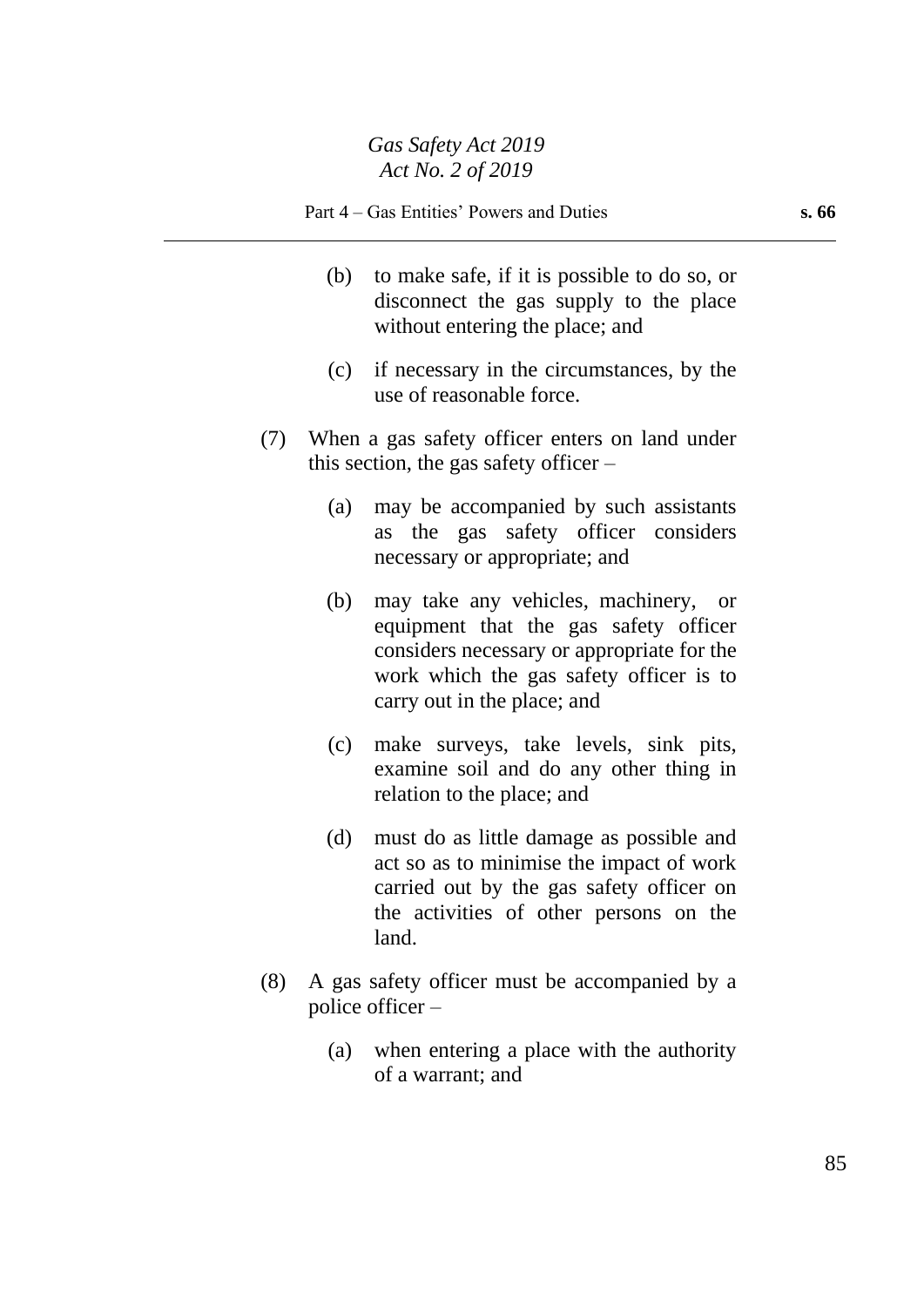# **s. 67** Part 4 – Gas Entities' Powers and Duties

- (b) if it is practicable to do so, when entering a place by force in an emergency or need for protective works.
- (9) Subject to this section, a licensee must make good any damage caused by the exercise of powers under this section as soon as practicable or pay reasonable compensation for the damage.
- (10) If the occupier of the land and the licensee do not agree as to the extent of compensation, the claim for compensation is to be determined –
	- (a) if it is a minor civil claim within the meaning of the *Magistrates Court (Civil Division) Act 1992*, by the Magistrates Court (Civil Division); or
	- (b) in any other case, as if it were a disputed claim for compensation under the *Land Acquisition Act 1993*.

## **67. Obstruction, &c., of authorised entry**

A person must not obstruct, hinder, delay, threaten or assault a person who is –

- (a) authorised to enter on land under section 66; and
- (b) acting in accordance with that section.

Penalty: Fine not exceeding 10 penalty units.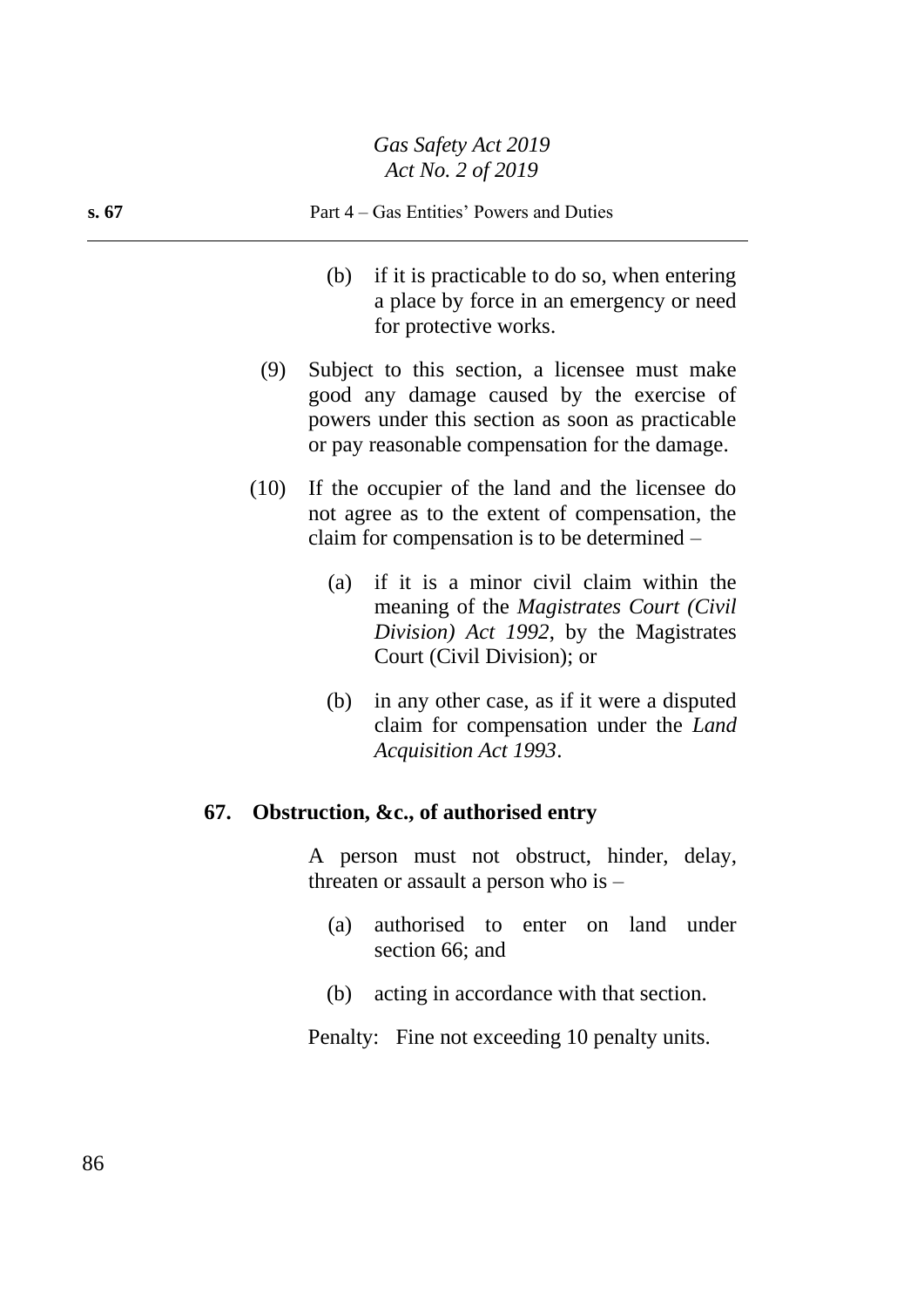#### *Division 2 – Powers relating to gas installations*

#### **68. Entry to inspect gas installations**

- (1) A gas safety officer for a licensee may, at any reasonable time, enter and remain in a place to which gas is, is to be, or has been, supplied by the licensee –
	- (a) to inspect gas installations in the place to ensure that it is safe to connect or reconnect the gas supply; or
	- (b) to take action to prevent or minimise the risk of an incident occurring; or
	- (c) to investigate suspected theft of gas.
- (2) In an emergency, a gas safety officer may exercise a power of entry under this section at any time and, if necessary in the circumstances, by the use of reasonable force.
- (3) When a gas safety officer enters a place under this section, the gas safety officer  $-$ 
	- (a) may be accompanied by such assistants as the gas safety officer considers necessary or appropriate; and
	- (b) may take any vehicles or equipment that the gas safety officer considers necessary or appropriate for the functions which the gas safety officer is to carry out in the place.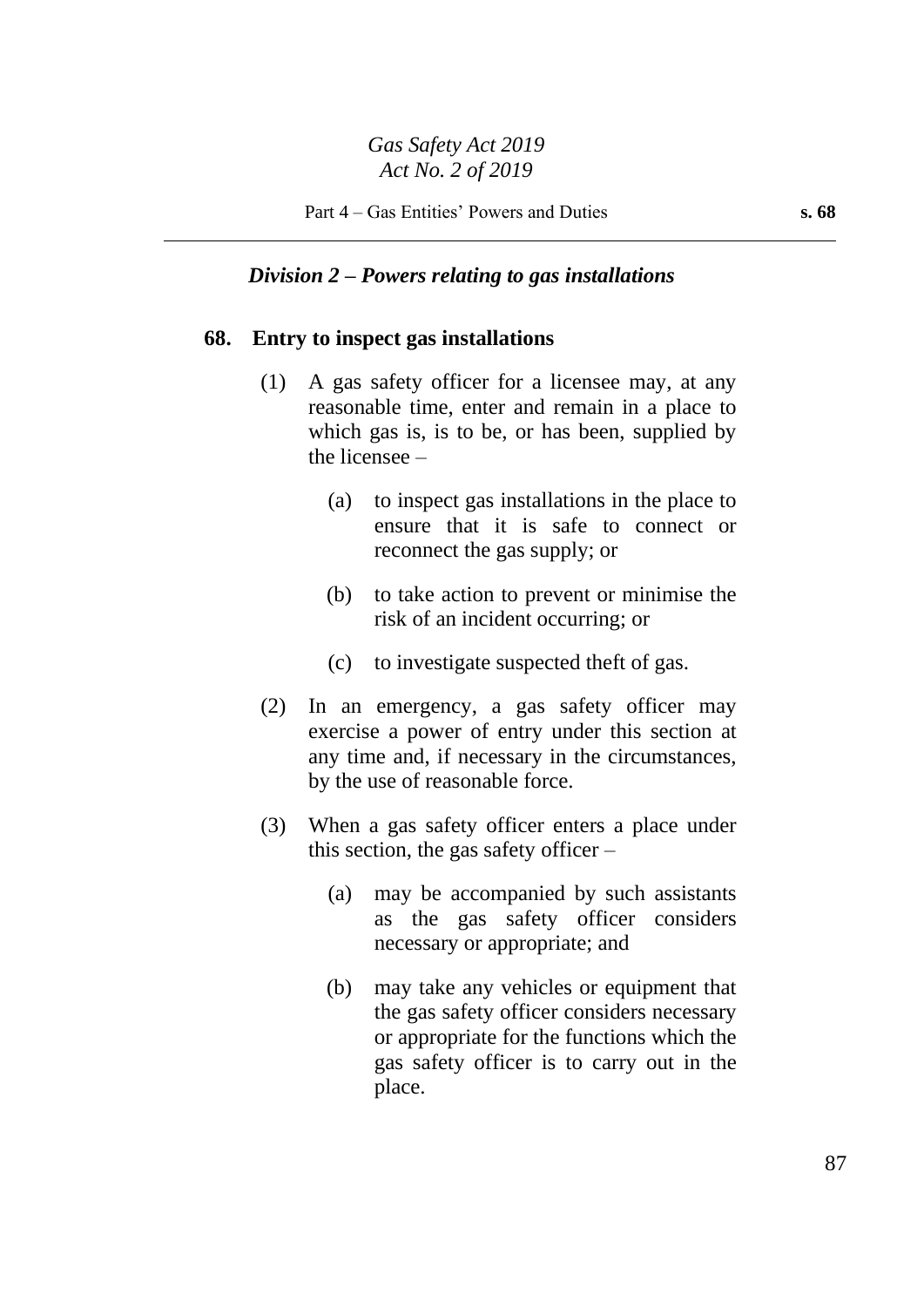- (4) A gas safety officer must, if it is practicable to do so, be accompanied by a police officer when entering a place by force in an emergency.
- (5) If in the opinion of a gas safety officer a gas installation is unsafe, the gas safety officer may disconnect the gas supply to the place in which the installation is situated until the installation is made safe to the satisfaction of the gas safety officer.

#### **69. Entry to disconnect supply**

- (1) If a gas safety officer proposes to disconnect a gas supply to a place under this Act, the gas safety officer may, at any reasonable time, enter and remain in the place to disconnect the gas supply to the place.
- (2) If a gas safety officer seeks to enter a place under this section and entry is refused or obstructed, the licensee may, by written notice to the occupier of the place, ask for consent to entry by a gas safety officer.
- (3) The notice must state the reason for, and the date and time of, the proposed entry.
- (4) If entry is refused, or obstructed, after a notice is given under subsection  $(2)$ , the licensee may –
	- (a) if it is possible to do so, disconnect the gas supply to the place without entering the place; or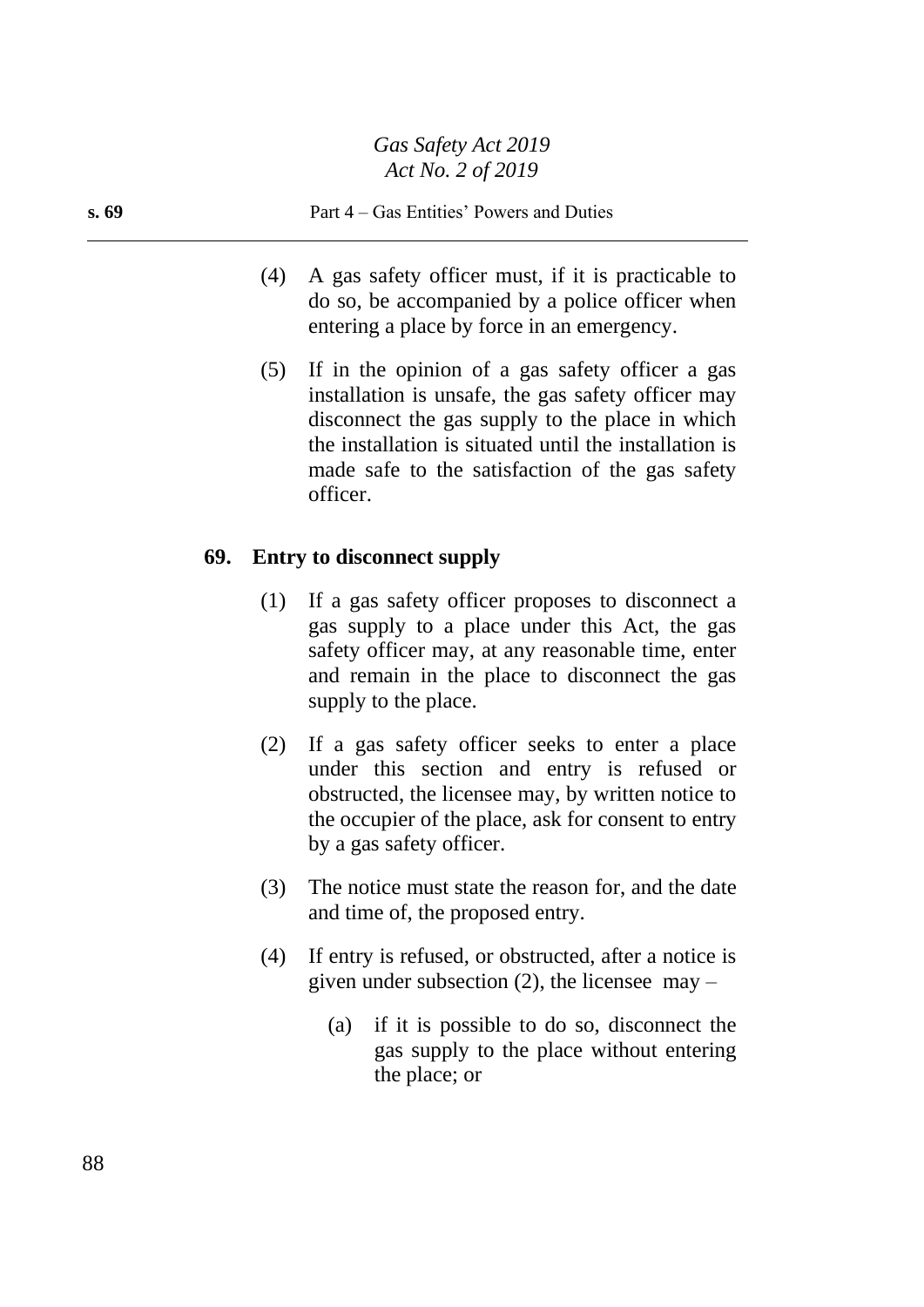(b) if it is not possible to disconnect the gas supply to the place without entering the place, obtain a warrant under section 106 to enter the place for the purpose of disconnecting the gas supply, enter the place as authorised and disconnect the gas supply.

#### *Division 3 – Powers and duties in emergencies*

#### **70. Licensee may cut off gas supply to avert danger**

A licensee may, without incurring any liability for failure to supply gas, cut off the supply of gas to any region, area, land or place if it is, in the licensee's opinion, necessary to do so to avert danger to any person or property.

#### **71. Emergency legislation not affected**

Nothing in this Act affects the exercise of any power, or the obligation of a licensee to comply with any direction, order or requirement, under the *Emergency Management Act 2006* or any other law relating to emergencies.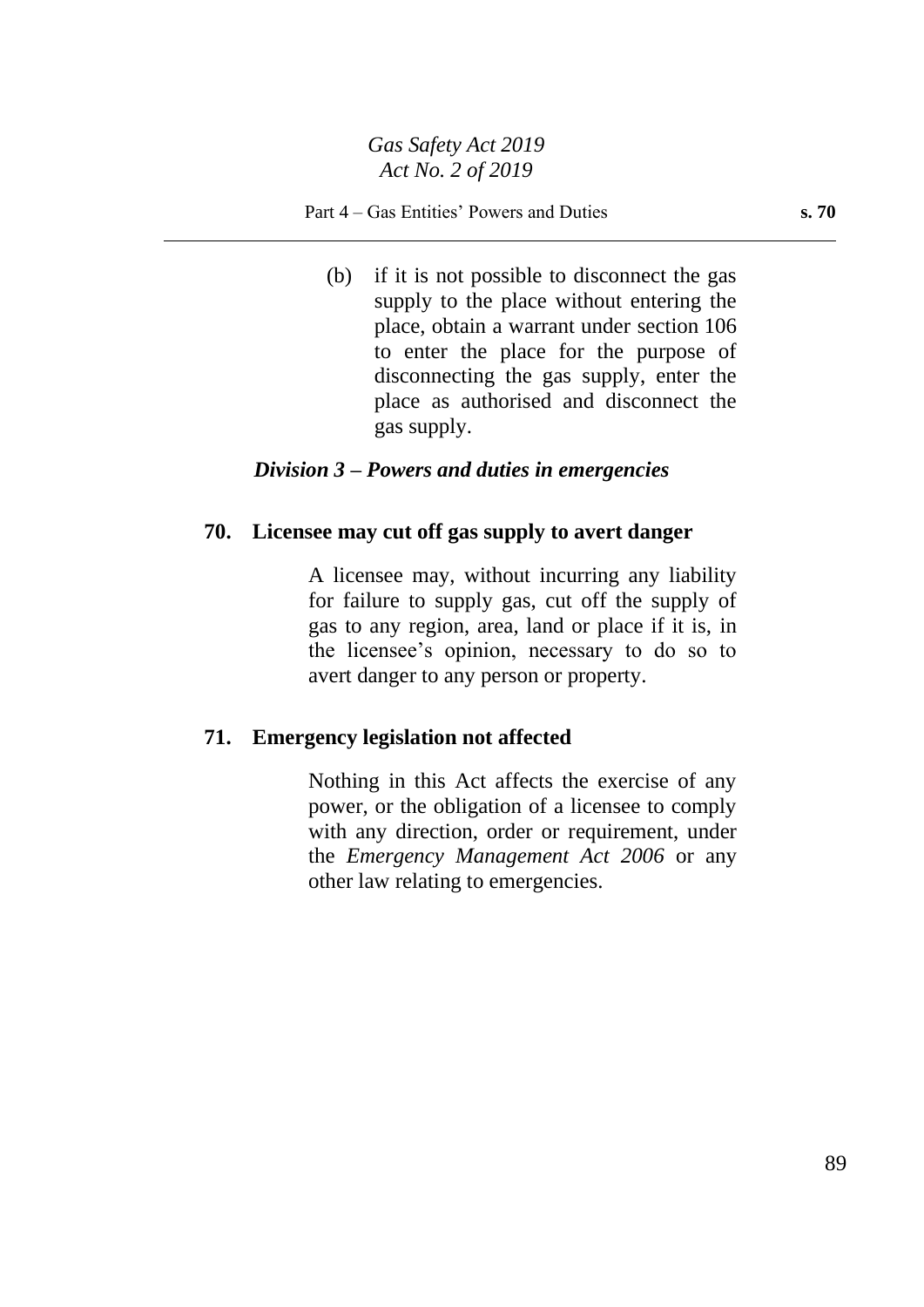## **PART 5 – ENFORCEMENT**

#### *Division 1 – Appointment of authorised officers*

#### **72. Appointment of authorised officers**

- (1) The Director may, by instrument of appointment, appoint a person to be an authorised officer.
- (2) An authorised officer may be, but is not required to be, a State Service officer or State Service employee.
- (3) An authorised officer is subject to control and direction by the Director.
- (4) An authorised officer may be appointed
	- (a) for a term specified in his or her instrument of appointment; or
	- (b) for an indefinite term that continues while the officer holds an office, or position, specified in his or her instrument of appointment.
- (5) An authorised officer holds office on the conditions specified in his or her instrument of appointment.

#### **73. When person ceases to be authorised officer**

(1) An authorised officer may resign by written notice given to the Director.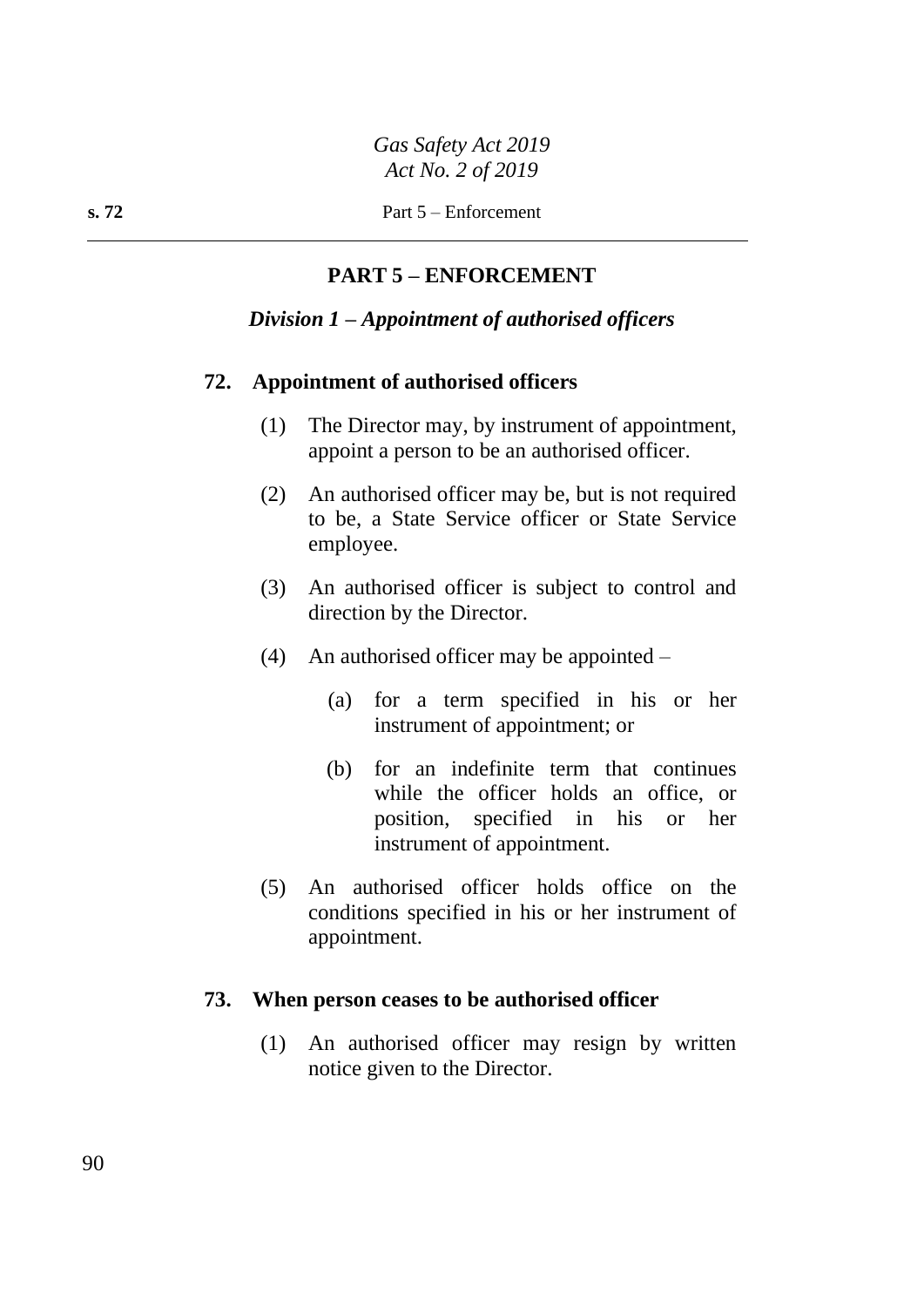Part 5 – Enforcement **s. 74** 

(2) The Director may remove an authorised officer from office for any reason that the Director considers sufficient.

## **74. Authorised officer's identity card**

- (1) The Director must provide each authorised officer with an identity card.
- (2) The identity card must
	- (a) contain a photograph of the authorised officer taken for the purpose; and
	- (b) be signed by the authorised officer.
- (3) An authorised officer, before exercising a power that may affect another person, must, at the request of the person, produce for inspection by the person the officer's identity card.
- (4) A person must, when he or she ceases to be an authorised officer, return his or her identity card to the Director.

Penalty: Fine not exceeding 2.5 penalty units.

## *Division 2 – Powers of authorised officers*

#### **75. Authorised investigations**

An investigation by an authorised officer is an authorised investigation if the purpose of the investigation is –

(a) to monitor compliance with this Act; or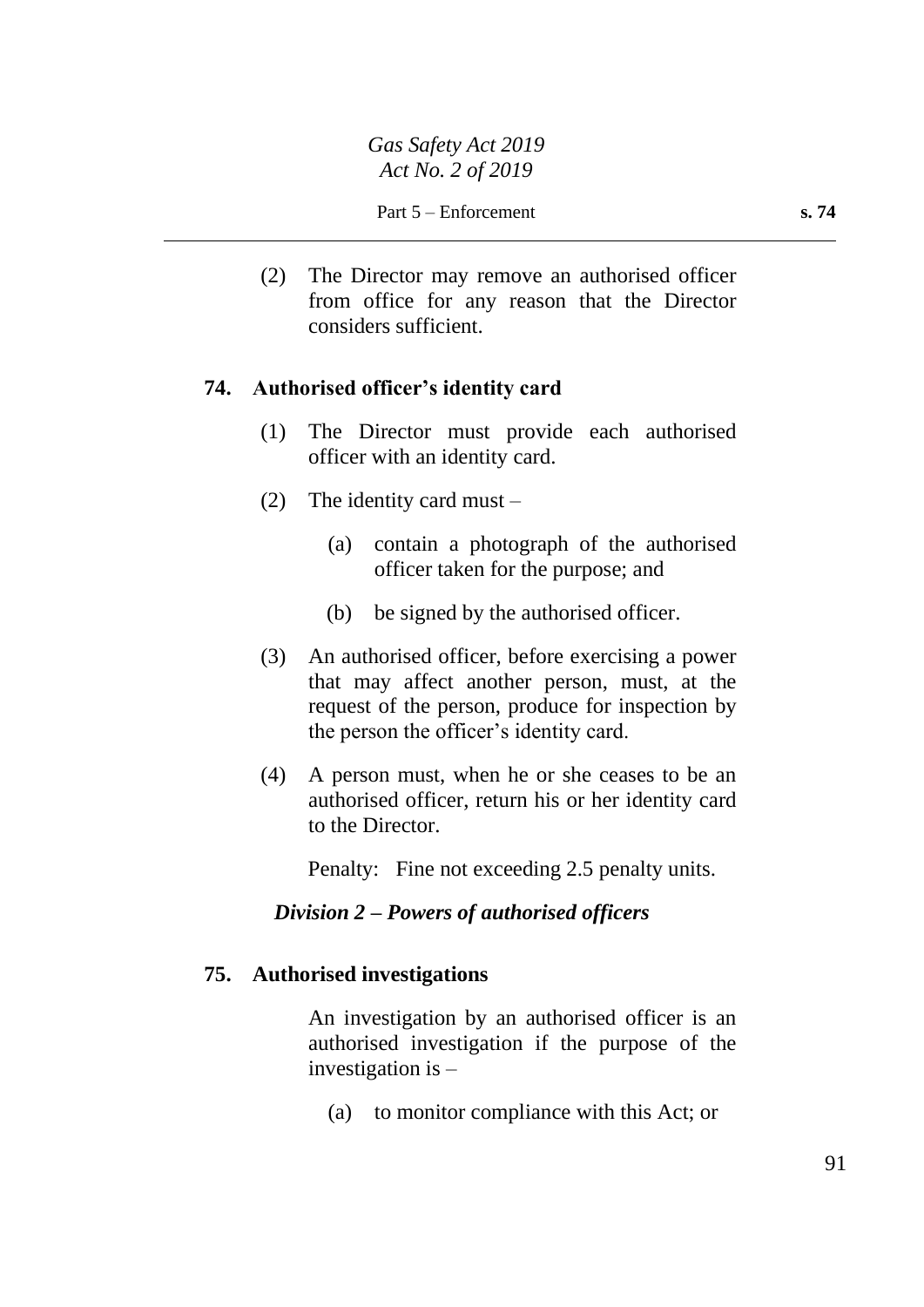- (b) to gather information about a suspected offence against this Act; or
- (c) to gather information about a personal injury, or damage to, or loss of, property, relating to a regulated activity.

#### **76. Powers of entry**

- (1) An authorised officer may, as may be reasonably required for an authorised investigation, enter and remain in any place.
- (2) When an authorised officer enters a place under this section, the authorised officer –
	- (a) may be accompanied by the assistants whom the authorised officer considers necessary or appropriate; and
	- (b) may take any vehicles or equipment that the authorised officer considers necessary or appropriate for the functions that the authorised officer is to carry out in the place.
- (3) An authorised officer may use reasonable force to enter a place under this Part if –
	- (a) the entry is authorised by a warrant under Part 8; or
	- (b) the entry is necessary in an emergency.
- (4) A person must not obstruct, hinder, delay, threaten or assault a person who is –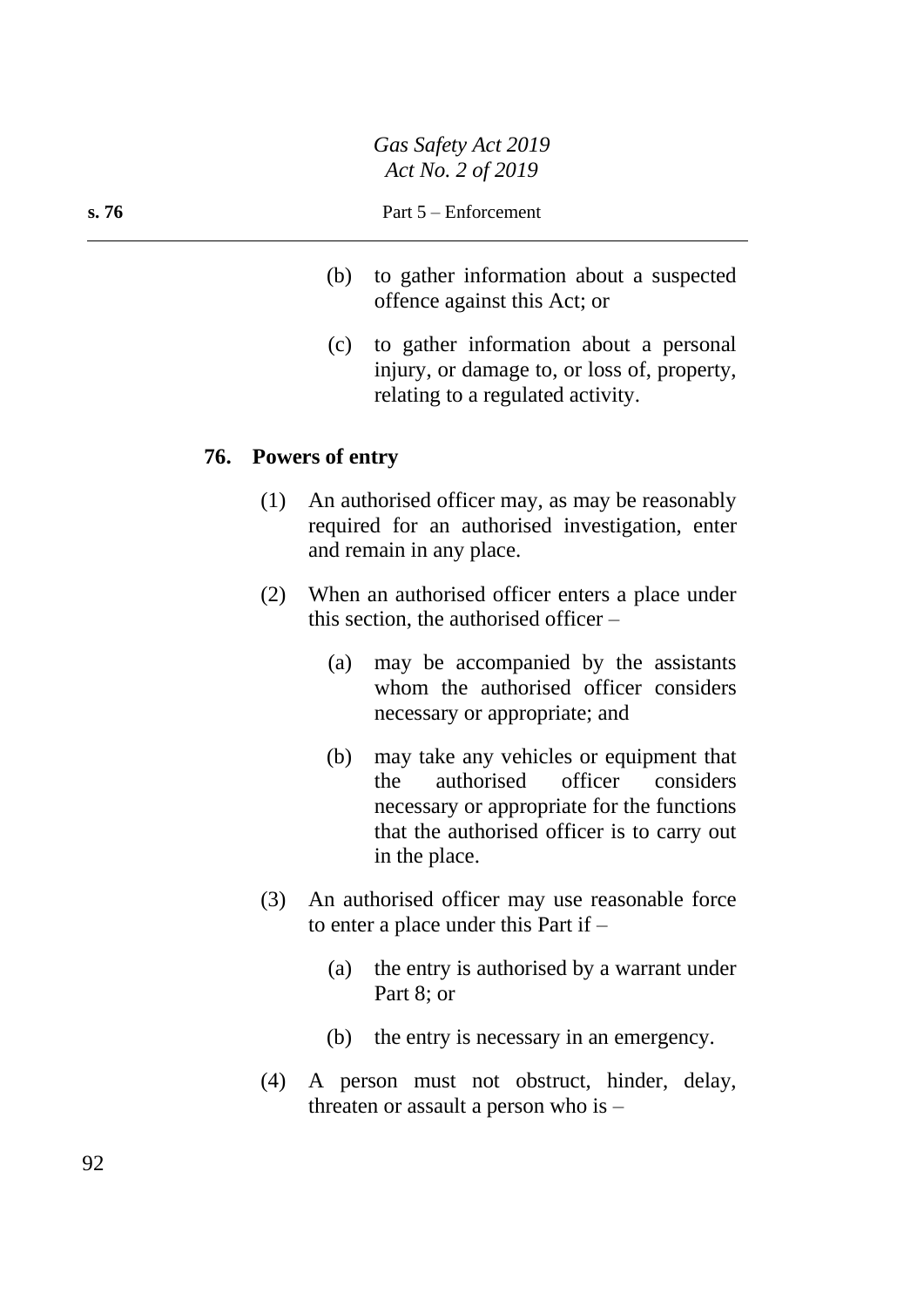- (a) authorised to enter on land under this section; and
- (b) acting in accordance with this section or section 77.

Penalty: Fine not exceeding 10 penalty units.

#### **77. General investigative powers of authorised officers**

- (1) An authorised officer who enters a place under this Part may exercise any one or more of the following powers:
	- (a) investigate whether the provisions of this Act are being, or have been, complied with;
	- (b) inspect, or cause to be inspected, any gas-fitting work or regulated activity;
	- (c) examine and test any gas infrastructure, automotive gas fuel system, gas installation or appliance in the place to ascertain whether the infrastructure, automotive gas fuel system, installation or appliance is safe and complies with the requirements of this Act;
	- (d) investigate an accident suspected to involve gas;
	- (e) investigate a suspected interference with gas infrastructure, an automotive gas fuel system or a gas installation;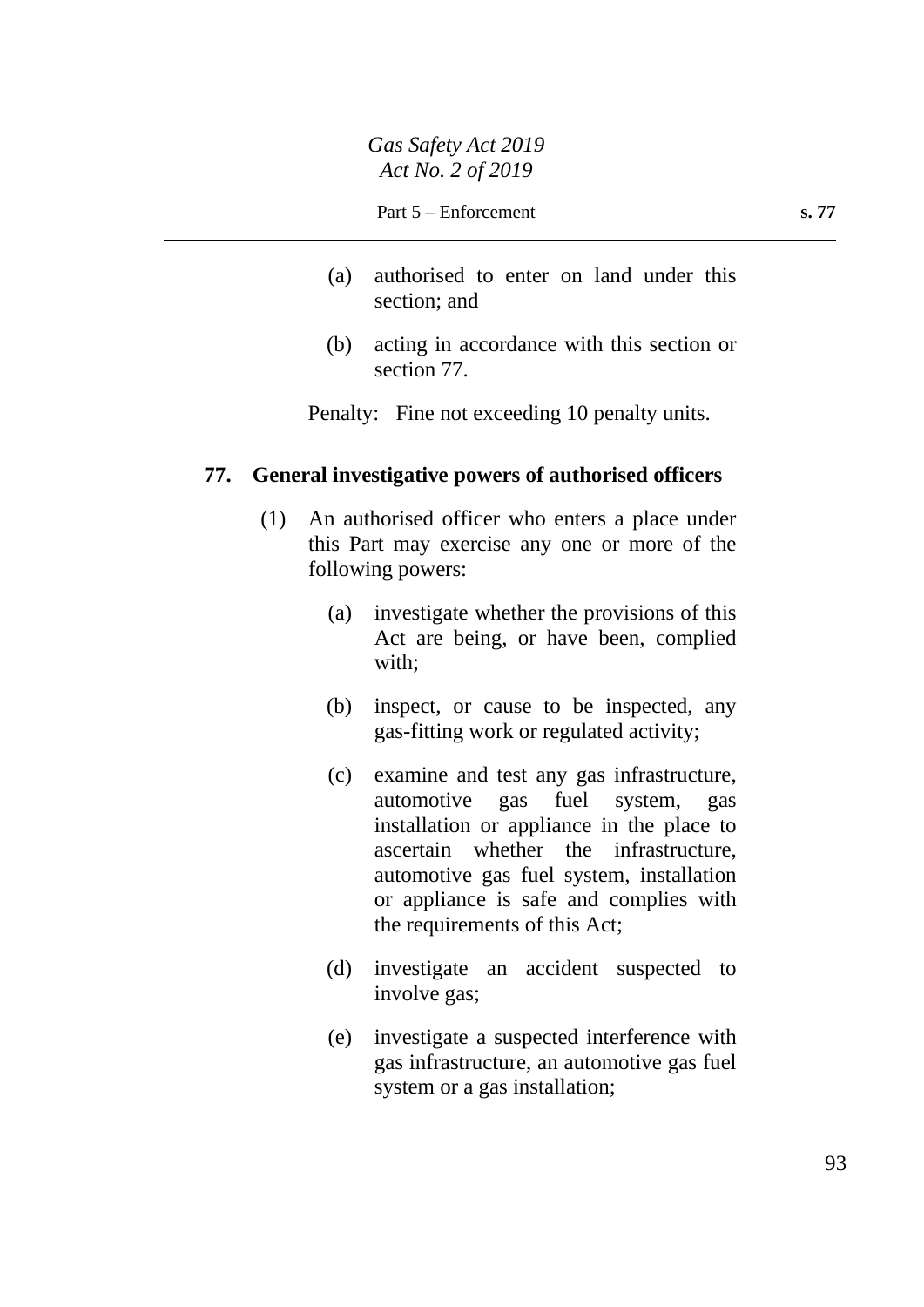|       |                      | $11011101 = 012017$                                                                                                                                                      |
|-------|----------------------|--------------------------------------------------------------------------------------------------------------------------------------------------------------------------|
| s. 77 | Part 5 – Enforcement |                                                                                                                                                                          |
|       | (f)                  | investigate a suspected theft or diversion<br>of gas;                                                                                                                    |
|       | (g)                  | search for, examine and copy, or take an<br>extract from, a document or record of<br>any kind as reasonably required for the<br>purposes of the enforcement of this Act; |
|       | (h)                  | take photographs or make films or other<br>records of activities in the place and of<br>any gas infrastructure, gas installation or<br>appliance in the place;           |
|       | (1)                  | take possession of anything that may be                                                                                                                                  |

- (2) If an authorised officer takes possession of an object that may be evidence of an offence –
	- (a) the authorised officer must give the occupier of the place a receipt for the object; and

evidence of an offence against this Act.

- (b) the object must be returned to its owner
	- (i) if proceedings for an offence are not commenced within 12 months after the authorised officer takes possession of the object, at the end of that 12-month period; or

(ii) if such proceedings are commenced within that period, on completion of the proceedings, unless the court, on application by the Director, orders confiscation of the object.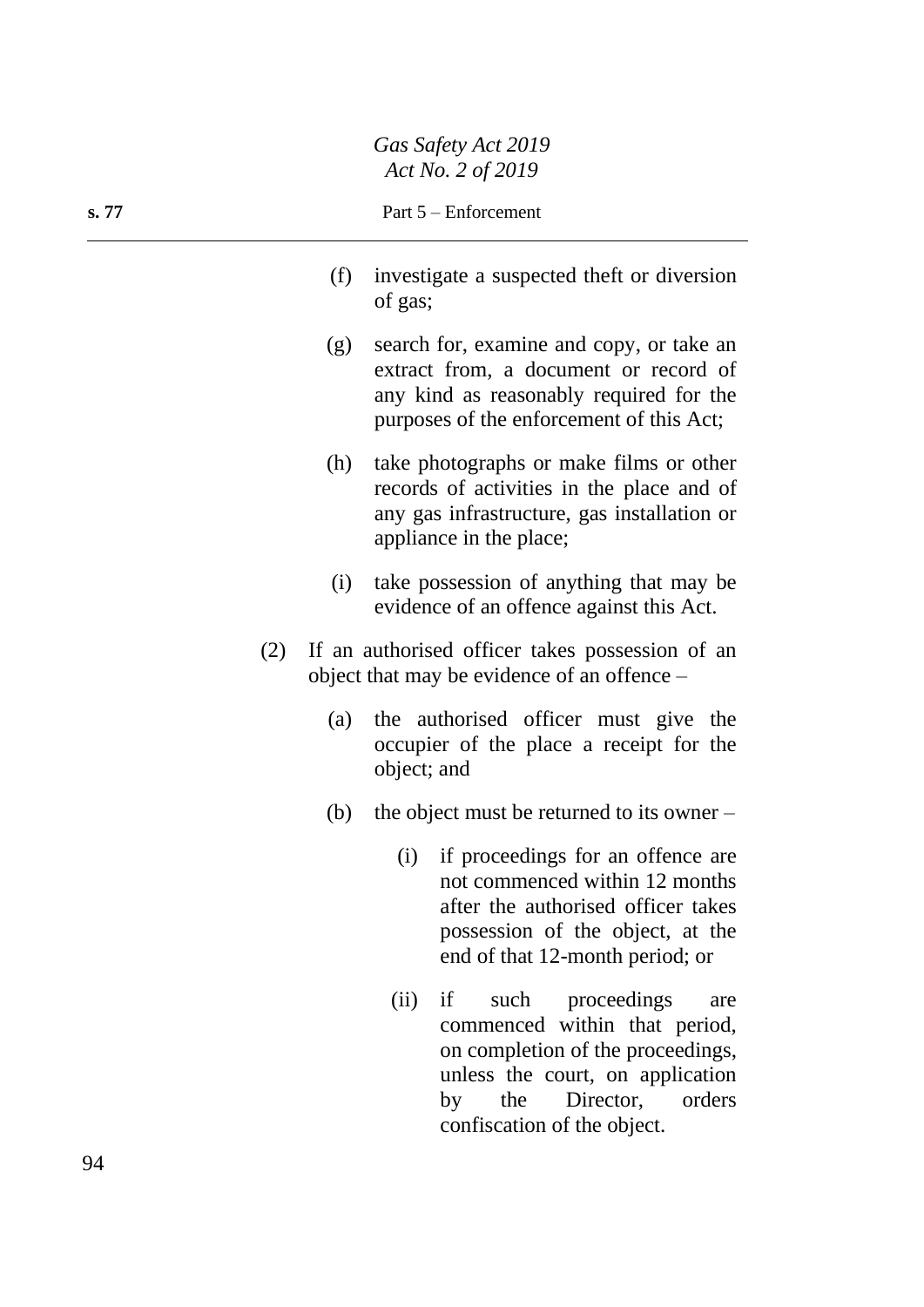Part 5 – Enforcement **s. 78** 

- (3) A court may order the confiscation of a thing of which an authorised officer has taken possession under subsection (1) if of the opinion that the object has been used for the purpose of committing an offence or that there is some other proper reason for ordering its confiscation.
- (4) If the court orders the confiscation of an object  $-$ 
	- (a) the Director may dispose of the object; and
	- (b) the person from whom the object is confiscated is not entitled to be compensated for its loss.

#### **78. Disconnection of gas supply**

- (1) If an authorised officer finds that gas is being supplied or consumed in contravention of this Act, the authorised officer may disconnect, or cause the disconnection of, the gas supply.
- (2) If an authorised officer disconnects or causes the disconnection of a gas supply under this section, the officer must give written notice to the occupier of the relevant place –
	- (a) informing the occupier that the gas supply has been disconnected under this section; and
	- (b) directing that the gas supply must not be reconnected until arrangements have been made to the satisfaction of an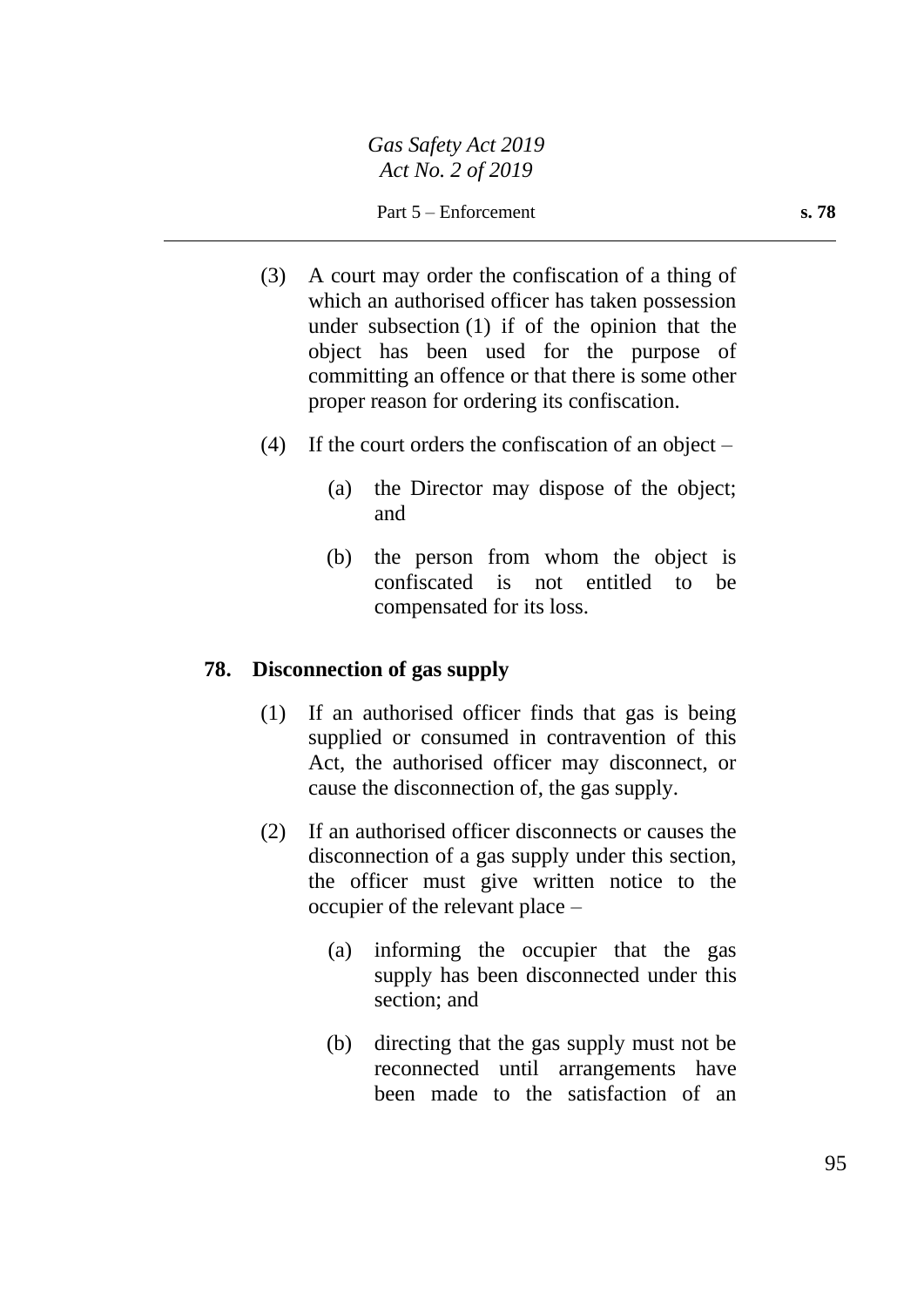authorised officer to ensure against any future contravention of this Act.

(3) If a gas supply has been disconnected under this section, a person must not reconnect the gas supply, or have it reconnected, without the approval of an authorised officer.

Penalty: Fine not exceeding 500 penalty units.

## **79. Power to make gas infrastructure or gas installation safe**

- (1) If an authorised officer finds that any gas infrastructure, automotive gas fuel system or gas installation is unsafe, or does not comply with this Act, the officer may –
	- (a) disconnect the gas supply or give a direction requiring the disconnection of the gas supply; or
	- (b) give a direction requiring the carrying out of the work necessary to make the infrastructure or installation safe and compliant with this Act.
- (2) Subject to this section, a direction under this section must be given –
	- (a) in respect of gas infrastructure, to the licensee in charge of the gas infrastructure; or
	- (b) in respect of a gas installation or automotive gas fuel system, to the person in charge of the installation or system or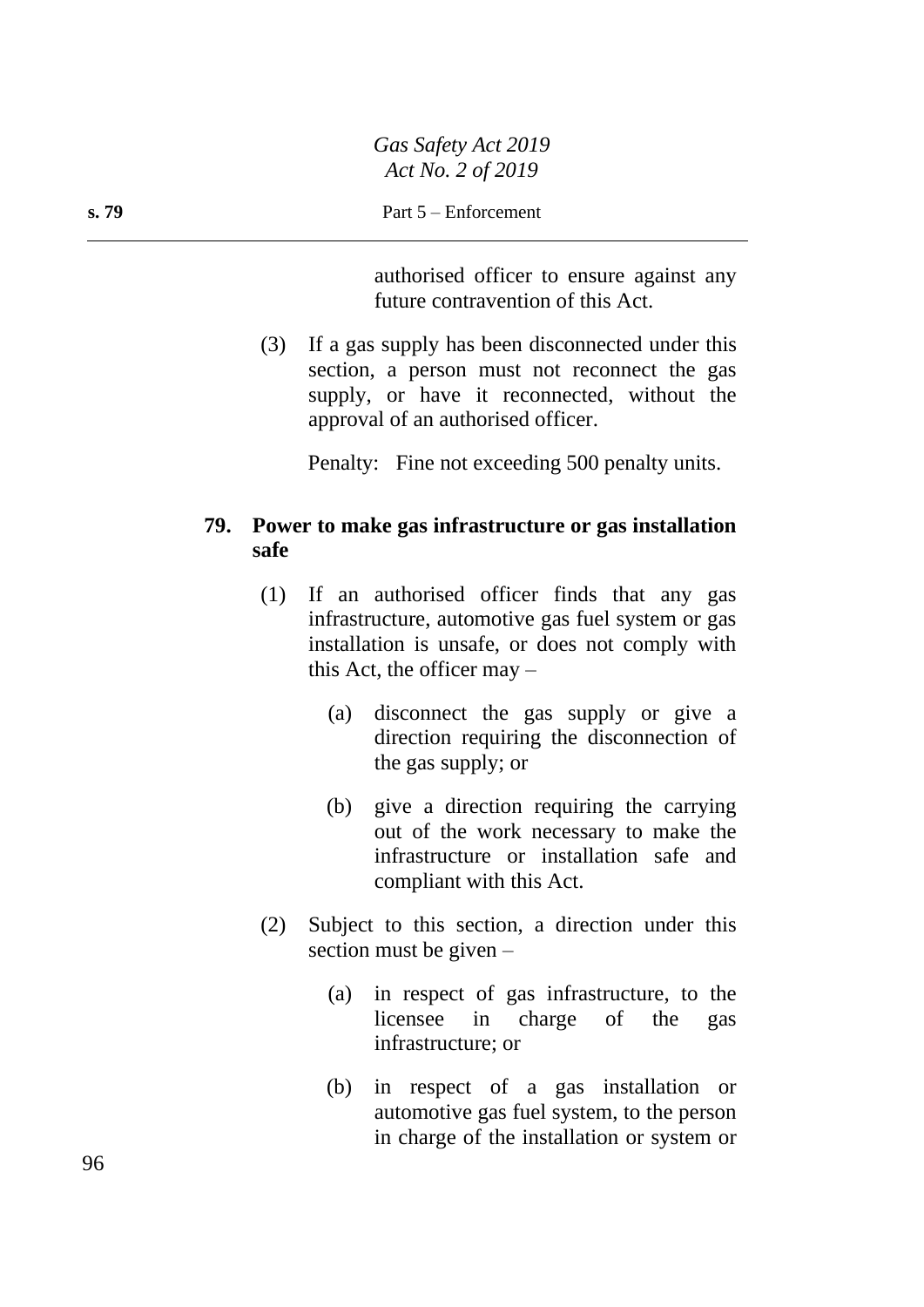the occupier of the place in which the installation or system is situated.

- (3) A direction under this section may be given by written notice or, if the authorised officer is of the opinion that immediate action is required, orally.
- (4) If a direction is given orally it must be confirmed in writing as soon as practicable after being given.
- (5) A person to whom a direction is given under this section –
	- (a) must not contravene the direction; and
	- (b) must not reconnect or permit the reconnection of the gas supply unless the work required by the direction under this section has been carried out, or an authorised officer approves of the reconnection of the gas supply.

Penalty: Fine not exceeding 500 penalty units.

#### **80. Power to require information**

- (1) An authorised officer may require a person to provide information in the person's possession relevant to the enforcement of this Act.
- (2) An authorised officer may require a person to produce, for inspection by the authorised officer, documents or records in the person's possession that may be relevant to the enforcement of this Act.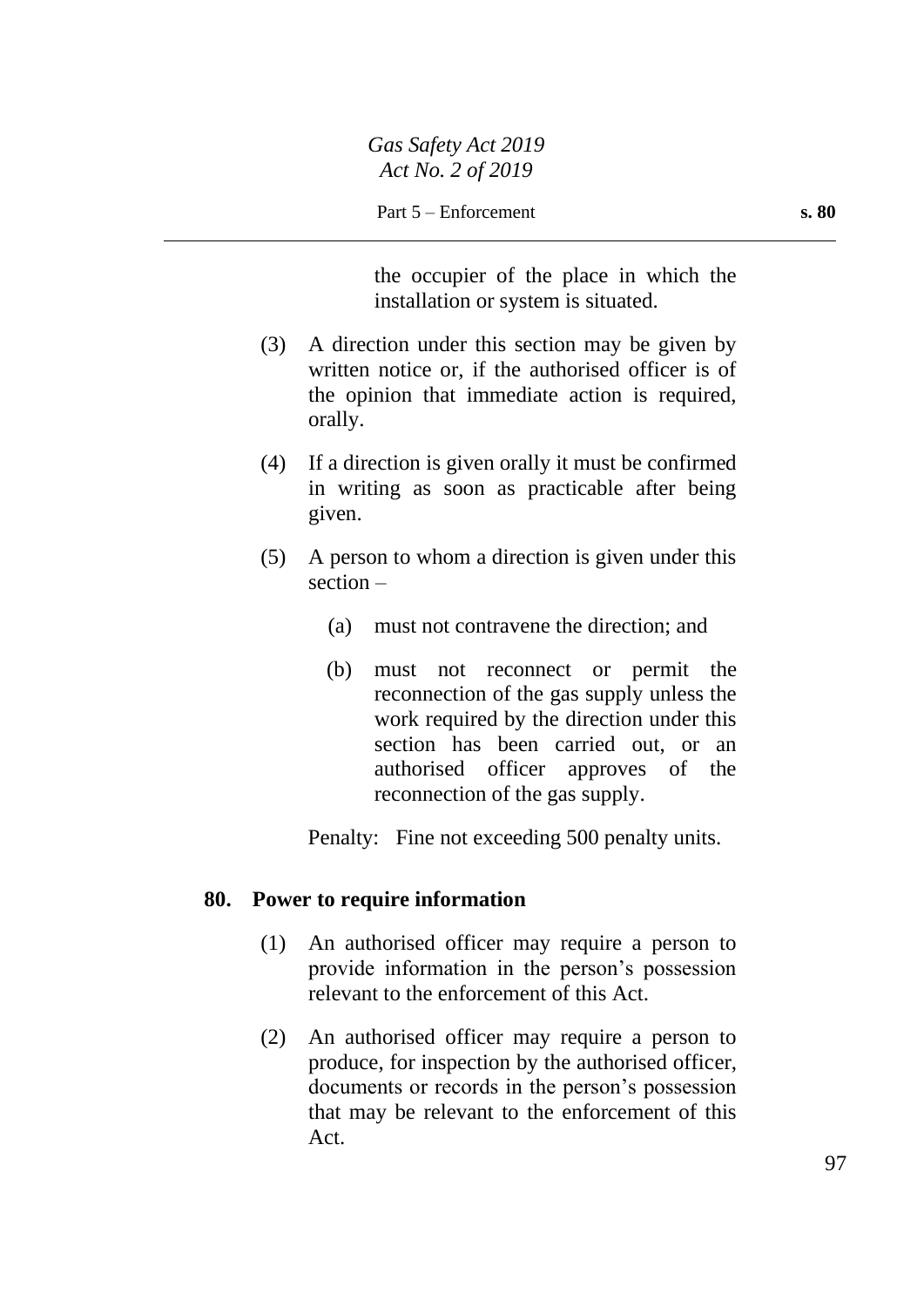- (3) An authorised officer may require a person to answer any questions that the authorised officer reasonably asks that may be relevant to the enforcement of this Act.
- (4) A person must not, without reasonable excuse, contravene a requirement under this section.

Penalty: Fine not exceeding 100 penalty units.

- (5) A person is not required to give information or produce a document under this section if the answer to the question or the contents of the document would tend to incriminate the person.
- (6) An authorised officer may retain documents and records produced under this section for the purpose of making copies of them.

#### **81. Publication of result of investigation**

- (1) The Director may publish a report setting out the results of an authorised investigation.
- (2) A report published under this section is protected by the defence of absolute privilege, within the meaning of section 27 of the *Defamation Act 2005*.

#### *Division 3 – Infringement notices*

#### **82. Infringement notices**

(1) An authorised officer may serve an infringement notice on a person who has attained the age of 16 years, if of the opinion that the person has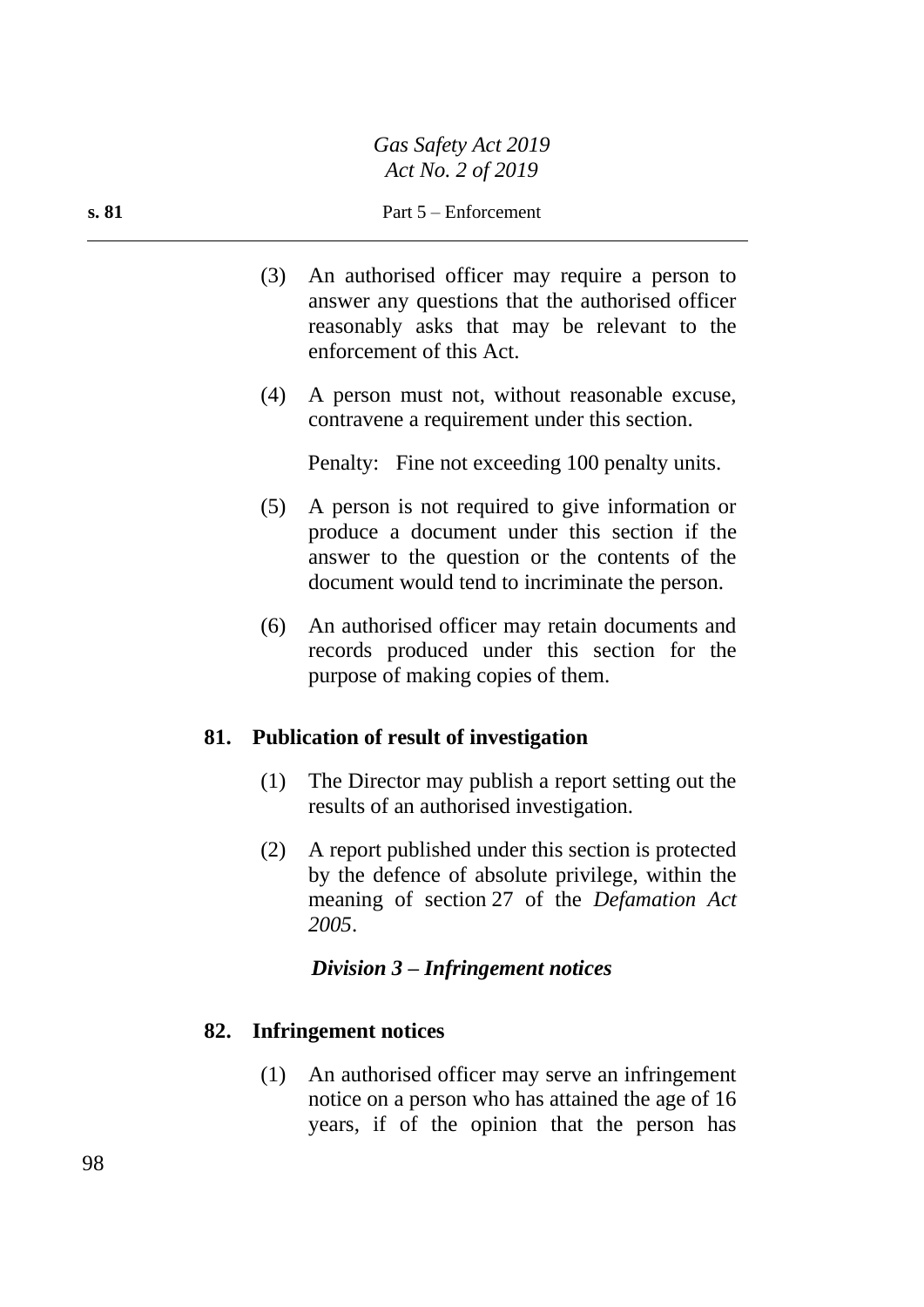committed an offence under this Act, that is prescribed as an offence for which an infringement notice may be issued.

- (2) An infringement notice is not to relate to 4 or more offences.
- (3) An infringement notice is to be in accordance with section 14 of the *Monetary Penalties Enforcement Act 2005*.

## *Division 4 – Legal proceedings*

## **83. Limitation period for prosecutions**

- (1) Proceedings for an offence against this Act may be brought within the latest of the following periods to occur:
	- (a) within 2 years after the offence first comes to the notice of the Director;
	- (b) within 1 year after a coronial report was made or a coronial inquiry or inquest ended, if it appeared from the report or the proceedings at the inquiry or inquest that an offence had been committed against this Act;
	- (c) if a notice of defect, issued under the regulations, has been given in relation to the offence, within 6 months after  $-$ 
		- (i) the notice of defect is contravened; or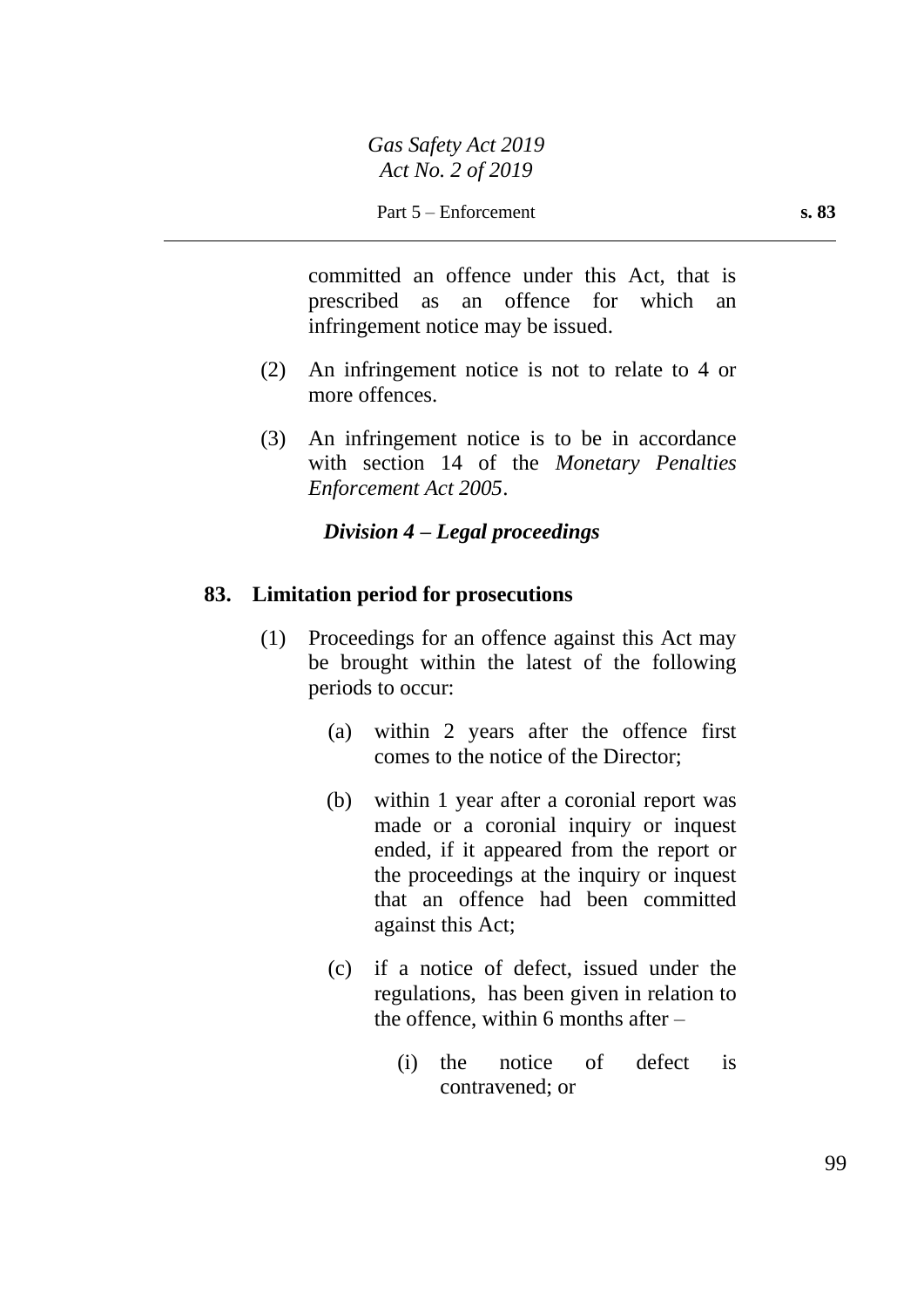#### **s. 83** Part 5 – Enforcement

- (ii) it comes to the notice of the Director that the notice of defect has been contravened.
- (2) A proceeding for an offence may be brought after the end of the applicable limitation period in subsection (1) if fresh evidence relevant to the offence is discovered and the court is satisfied that the evidence could not reasonably have been discovered within the applicable limitation period.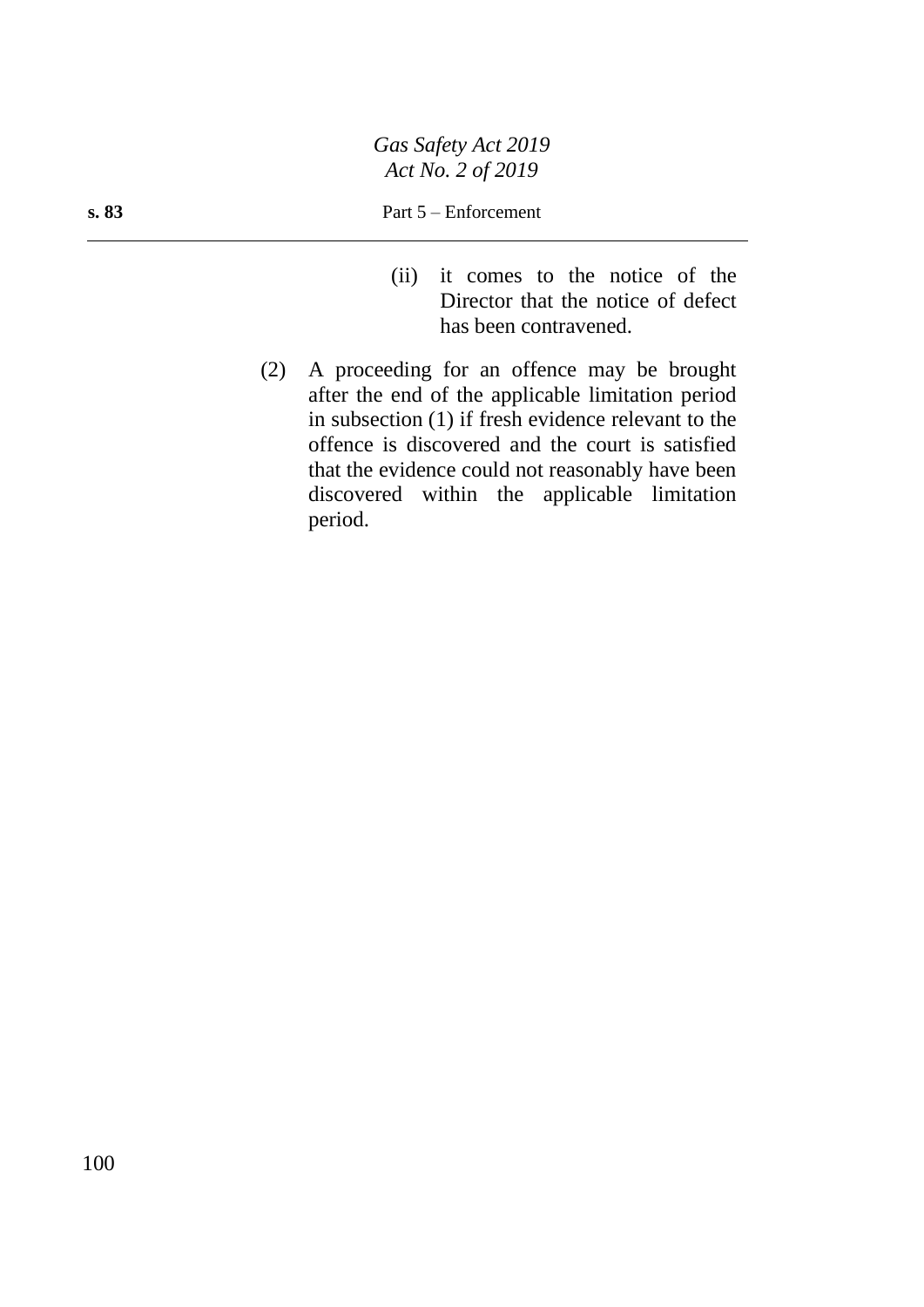## **PART 6 – APPEALS AND ADMINISTRATIVE REVIEW OF DECISIONS**

#### *Division 1 – Administrative review of decisions*

#### **84. Interpretation of Division**

- (1) In this Division
	- *relevant decision* means a decision by the Director or an authorised person, other than a decision in relation to entry to land.
- (2) For the purposes of this Division, an interested person is a person whose interests are affected by a decision of the Director or an authorised officer.

#### **85. Application for reasons for decision**

- (1) An interested person may apply, in writing, to the person who made the decision for a statement of the reasons for the decision.
- (2) An application may only be made by a person under subsection (1) in relation to a relevant decision within 28 days after the person receives notice of the decision.
- (3) A person who receives under subsection (1) an application in relation to a decision must, as soon as practicable and in any case within 60 days after the application is received, give to the applicant a statement in writing of the reasons for the decision.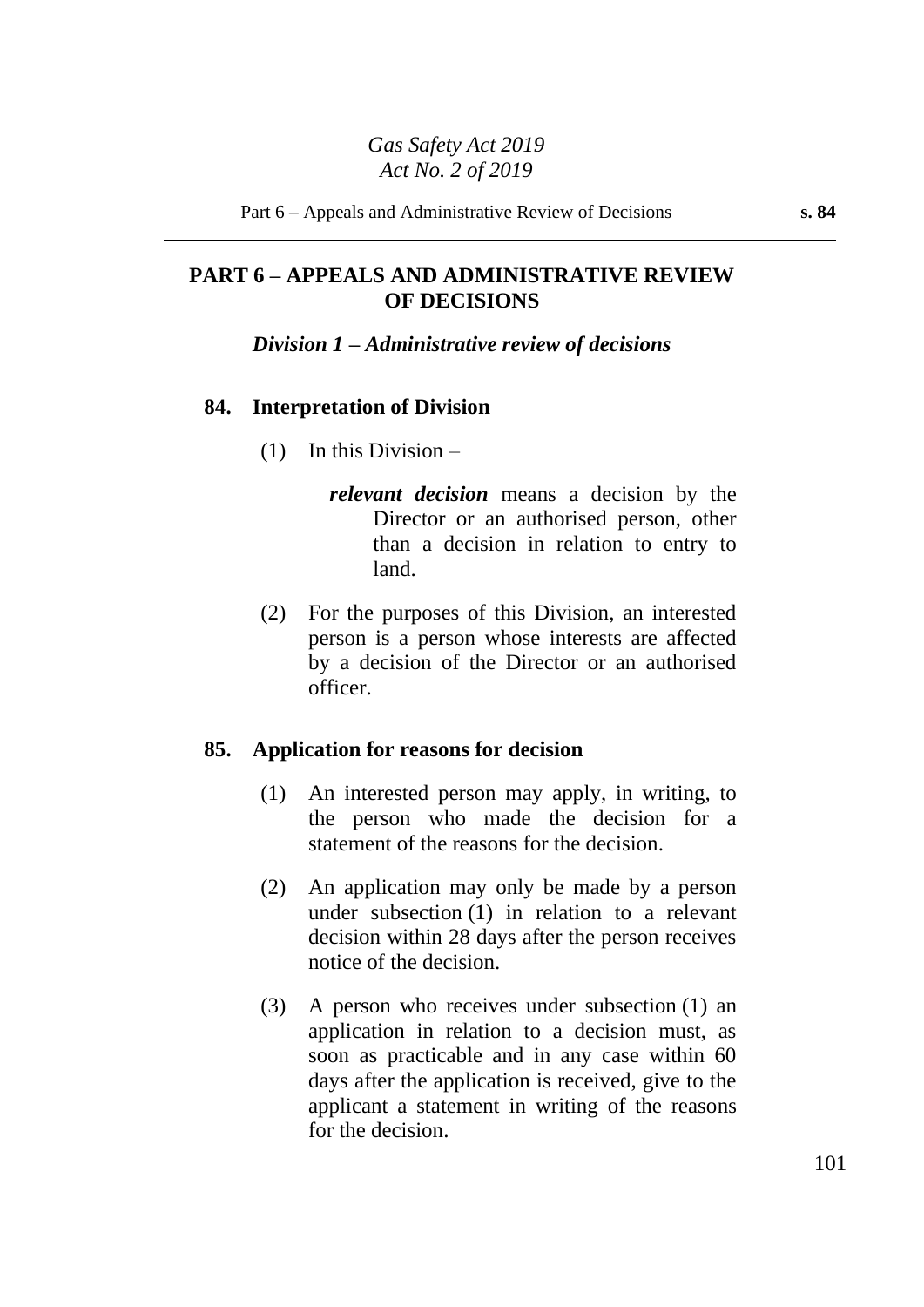#### **86. Application for administrative review**

- (1) An interested person may apply to the Director for an administrative review of the decision.
- (2) An application under subsection (1) for an administrative review of a relevant decision must be in writing and must set out in detail the grounds on which the person seeks the review.
- (3) An application under subsection (1) for an administrative review of a relevant decision must be made –
	- (a) within 28 days after the date on which notice of the decision was given to the person; or
	- (b) if the person has requested under section 85 a statement of the reasons for the decision – within 28 days after those reasons are provided under that section.
- (4) An application under subsection (1) for an administrative review of a relevant decision does not of itself affect the operation of the decision.

#### **87. Stay of operation of decision**

- (1) The Director may stay the effect of a relevant decision that is subject to administrative review or appeal under this Division.
- (2) The Director may not grant under subsection (1) a stay in relation to administrative review or appeal under this Division if the Director is of the opinion that the effect of the stay would be to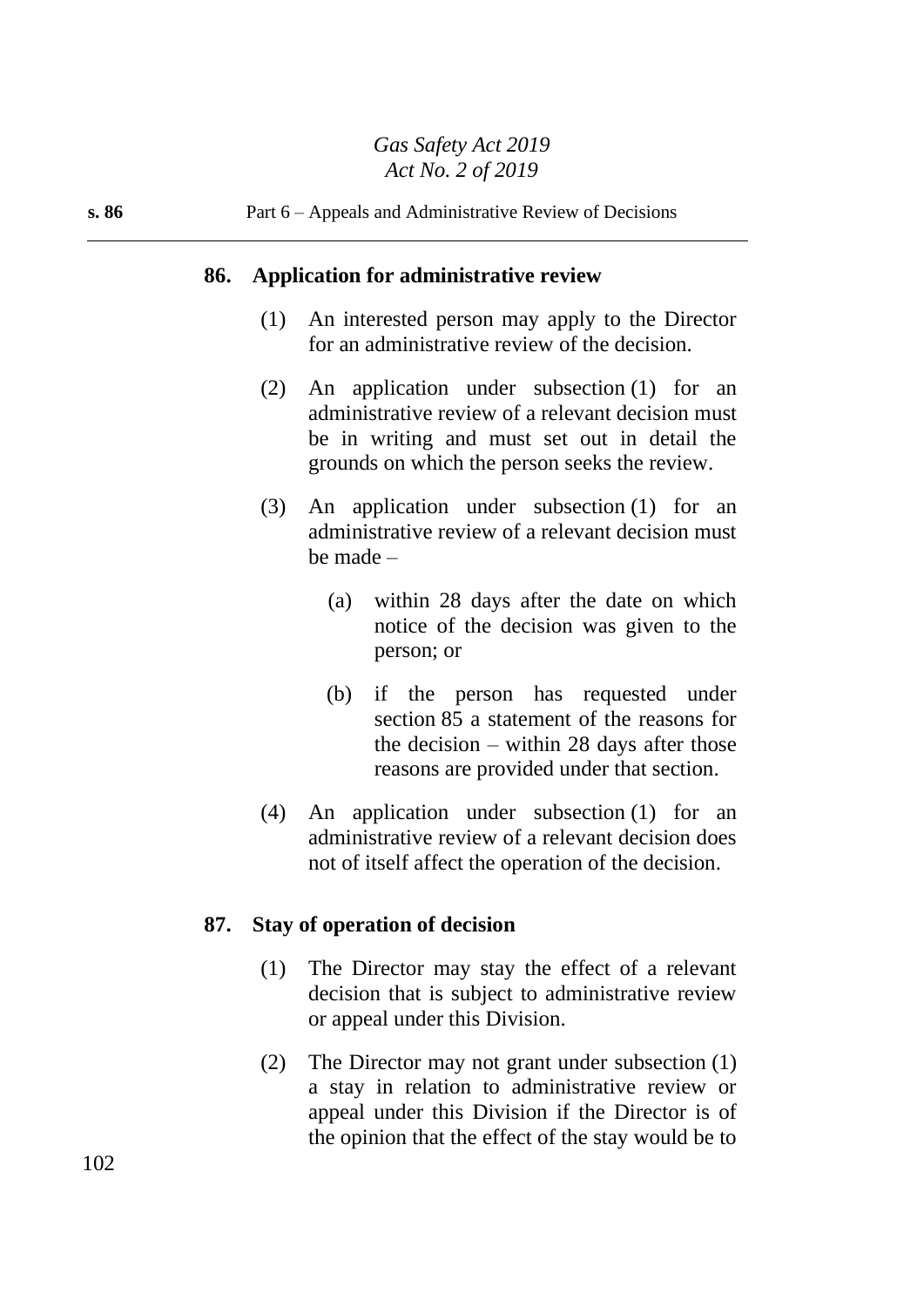create a risk to public safety or to allow a risk to public safety to continue.

## **88. Reference of application for mediation**

- (1) The Director may refer an application for administrative review of a relevant decision to a mediator.
- (2) If a mediator achieves an agreed settlement of the matter to which the application relates, the Director must determine the application of the relevant decision in accordance with the agreed settlement.

## **89. Decision on application for review of administrative decision**

- (1) The Director may, after taking the expert advice, if any, that the Director thinks appropriate, decide an application under section 86 for an administrative review of a decision by –
	- (a) confirming the decision; or
	- (b) amending the decision; or
	- (c) substituting another decision for the decision.
- (2) The Director must give the applicant written notice of the Director's decision on the application of the relevant decision as soon as practicable and, in any case, no later than 45 days after receiving the application.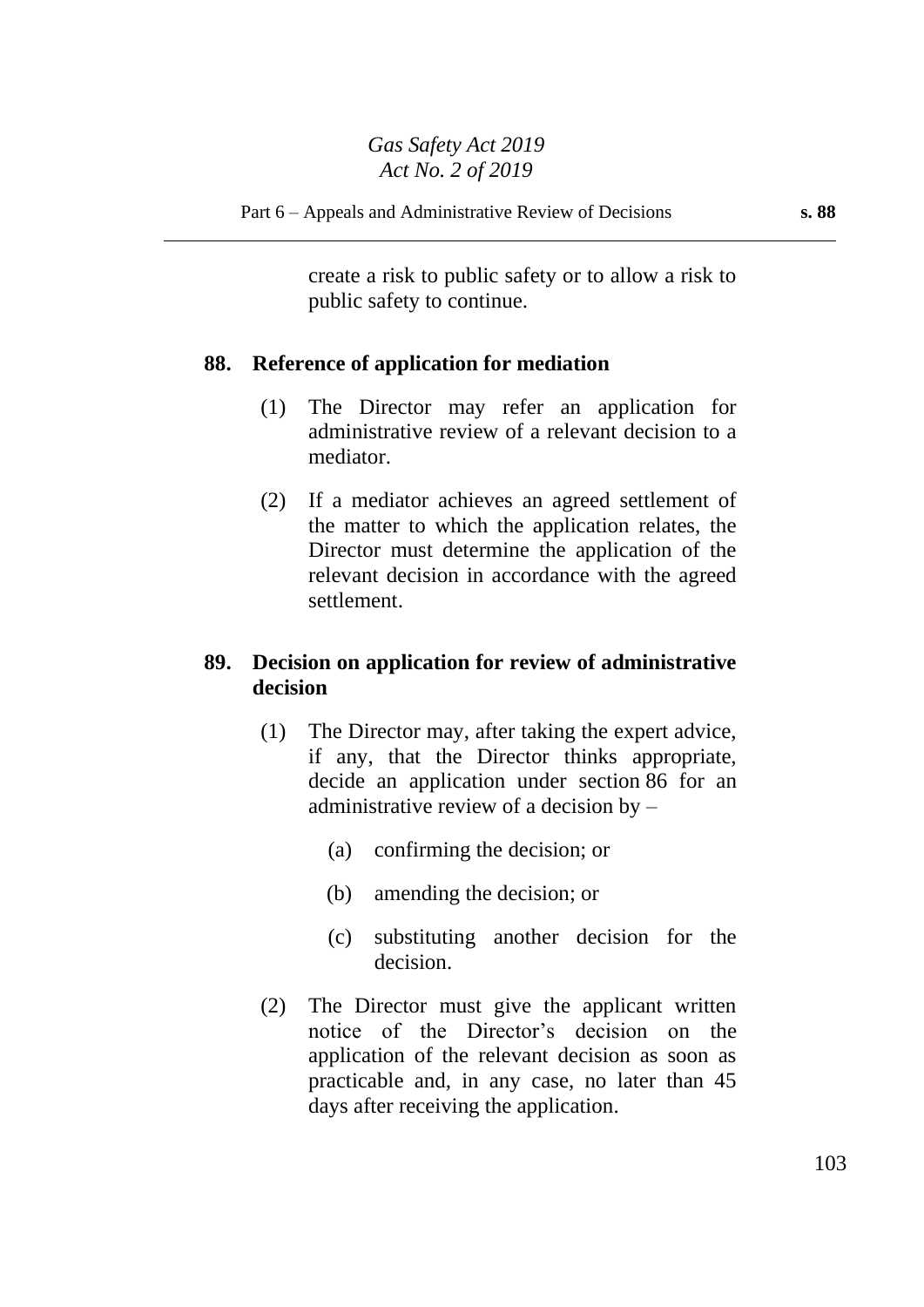|      |                  | 1101110.2012                                                                                                                                           |  |  |
|------|------------------|--------------------------------------------------------------------------------------------------------------------------------------------------------|--|--|
| s.90 |                  | Part 6 – Appeals and Administrative Review of Decisions<br>(3)<br>The Director must, by notice served on the<br>applicant, notify the applicant of $-$ |  |  |
|      |                  |                                                                                                                                                        |  |  |
|      | (a)              | the determination made; and                                                                                                                            |  |  |
|      | (b)<br>and       | the findings on material questions of fact;                                                                                                            |  |  |
|      | (c)              | the evidence or other material on which<br>the findings are based; and                                                                                 |  |  |
|      | (d)              | the reasons for the determination.                                                                                                                     |  |  |
|      | 90.<br>advice    | Reference of application for review for mediation or                                                                                                   |  |  |
|      | Division, to $-$ | The Director may delegate his or her power to<br>review decisions, or decisions under this                                                             |  |  |
|      | (a)              | a review panel appointed under the<br>regulations; or                                                                                                  |  |  |

(b) a mediator.

*Division 2 – Appeals*

## **91. Appeal against decision made in respect of administrative review**

(1) A person who is dissatisfied with a decision made under section 89 in relation to an application made by the person under section 85(1) may appeal to the Minister against the decision.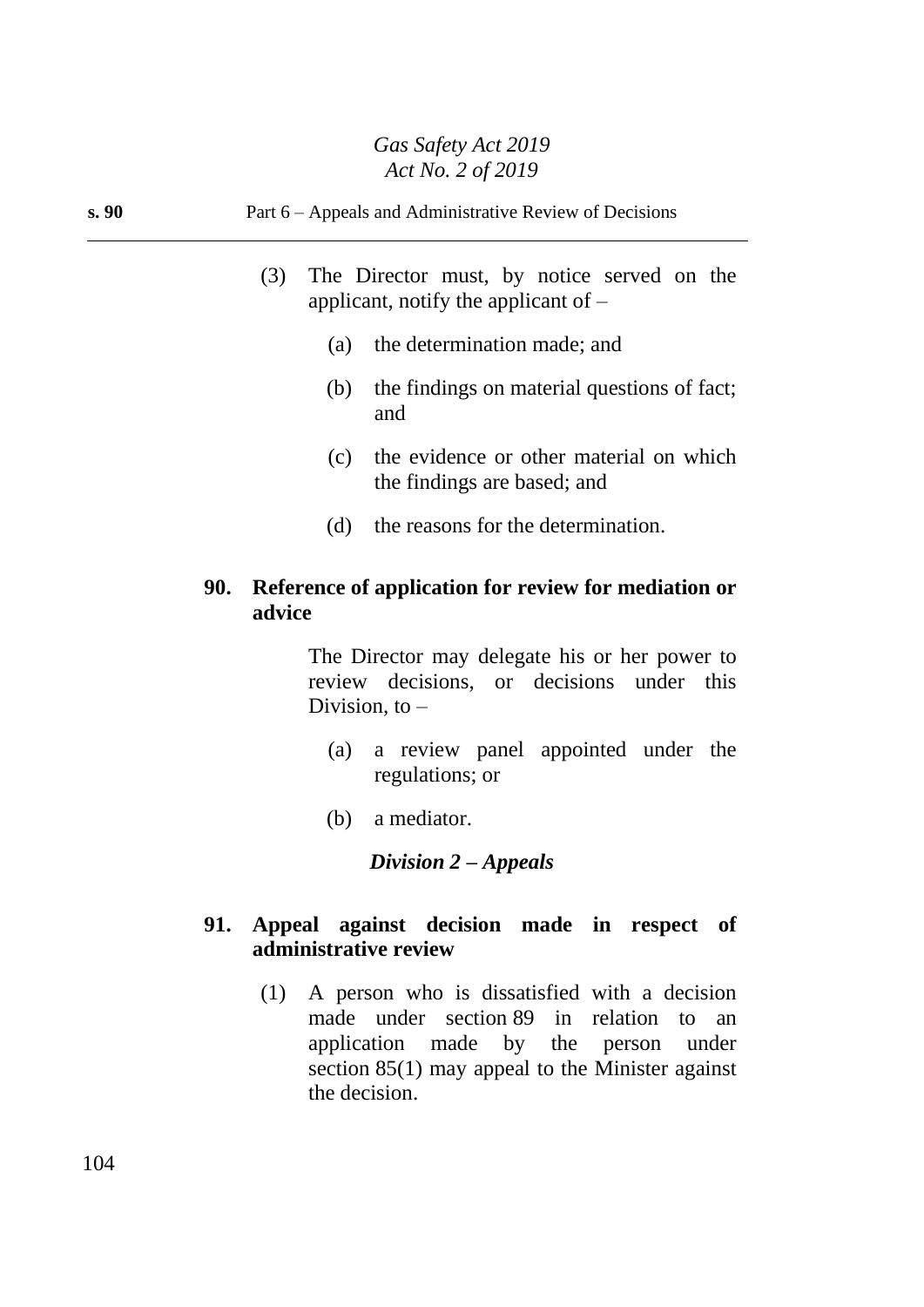#### Part 6 – Appeals and Administrative Review of Decisions **s. 92**

- (2) Subject to this Division, an appeal is to be commenced, heard and determined in accordance with the regulations.
- (3) An appeal under subsection (1) in relation to a decision made under section 89 does not of itself affect the operation of the decision.

#### **92. Stay of operation of decision**

- (1) The Minister may stay the effect of a decision to which relates an appeal under this Division.
- (2) The Minister may not grant under subsection (1) a stay in relation to an appeal under this Division if the Director is of the opinion that the effect of the stay would be to create a risk to public safety or to allow a risk to public safety to continue.

#### **93. Powers of Minister on appeal**

- (1) On an appeal under this Division against a decision made under section 89, the Minister  $may -$ 
	- (a) confirm the decision under appeal; or
	- (b) set aside the decision and substitute another decision; or
	- (c) set aside the decision and remit the matter to the Director with any directions that the Minister thinks fit.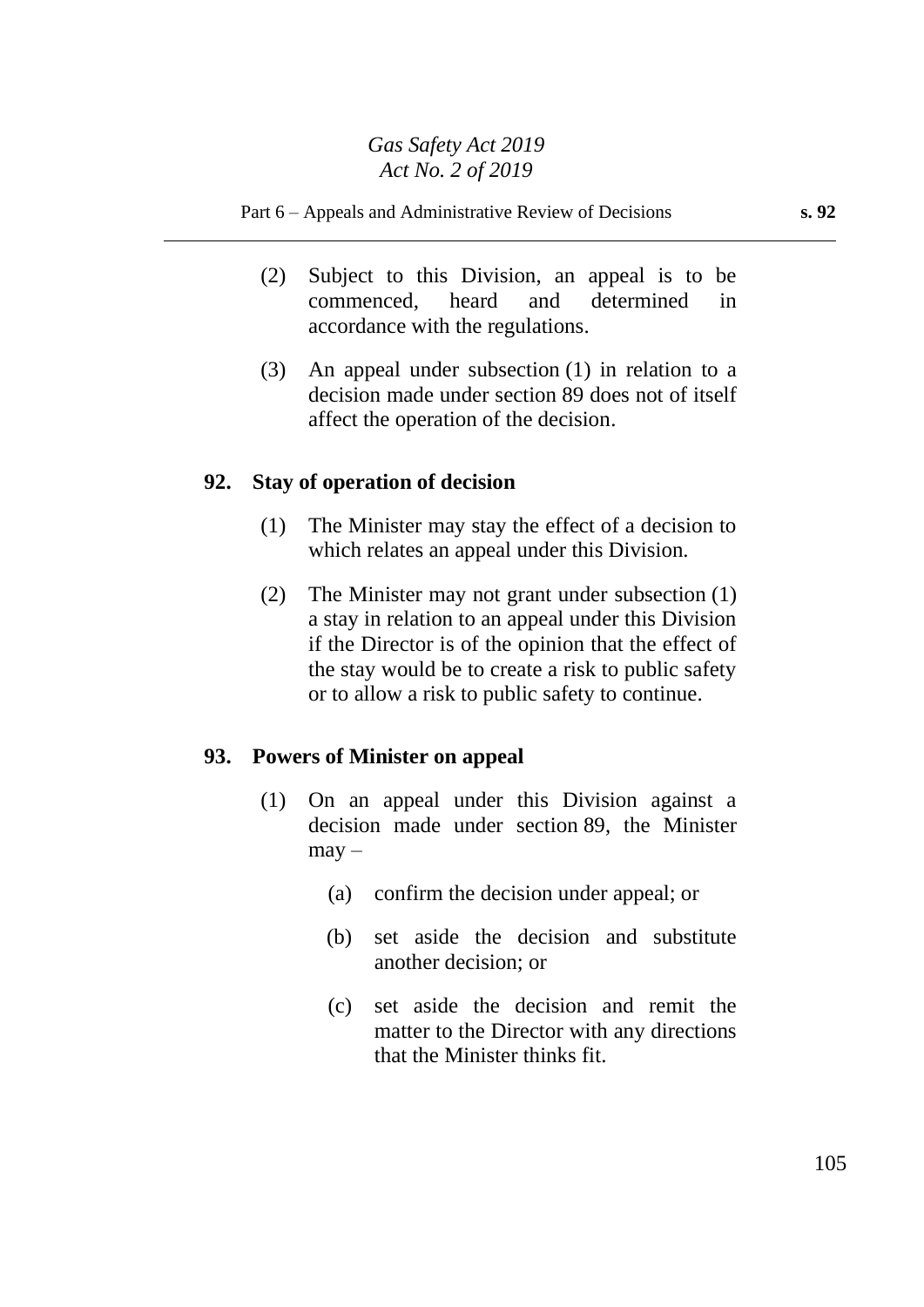#### **s. 94** Part 6 – Appeals and Administrative Review of Decisions

- (2) The Minister may make ancillary directions to deal with incidental matters that the Minister thinks fit.
- (3) No appeal lies from the decision of the Minister on an appeal and, if this section applies to the Tribunal by virtue of section 94(2), section 136 of the *Tasmanian Civil and Administrative Tribunal Act 2020* does not apply in relation to a decision of the Tribunal in relation to the appeal.

## **94. Referral of appeal to Tribunal**

- (1) If an appeal is made to the Minister under this Division and the Minister is of the opinion that the appeal relates to a technical or complex matter, the Minister may, if the Minister considers it appropriate to do so, refer the appeal to the Tribunal.
- (2) If an appeal is referred to the Tribunal under subsection (1), a reference in another section of this Division to the Minister is taken to be a reference to the Tribunal and the Tribunal must hear and determine the matter in accordance with the *Tasmanian Civil and Administrative Tribunal Act 2020*.

95**.** . . . . . . . .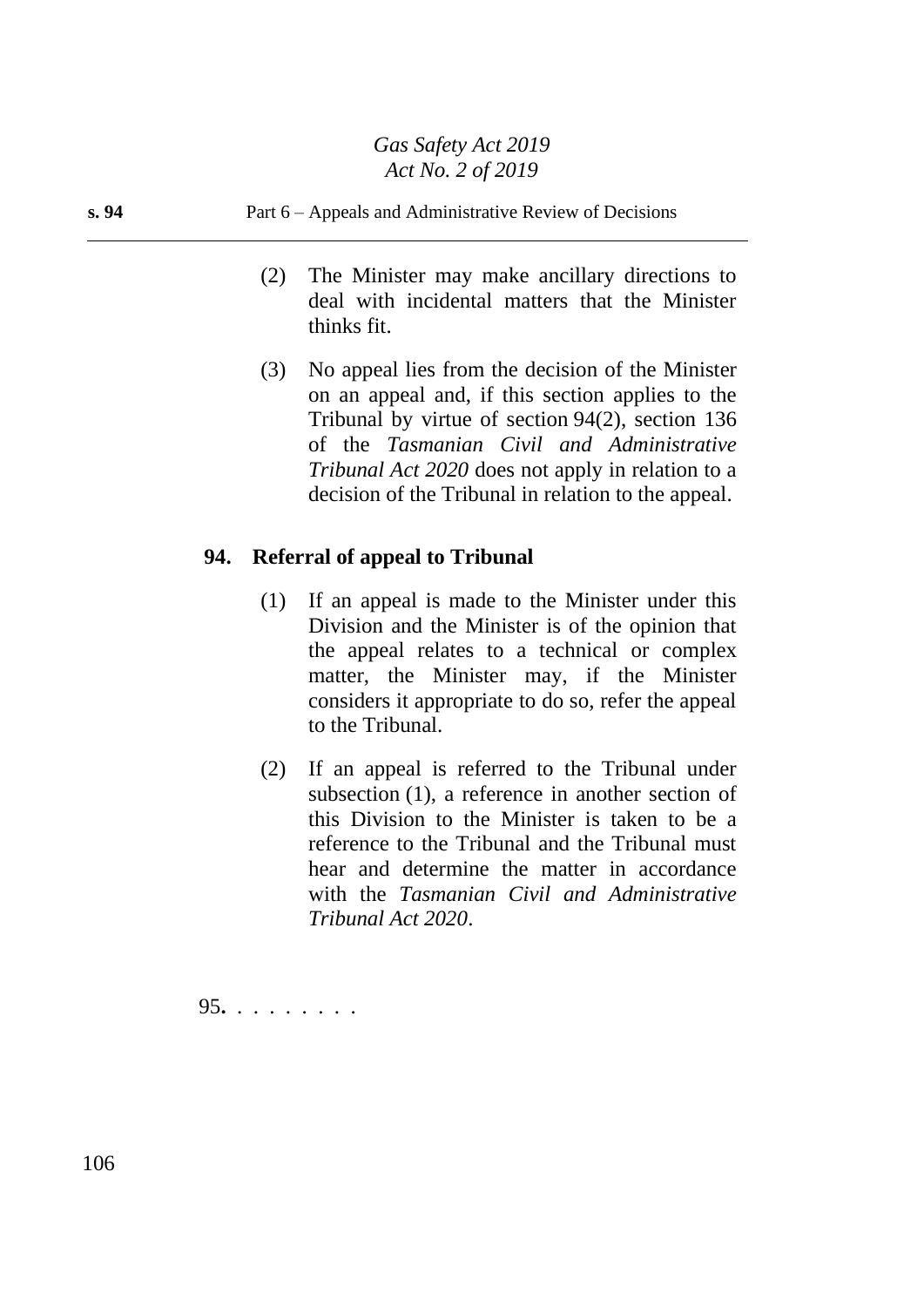## **PART 7 – OFFENCES**

#### **96. Unlawful interference with gas infrastructure or gas installation**

A person must not, without proper authority –

- (a) attach a gas installation or other thing, or make any connection, to gas infrastructure; or
- (b) disconnect or interfere with a supply of gas from gas infrastructure; or
- (c) damage or interfere with gas infrastructure or a gas installation in any other way.

Penalty: Fine not exceeding 100 penalty units.

#### **97. Impersonation, obstruction of officials**

(1) A person must not impersonate an authorised officer, a gas safety officer or any other person who may exercise powers under this Act.

Penalty: Fine not exceeding 50 penalty units.

(2) A person must not, without reasonable excuse, obstruct an authorised officer, a gas safety officer, or any other person, acting in the administration of this Act or exercising powers under it.

Penalty: Fine not exceeding 50 penalty units.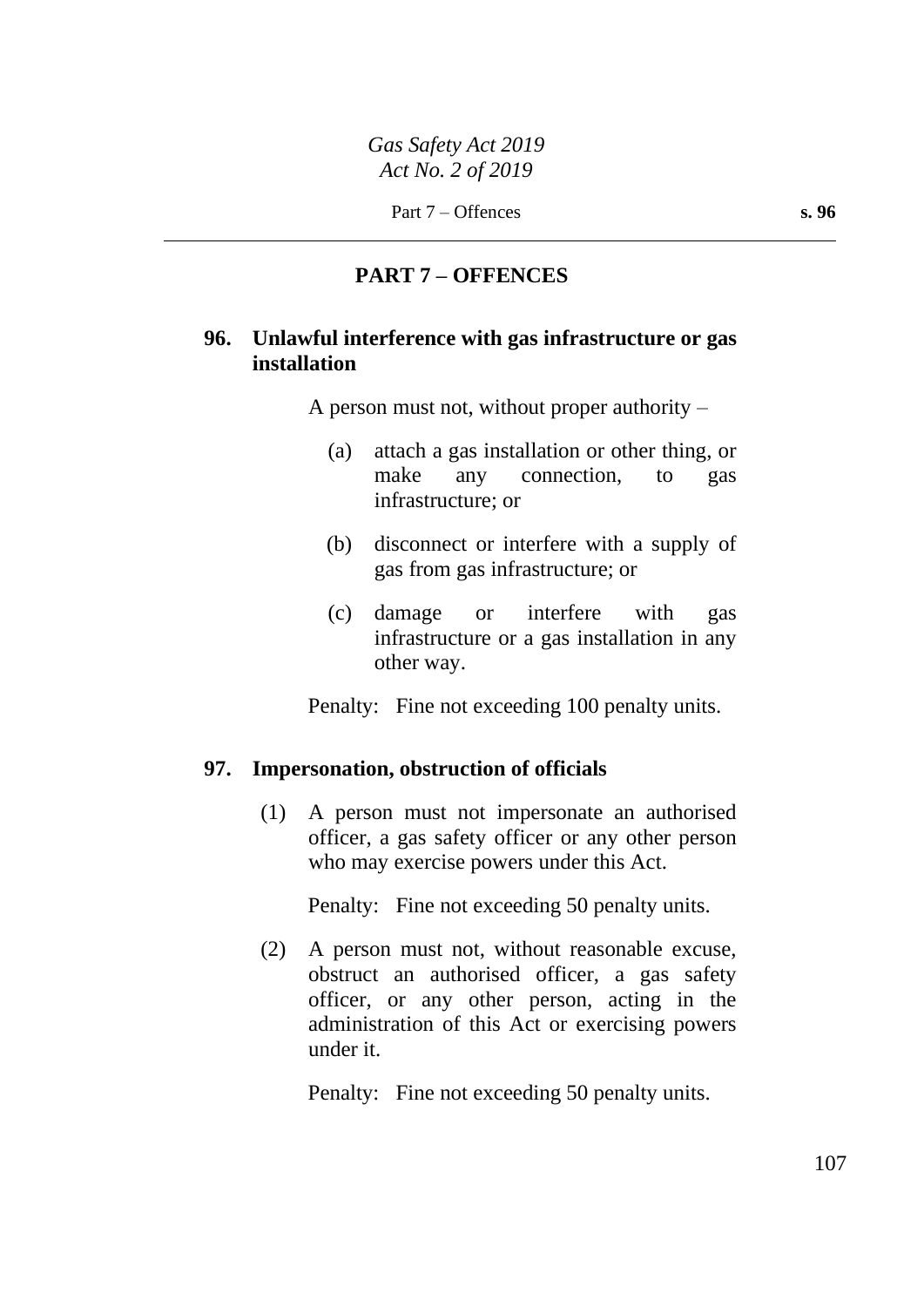(3) A person must not use abusive or intimidatory language to, or engage in offensive or intimidatory behaviour towards, an authorised officer, a gas safety officer, or any other person, who is engaged in the administration of this Act or the exercise of powers under this Act.

Penalty: Fine not exceeding 50 penalty units.

## **98. Giving of false or misleading information**

A person must not make a statement or representation that the person knows or believes to be false or misleading in a material particular, whether by reason of the inclusion or omission of any particular, in any information provided under this Act.

Penalty: Fine not exceeding 50 penalty units.

## **99. Confidentiality**

(1) A person who is, or has been, employed in carrying out duties related to the administration of this Act must not disclose confidential information acquired in the course, or as a result, of carrying out those duties.

Penalty: Fine not exceeding 200 penalty units.

(2) It is a defence in proceedings for an offence under subsection (1) if the defendant establishes that the disclosure of information was authorised under this section.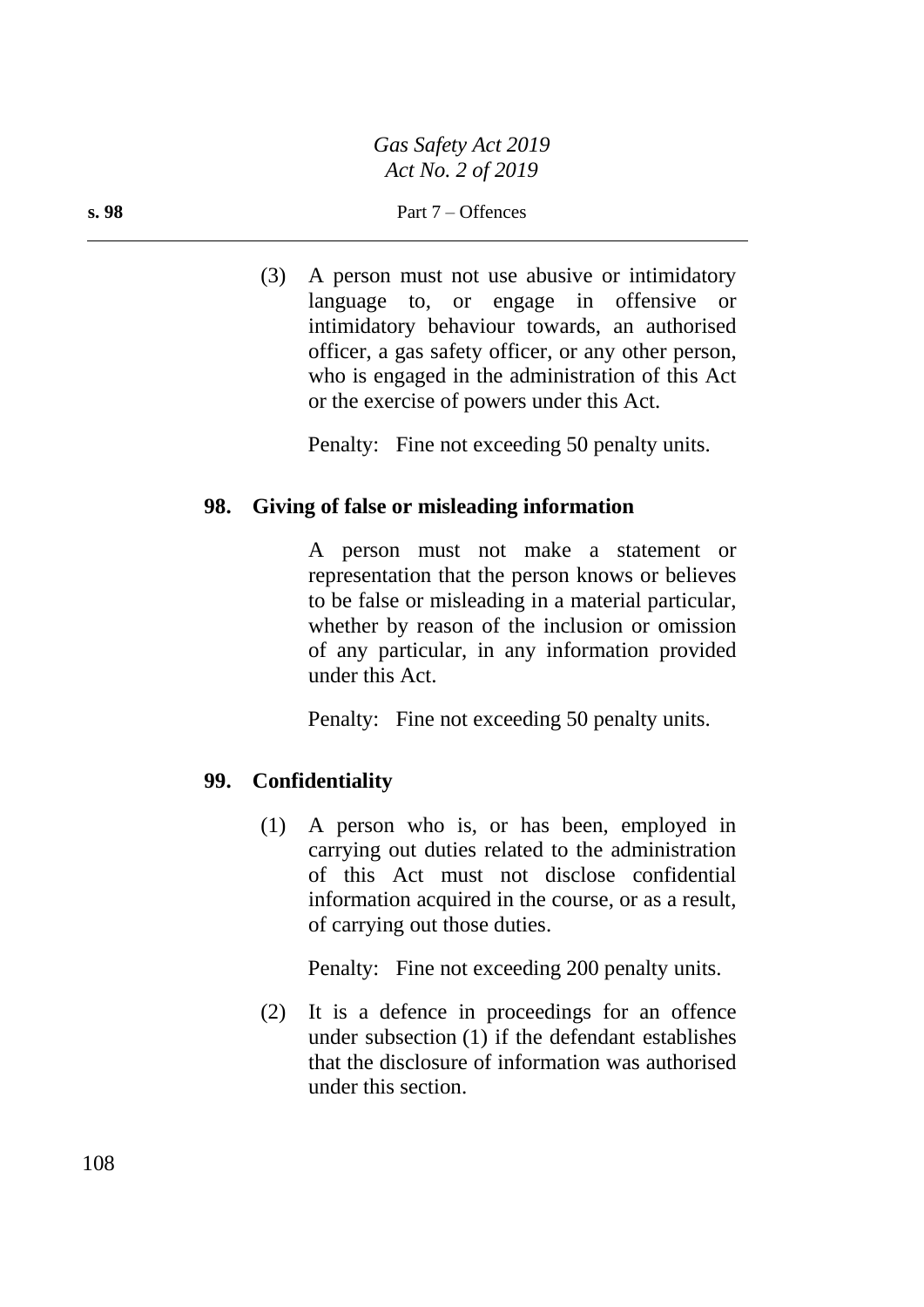Part 7 – Offences **s. 100** 

- (3) A disclosure by a person who is, or has been, employed in carrying out duties related to the administration of this Act is authorised under this section if the disclosure –
	- (a) occurred in the course of carrying out official duties; or
	- (b) was authorised by the person to whom the duty of confidentiality is owed; or
	- (c) was authorised by the regulations; or
	- (d) was required by a court or other lawfully constituted authority or, subject to subsection (5), under another Act; or
	- (e) was authorised by the Director after consultation, where practicable, with the person to whom the duty of confidentiality is owed.
- (4) No civil liability attaches to any person for a disclosure of confidential information that is authorised under this section.
- (5) Information that is classified by the Director as confidential under section 12 is not liable to disclosure under the *Right to Information Act 2009*.

# **100. Verification of information**

(1) Any information given to the Director under this Act must, if the Director so requires, be verified by a signed declaration.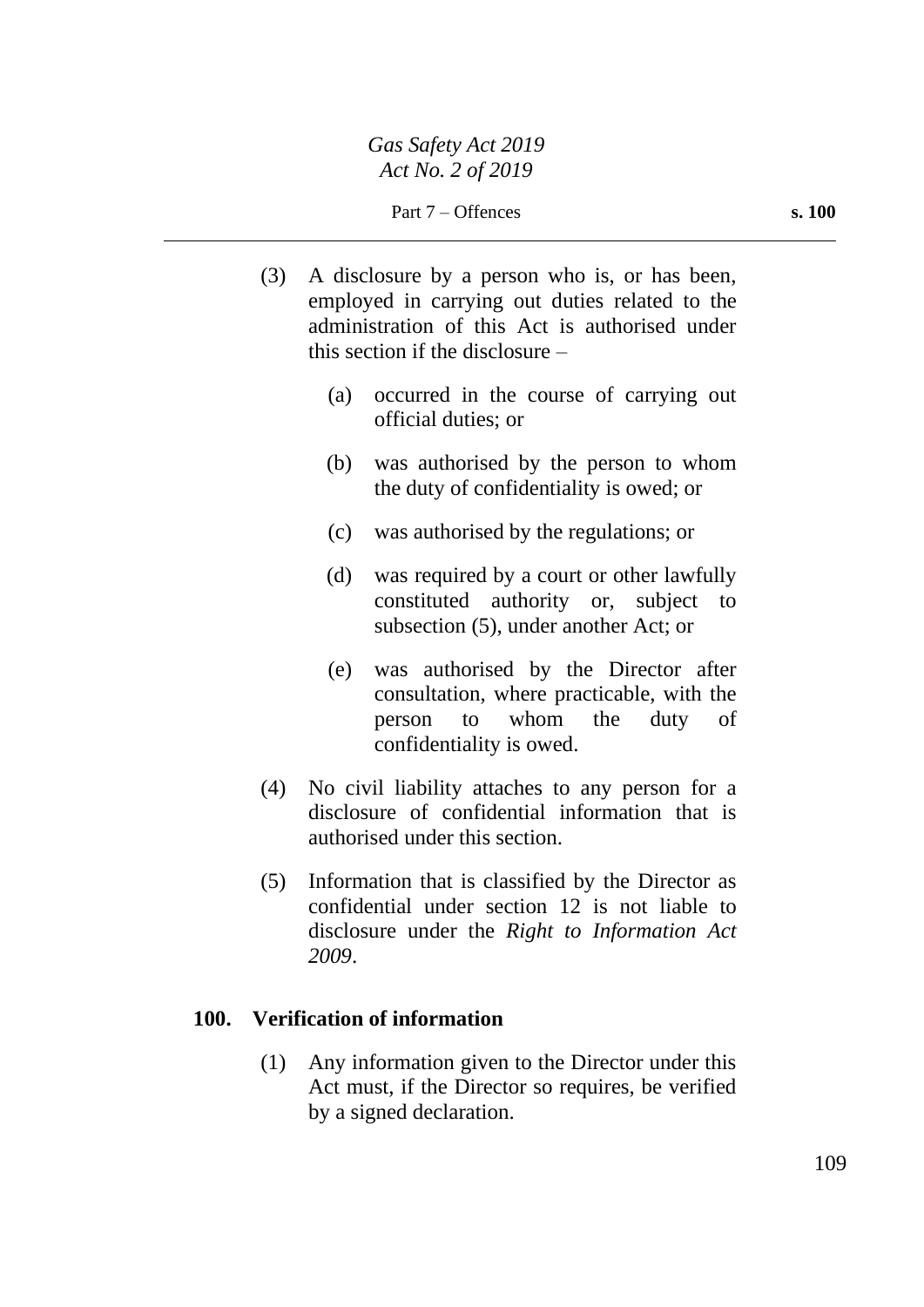*Gas Safety Act 2019 Act No. 2 of 2019*

(2) A person who makes a declaration verifying information given to the Director under this Act knowing the information to be false or misleading in a material particular is guilty of an offence.

Penalty: Fine not exceeding 1 000 penalty units.

#### **101. Offences by bodies corporate**

If a body corporate commits an offence against this Act, each person concerned in the management of the body corporate is, subject to the general defence under section 104, guilty of an offence and liable to the same penalty as may be imposed for the principal offence.

#### **102. Continuing offence**

- (1) A person convicted of an offence against a provision of this Act in respect of a continuing act or omission –
	- (a) is liable, in addition to the penalty otherwise applicable to the offence, to a penalty for each day during which the act or omission continued of not more than one-tenth of the maximum penalty prescribed for that offence; and
	- (b) is, if the act or omission continues after the conviction, guilty of a further offence against the provision and liable, in addition to the penalty otherwise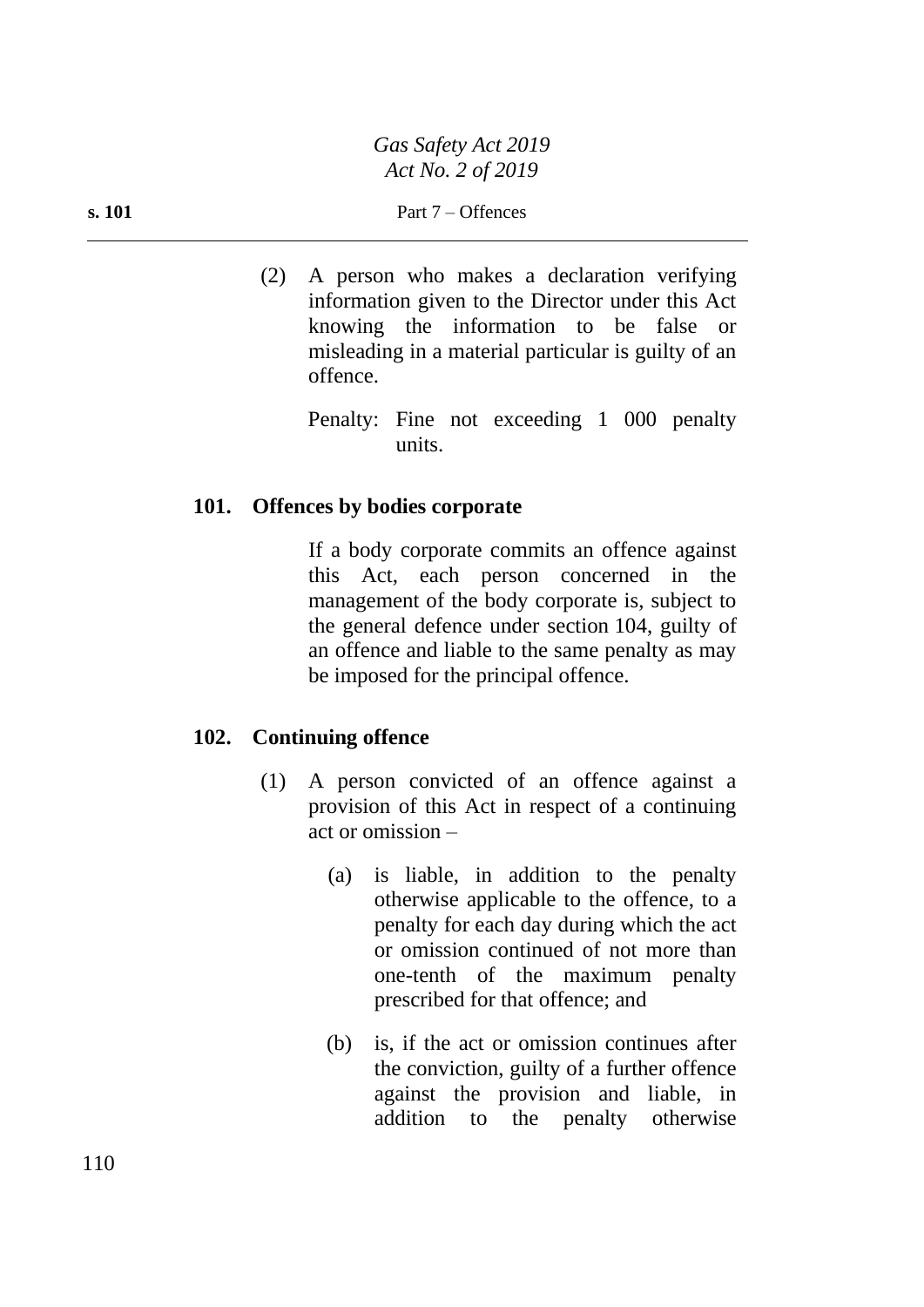applicable to the further offence, to a penalty for each day during which the act or omission continued after the conviction of not more than one-tenth of the maximum penalty prescribed for the first-mentioned offence.

(2) If an offence consists of an omission to do an act that is required to be done, the omission is taken to continue for as long as the relevant person fails to do that act after the end of the period for compliance with the requirement.

# **103. Statutory declarations**

- (1) If a person is required by or under this Act to give information to the Director, the Director may require that the information be verified by statutory declaration.
- (2) If a person is required under subsection (1) by the Director to verify information by statutory declaration, the person is taken not to have given the information as required by or under this Act unless the information has been so verified.

# **104. General defence**

It is a defence in proceedings for an offence under a provision of this Act if the defendant proves that the act or omission constituting the offence was reasonably necessary in the circumstances in order to avert, eliminate or minimise danger to any person or property.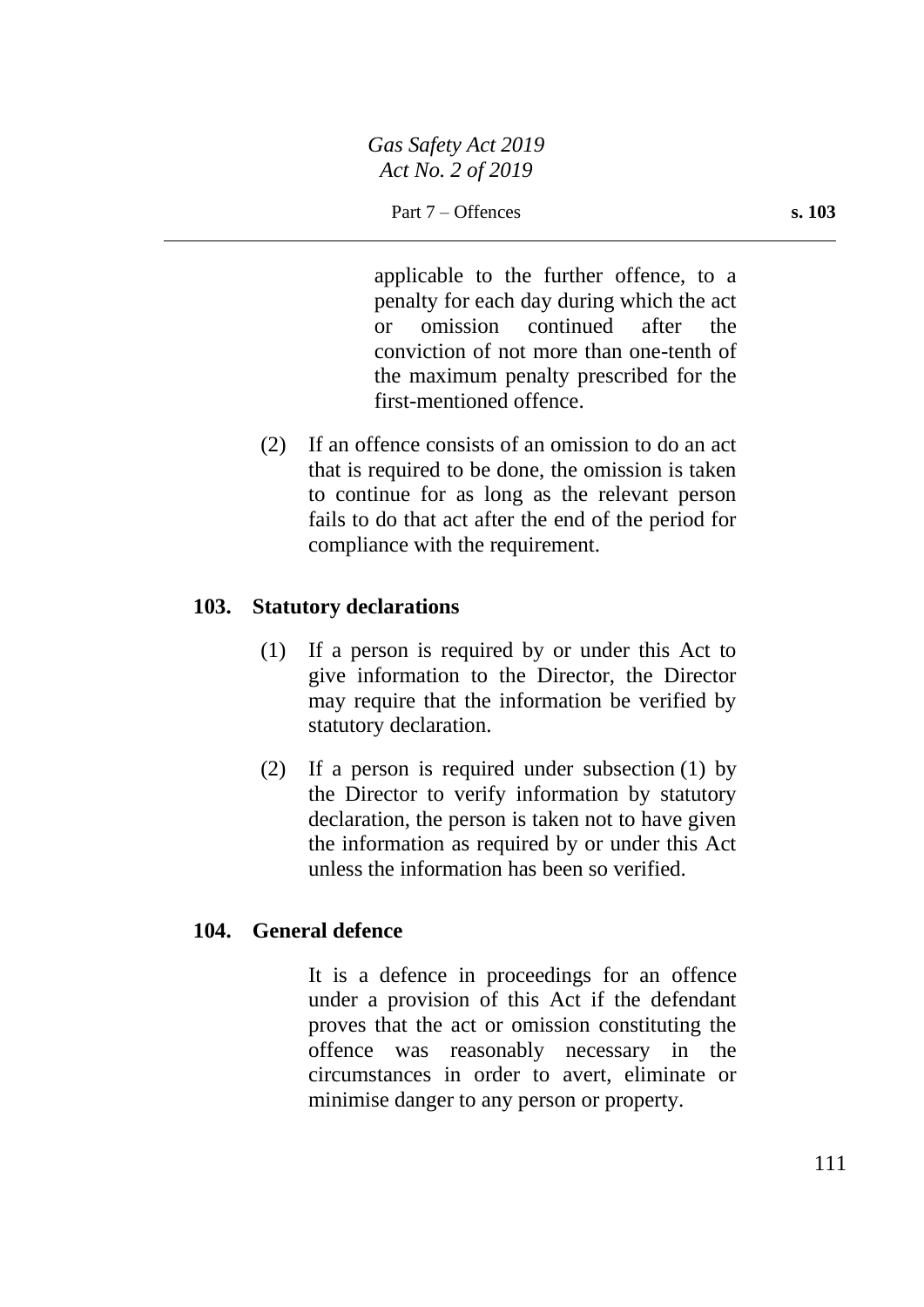# **PART 8 – MISCELLANEOUS**

### **105. Exemptions**

- (1) The Governor, by order, may declare that the provisions of this Act, or such of the provisions of this Act as are specified in the order, do not have effect in respect of –
	- (a) a specified person or class of persons, or do not have effect to such extent as is specified; or
	- (b) specified gas infrastructure or class of gas infrastructure, or do not have effect to such extent as is specified; or
	- (c) a specified appliance or class of appliances, or do not have effect to such extent as is specified; or
	- (d) a specified gas installation or class of gas installations, or do not have effect to such extent as is specified; or
	- (e) specified gas-fitting work or a class of gas-fitting work, or work relating to a gas installation or class of gas installations, or do not have effect to such extent as is specified.
- (2) An order under subsection  $(1)$ 
	- (a) may specify the period during which the order is to remain in force; and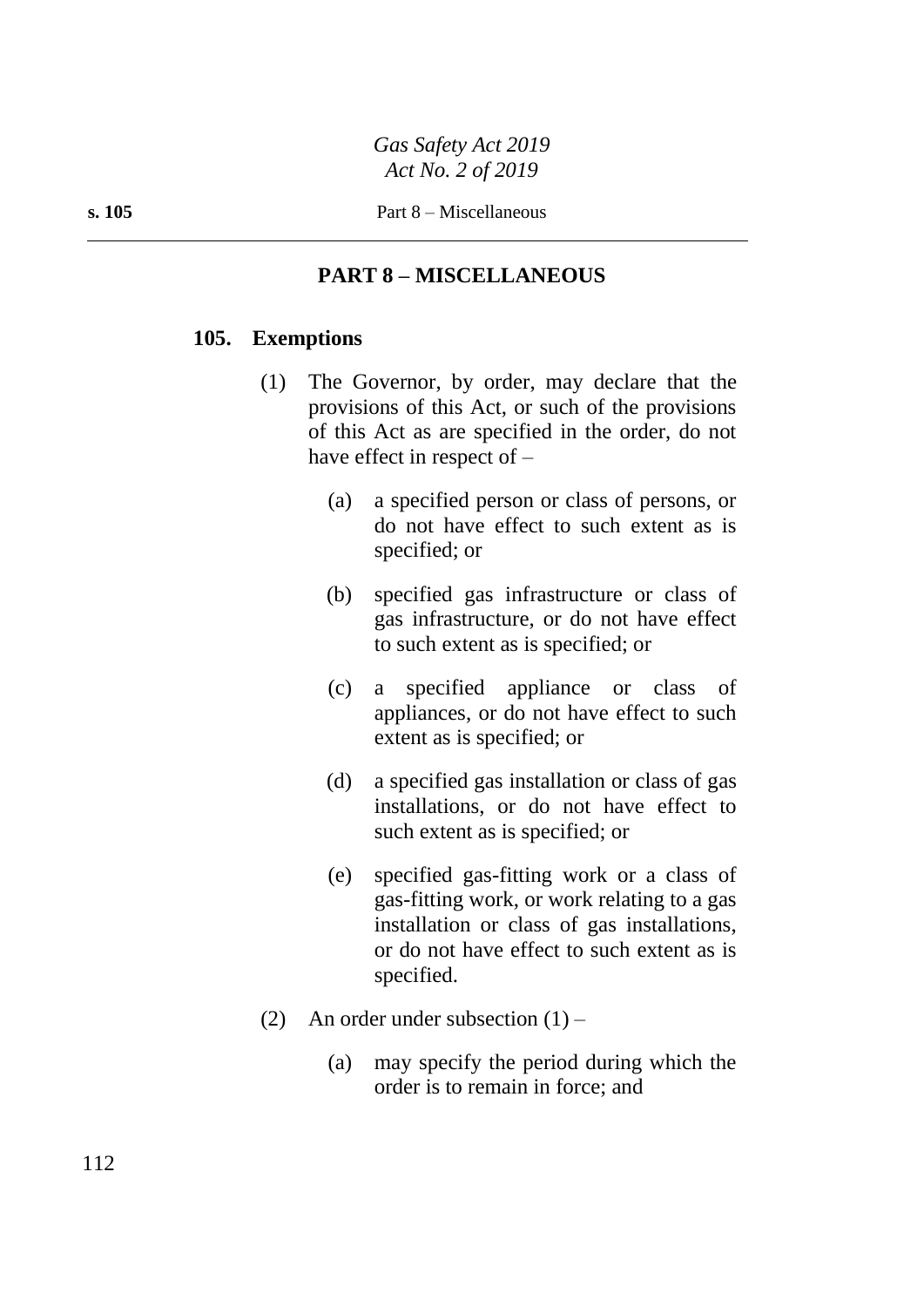- (b) may provide that its operation is subject to such terms and conditions as are specified in the order.
- (3) A person to whom an order under this section applies must comply with any terms and conditions to which the operation of the order is subject.

Penalty: In the case of –

- (a) a body corporate, a fine not exceeding 500 penalty units; or
- (b) a natural person, a fine not exceeding 25 penalty units.

# **106. Application and issue of warrants generally**

- (1) An authorised officer or a gas safety officer may apply to a justice of the peace for a warrant to enter a place specified in the application for the purposes of enabling the officer to perform the officer's functions, or exercise the officer's powers, under this Act.
- (2) A justice of the peace may, on the application of an authorised officer or a gas safety officer under subsection (1), issue a warrant to the officer to enter a place for the purposes of performing the officer's functions, or exercising the officer's powers, under this Act.
- (3) A warrant authorises the authorised officer or gas safety officer, to whom it was issued, with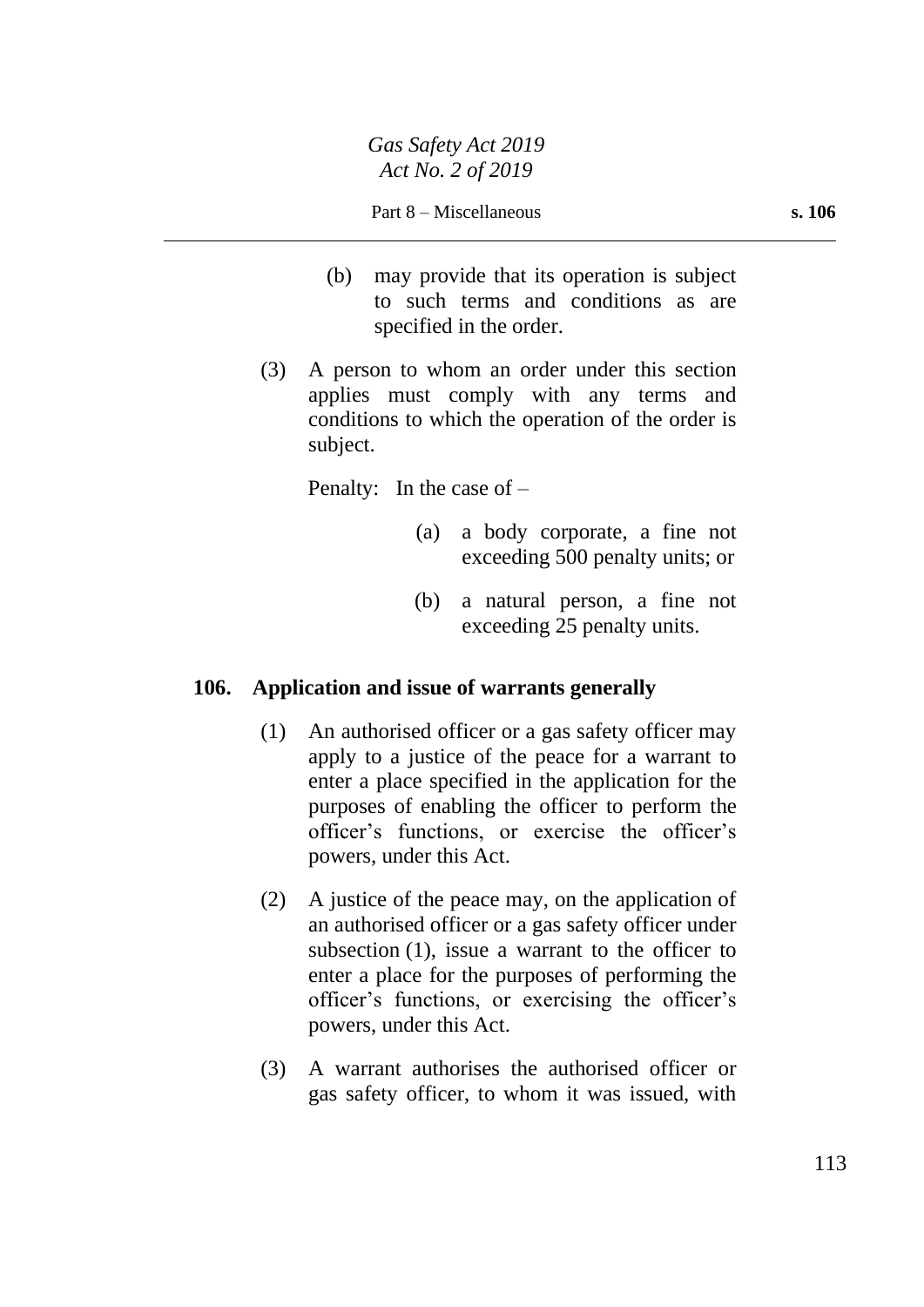any assistants and by any force reasonably necessary –

- (a) to enter the place specified in the warrant; and
- (b) to do, at any time, or within any period, specified in the warrant, anything that the officer is authorised to do by this Act.
- (4) An authorised officer or gas safety officer must be accompanied by a police officer when entering a place with the authority of a warrant.
- (5) A warrant is to specify the date on which, and the time at which, the warrant ceases to have effect.

### **107. Urgent situations**

- (1) An authorised officer or a gas safety officer may apply to a justice of the peace for a warrant under section 106 by telephone, facsimile, or other means that is prescribed, if the officer considers that the urgency of the situation requires it.
- (2) A justice of the peace may complete and sign a warrant applied for under subsection (1) in the same way as a warrant applied for by the officer in person, if the justice of the peace is satisfied that there are reasonable grounds for issuing the warrant urgently.
- (3) A justice of the peace who grants a warrant applied for under subsection (1) must –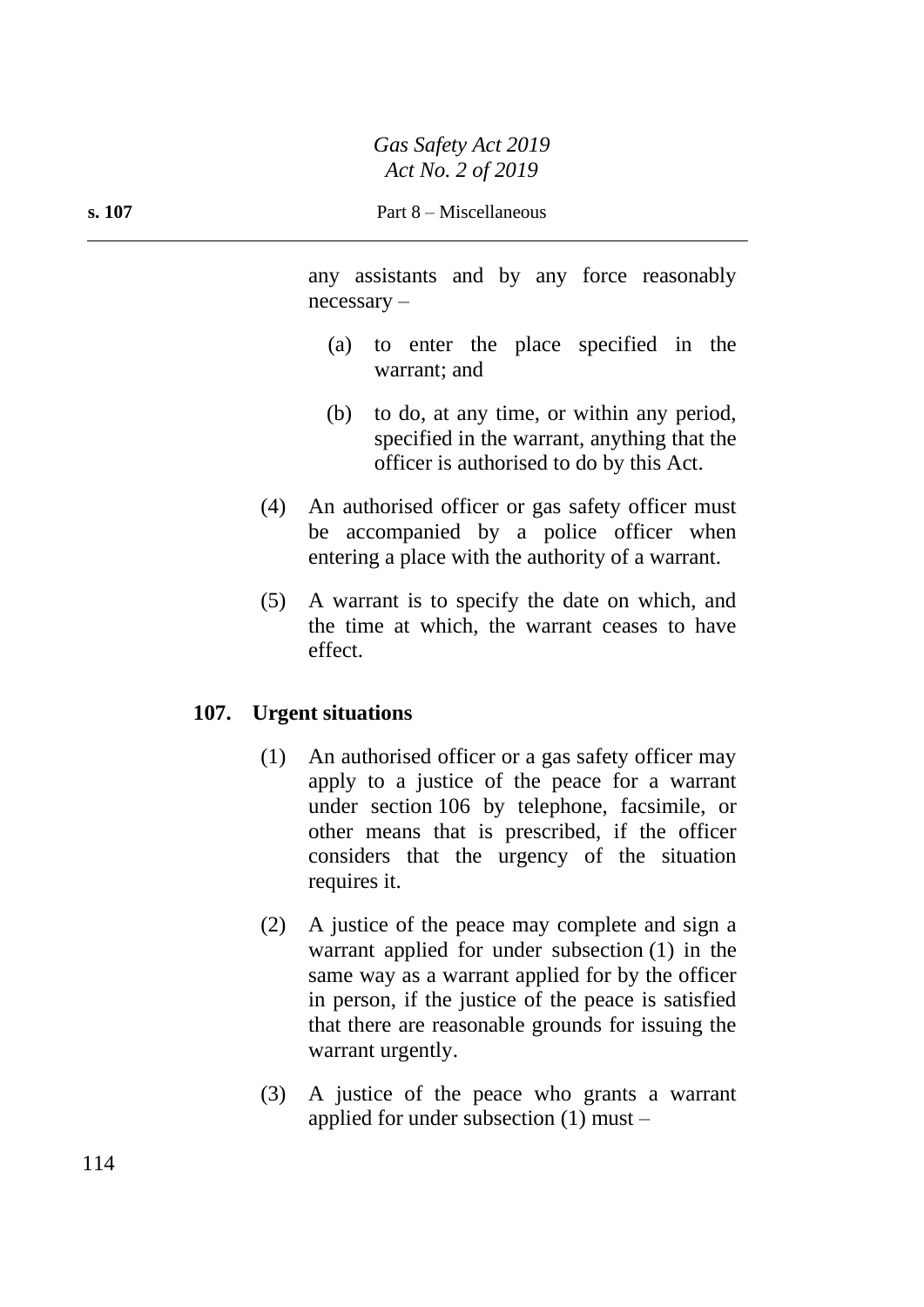- (a) inform the authorised officer, or the gas safety officer, to whom the warrant is issued, of –
	- (i) the terms of the warrant; and
	- (ii) the date on which, and the time at which, the warrant was signed; and
	- (iii) the date on which, and the time at which, the warrant ceases to have effect; and
- (b) record on the warrant the reasons for granting it.
- (4) The authorised officer, or the gas safety officer, to whom a warrant is issued in accordance with subsection  $(3)$  must –
	- (a) complete a form of warrant in the same terms as the warrant signed by the justice of the peace; and
	- (b) write on the form
		- (i) the name of the justice of the peace; and
		- (ii) the date on which, and the time at which, the warrant was signed; and
	- (c) send the completed form of warrant to the justice of the peace not later than the day after the warrant is executed or ceases to have effect.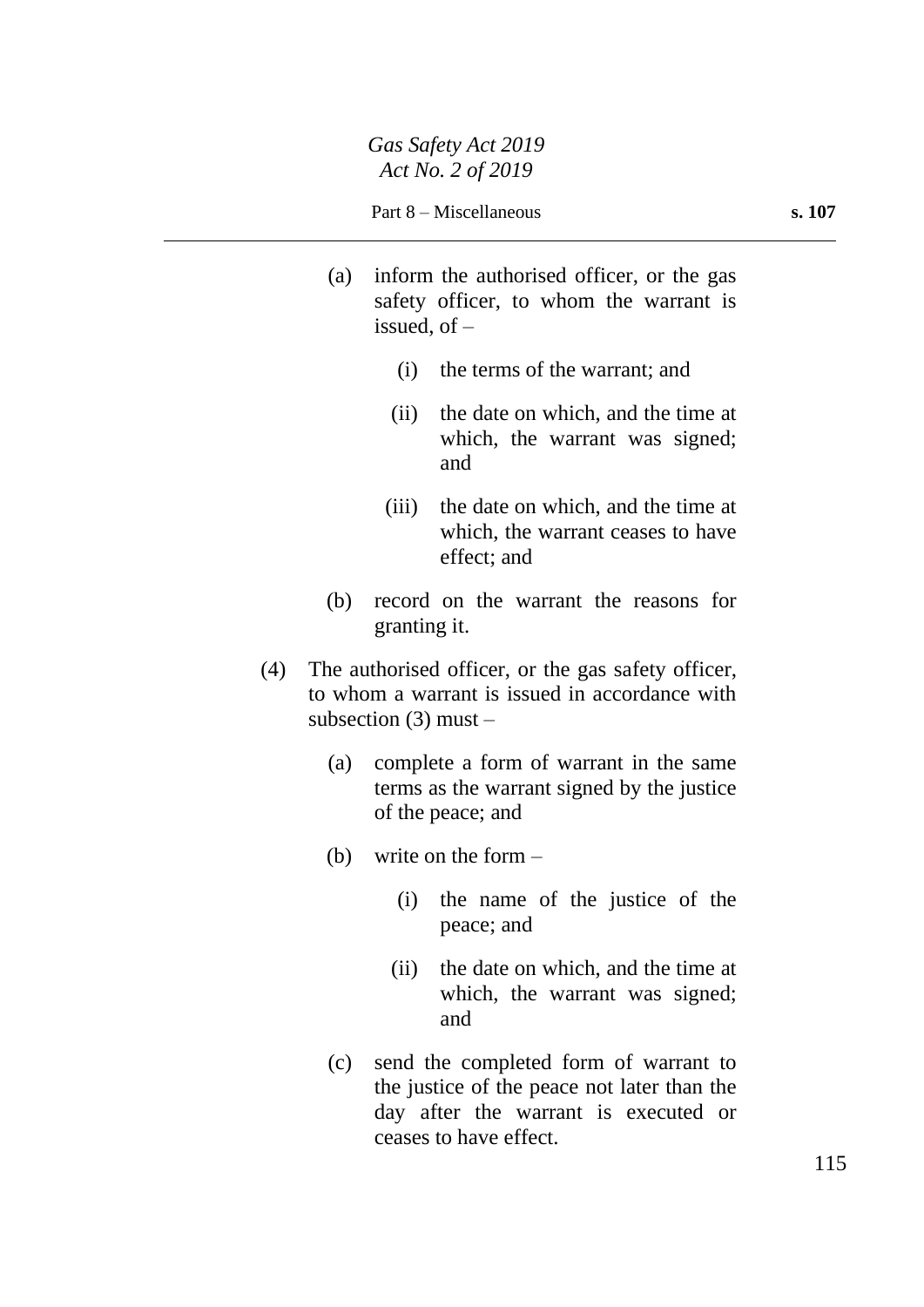- (5) On receipt of the form of warrant, the justice of the peace must attach it to the warrant that the justice of the peace signed under subsection (2).
- (6) A form of warrant completed by an authorised officer or a gas safety officer under subsection (4) has the same force as a warrant signed by the justice of the peace under subsection  $(2)$ .

### **108. Extension of time limits**

- (1) The Director may extend time limits fixed by or under this Act.
- (2) A time limit may be extended under this section even though it has, at the time of the extension, already expired.

### **109. Notice of work that may affect gas infrastructure**

(1) A person must not, without authority from the operator of gas infrastructure, carry out or instruct any other person to carry out any boring or excavation within one metre of that gas infrastructure.

Penalty: Fine not exceeding 25 penalty units.

- (2) It is a defence to a charge for an offence against subsection  $(1)$  if the defendant establishes that –
	- (a) the offence occurred in an emergency and it was not practicable to obtain the authority required by subsection (1); and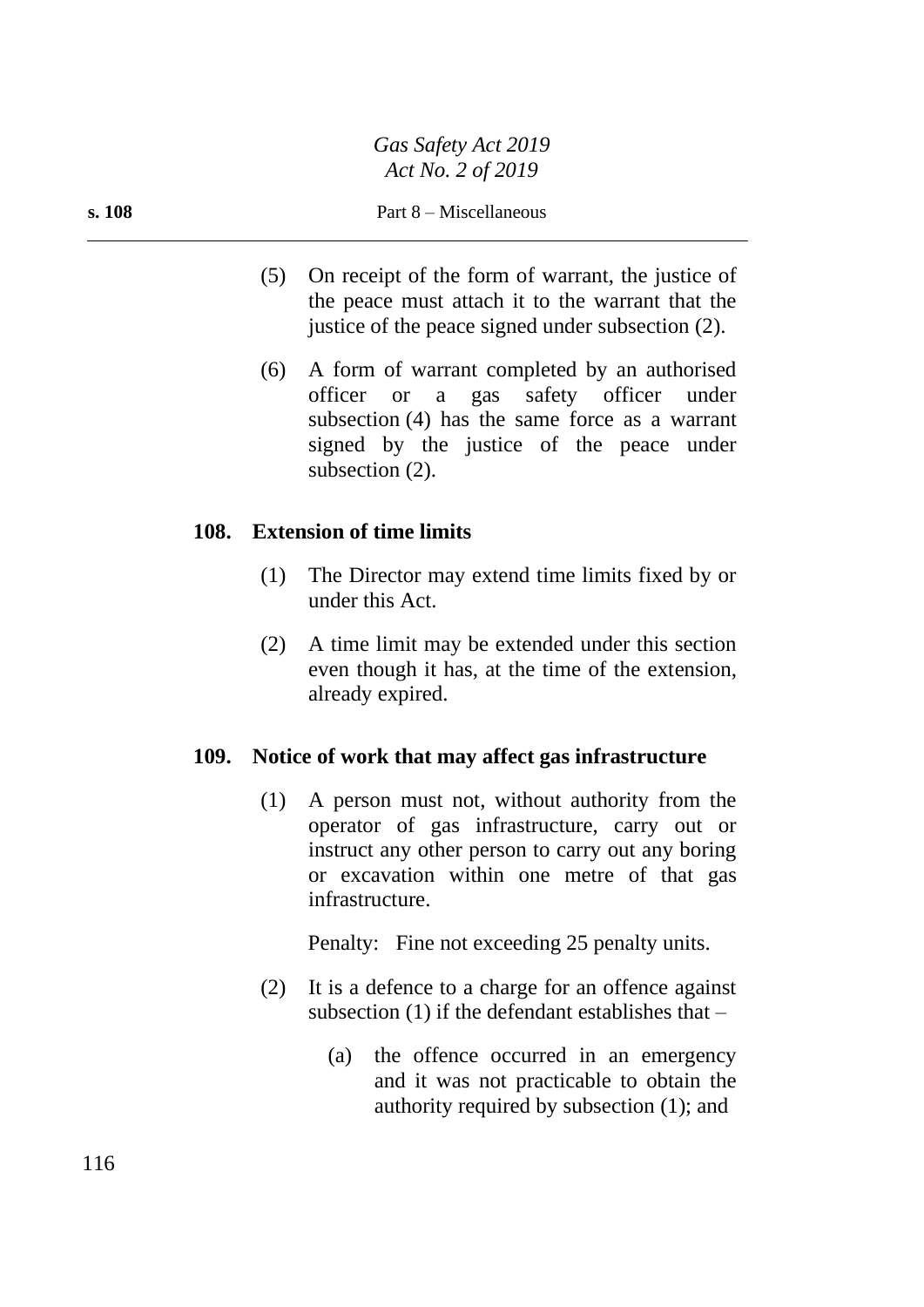- (b) the operator of the gas infrastructure was notified as soon as practicable after the work was commenced.
- (3) A person who carries out work as mentioned in subsection (1) in the vicinity of gas infrastructure must not contravene –
	- (a) requirements prescribed by the regulations that are applicable to the work; and
	- (b) reasonable requirements made by the operator of the gas infrastructure, for the protection of the infrastructure or the safety of the persons carrying out the work.

Penalty: Fine not exceeding 25 penalty units.

# **110. Undertaking work near pipelines subject to an easement**

- (1) A person must not without authority from the operator of a pipeline, carry out, or instruct any other person to carry out, any boring or excavation in, or on, any ground that is subject to an easement granted to a licensee under the *Gas Industry Act 2019*.
	- Penalty: Fine not exceeding 50 penalty units or, if the pipeline has been uncovered, fine not exceeding 200 penalty units.
- (2) Subsection (1) does not apply to hand excavation, ploughing or cultivation down to a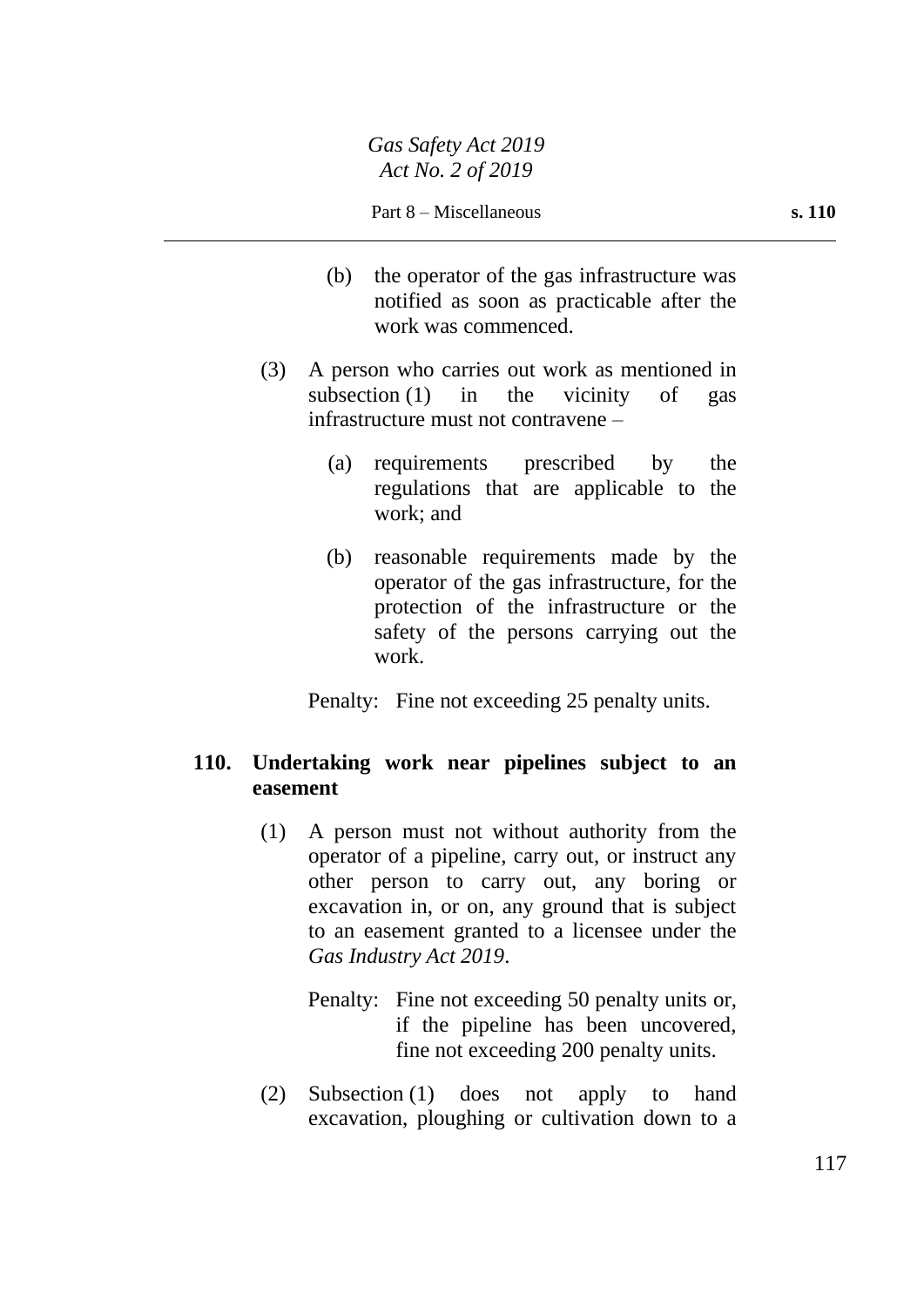prescribed depth by owners or occupiers of land on which a pipeline is situated.

- (3) It is a defence in proceedings for an offence against subsection  $(1)$  if  $-$ 
	- (a) the defendant establishes that the authority sought from the operator of the pipeline was unreasonably refused; or
	- (b) the defendant establishes that  $-$ 
		- (i) the offence occurred because of the occurrence of an emergency in which it was not practicable to obtain the authority of the operator of the pipeline as required by that subsection; and
		- (ii) the operator of the pipeline was notified as soon as practicable after the work was carried out.
- (4) A person who carries out work as mentioned in subsection  $(1)$  must comply with  $-$ 
	- (a) any requirements prescribed by the regulations that are applicable to the work; and
	- (b) any reasonable requirements made by the operator of the pipeline for the protection of the pipeline or the safety of persons or property.

Penalty: Fine not exceeding 50 penalty units.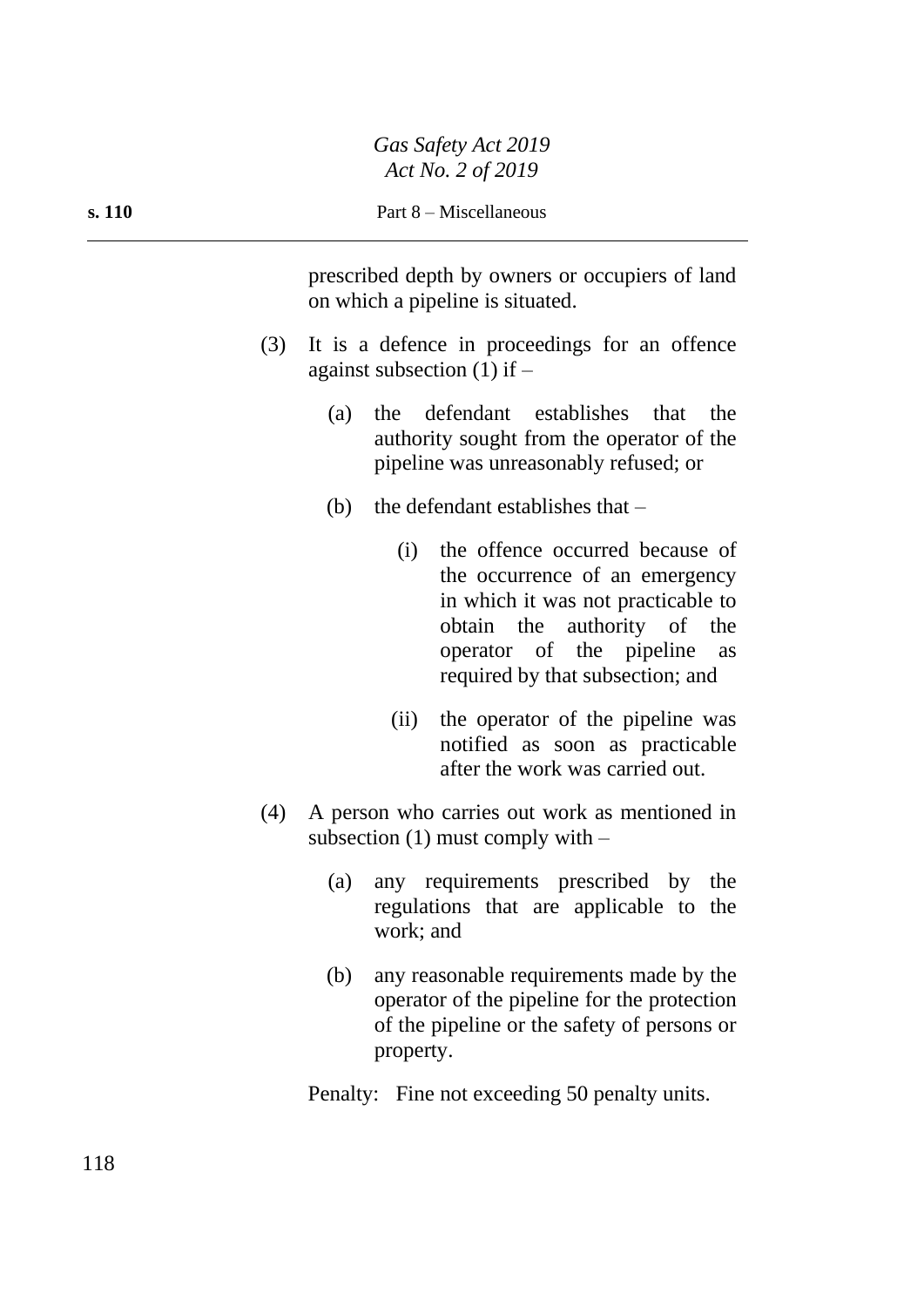# **111. Obligation not to interfere with regulated activities**

A person must not, except as authorised under this Act, interfere with regulated activities carried out as a licensee.

Penalty: Fine not exceeding 500 penalty units.

### **112. Immunity from personal liability**

- (1) The Director, a delegate of the Director, an authorised officer or any officer or employee of the Crown engaged in the administration or enforcement of this Act, is not personally liable for an act or omission in good faith in the performance or exercise, or purported performance or exercise, of a power, function or duty under this Act.
- (2) A liability that would, but for subsection (1), lie against a person lies instead against the Crown.

### **113. Evidence**

- (1) In any legal proceedings, an apparently genuine document signed by the Secretary of the Department stating that a person held a specified appointment under this Act at a specified time is admissible as evidence of that fact.
- (2) In any legal proceedings, an apparently genuine document signed by the Director certifying as to the giving and contents of a delegation, exemption, approval or authorisation under this Act is admissible as evidence of the matters so certified.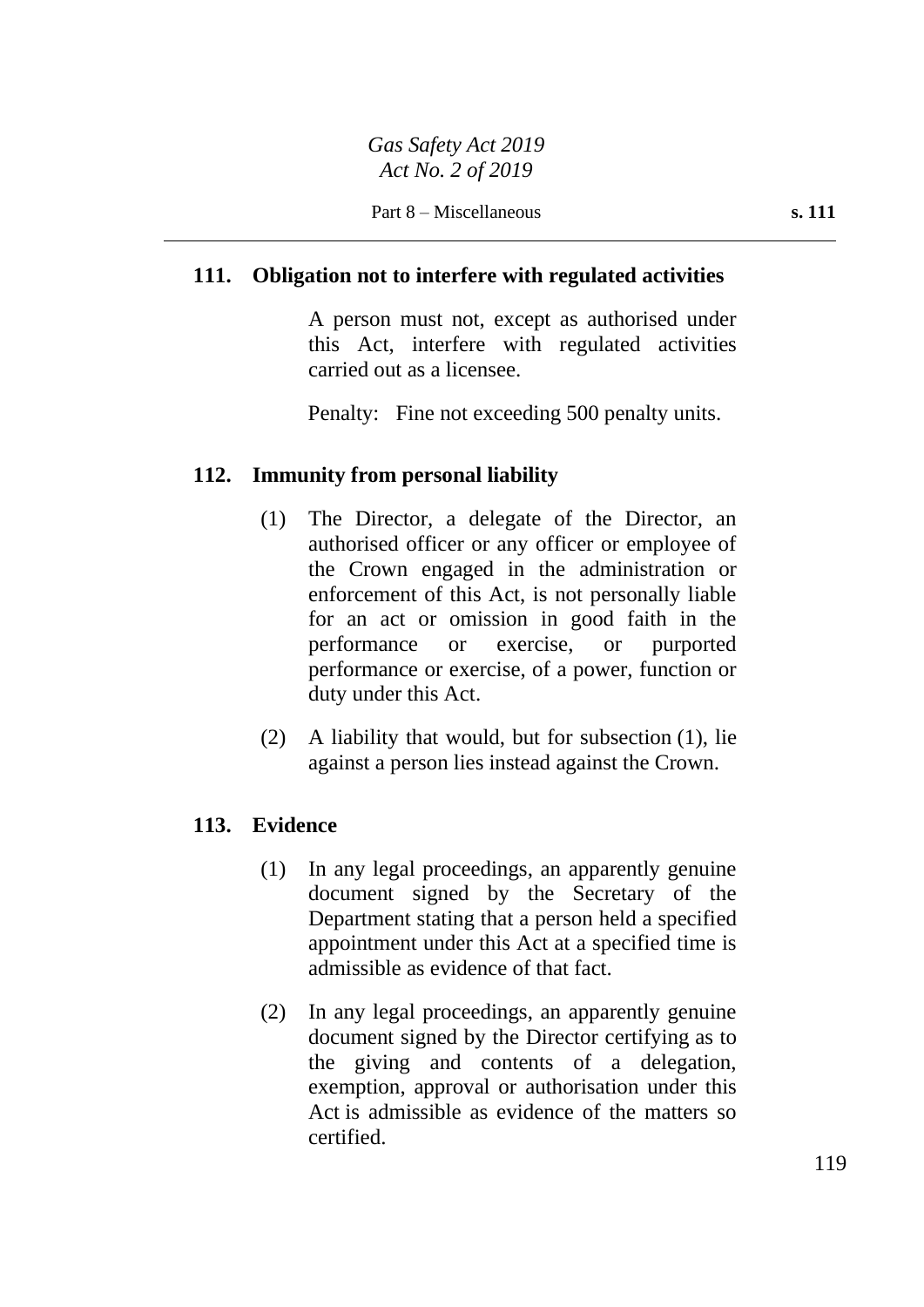*Gas Safety Act 2019 Act No. 2 of 2019*

**s. 114** Part 8 – Miscellaneous

#### **114. Service of notices**

A notice or other document may be given or served under this Act on a person if –

- (a) in the case of a natural person, it is  $-$ 
	- (i) given to the person; or
	- (ii) left, or sent by post to, the person's postal or residential address or address of business or employment last known to the server of the notice or other document; or
	- (iii) faxed to the person's fax number; or
	- (iv) emailed to the person's email address; or
- (b) in the case of any other person, it is  $-$ 
	- (i) left, or sent by post to, the person's principal or registered office or principal place of business; or
	- (ii) faxed to the person's fax number; or
	- (iii) emailed to the person's email address; or
- (c) if a notice or other document is required or authorised to be given to or served on the holder of a licence and the licence is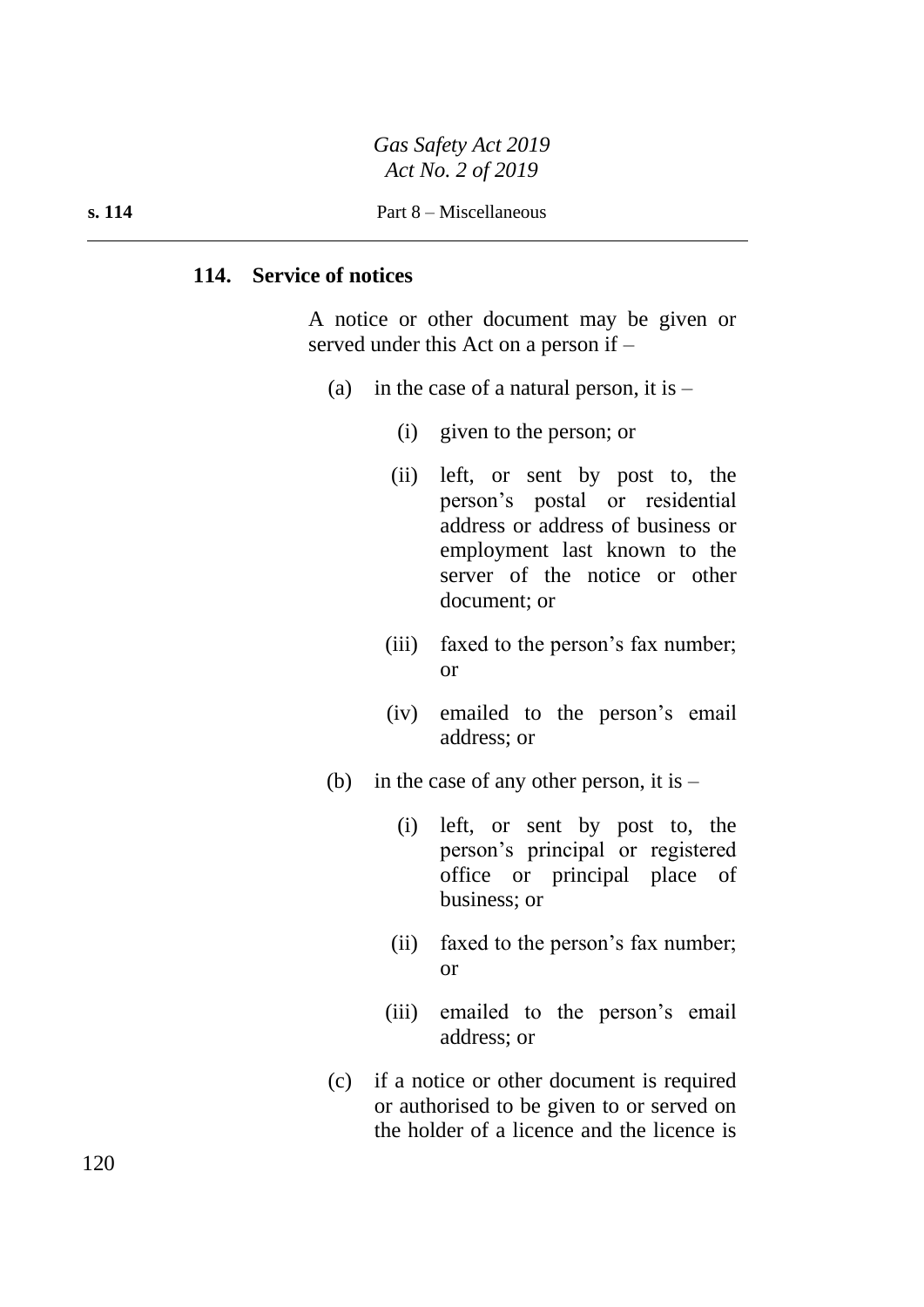held by 2 or more persons, it is sufficient for the purposes of this Act if the notice or other document is given to or served on any one of those persons; or

(d) if a copy of a notice is transmitted by fax or email, the notice is taken to have been given on the next business day after it was transmitted.

# **115. Notices not statutory rules**

A notice given by the Director under this Act is not a statutory rule within the meaning of the *Rules Publication Act 1953*.

### **116. Regulations**

- (1) The Governor may make regulations for the purposes of this Act.
- (2) Without limiting subsection (1), the regulations  $may -$ 
	- (a) provide for  $-$ 
		- (i) the distribution, retailing, conditioning and storing of gas; and
		- (ii) the construction, installation and positioning of a pipeline or a pipeline facility; and
		- (iii) any technical, operational or safety requirement relating to the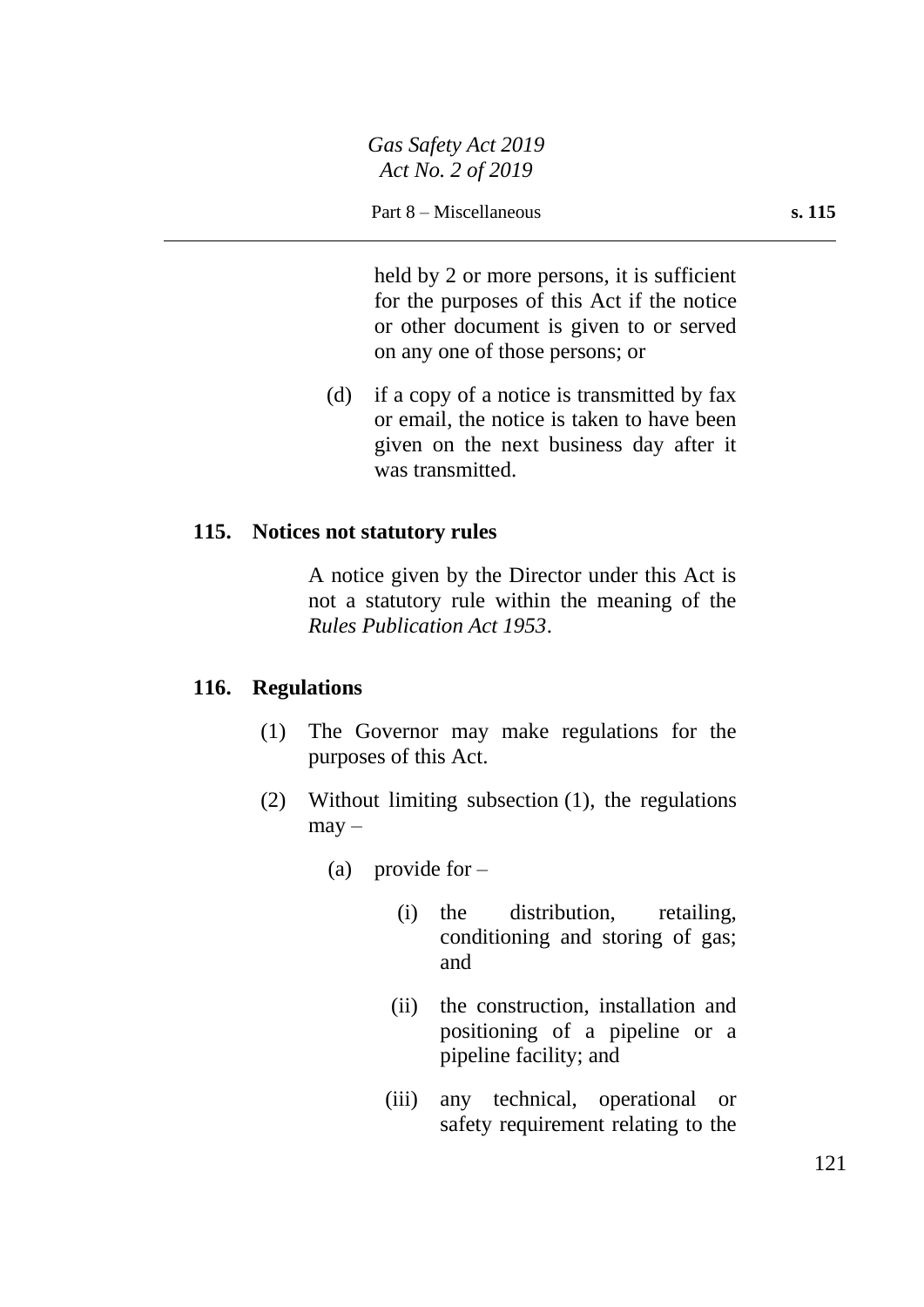construction, maintenance or operation of a pipeline or a pipeline facility; and

- (iv) the construction and installation of gas infrastructure, gas storage systems, automotive fuel systems and gas installations; and
- (v) technical, operational and safety requirements and standards and monitoring and enforcing compliance with the prescribed requirements and standards; and
- (vi) the quality of gas; and
- (vii) the installation of meters; and
- (viii) the examination and testing of gas appliances; and
	- (ix) the labelling of gas appliances of a class specified in the regulations; and
	- (x) the exemption (conditionally or unconditionally) of classes of persons, things or operations from the application of this Act or specified provisions of this Act; and
	- (xi) the issue of infringement notices for offences specified in the regulations; and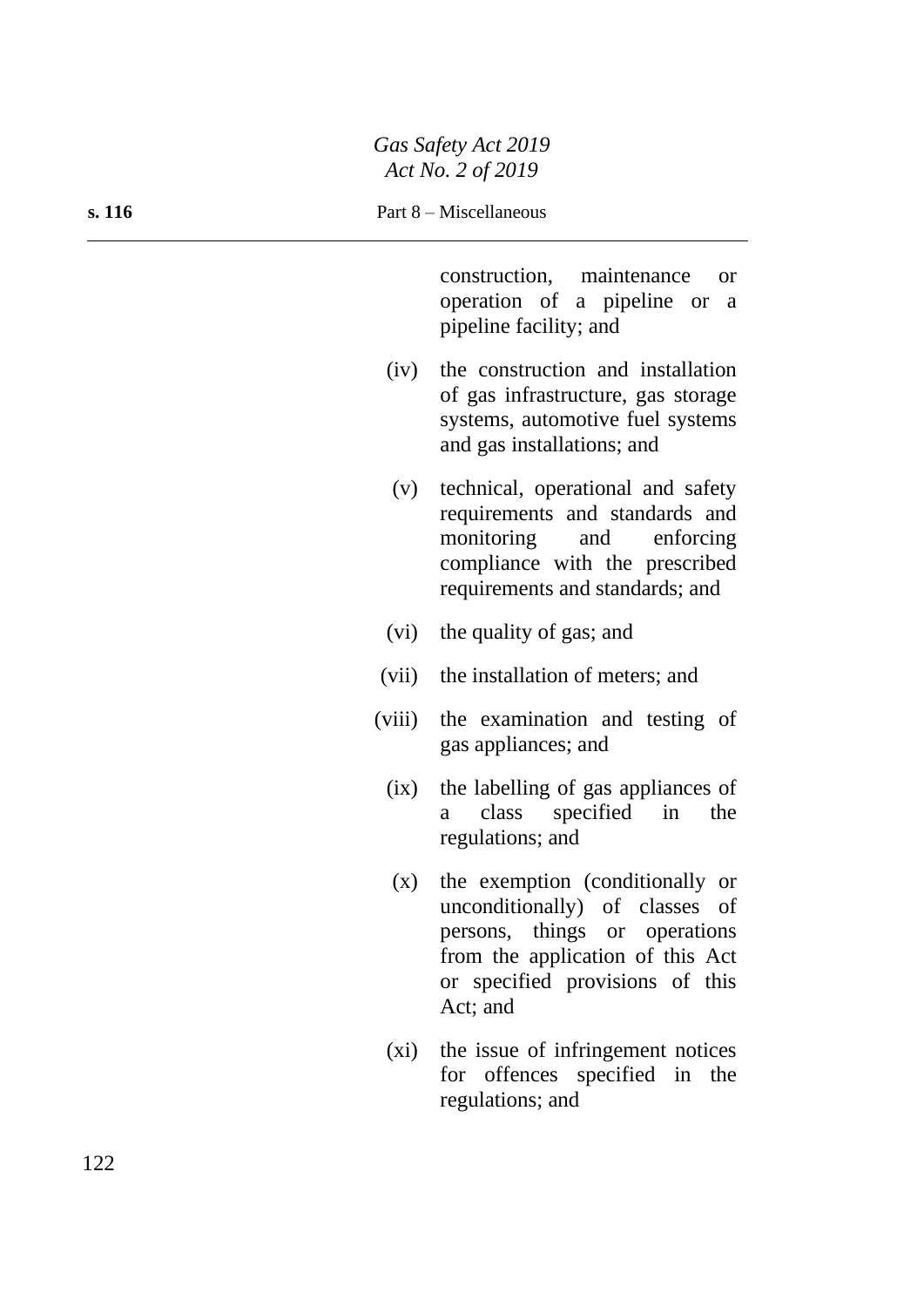- (xii) fees to be paid in respect of any matter under this Act and the waiver or refund of those fees: and
- (xiii) the procedure for the reporting of incidents; and
- (xiv) the procedure for administrative reviews and appeals; and
- (b) declare that a substance is not a gas for the purposes of this Act or a provision of this Act; and
- (c) apply, adopt or incorporate all or any of the provisions of a determination, standard, guideline or rule relating to gas infrastructure and provide that those provisions may be applied, adopted or incorporated as they currently exist, as amended by the regulations or as amended from time to time.
- (3) A regulation may provide that a contravention of the regulation is an offence punishable by a fine not exceeding 500 penalty units.
- (4) The regulations may
	- (a) be of general application or limited in application according to the persons, areas, times or circumstances to which they are expressed to apply; or
	- (b) provide that a matter or thing in respect of which regulations may be made is to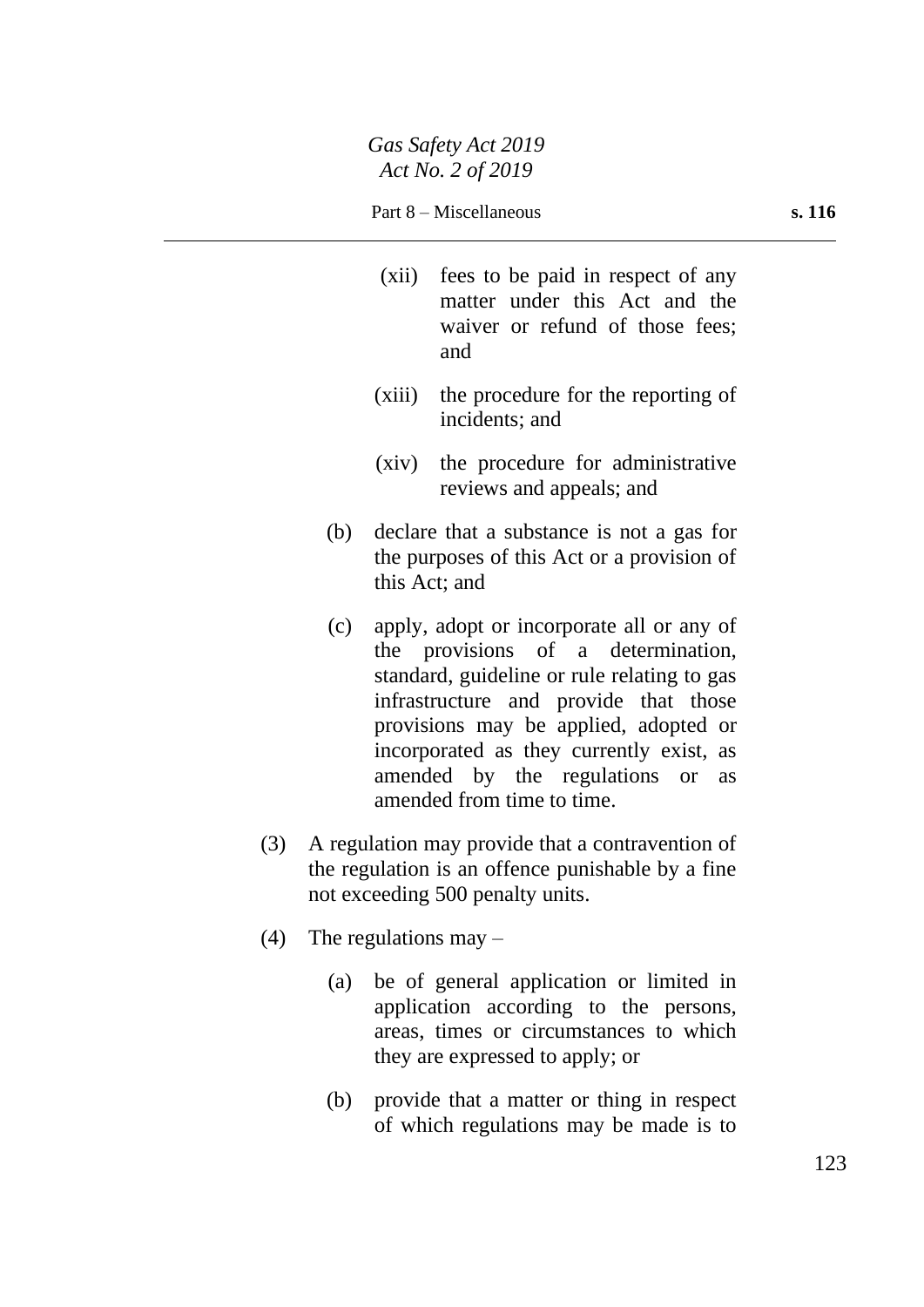be determined, regulated or prohibited according to the discretion of the Minister or the Director; or

(c) refer to or incorporate, wholly or partially and with or without modification, any standard or other document prepared or published by a body referred to in the regulations as in force from time to time or as in force at a particular time.

### **117. Savings and transitional provisions**

 $(1)$  In this section –

*commencement day* means the day on which Part 3 of this Act commences.

(2) Any acceptance or approval issued by the Director of Gas Safety under the *Gas Act 2000* or the *Gas Pipelines Act 2000* and in force immediately before the commencement day is valid and remains in force as if it had been issued under this Act on the same terms and conditions, unless it is sooner revoked in accordance with this Act.

### **118. Administration of Act**

Until provision is made in respect of this Act by order under section 4 of the *Administrative Arrangements Act 1990* –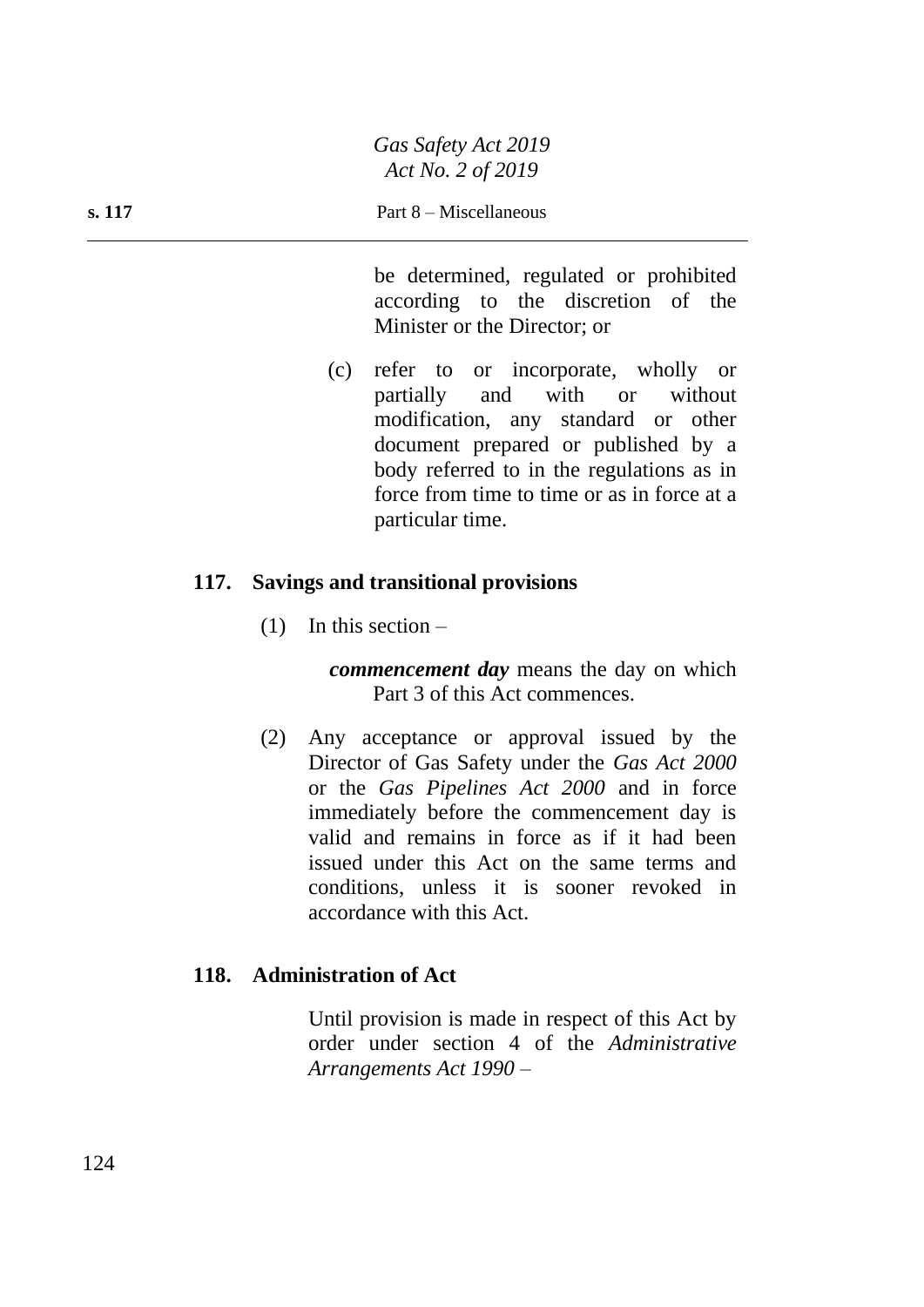- (a) the administration of this Act is assigned to the Minister for Building and Construction; and
- (b) the department responsible to that Minister in respect of the administration of this Act is the Department of Justice.